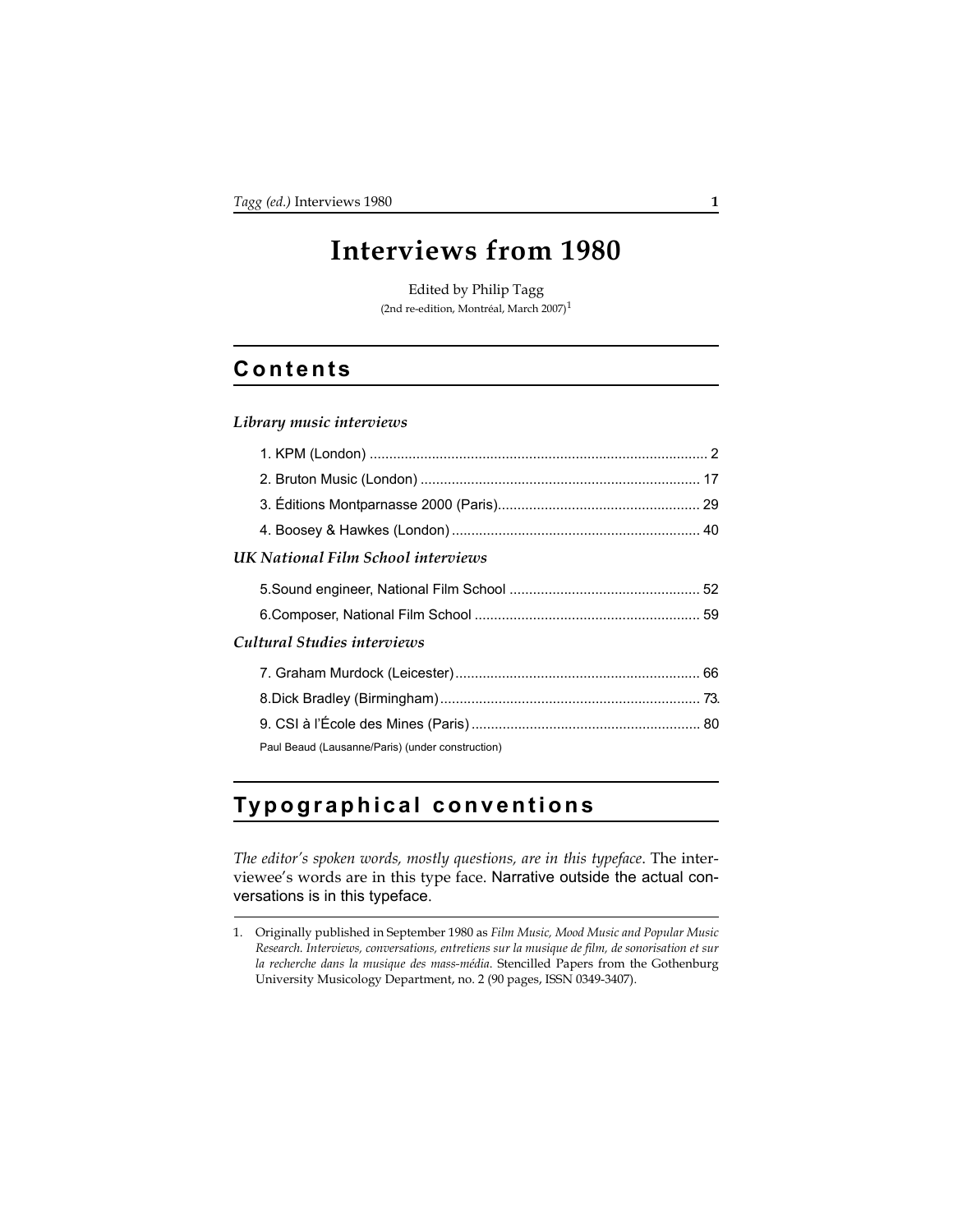### **Library music interviews**

### <span id="page-1-0"></span>**1. KPM (London)**

This conversation with Ron Singer of KPM Recorded Music Library took place on Monday 10 March 1980 on the first floor of KPM's Denmark Street headquarters.

#### *How, when and why did mood music libraries actually start?*

I think it was in the earlier part of the Hollywood era. I remember handling a tape from the States which was full of hat awful stuff from Hollywood. They were actual backing tracks from feature films which they then formed into libraries. After the films had died out they tried to interest people in using the background music, first in radio and later on, of course, in television.

*What about the origins of this particular company? They're 75 years old as a music publishing company.*

Well, Keith Prowse, the KP in KPM, was an enterprising person who started the music publishing company and Peter Maurice (the PM in KPM) had his company here in Denmark Street too. The street was full of publishers and it was London's Tin Pan Alley. Both Prowse and Maurice were bought out by EMI, so the KPM part of it is Keith Prowse plus Peter Maurice, both of whom started as ordinary music publishers. The recorded music library came into being because people would come into us wanting to use a piece of standard music in a film. They might want to use *Pennies from Heaven* in a commercial and then they would be given the rights to use it for a price. From this sort of demand they developed the idea of recording specially for music in films.

You know what the old kind of background music was like - a bit corny and too 'typical' : for example the sort of mentality that says when you see a train the music must go 'chug, chug, chug' and so on. In America they still use this sort of thing. They must have a terrible imagination! They even have music of that type behind commentaries on television. I think we are past that stage here although we still have to produce a few corny Muzak type of things every now and again just to satisfy this market …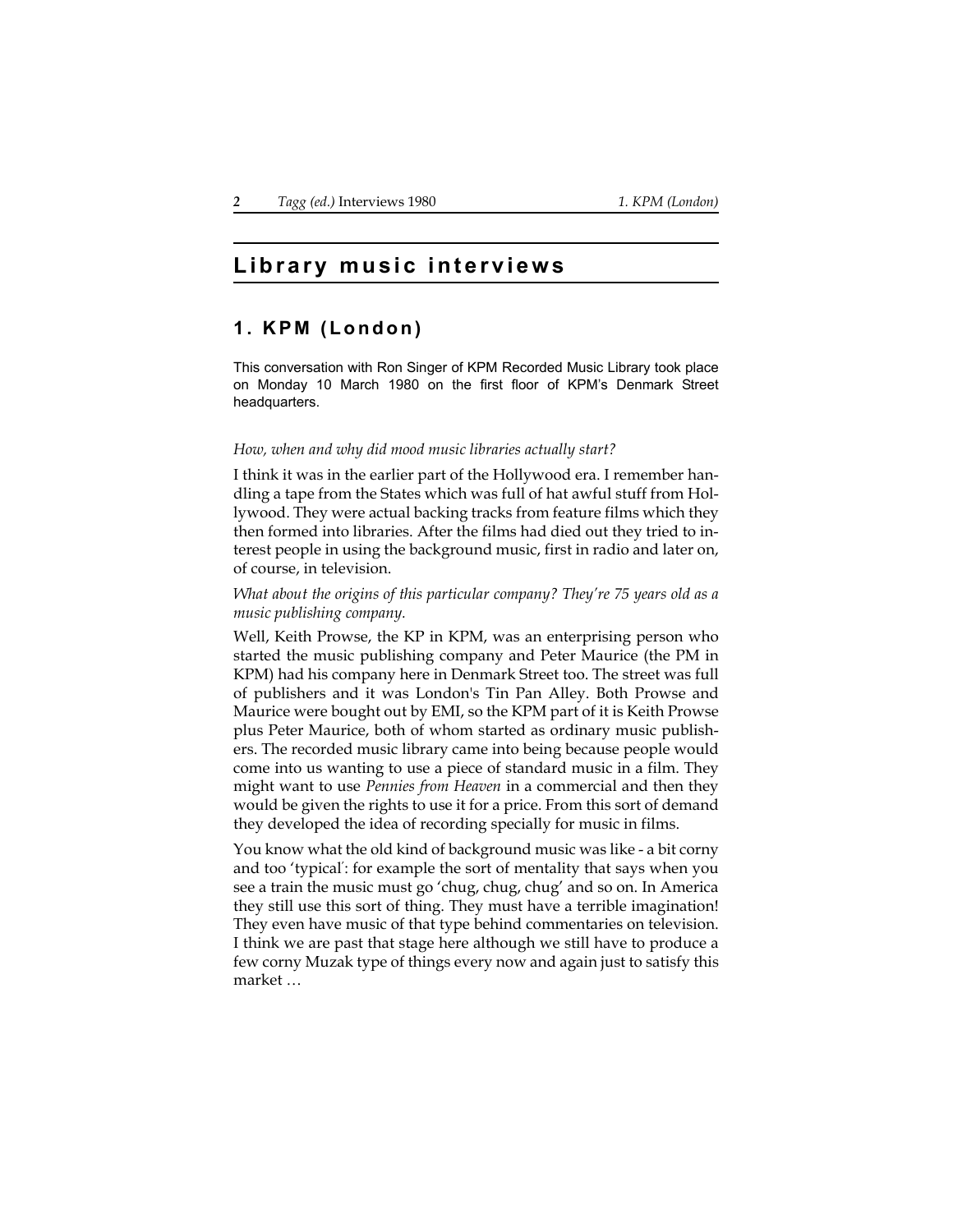#### *Is that any particular market asking for this corny stuff?*

No, not really. Perhaps I should first say that nobody ever accused a film producer or director of having a good sense of music. Most of them just don't have a clue.

#### *What about Eisenstein and Prokofiev?*

Of course there ore exceptions. I'm mostly thinking of those making documentaries, newsreels and so on. Even the advertising people con be totally clueless. What they seem to operate on is their own particular musical favourites. You perhaps have someone making a film on hot air balloons. He sends his editor out to select the music. The editor in his turn says that the director wants *D'Ye Ken John Peel?* played by the Coldstream Guards as music for this hot air balloon film. Firstly we have to inform this music editor that we don't have anything by the Coldstream Guards and secondly we advise him that even if we did, it just wouldn't fit the situation. Then perhaps he'll say: 'how about *Raindrops keep Falling On Your Head*?'. You see, it's difficult to educate come of our clients out of plumping for personal favourites. Some of the music we produce now is frankly quite good enough to go out on commercial discs. Some of it is, I think, very way out, very exciting and some of it is very big. I mean, we use the London Philharmonic Orchestra for recordings sometimes…

#### *About 100 musicians?*

No, about 64 of them at a time, mainly the string section. A session like that would cost us over £16,000 to record which is on a par with commercial productions, although I'm not talking about the sort of production where they spend months in the studio recording and mixing. We do it in two or three days flat [record an LP]. Sorry, what was your question again?

#### *Who started this library when and why?*

 Who started it? We've already dealt with that. When? I'm not sure of dates, but the reason was to satisfy film people without them having to pay large amounts in order to use music owned by standard composers.

#### *So it wasn't started as a direct consequence of the talkies in the thirties but a later phenomenon?*

Yes. Still, another important thing is the question of money, of company budgets. You see, up to a few years ago most advertising agents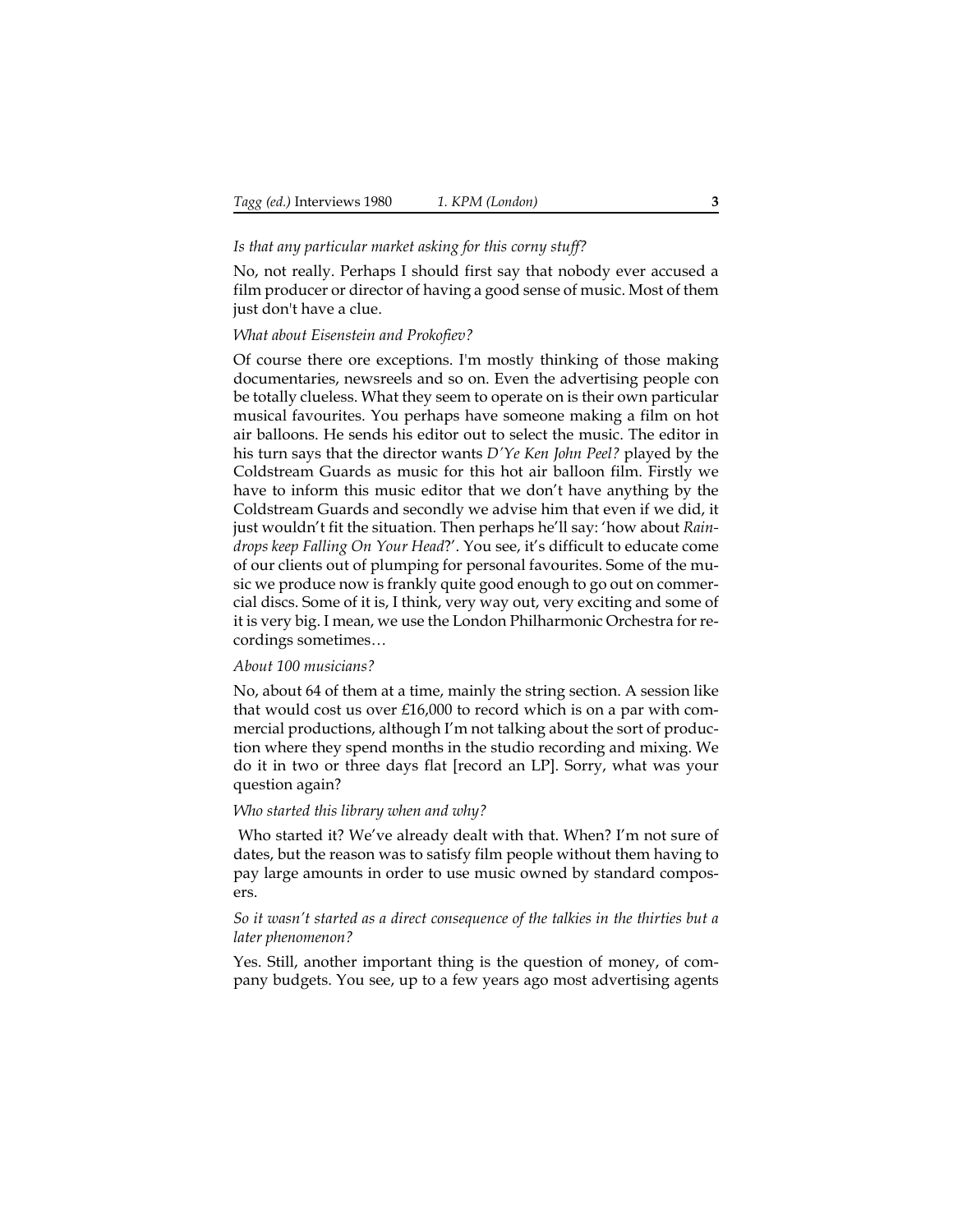and even those just producing documentaries would be able to afford to got an orchestra into the studio and record the backing track. It wasn't very expensive at all. But with the advent of strict union rules and rates, the rise of studio costs and costs in general, the film or advertising budgets can afford to record less and less of their own backing tracks. This is why background libraries have become more and more useful — because of costs. Using library music costs very little compared to having music scored, played end recorded for a film or commercial. It can often even work better as well.

*How large is your collection at present?*

There are 300 or so LPs in the main library.

*Do you sell the records in the collection or does your income come from royalties.*

From royalties.

#### *Who are your main customers?*

Previously it was mainly people doing educational films, low-budget commercials and so on, That changed and it became more and more a television thing. At this stage it's changing again. Although we still supply people with music for their educational films, their documentaries, trade films and for television. The big thing now is audiovisual presentations.

#### *You mean slide shows, not videocassettes?*

That's right. Videocassettes are the newest problem. When the copyright laws were brought in they didn't conceive of video-tape and certainly not home video; this meant that apart from existing copyright law there are no laws to putting music on video-tape. No, what I mean by 'audiovisual' is mainly presentations at exhibitions, for training staff, for demonstrating new products: in other words the sort of presentation that travels round to various places. There's an enormous market for this because it doesn't take as much to set up as an audiovisual producer as it does to go into film. All you need are a couple of recorders and slide projector and you're in business.

As far as our income here is concerned in connection with audiovisual, what happens here in Britain is as follows. A production company might want our library. We would then write a contract with that company for a period of five years. We'd supply him with an initial 100 records for £30 a year over a period of five years. As we bring out new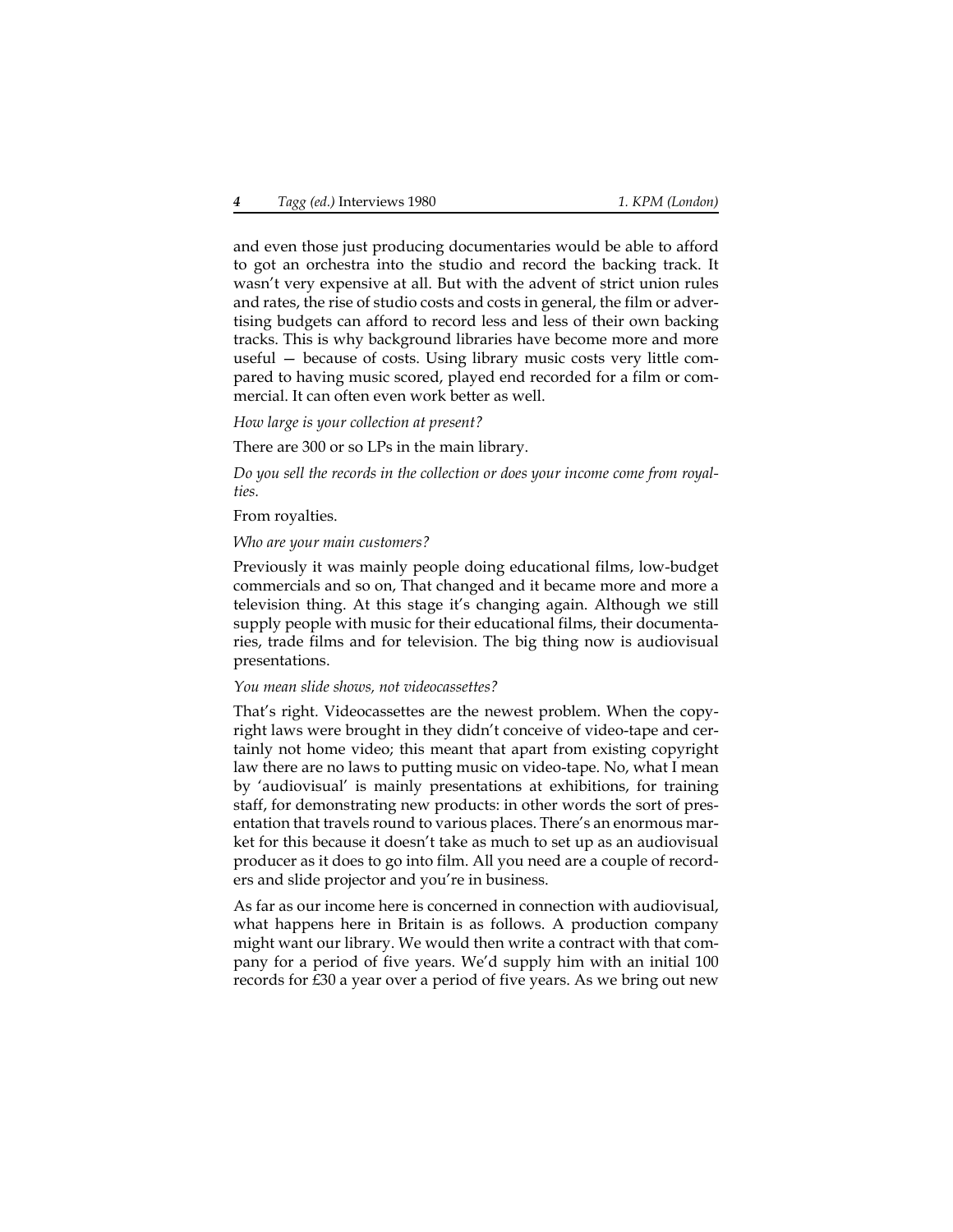records — about 20 every year — he will receive those and of course he has the catalogue. We leave it up to the company to choose the first 100 records he wants. If their representative prefers, we can suggest the most suitable records for his particular business. If, however, he sees in our catalogue other records outside the 100 he's already chosen, he gets those too. It's just that the library is so vast that it would be too complicated to have 300 records to find your way around in rather than having the initial 100 on which you con build a collection to suit your needs. Another reason for this procedure is to avoid wasting his (and probably our) time: he won't have to come in here and listen through all our collection trying to find something. Instead he can listen and choose in the comfort of his own studio or office. If he has any problems he can still phone up and say, for example, 'I'm doing a film on horse racing: can you suggest anything?' Then we'll say 'have a listen to KPM 1004, 1165 and 1021; you might find something there'. He might then come back to us and ask for one track on tape or on magnetic film.2 He might even dub off his own disc if he's not too fussy. The discs all have high quality pressing à la Deutsche Grammophon-Gesellschaft; and we pay 10p extra to have them classically pressed. This means that if he's careful with his records he can dub straight off them on to his tape or film.

#### *So, the majority of your sale of records is to audiovisual producers?*

Yes, or to universities with TV or radio courses, to advertising agencies and to anyone producing something that needs music. This means also to people who produce background music for hospitals, hotels etc. A lot of hospital radios have our collection.

*Would a corporation like Muzak or 3M, or anyone producing 'functional' background music buy material from you?*

Yes, definitely.

#### *I hod no idea of that. Do they look for any particular mood?*

Very recently they've changed their policy so that now they're looking for known tunes. That limits considerably what they can get from us and leaves non-copyright music by composers who've been dead for a long time. This means light classics, folk tunes, etc. What we have in our library sets a particular mood too much for them they want easy lis-

<sup>2.</sup> The magnetic film track is put alongside the picture in the film cutting room and then goes on to the final optic soundtrack on the 16mm or 35 mm film.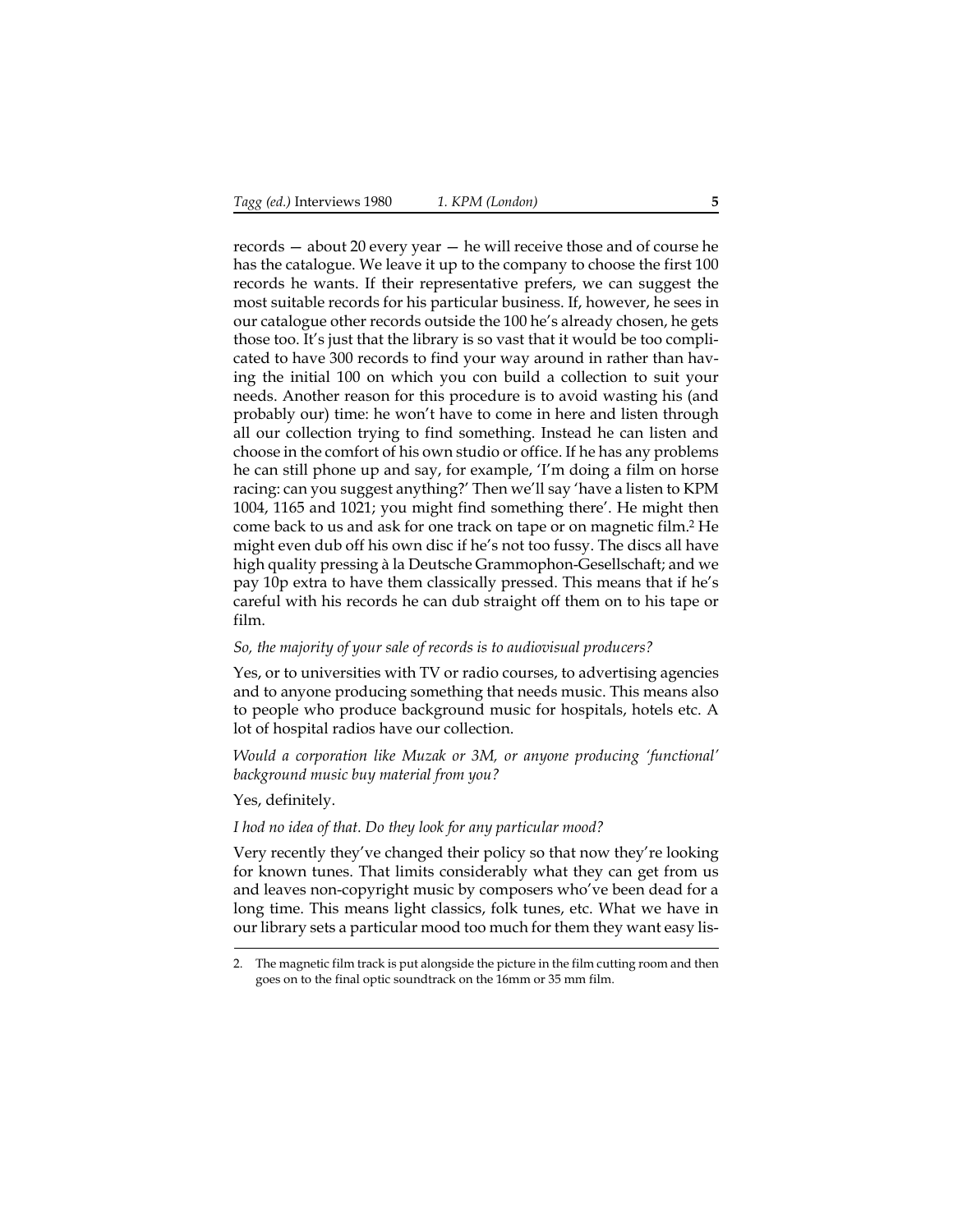tening material, that's all. Mind you, the noise of their tape and the quality of their loudspeakers sets enough of a mood as it is, I think!

*Is this a large part of the action?*

It is in the USA, but not over here.

*Do you sell your library in the USA?*

Yes, we have twenty agents throughout the world. We have agents in places like America, Australia, Scandinavia, South Africa, Switzerland, Germany and so on, in fact in all the main places where we might be needed. These agents set their own rates. In America, for example, they will sell you the disc for about \$8, which doesn't mean you can use the music indiscriminately because it won't be public domain just through buying the disc. I think it's a question of quality: you see, there are libraries which supply this really junky old movie music for which all you have to pay is a flat £500, let's say, and this gives you the right to do whatever you wont with the music. However, the quality of this stuff is so bad.

*I suppose you're referring to things like* Background Music for Home Movies*?*

That's right.

*Most libraries do seem to get the majority of their income from a sort of needle time rather than from the sale of discs.*

Well, in America it's called 'needle time' while over here it's known as the 'mechanical rate'. The mechanical rate operates on thirty-second units. If someone wants to know how much a piece of music is going to cost them, we must first know ourselves what it's going to be used for: will it be a commercial film, an educational film, or what? Then we would need to know where it will be distributed since the rate increases accordingly. Will it be on Thames TV or on the whole ITV network? They might have to pay  $E/5$  per 30 seconds for a commercial. <sup>3</sup>

When the studio in question uses a piece of music they must fill out a cue sheet and send it to the MCPS.4 In this way the MCPS will be able to see that piece *a* by composer *b* lasting for *c* minutes and *d* seconds and belonging to library *e* has been used for production *f*. So they send the producer the license and the bill at the some time. The MCPS take

<sup>3. 1980:</sup> around £75 per 30 seconds for 1 station, £200 per 30 seconds for full network.

MCPS: Mechanical Copyright Protection Society.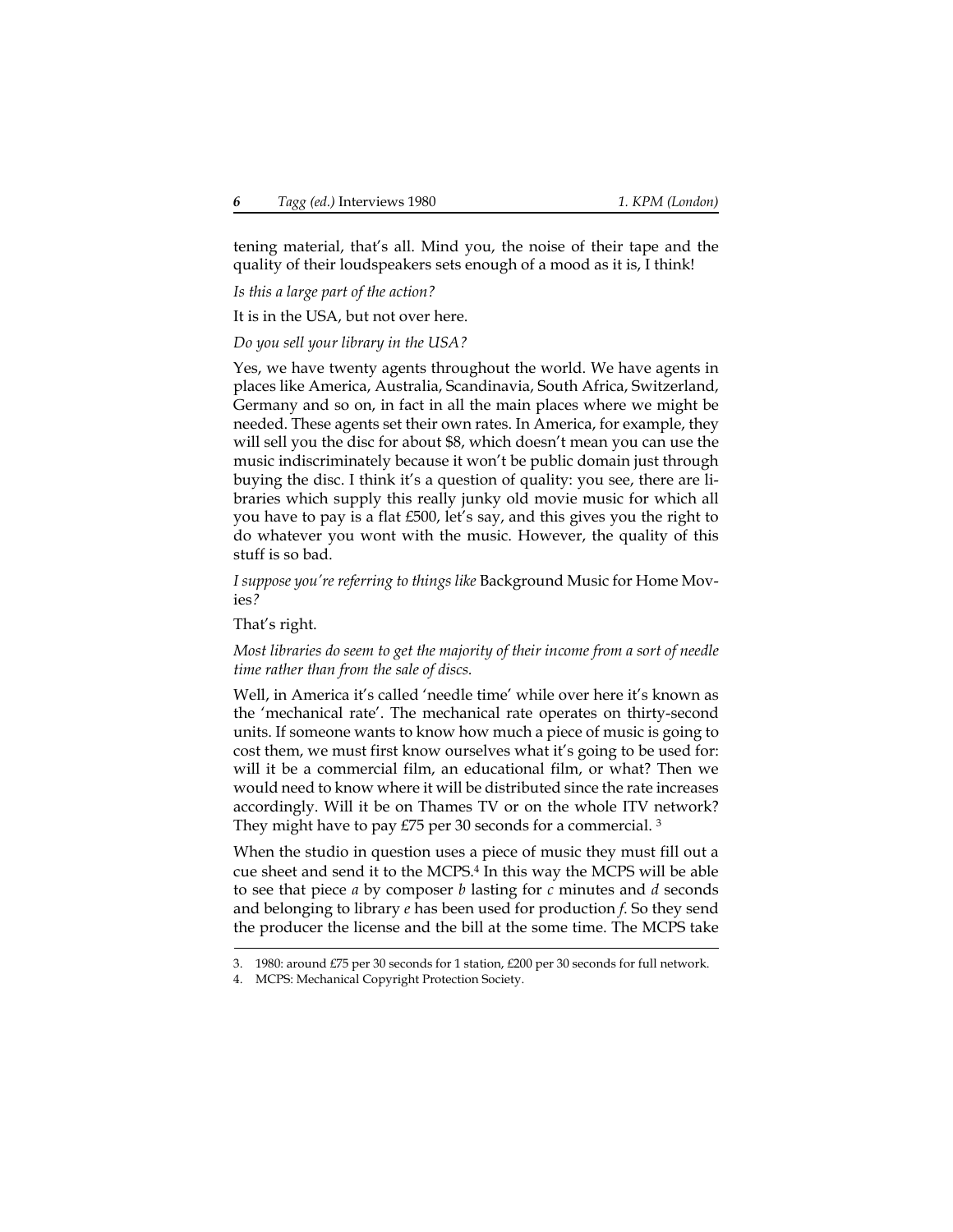off their administration fee and split the rest between the publisher and the composer who each get 50% each. Then there's another fee: every cinema, pub, theatre, radio and television station pays a blanket fee to the PRS5 according to the size of the place, the area they broadcast over, etc. If a piece of music has been used, the television company involved, for example, logs that piece and at the end of a month this log is sent to the PRS. They don't have to pay anything to the PRS for the use of that specific piece, but out of the blanket money the PRS receive the composer and publisher of the piece will each get 50% of on amount calculated on how many pieces have been broadcast by the composer in question. So two payments are made: one via the MCPS, the other via the PRS.

*I don't know what it's like in England, but the Swedish PRS (STIM)6 can send us our money for broadcast music up to three years in arrears*

It's not unusual here either. They have the most up-to-date computers and are still always three years behind.

*Has most of the stuff in your catalogue been specially commissioned or has it been put together from previous productions? I mean, do you have music from old films in the library at all?*

All our music is specially commissioned. Occasionally we might buy an ethnic tape from Australia, for example, simply because it's impossible to record the aborigines here.

*So the didgeridoo is in your catalogue?*

Not yet, but this is something we're actually working on at the moment. We'd probably pay the production costs and we would share royalty benefits with our Australian producer in this case. Another example is our American agent who produced on album of American college and football marches. This is something that has to be done in America — we can't do it here. Yes, generally speaking the music is all commissioned. Let me give you an example: one of the people about the office this afternoon is a very good synthesiser player. We might ask him to compose enough tracks for an album of synthesised music for industrial use. It could be the laboratory mood, communications or something like that. Actually he's downstairs at the moment.

*Do you think he'd give me two or three minutes of his time? I'd like to ask him*

<sup>5.</sup> PRS: Performing Rights Society.

<sup>6.</sup> STIM: Svenska tonsättares internationella musikbyrå.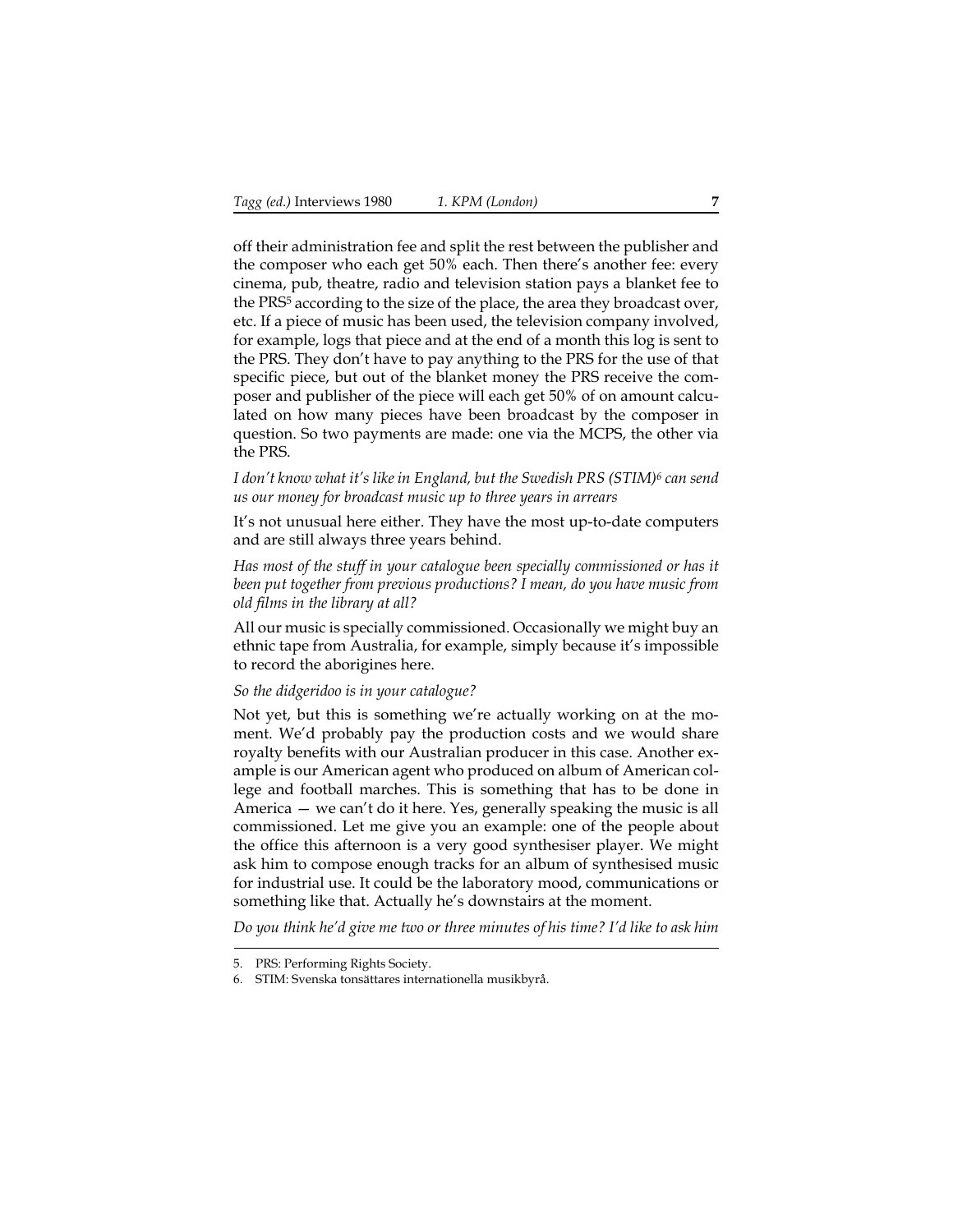*why he's using those notes or that registration and not others on that particular track, questions like that......*

....he probably wouldn't be able to tell you. It all comes naturally. You see, you find out that certain composers are very good in certain directions. This means that if we wanted, for example, to do a nature study album, we would know that there are certain people who have written specially well for animals, insects, etc. We'd describe the pictures we'd like them to create in music. Perhaps we'd say 'do something with flowers opening', perhaps 'do something with insects'. We know he has the feel for that sort of thing. Other people are good at industrial things or perhaps crime and detective moods, perhaps aeroplanes and so on. So each composer has his own field, really, his particular sound and feeling.

#### *Do you delete anything from your catalogue?*

I don't think we actually delete anything. It's quite amazing, but there are twenty-year-old pieces of music still in the catalogue. Incidentally, this is the best pension scheme for any composer because it goes on for ever and over. No matter how old the piece is, it's not like a hit that goes up and down, it just ticks over bringing in money for years and years.

#### *How do you decide what needs to be added to the catalogue?*

A lot of it is a question of anticipation and instinct. Take the [1980] Olympic Games for example. We know there'll be a lot of sport type music needed, possibly with a Russian feel to it, so we'd commission someone to do that.

*Just to take a case in point, how would you go about producing a record in connection with the Moscow Olympics?*

Well, we have in mind a particular composer who wrote the signature for BBC's 'Grandstand'.

#### *That's Keith Mansfield, isn't it?*

Yes. You see, we know that Keith is very good at writing sporty and fanfarish things. So we'd probably ask him to do the album and we have in fact done this. There's a lot of discussion, and talk in it at the planning stage. It would be in terms of the pictures you imagine will be shown, perhaps the Olga Korbut type of thing, running, the agony of it, the pride of winning, the whole business. It's very much a matter of discussion. On the other hand, with composers who you don't have such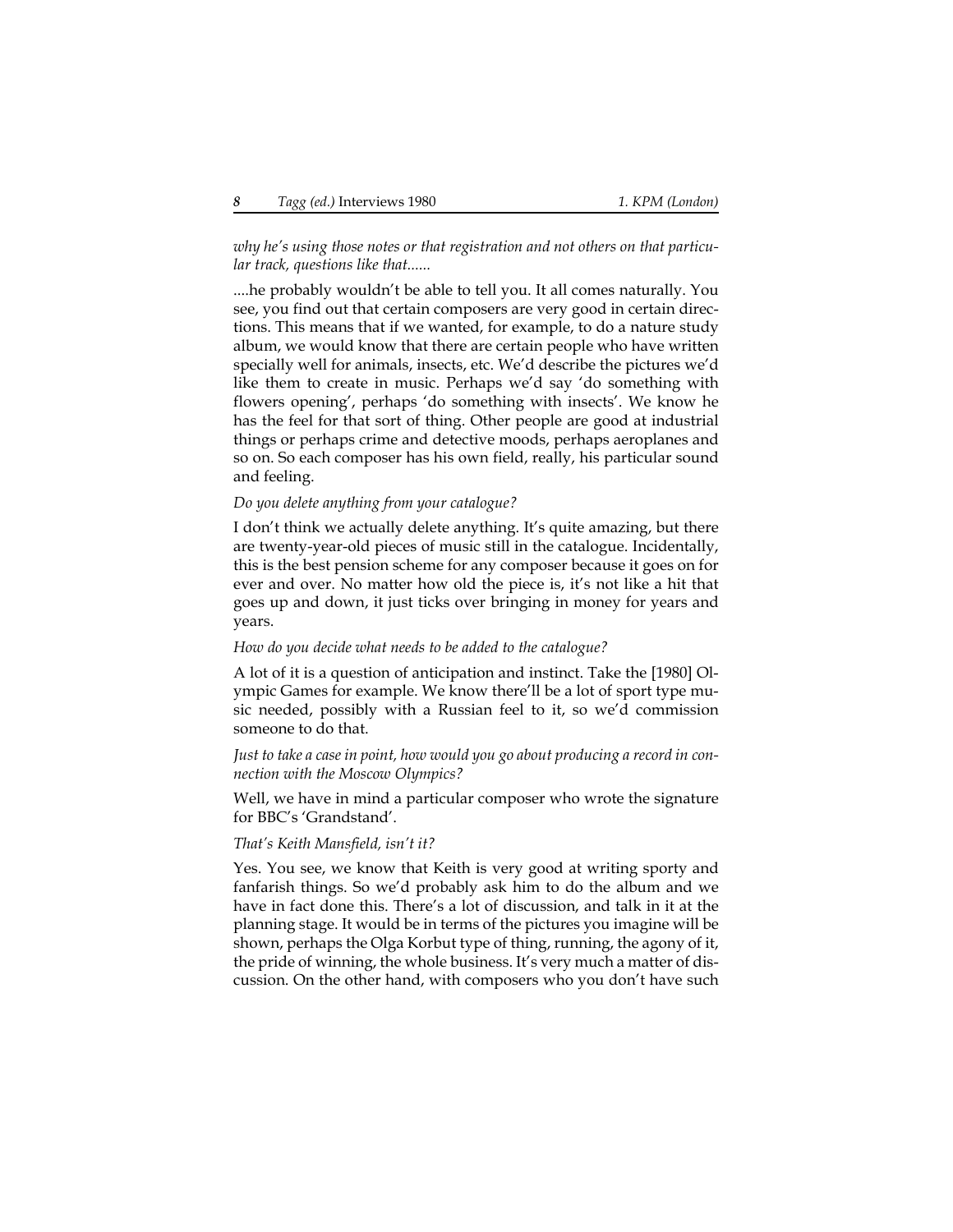a close working relationship with you'd sit down and do a brief. Perhaps we'd say 'we'd like you to do on album of compositions covering modern travel and the space age. As on opening picture think of a shot of Concorde in the distance, with that heat haze and the plane taking off and coming up above you… We'd like a track like that from you because we're always getting people coming in asking for music for that sort of picture'.

This is in fact another way we get ideas: people come to us asking for music to go behind certain pictures. If we don't have anything suitable we make a note that we must get someone to cover that sort of field. I suppose that composers must know that certain notes or certain chords project certain moods and it amazes me how marvellous the sounds con be when we hear the results of what they've been doing.

Here Ron Singer gives some details on a particular recording session for an album with a 'prestigious', 'futuristic', important' or 'industrial' character. He picks out the album *Predictions, Part One* (KPM 1233). The track Ron plays is by Francis Monkton and is called *Passajig*. On the album sleeve it is described as 'a powerful, arresting theme'. To my ears this is quite a powerful and original piece in quick 6/8 tempo with a quaver riff on synthesisers in metronomic disco style over which a church organ plays strong, loud minor-modal chords every dotted crochet or minim on full Great. The organ sound has been phased. The periodicity is irregular, consisting of nine-bar (4+5) phrases. This section is interspersed by quartal fanfare figures on brass accompanied by closely miked compressed timpani playing 4 against 6).

Actually, neither this piece nor the whole album worked. The organ was recorded in a church and the rest was done in the studio.

At this point the conversation was interrupted for a tea break. *Do you know the Italian Library called CAM?*

Yes, it's funny you should mention them because we got a thing from them the other day asking us if we wanted to buy.....

[short phone interruption]

Where were we?

*You were talking about CAM.*

Oh, yes. CAM is interesting because it's a case where they've got a lot of existing film music.

*Some of it's not bad, don't you think?*

Well, we do have some of it in our other library, the Conroy library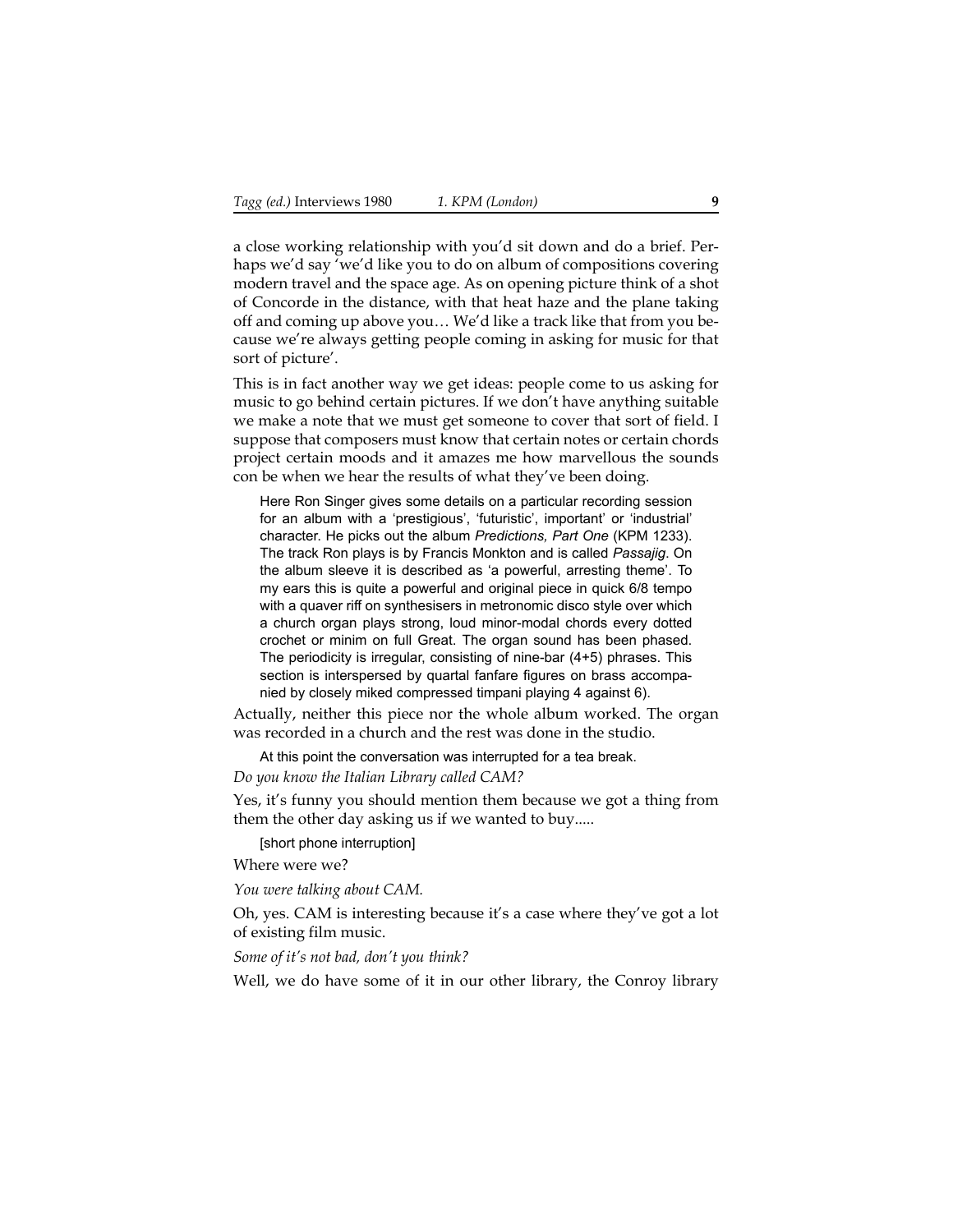which includes both more old fashioned material and some ethnic music too. There are very few libraries that hove any good collections of English traditional tunes, but we do have that in Conroy. We've got Greek, Spanish, Swiss, German and all sorts of ethnic stuff on there but funnily enough it's difficult to get hold of Scandinavian material.

*Really? There's some really good traditional music over there. I'll send you some to listen to if you like.*

But do you think it would say anything?…

*…To someone in Ashby-de-la-Zouch? No. I don't think the average Englishman, Frenchman or US-American would know that the music was Scandinavian at all. It's a shame really, because it's very good music and it always seems to be that way with minority cultures — either they're ignored or they just provide a sort of generally exotic twang.*

It's always difficult to know what a piece is going to mean to anyone else. Let me play you an example here. What sort of pictures do you get from this?

Ron puts on a track which consists of strings playing tremoli trills and fast, dissonant broken chords in multi-part clusters. The music rises and falls dramatically in glissandi, in ordinary changes of register and with crescendi and diminuendi. There are numerous *sul ponte* passages too.

*I think it suggests threatening swarms of bees, locusts, or possibly the seething nervousness of someone going completely crazy.* 

<span id="page-9-0"></span>[Ron hands me the album. The piece was *Swarm Clouds* by Tony Hymas and was described on the record sleeve as 'threatening, confused, swarming shapes', from the album *Wessex Tales and Elements (*KPM 1216).

You see, the only thing that says 'Dutch' to the average movie goer in music is *Tulips from Amsterdam*. That's different From Greek music which sounds Greek to practically everybody or Spanish music which sounds definitely Spanish.

*It's true, but Swedish music sounds Swedish and Norwegian music sounds Norwegian. Music from the middle of Sweden sounds different to that from the south and so an. You've got to know the idiom to be able to understand what it represents on that level and it's a shame that people don't know these pieces of musical code much outside folk circles in Scandinavia. That doesn't mean to say that new bits of musical code can't be learnt. I don't know how it is in your library, but in the Boosey & Hawkes library, they don't have anything in the*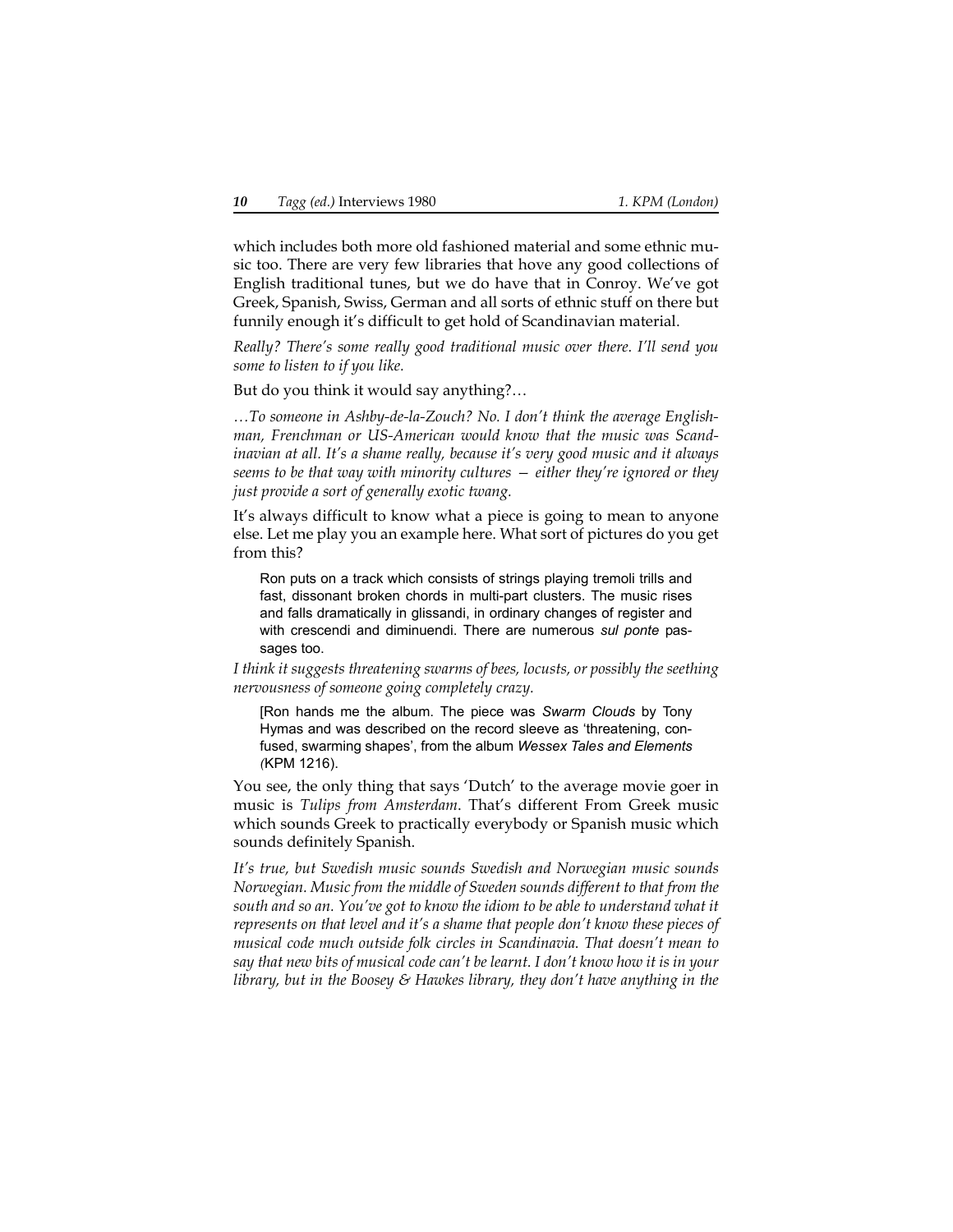Flûte Indienne *vein as far as I can gather. So, if you wanted to do a film in the 'poor South-American Indian' genre from the slums of Lima, Santiago or from repression in the high Andes, you couldn't. That's probably because their South American stuff was recorded before Los Incas and Simon & Garfunkel popularised that particular style and certainly before exile Chilean groups of the Victor Jara/Violetta Parra school came to Europe as refugees. So the Boosey pieces under the heading 'Exotic—South America' are of the happy carnival or Martinis-on-the-terrace-Bossa-Nova character.7 Both these pieces would of course be quite unsatisfactory behind a documentary about fascist terror in Chile. Anyhow, what I'm trying to say is that there are musical ideas that people recognise but which can be pieces of musical information learnt at a later stage. It's in this sort of connection that I'd like to ask you how you get wind of new musical styles for your library.*

I think it's often the composer who might say 'I heard this marvellous thing the other day and I might try to do something like that'. A lot of library material is done 'in the style of'…, although a good composer doesn't want to work on too close a formula: he wants to be creative. Still, to be realistic, we have to say to a composer sometimes 'do something that sounds like *Tubular Bells*', because a few years ago everybody was asking for *Tubular Bells*. Nowadays we're on to Tomita, *Snowflakes are Dancing*, you know. People hear the music in terms of what they've seen in a film or of their records at home. This means we have to ask composers to do music in the style of someone else.

*Surely this means that you'll always be following a trend, never creating one yourselves here at the library?*

I think that trumpet thing we heard is pretty innovative.8

*Yes, that's true, although the titles to ITV's series about the history of Christianity was in a similar vein.9*

*Do you use any particular criteria for classifying pieces under particular headings in your catalogue? I mean, is there anything special that makes you decide whether one particular piece should go under the 'Pastoral', 'Space' or 'drama' heading, for example?*

Somebody might submit a piece that we would see as being good for a

<sup>7.</sup> There are only two pieces under this heading in the Boosey & Hawkes catalogue, entitled *Babassu* ('romantic sultry') and *Ballyhoo in Bogotà* ('Sunny Fiesta'), see Boosey & Hawkes catalogue, late 1970s, p.70.

<sup>8.</sup> *Passajig* by Francis Monkton (see p. [p.10](#page-9-0)).

<sup>9. &#</sup>x27;The Christians', British TV series, c. 1978-9, introduced by Bamber Gascoigne.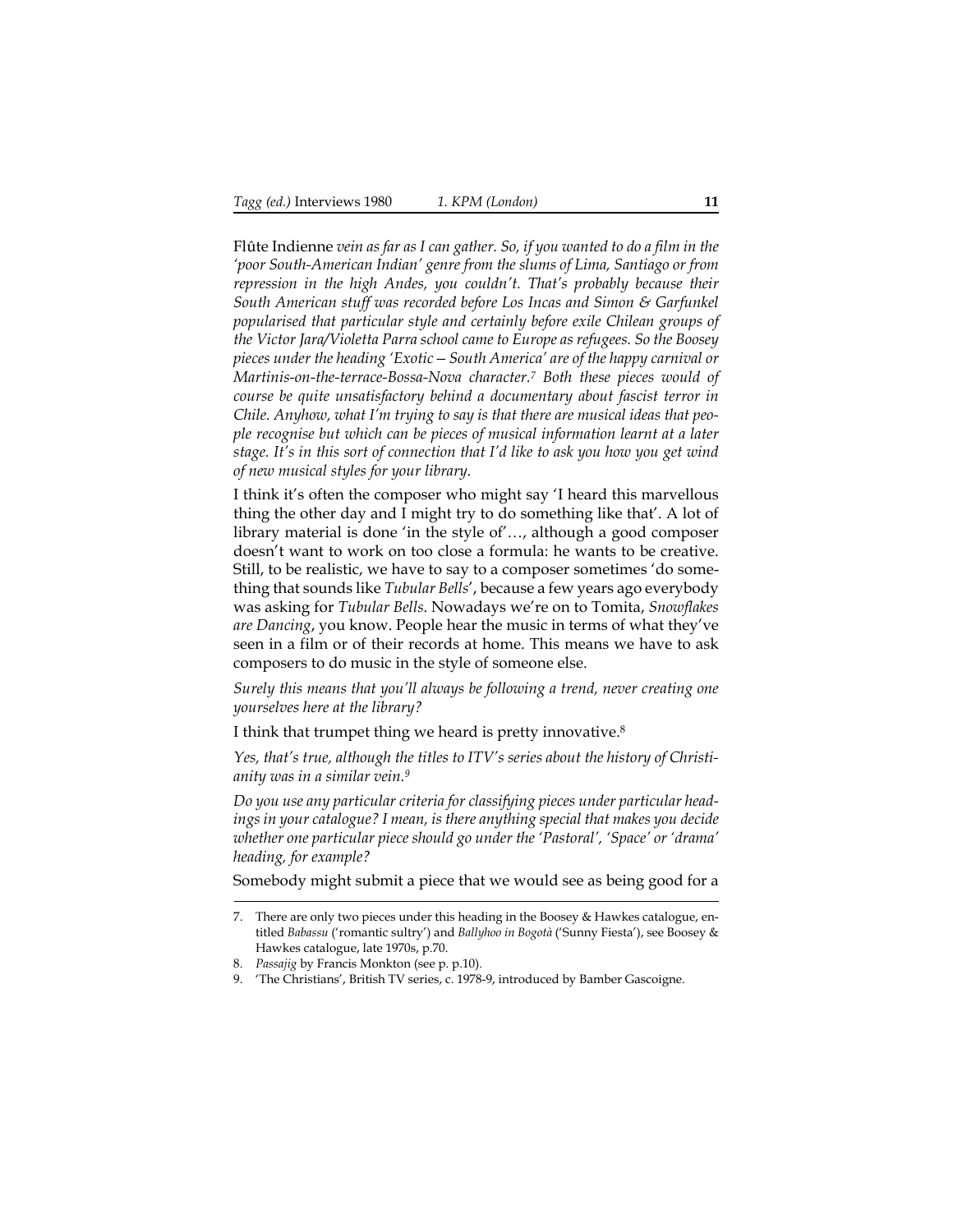'nature' production, for example. He might have written the piece with something else in mind —and this very often happens — whereas we who deal with the people working with the pictures visualise the music fitting other pictures much better than the ones he had in mind while writing the music. He might have given the music a title quite different to the one we eventually choose for it. As long as ho gets the money, this is the main thing, I should imagine. We don't very often find composers testing our judgement…

Reception rings up to announce the arrival of someone involved in producing a promotion film about a home movie projector. The film in question has an important selling argument in that it is supposed to show that the projector not only has high picture quality but also excellent sound reproduction. Thus it was important for the visitor to the KPM library that afternoon to find music which would show off the projector's sound to the best advantage. However, calculating that one in five or ten projectors might, in the words of the visitor, be a 'maverick' (i.e. have sub-standard sound reproduction), it was important that the music chosen should not reveal any possible 'wow' (variations in rate of film feed resulting in instability of pitch). This technical consideration meant avoiding pieces with long held chords and notes.

<span id="page-11-0"></span>The first sequence requiring music pictured tankers and ships from the air and the visitor used phrases like 'shimmering waves', 'lots of boats' to suggest the mood required. Ron went straight to pieces like *National Heritage 7* which included 'glistening', repetitive celesta sus4 chords of the *Tubular Bells* type with prestigious but short horn (*a 4*) melodic figures underneath. This piece had the advantage of being stretchable into a loop for the exact length of the sequence required on film. This was, however, not the sort of mood our visitor required. He seemed to be looking for something less quartal, less modern. A more traditional piece of grandiose music was suggested from the tape library. That turned out to be too long.

VISITOR: *What about some of your old sports marches, Ron?*

Do you really think that would work?

VISITOR*: That's what they used for this sort of view, isn't it?*

They didn't come on at the beginning like in your film: they were for the commentary. You won't find that sort of short and concise musical statement you're looking for in that sort of material, but I'll play you a sports march if you like.

VISITOR*: It doesn't matter, because we can always fade it out. Anyhow, to be honest, I don't think the chances are very big that they'll use the music at the*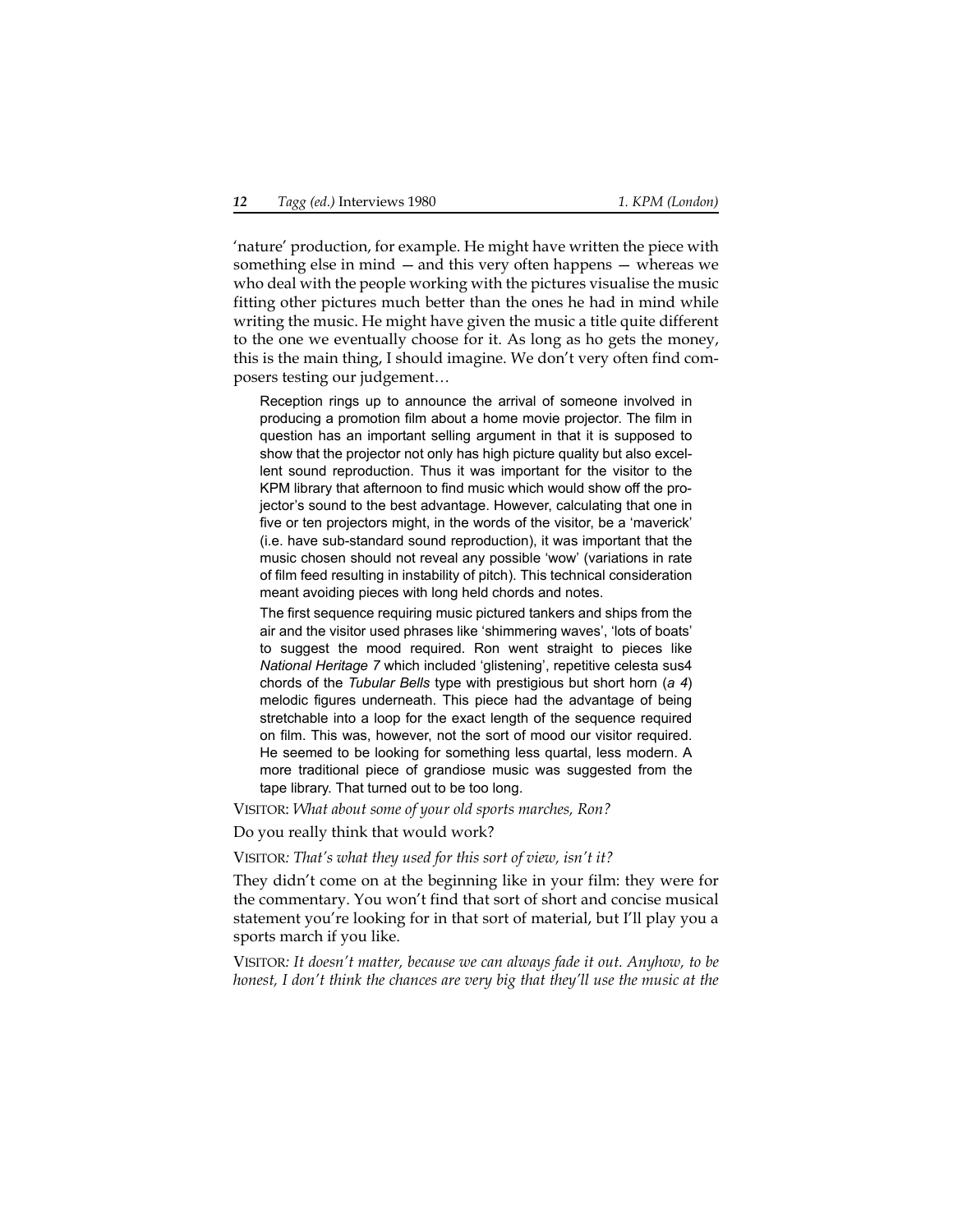*start of the film.*

Ron plays a new tape containing a really corny 6/8 sports march of the old BBC *Sports Report* type.

VISITOR*: That's the sort of thing, that tune that comes up after the intro.*

*Crumbs! The film will have to be in black and white.*

It *is* in black and white.

The perky strings and brass from the late forties or early fifties continue. The visitor starts to sing along with the 6/8 march tune and is obviously happy that he has found the music he wanted.

VISITOR*: That's the sort of feel, Ron: You know, 'the show must go on', old and corny, really good, that's the right feel!*

I am at still confused since this old-style music is far from suitable for demonstrating good sound reproduction on his projector, due to the boxed-in mono sound of the tape. Moreover the music suggests black and white film which will hardly enhance the colour qualities of the projector either. Thus, while the visitor leaves for a moment to phone his office, Ron explains the situation.

Their film starts in block and white. On to the screen comes a picture of a screen in an old type of movie house.

*I suppose they wants to create a sense of distance in time so as to use the 'before' and 'after' type of publicity stunt, sort of like 'Look how corny films were before and compare it to how good our projector is now, both sound and vision'.*

The visitor returns. Ron suggests the impressive *Passajig* piece he had played earlier as a possible accompaniment for the same opening sequence. This suggestion meets with no enthusiasm from the visitor.

VISITOR: *No. What I think would be good would be the first sort of 'diddiddiddiddidee' thing.*

You mean the twinkle?

Here they are referring to the reiterated celesta broken chords à la *Tubular Bells* played earlier (see p. [p.12](#page-11-0)).

VISITOR*: Yes, that's it. Start with that twinkling and then go into one of those very corny old sports marches. Can you put that on a cassette for me? I think there's the right feel in that 'National Enterprise' thing too. I'll ploy it to the producer and see what he says.*

If you think that tinkling thing is a good idea, let me play you some more stuff.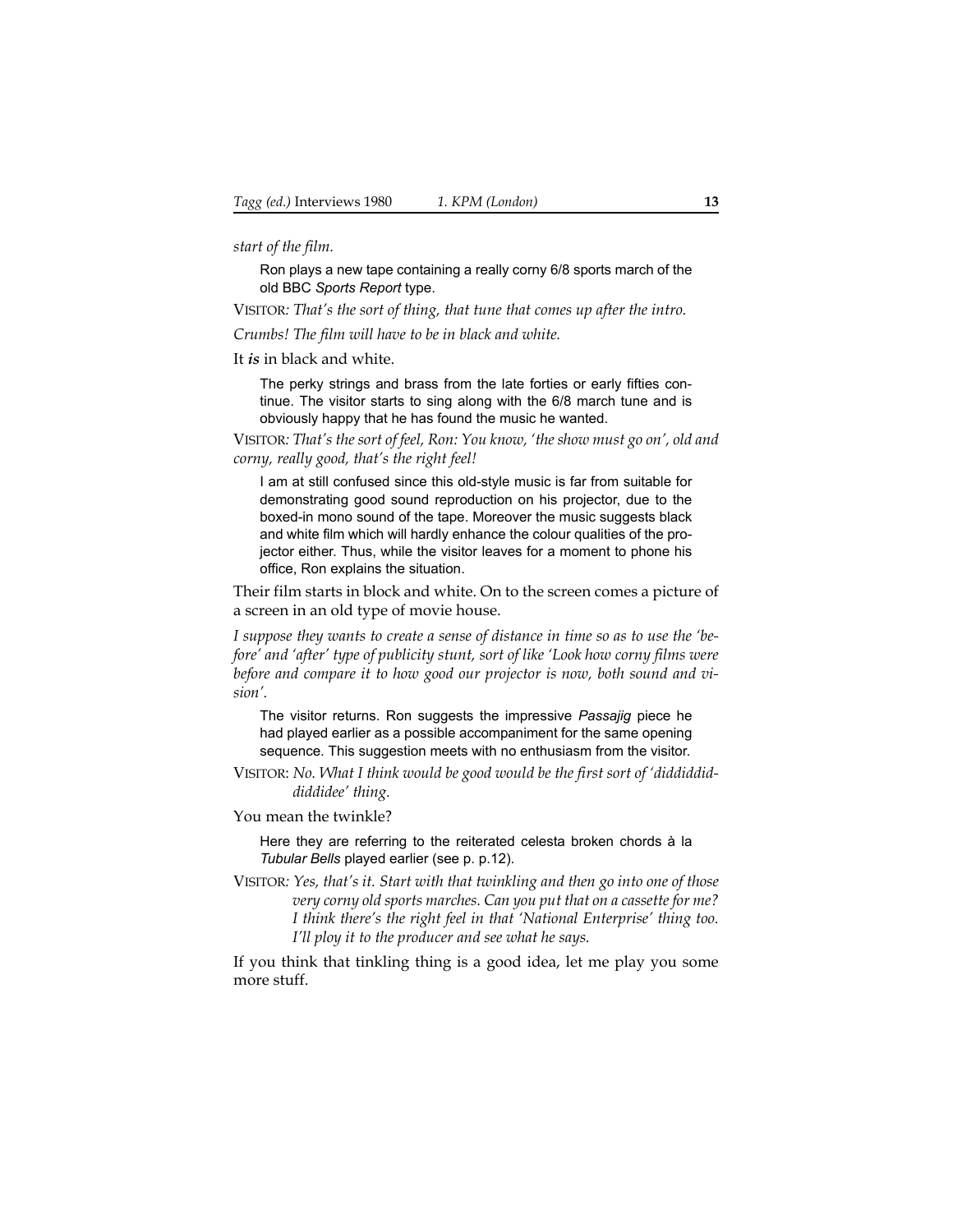Ron plays some synthesiser pieces, one with 3 against 2 figures, another in extremely fast tempo. While these are being played I ask the visitor:

*Is this still for the aerial shot of tankers?*

VISITOR*: Yes, what happens is that you go over a tanker, then you see a pleasure liner. It's basically just some aerial shots over the sea, that's all.*

Right, here's something for those boats, that sea and the dialogue.

Ron plays something which the visitor turns down as 'too modernistic and melodramatic' and another piece à la *Tubular Bell*s which is considered 'too slow and too long'. More *Tubular Bells* pieces are rejected as being 'too much "Fairies in the Glen", too magical, too mystical', etc.

Can't you give me more on exact idea of what you want?

VISITOR*: OK, I'll try to think of a piece of music I know which might have the same sort of feel about it.*

Do you want a sea feel to it?

VISITOR: *Not necessarily. I think it's got to be rich. It depends which way we re going to play it. If that ba—ba-ba—ba-ba-ba thing10 you were playing just now develops into a fanfare, then that would be right.*

It doesn't.

VISITOR*: It's tricky, I'm sorry. I've given you two problems. One is to find something that has its own theme and the second that it should lead in to my alternative.11*

Ron suggests and demonstrates one or two more pieces but these are rejected because 'they do not have enough march rhythm'. The visitor seems to be looking for a positive shimmer which can build up into his corny march.12

After this Ron finds a synthesiser piece with stable 12/8 rhythm. It includes quartal chords, synthesised drums and fanfarish melodic figures. This time the visitor is more impressed and asks for the piece to be put on a cassette together with the other suggestions selected so far. However, no 'shimmers' or constant twinkling, tinkling figures were to be heard in this last example.

<sup>10.</sup> Here the visitor is referring to the irregular rhythmic accompaniment figure from the recently demonstrated 'Tubular Bells' pastiches.

<sup>11.</sup> His alternative was the corny old sports march.

<sup>12.</sup> For discussion of shimmer (twinkle, tinkle, etc.) in music, see. Tagg (1979): 107-121.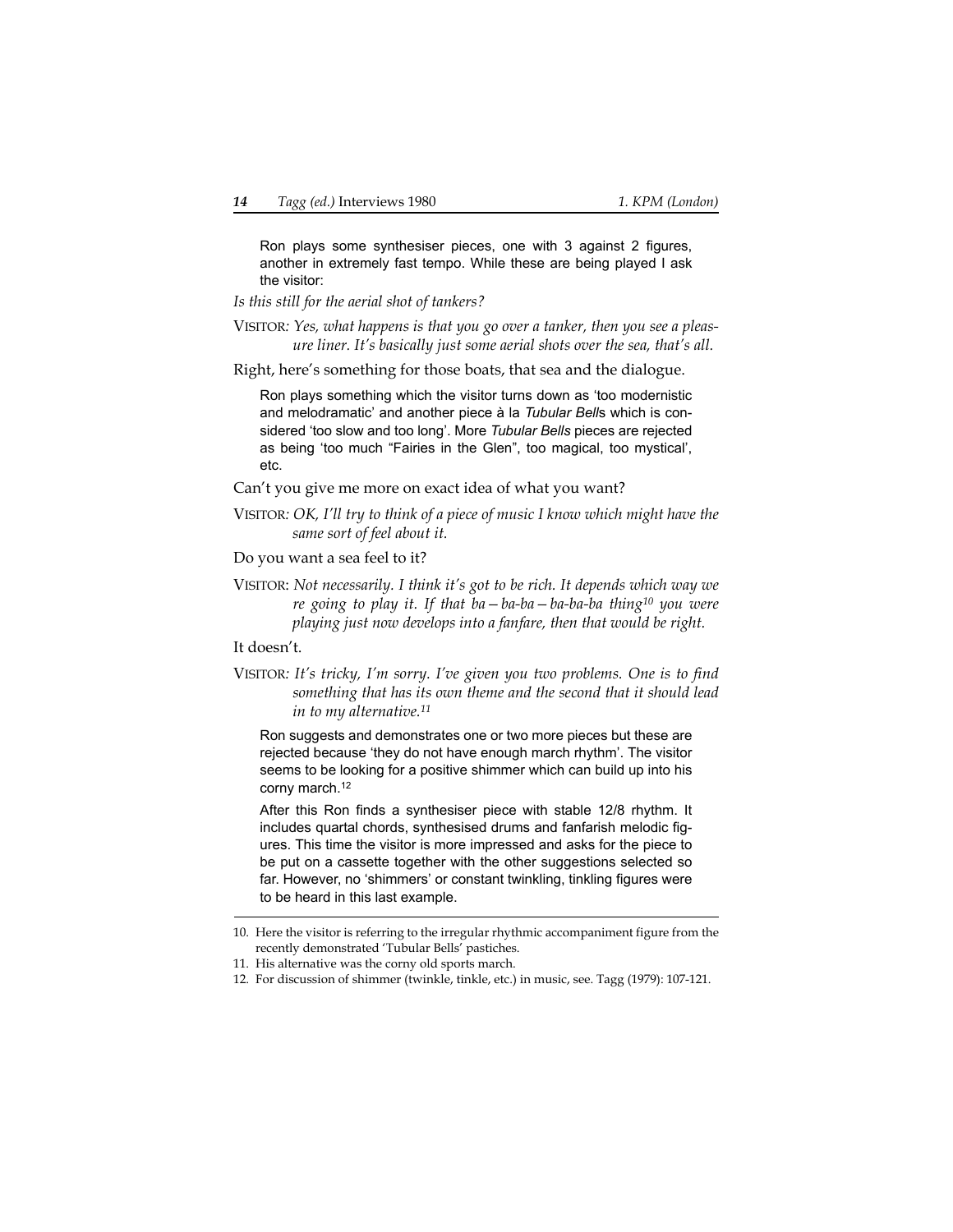Our visitor finally ended up with the following pieces on his cassette. These were to be used for the opening sequences: [1] *National Enterprise 1*, which ends with a sustained note allowing a cut or mix from the film title into the screen-on-screen sequence in black and white; [2] *National Enterprise 3* and *National Enterprise 5*, both slightly shorter introductory fanfares than no.1 (above) and possibly the right length for the title pictures; [3] The corny 6/8 march for the 'Movietone News' feel of bad sound and vision from yesteryear; [4] The synthesiser piece in regular 12/8 time with synthesised drums and fanfarish melodic figures.

Ron and the visitor then proceed to find music for the 'opening flowers' sequence. Ron puts on a soft flute and clarinet duet in post-Debussy whole-tone style. This the visitor finds 'too mystical'. The next piece is richly reverbed and chordal, full of Fender piano arpeggios and legato flute phrases. This is turned down because of the risk of wow on projectors.

VISITOR: *I don't want to take the risk. I need a piece which won't reveal any wow, even on a maverick projector. We don't want to lose any clients. Let's try and get rid of strings, flute, piano and long notes because they tend to be the worst for wow. It doesn't leave you much, I suppose, if you want pretty sounds because you can really only get that from strings, flute and piano.*

*There's still harpsichord and 'pretty picking' on acoustic guitar.*

Ron goes off to look for music of this type…

VISITOR: *You see, they're supposed to be the most fantastic 16 mm projectors ever produced and one of the things they're selling them on is that the sound is brilliant. That's true of 90 - 95% of their product, but you might get a maverick projector, you see, and I want to be on the safe side with a 90% chance of the music coming off even then.*

*That's difficult isn't it?*

VISITOR: *Yes, and I'm afraid I don't know the answer.*

*Your music will have to move fast if you want to avoid wow and flowers don't move fast.*

Pretty shots need pretty music, so…

VISITOR: *OK, Ron. If they show it on a maverick projector that's their fault for defying the Trades Description Act, so I wouldn't bother too much about it.*

Well. Let's try some of that guitar.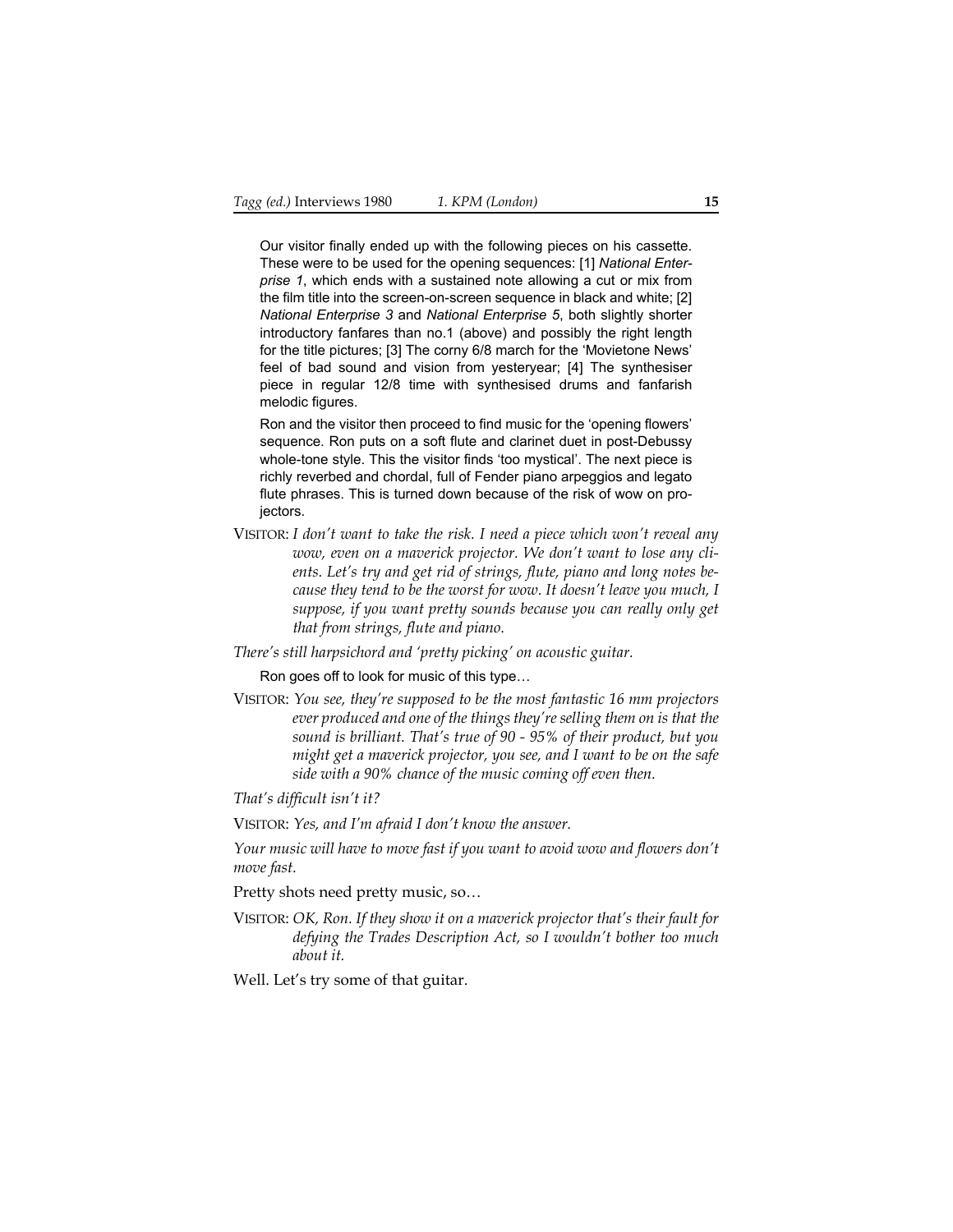Ron puts on an LP he has just retrieved from the library. All are recorded by John Renbourn. Ron plays about 30 seconds from each track. All include typical John Renbourn sounds, complete with lightly picked but rhythmic arpeggios over pleasant maj7, sus4 and similar chords, with the guitar tuned in certain instances to facilitate the folksy drone effect used by English musicians of the new folk wave of the sixties, prior to Fairport Convention and Steeleye Span, e.g. Jansch, John Martyn and, of course, Renbourn himself. Melodic phrases on the album were provided by either flute, recorder, female voices ('la-la' wordless) or another acoustic guitar overdub. This record is 'pretty' but presents less wow risk. Nevertheless, despite the slight risk of wow on the flute tunes on the album, the visitor asks to have one of these transferred to his demonstration cassette. Another track is rejected as being a direct crib of 'Strawberry Fair'.13

At this point the tape runs out. Eventually the visitor leaves reasonably satisfied with enough music for the two sequences. It is time for me to leave as well.

<sup>13.</sup> The number the visitor is referring to is actually *Scarborough Fair* (recorded by Simon and Garfunkel). The 'Strawberry', however, is highly apposite for the sort of sweet, delicate, herbal, sunny, bucolic, horticultural atmosphere being sought for in the music.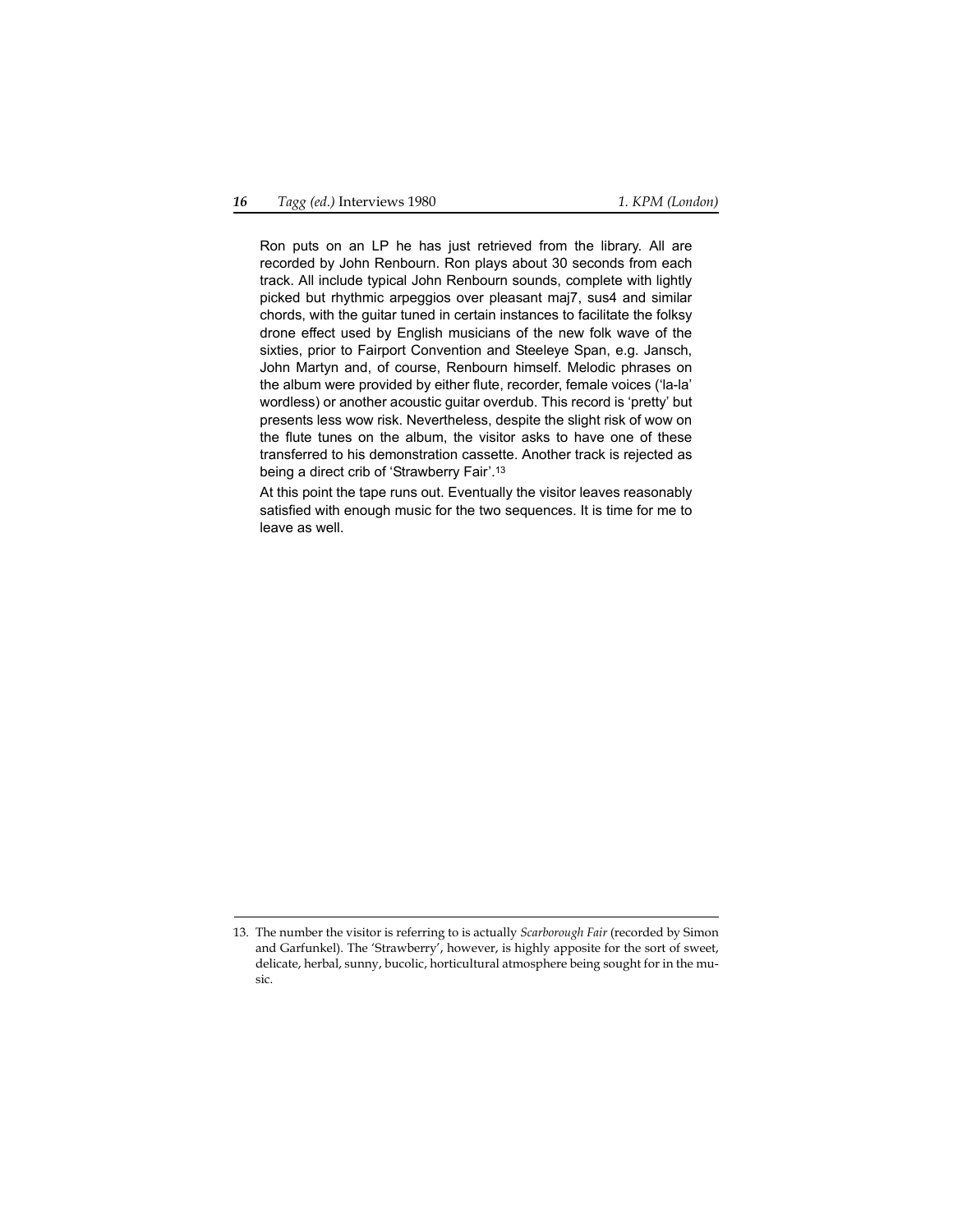### <span id="page-16-0"></span>**2. Bruton Music (London)**

This interview with Robin Philips took place on Tuesday, 11th March, 1980 in the main office of Bruton Music in Mayfair, London.

#### *How and why was Bruton Music started?*

I think I should start talking about how music libraries were started as a whole because that's much more interesting. In the early days of film, all the music was either specially written or it come out of the music publisher's catalogue. Then came the newsreel. In England there were about six newsreel companies producing their films once, twice, even three times a week. All the music used for newsreels was of standard format. It would have to fit an occasion like the opening of parliament, a sports event, an air display, or they might have been talking about leisure and bank holidays. Like I said, it was all standard format stuff and the newsreel companies realised that they couldn't afford to have an orchestra in the studio three times a week since all of the music was basically the same. So the newsreel people went to the music publishers who at the time were producing vast amounts of light orchestral music for use on radio. There were lots of radio orchestras at the time, and records were hardly used at all. It was all orchestral stuff and consisted of happy things, ceremonial Elgar pieces and so forth. The newsreel people found that the orchestral stuff on radio was ideal for using behind a newsreel. That's when and how the light orchestral catalogue started being recorded —for the newsreel companies who paid for every time they used a piece.

*When did all that take place? In the thirties or forties?*

In the thirties.

*You mentioned Elgar and a sort of light, happy orchestral music. Would the latter be things in the Leroy Anderson vein?*

Yes, all the sort of standard light orchestra pieces with the standard line-up.

*What about brass bands? Were they used for sports events?*

Not at that time. There were of course sports marches but they would be played by the light orchestra — you know, strings with some woodwind, a bit of brass and percussion. That went on for about twenty years without changing until the real advent of television. You see, up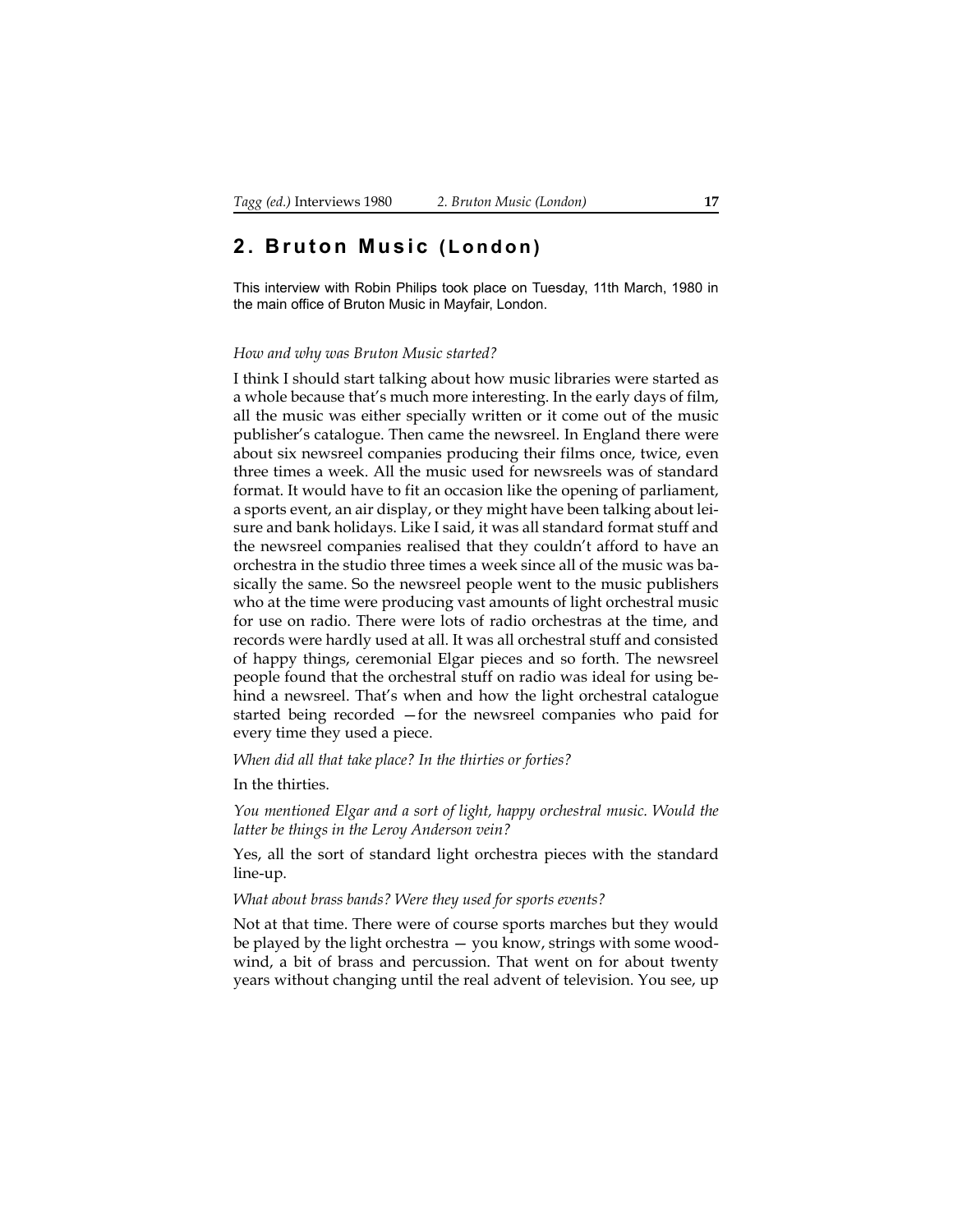to the fifties all the dramatic music for feature films was specially composed because there was no ready-made music which could have been pre-synced, edited and so on: it really went straight down. However, when the magnetic tape and television arrived with all the cheap programmes and so on, it then became possible to overdub prerecorded music. We had then a new situation where the user wasn't looking for music for *Look at Life*14 or newsreels, but was doing drama series, animated programmes for children and so on.

Another reason was that the television user didn't have the budget for an orchestra in the studio. So instead he went along to the music publishers and music libraries and said 'I don't want these sports marches; I need stuff for children's animation, I need some dramatic stuff'. So then we started making that sort of music. Now the whole thing has become much more sophisticated. In the worldwide market of television and in the cheaper sort of film industry I suppose about half, or even more, up to three quarters probably, of all the music used is either from a recorded music library which makes music only for that purpose, or is from ordinary gramophone recordings which can range from the classical repertoire through to Pink Floyd and contemporary electronic groups.

#### *What about the advent of music for commercials on television? Didn't this also contribute to the boom of the music libraries?*

No, not really, because it was the some sort of music which was used for ordinary television series or sponsored films. A large part of our industry is to make music for the sponsor. He has to pay the bill and he has to make a film about his activities, whether it's building ships, dams or plastic cups. He has to prove to the audience that he's got it right and that his product's the best in the market. It's the same situation as with an advertising agency or with a television director who maybe wants to make a documentary about the Fastnet Race and has beautiful shots of the boats. Perhaps he has a storm too. Well, he wants the music to show off the film at all costs. At the end of the day he wants his film to be seen as the best film ever made about that subject. So the music has to sell the film.

<sup>14.</sup> *Look at Life* was a sort of trivial news-cum-entertainment film journal produced by the Rank Organisation. It was usually inserted between feature films in British cinemas in the fifties and early sixties, occupying the spot previously occupied by Pathé or Movietone newsreels before the spread of TV.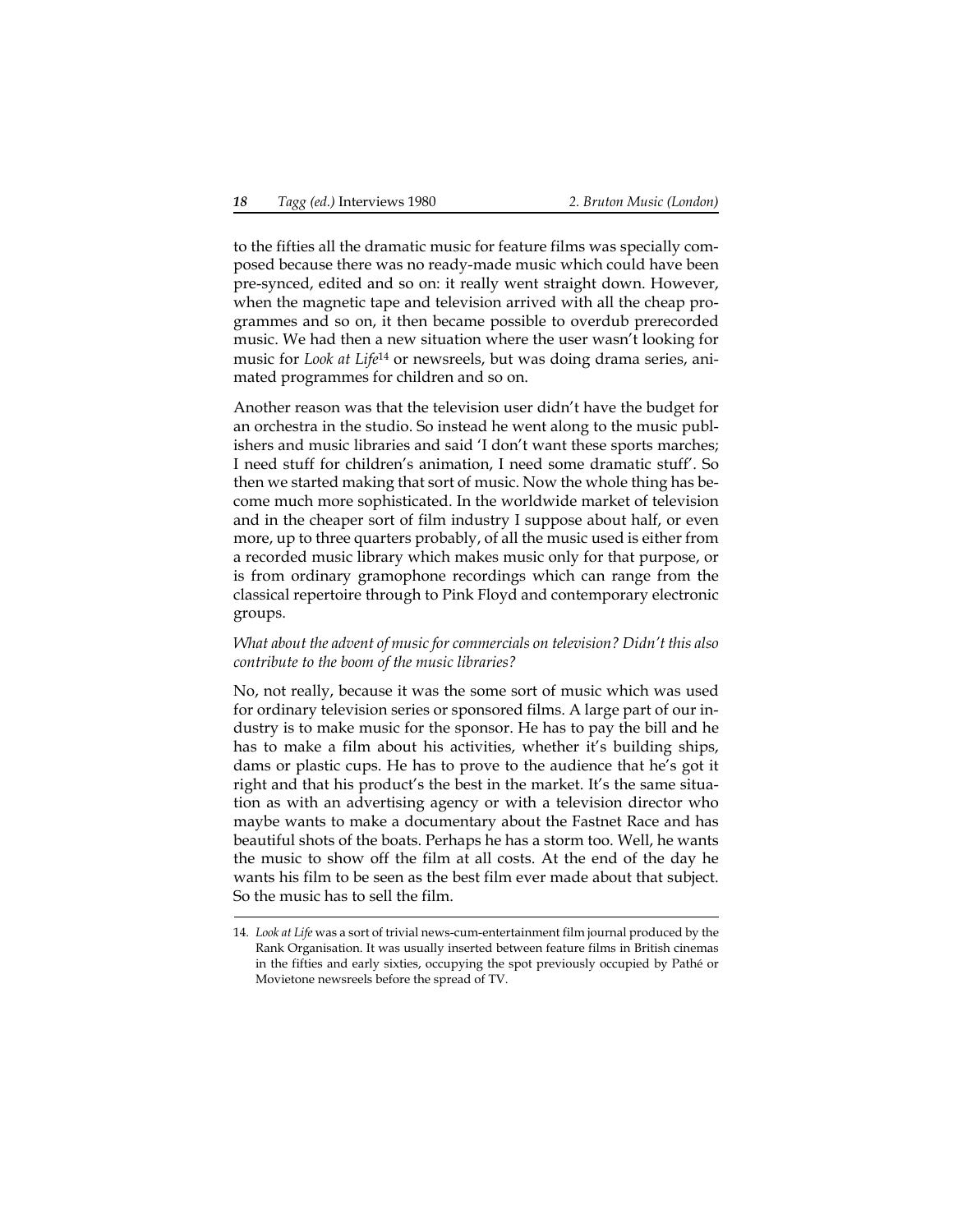#### *Who are your main clients?*

The world of television, the advertising agencies and independent filmmakers doing mostly non-features, i.e. documentaries, instructional films. Audiovisuals, you know, slides and the automated presentation system are also important these days. The great thing is that you don't need a crew, just a bloke with a camera who goes round clicking away. Then you just put the pictures together of, let's say, your factory, and make a really nice presentation with automatic slow or fast dissolves, plus the music, sound effects and dialogue. You then have virtually a movie at about one eighth of the price.

*Can that be done on stereo these days?*

Yes, but you have to do it on a four-track recorder like a TEAC.

*Do you do any tailor-made stuff for people or do you just advise them as to what they can use out of your catalogue?*

No. Of course, we do market research into the sort of material people want and into trends, whether it's a trend in music or the sort of presentation or production the music will be needed for. For example, we've been through a spate of historical drama for television and there has been a great demand for period music, so we chase people to find out what's going on and to supply music which will be suitable in a generic way.

*Taking classical music as a case in point, do you have that in your catalogue at all or do you commission pastiches or pieces in a given historical style to fit the bill instead?*

All the classical repertoire is public domain and is therefore available to the television industry. We try to create period music in eras, you know, aimed at the 16th century, aimed at the 17th century, aimed at the 1920s, the turn of the century, the medieval, or whatever. The music is written either straight as a suite or in atmospheres, you know, ~ eerie music, horseback chases, armies on the march and so on.

*How much of your material is token from outside and contracted into the catalogue and how much of it is commissioned?*

It is all commissioned.

*How do you go about finding a composer to do an album consisting of a certain type of music? Do you find new composers for new concept productions?*

Since we are in a situation where we issue practically everything we record, we are forced to use experienced talent. We can't breed talent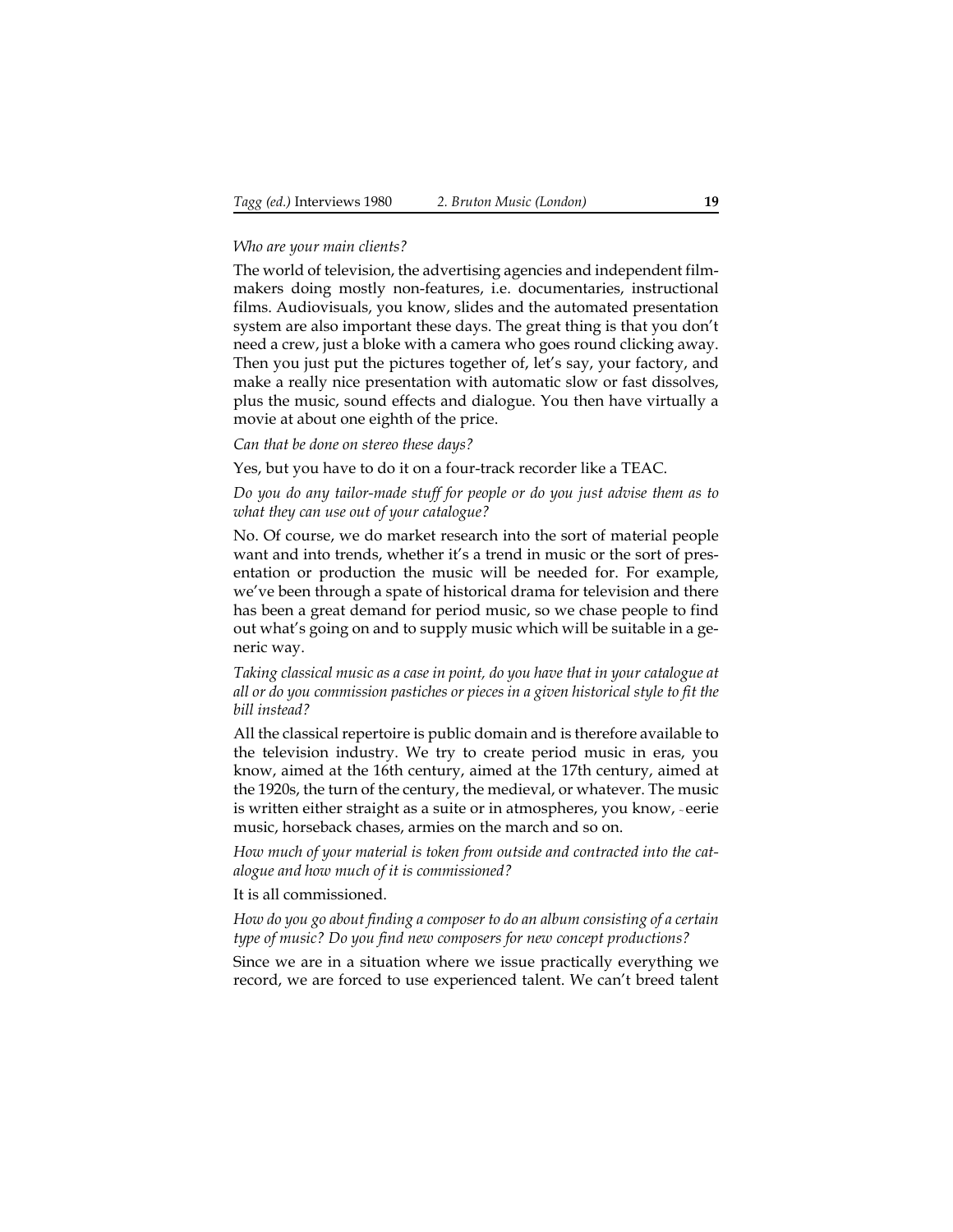here because we don't have enough money to experiment with new faces. So one of our jobs is to find composers and experienced talent of the best calibre, whether it's rock, orchestral stuff, lute solos or church organ music. We chase the best talent.

*So all the composers in this line of business will be freelance, not under contract to one particular library?*

Most of the composers are freelance but work with a particular publisher. If you look at our library, it's only real identity is its writers, so we try and use our own composers as much as possible. OK, they're not restricted to writing for us but they choose to have a home here. As long as we can give them enough work and enough money out of this specialised area to satisfy them, they see no reason why they should go chasing round publishers to get work.

#### *Does your income come solely from royalties, or do you sell the discs in your library at all?*

Purely out of royalties, from the use of our repertoire. The records aren't for sale in the shops. We supply our foreign agents with the collection and they pay something towards the cost of the plastic, the postage and so on, but all our earnings come from the use of the music. There are no other magic sources.

#### *I only asked you that because there are some libraries, like Valentino in New York, who do actually sell their records.*

Yes, there are some in America because there wasn't much copyright control over there, probably because of the diversification of the broadcasting industry all over the place there and the lack of control over informing anybody what they were using. So the only way the old record libraries could make any money was either as outright sales or to take out on annual blanket fee. We we don't do that at all. The user has to pay for every time he uses the music at the scheduled rates. You go through the MCPS and the PRS. They'll send you a copyright license and a bill at the same time.

*I'd like to ask you how you got started here. You see, I was phoning round publishers in Stockholm trying to find the Scandinavian agents for the Italian CAM library and got wind of your existence through the Ehrlingförlagen. I ordered your catalogue from them. I was impressed by your tidy classification system and thought 'hm, I must go and see them'. As I understand it, you're quite new here, so why did you start? Weren't there enough libraries in the market?*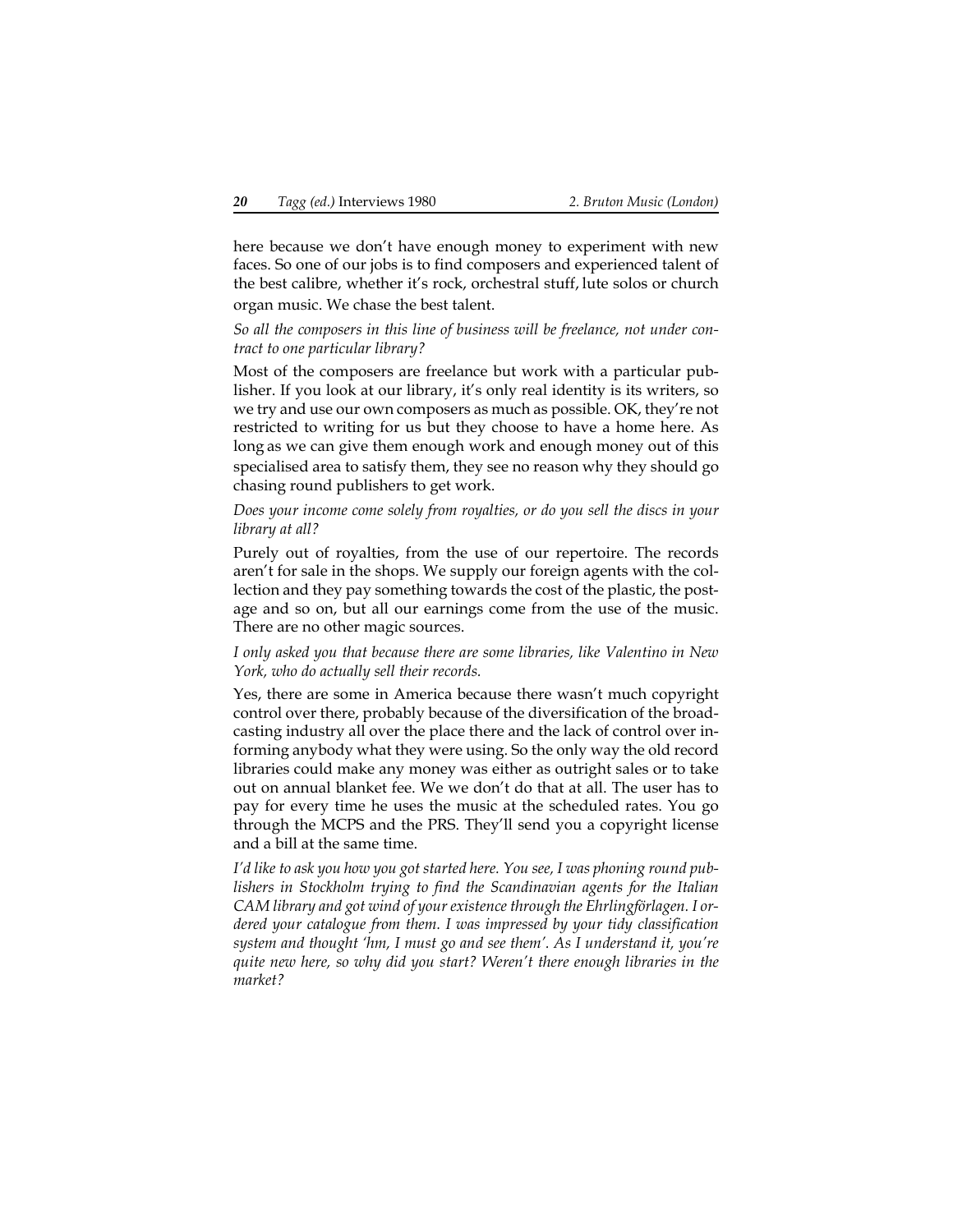Well, I've worked on this side of the business for the last twelve years and have learnt the hard way by making lots of mistakes. True, it's an over-saturated market in the sense that you can go into the BBC gramophone library and find that they have hundreds and hundreds of hours of atmospheric music of all sorts which is already available to them under their blanket agreement with the MCPS and PRS. Even so, I've thought for the last few years that if the job were done properly there would be room for one more, only one more major company. So when this company made a decision that, if the right composers and right people were available, they would be prepared to inject enough capital into the rapid build-up of another library, I jumped at the opportunity. It's always what I've wanted to do. You see, the problem with this sort of library is that it is quite manageable when it only contains a few records, but as it grows it becomes more and more of a needle-in-the-haystack situation. Then nobody has time to go through the hundreds of hours of music in the catalogue, most of which will be out—of—date and have too poor sound quality. Then you've lost the purpose of the library which is to provide an instant source of music. This is why people use stock music, you see, because it isn't just a budget problem, it can be a time problem too.

The way things work is that you've got a non-musical producer or director who, like I said earlier, doesn't know how to explain what he hears or sees. If he leaves it up to a composer he might well get lumbered with music he doesn't like when it's finished. At least he'll know whether he likes the music or not when it's already recorded. So what he does instead is to go to a stock music library and say, for example, 'I'm looking for music for this new current affairs programme —I don't know what I want, but I will if I hear it'. He'll listen to one piece and say 'I don't like that', to another where he says the same thing until he comes to a piece which he thinks will be just right. At our library we're just trying to make it easier for him to be able to listen to all the alternatives we have to offer for a particular use without having to plough through millions of tapes, albums, album covers and vast catalogues.

*How do you intend to keep the volume down?*

By not duplicating.

#### *So you complement other libraries, then?*

No, not at all. We try and complement our own library. For example, having done an album of Irish music we probably won't do another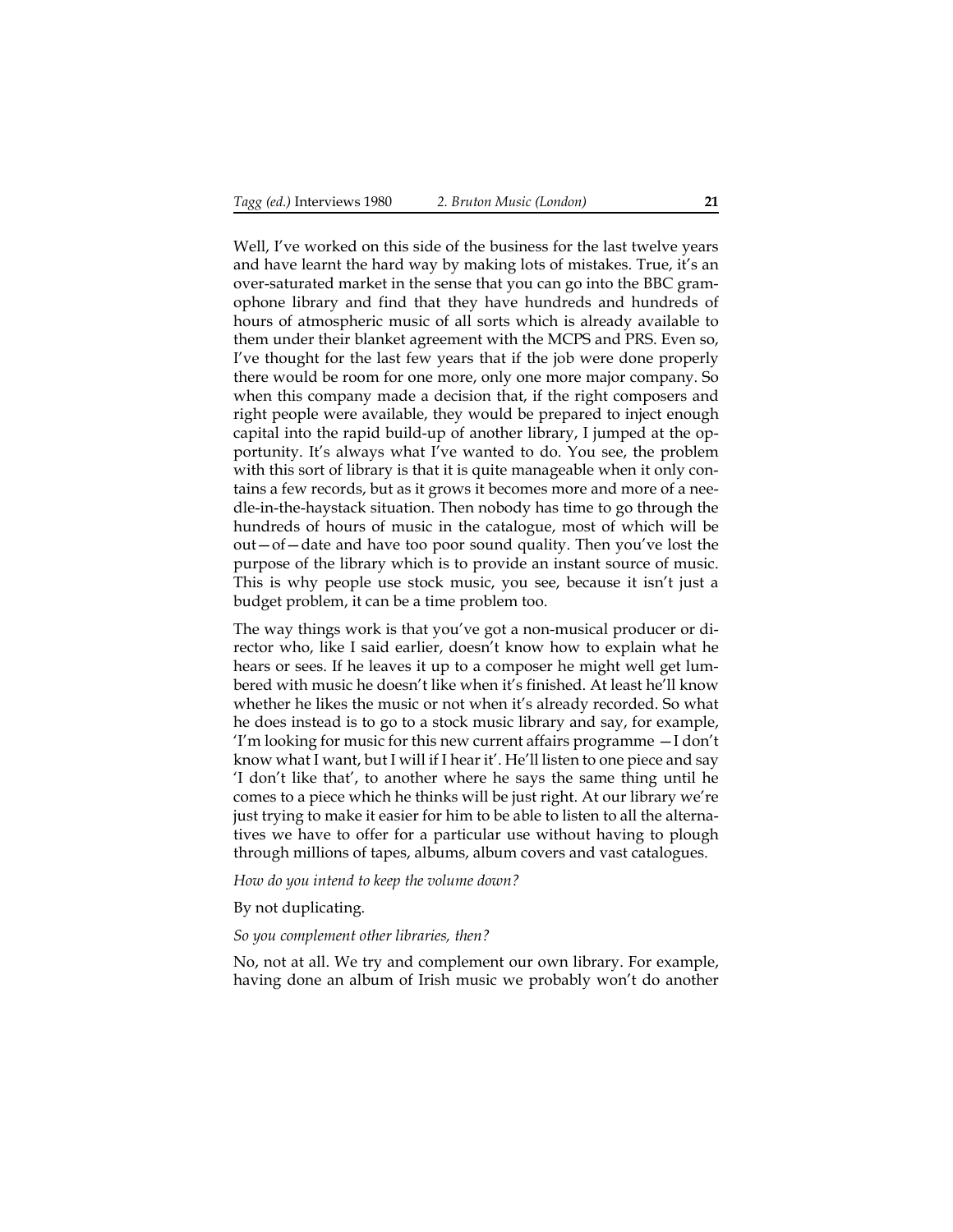one in the foreseeable future. We try to spread our range rather than duplicate what we have done ourselves. We'd rather spread horizontally than vertically, so to speak. Having done Ireland we might go on to the West of England, the North of England, Northern France or whatever. This is all part of the standard catalogue.

*What is meant by the 'standard catalogue'?*

For instance, 'have you got bagpipe music?', 'have you got *Greensleeves*?' It's all the ethnic music, it's brass bands, it's steel bands. In fact it's all the specifics department. Another example would be 'have you got a riding arpeggio on a harp?', 'have you got a faster one than that?', 'have you got a taste bud?', 'I want a taste bud that just goes "ping"'. There are all sorts of standard things like that. Christmas carols are in the standard catalogue too, in fact anything apart from the guy who comes in and says 'I want something completely new that isn't in any particular known style or any established theme'.

*So if I wanted the John Barry/James Bond style, that would be in the standard catalogue?*

Yes.

*I'm just wondering how you go about keeping your catalogue up to date. You see, I was trying to write this study of an Abba a song and wanted to see if music of the* El Condor Pasa *type —you know, Simon md Garfunkel,* La flûte indienne*, etc. — appeared in library music catalogues under a heading like Ethnic. Well, it did in an Italian and a German catalogue,15 but not in Boosey's catalogue, despite the fact that this sort of music had been going round for five or six years at that time. How do you avoid this sort of thing happening to you?*

Well, we had to do something like that with the West Indies. We're putting an album together right now of ska and reggae. Reggae itself is a changing music and we're doing a contemporary reggae album of what's happening now in West Indian music. On the other side of the record there'll be the old-fashioned steel band stuff, which is still wanted. Still, what we're trying to do here is to make ethnic music more of an authentic folk style rather than orchestral pastiches of the real thing.

*What would you say were the advantages of your library over the others?*

<sup>15.</sup> CAM (Rome) and Selected Sounds (Hamburg).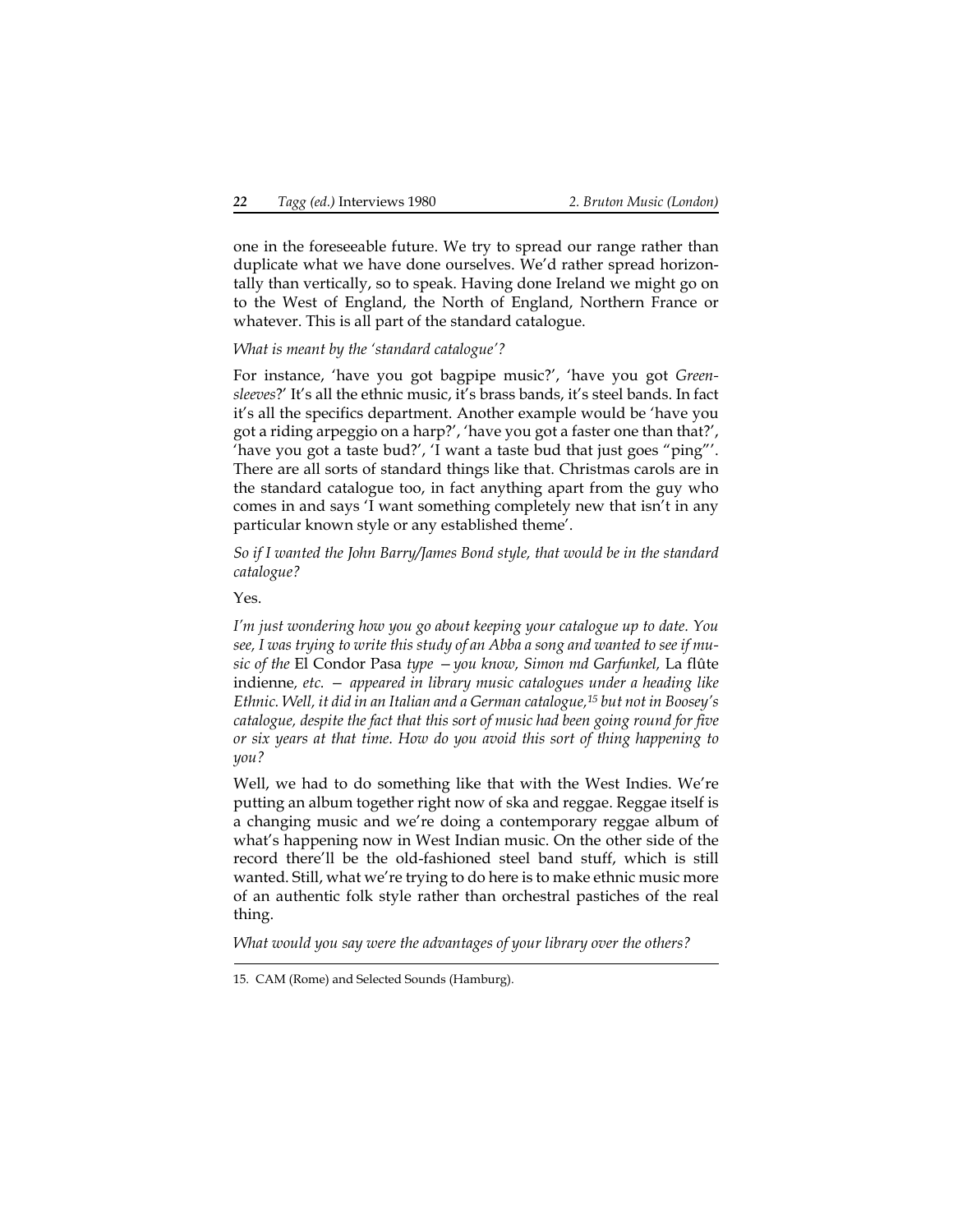It is designed for the world of the audiovisual media as it is now rather than as it was twenty years ago. The problem with the other large catalogues is that they've been slowly built up over the years and a lot of their material isn't valid any more: perhaps one day it will become archive material and have that sort of value. So the other libraries have a lot of padding in them.

Then there's the problem of old recordings where the sound isn't that fantastic. You see, for nearly twenty years there's been the problem of not being able to record music for the libraries in London because the Musicians' Union were all against any prerecorded music being available at that time. Before that, all the libraries had an agreement with the Musicians' Union, but that agreement was suddenly cancelled. So the music libraries had to go overseas to record material. Lots of problems in making music are a question of environment. If you don t have the right environment, if you don't have the right musicians and the right studio facilities, what you end up with will not really be competitive. So we found ourselves winding up in weird and wonderful places like Brussels, Budapest and Stuttgart, not being able to hand-pick musicians. We were fortunate enough here (at Bruton) to renegotiate a deal with the Musicians' Union which enabled us to record the whole library here in London, apart from certain ethnic stuff which obviously has to come from overseas. So we've been able to build our library up in the right environment.

You see, here [in London] you have a large selection of musicians, whereas in Brussels, for example, although the musicians are by no means sub-standard, you only really have one brass section to choose from, and if they're working in the radio orchestra at the same time as you were trying to make your library recording, you would be in real trouble: You've got a wider choice of studios, too [in London]: wet studios, dry studios, large studios, small studios, etc.

#### *How come your company managed to negotiate this deal with the British Musicians' Union?*

I think that the Musicians' Union had realised that their embargo on sessions of prerecorded music hadn't solved the problem at all. All it meant was that the stuff was imported rather than being made here. I suppose another reason was that we were in a unique situation in that we were not just adding to existing repertoire. No, we were going to record a lot of music and we are a British based company, whereas a number of libraries around London are German based or half Ameri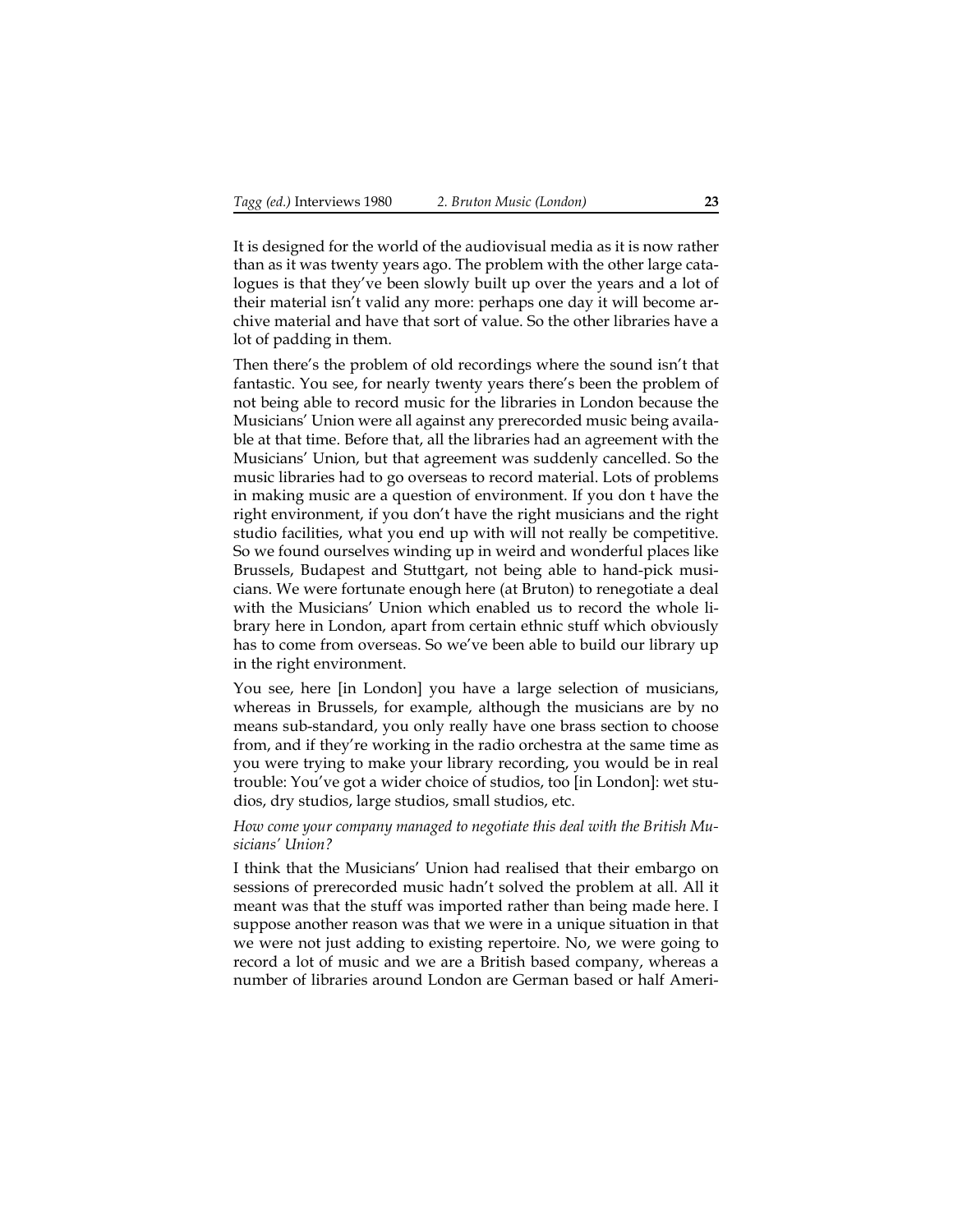can owned or whatever. So we offered the union a deal. We said 'we'll spend a lot of money: we can either do it here or on the continent. We'll pay a high fee, too'.

*There's obviously a high degree of musicianship required at your recording sessions, isn't there? I mean, under such conditions you'll expect it to sound good after the first take, won't you?*

We do twenty minutes in recording session.

*That sounds like take one to me.*

But they'll have about two rehearsals before that.

*Earlier, you mentioned the reggae record with its flip side of steel band stuff. Do you have any other projects, any other trends you think you should be covering at present?*

We're continually trying to cover the trends, however apparent they are. I mean, there's the disco thing which we did cover the last few years, but now it's gone.

*But won't that mean, contrary to what you said earlier — you know, about 'padding' in other libraries —, that you'll either have to delete or archive that material now that it's out of date?*

There's not much point in that, really, because once a record of disco sound from the library is out in a television station in Sweden, for example, there's not much point in our writing to you and asking you for the record back. They can throw it away or tear out the catalogue page and do what they like with it. They don't have to pay anything if they're not using it.

*But still, won't you end up like the other libraries in a number of years with a certain amount of dead material?*

Inevitably, but things get much less out of date these days because the recording quality is as good as it is ever likely to get. None of the standard catalogue stuff will ever date and a lot of the contemporary stuff will rapidly become archive material instead. So if you have a play set in 1973 and you want some music for it, even the old contemporary stuff will have its value.

*Were you in the publishing business before you started with library music?* Yes.

*I'd like to ask you about one or two points in your catalogue. You see, some headings you'll find in practically every catalogue whereas others are more*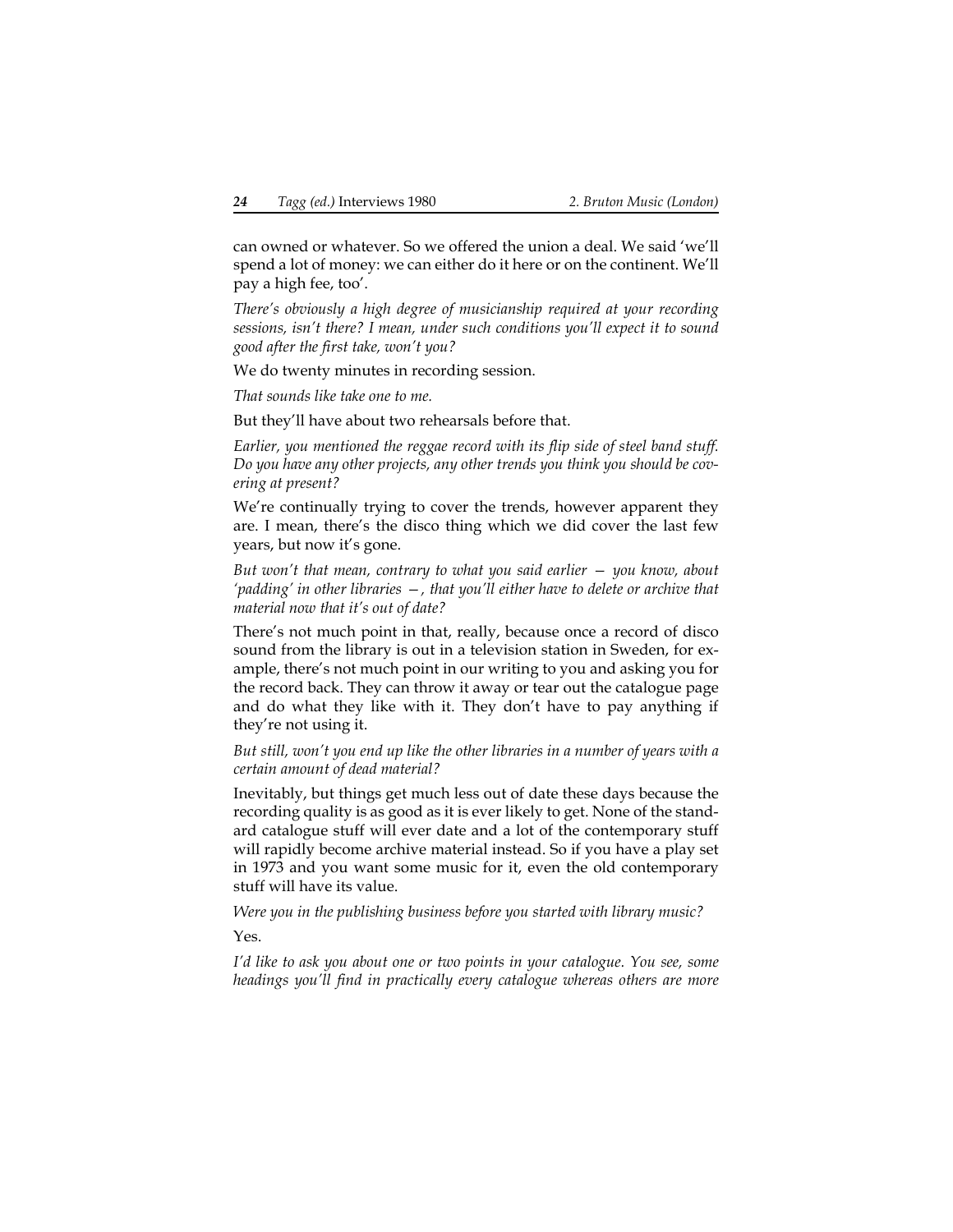*specific to one library. For example, I was trying to find the sort of sentimental minor-add-9 type of themes in the* pathétique *vein, so looked under 'sadness' in your catalogue. But in that section you have solo instruments, not only harp and flute, but also percussion. Why is that?*

Well, there aren't any hard and fast boundaries between the categories. We try and use a system where the categories will gradually go in and out of each other. For example: you have 'neutral' and 'solo instruments' which gradually go into 'leisure' and from 'children' (which I suppose is quite a light category) you go into something bright but heavier which is 'comedy' and really happy. Then you come out of there into the 'grandiose', and so on. In other words, half of it is supposed to run into each other and 'sadness' isn't a very good category really because we don't have much call for 'sadness'. At the same time, an individual solo instrument very often describes one particular character or individual, which in itself implies solitude, and if you're into solitude you're often talking about sadness. It's awfully easy to imply sadness by one solo oboe or guitar. It's not so easy to imply sadness with a whole orchestra.

*I don't know if I agree with you there. What I was thinking about was the sort of Morricone or Legrand type or large, melodic, orchestral, sentimental sadness in the minor key. Bitter-sweet, if you prefer. You know, The Summer of* '42*,* Les parapluies de Cherbourg*, bits out of* 1900 *and so on.*

I think our end of the business is a small bridge over the canal rather than on enormously big vista over the Golden Gate. We're much more small-screen orientated and people don't tend to want the grandiose stuff so much, unless they ask for something grandiose, of course. Generally they want smaller sounds for the smaller screens. We hardly ever get into that situation.

*I was thinking about the sort of situation where someone might be doing a TV commercial and want perhaps a nice, sentimentally tense love theme or something.*

We'd put the 'sentimental' as a spill-over into the 'romantic', 'leisure' or 'tender' area.

*If you go into the 'leisure' area of different libraries, I think there's quite a difference between what the French and Italians do, on the one hand, and what the English or German libraries include under that sort of section. As I mentioned, the Italians have a sort of mood they describe as* patetico *and the German or English catalogues seem to miss this totally.*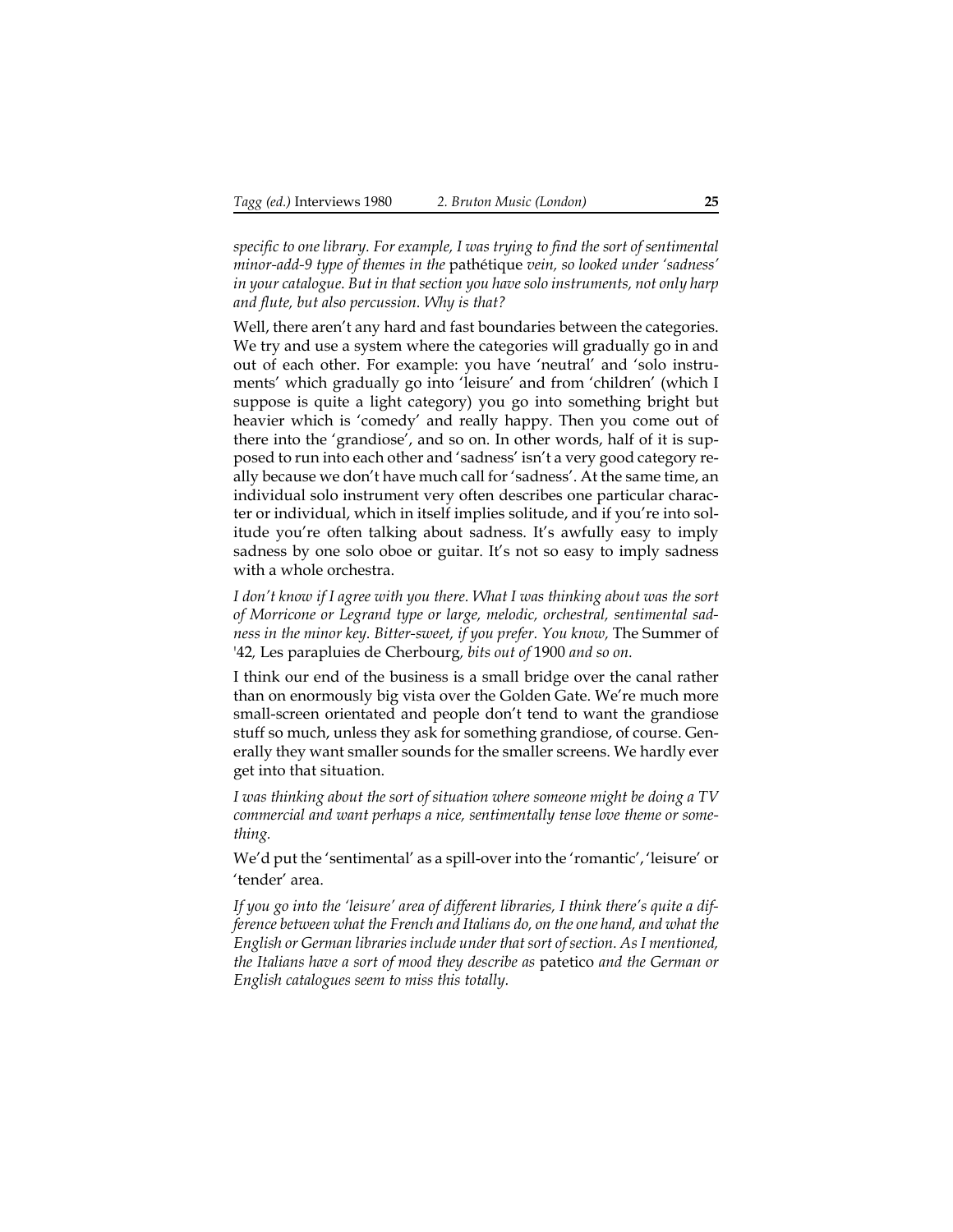It's peculiar, but the sort of music in French or Italian libraries is much more orientated towards emotional underscores which we can't really sell here. They're more emotional and sadder whereas the music here tends more to be in a major key and is there to impress and sell something rather than to depress. So the Italian and French libraries don't really sell here in the English speaking countries and I don't think any of the Northern European countries go in for that sort of thing much either: it's weird.

*Yes, it's strange, but I suppose on the popular music side that bitter-sweet sentimental style and straightforward rock and roll are my two big favourites.*

Before you go, let me play you some of the more successful stuff we've done. Here's something that's been picked over and over again by all sorts of people.

At this point Robin Philips puts on a track by Alan Hawkshaw entitled *Terrestrial Journey* (see example, p. [p.27](#page-26-0)), described in the catalogue as 'spacious' and included on the LP *Terrestrial Journey* which comprises a series of pieces described as 'a contemporary suite depicting time and space passage'. All this is part of Bruton's 'Futuristic, Electronic' category. The piece in question is a sort of sped up, electronic, synthesised tonal piece, slightly reminiscent of the main theme from *Star Wars*, yet not so heroically prestigious and grandiose. However, it is more spacious and futuristic than John Williams' Straussian sonorities. We get as far as two main musical ideas. The first (extract 1, below) is a bright positive bitonal shimmer, quite light but with plenty of reverb. It is interspersed with short but energetic, totally diatonic, positive phrases played using a trumpet-like synth preset (extract 2). These phrases are then taken over by horn *a 4* registrations on synthesiser. These figures (see ex. [p.27\)](#page-26-0) are even more fanfarish than the previous ones. Then more pieces of a similar type are played.

*What kind of instructions did you give Alan Hawkshaw when commissioning this LP? Did you say you wanted so or so many tracks of this or that length with a particular character, or what?*

I suppose the brief is much more involved with what the use of the music is going to be rather than with the number of tracks and so on. So we have to think about what ingredients to put in the album, why it would be used when it comes to the crunch, and work backwards from there.

*So what would he hear from you as regards this piece, for example, just to take a case in point?*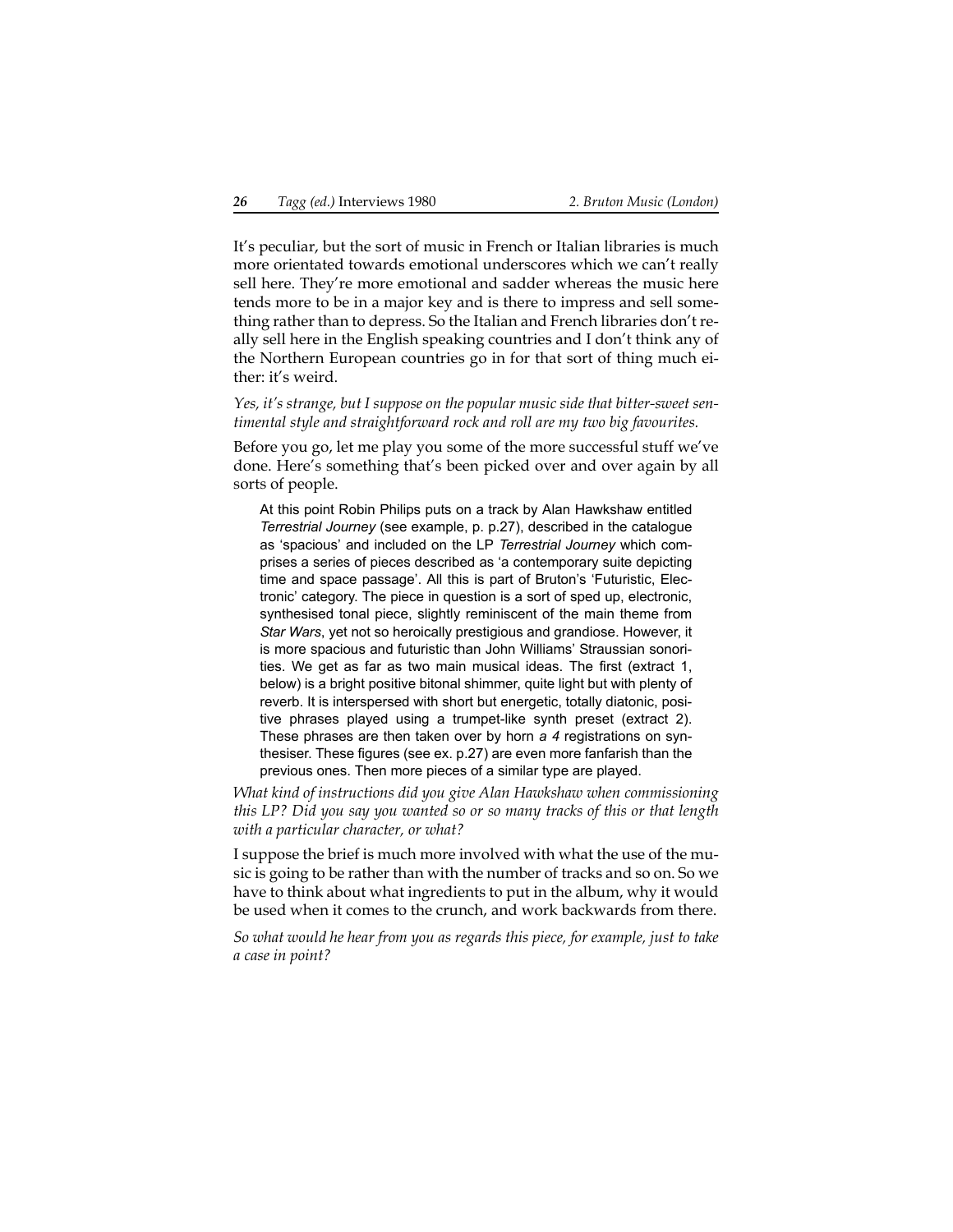<span id="page-26-0"></span>Extracts from Alan Hawkshaw's *Terrestrial Journey* (Bruton BRI/A2, 1979)



What we would try to imply in all the excerpts you heard would obviously be first of all energy —which means really trying to do things. Then there's a bit of prestige and putting it into a serious vein rather than a jokey one. We'd perhaps ask him to make it very contemporary, aiming at the future rather than reflecting what's happening now, you know, so that there's a feel of things to come. That's how we'd start talking. It's a question of pre-empting what people need and then trying to get round it musically.

*This sort of need that people have, how do you get wind of that? Do you do any market research into that sort of thing?*

Market research is obviously a part of it, but honestly the main ideas come out of actually listening to music yourself. You have to hear what's actually going on around you or see something in a film. For example, there was *Shaft* which was a breakthrough on the rhythm field and everybody jumped on to the bandwagon.

*Yes, and they even jumped on that bandwagon in Sweden and used* Shaft *as signature for their TV sports magazine. As the final wah-wah chord dies out they sometimes show a frozen sunlit spray from a water-skier, which I suppose is a bit corny, but effective. Anyhow, getting back to the composer's brief: is there much discussion in musical terms when you* talk *to each other?*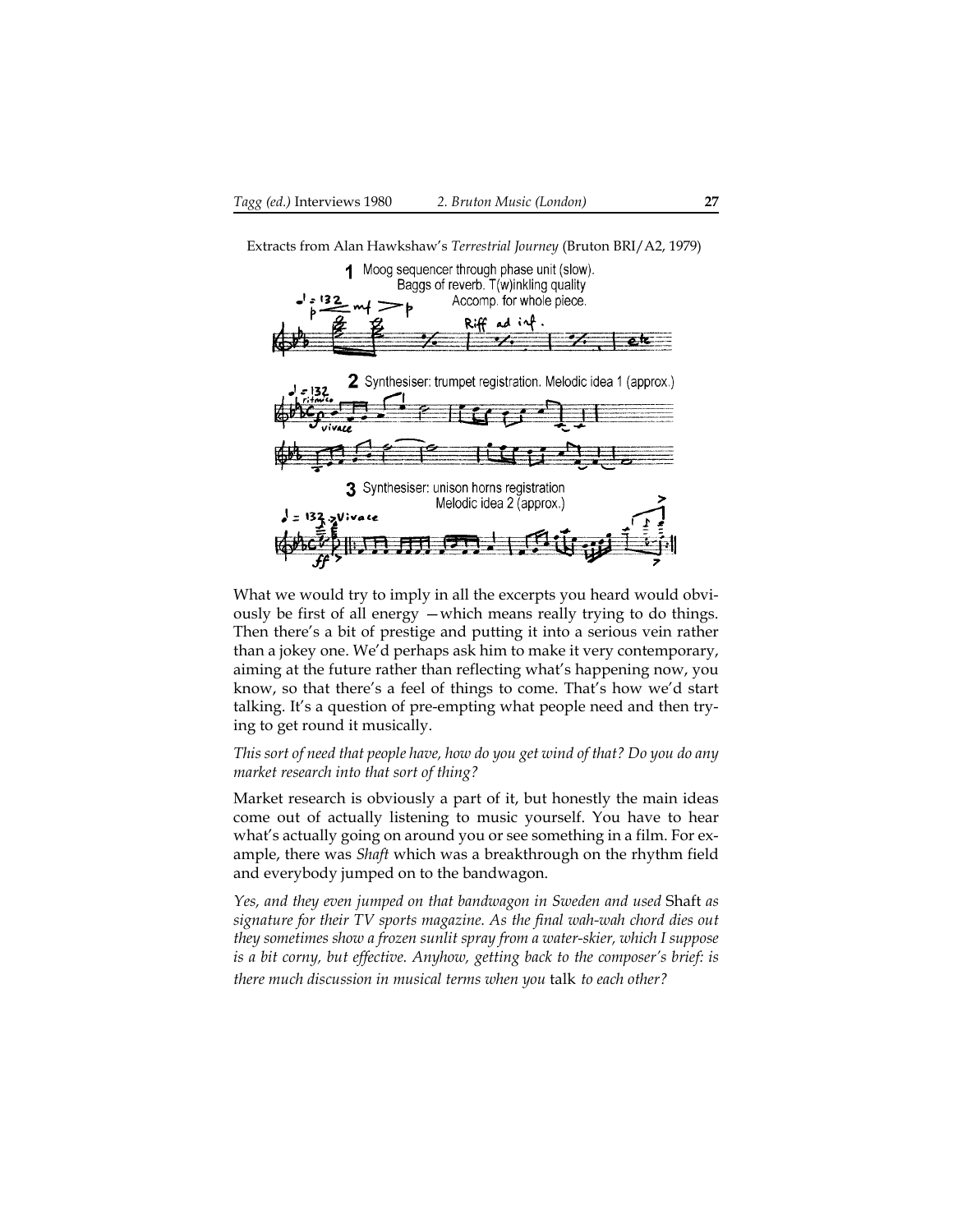No, we don't really talk musically, purely because the composer is the musician and presumably knows much better than we do how to say whatever has to be said in musical terms. So we never suggest tunes or chord sequences, whether it should be in the major or minor and so on, although obviously we do talk in terms of line-ups. Should the composition be electronic or not? How much can we afford? How large an orchestra can we use? These are the sort of questions we will have to ask before giving a brief but from there on in we leave the composer alone. Then it's really his job.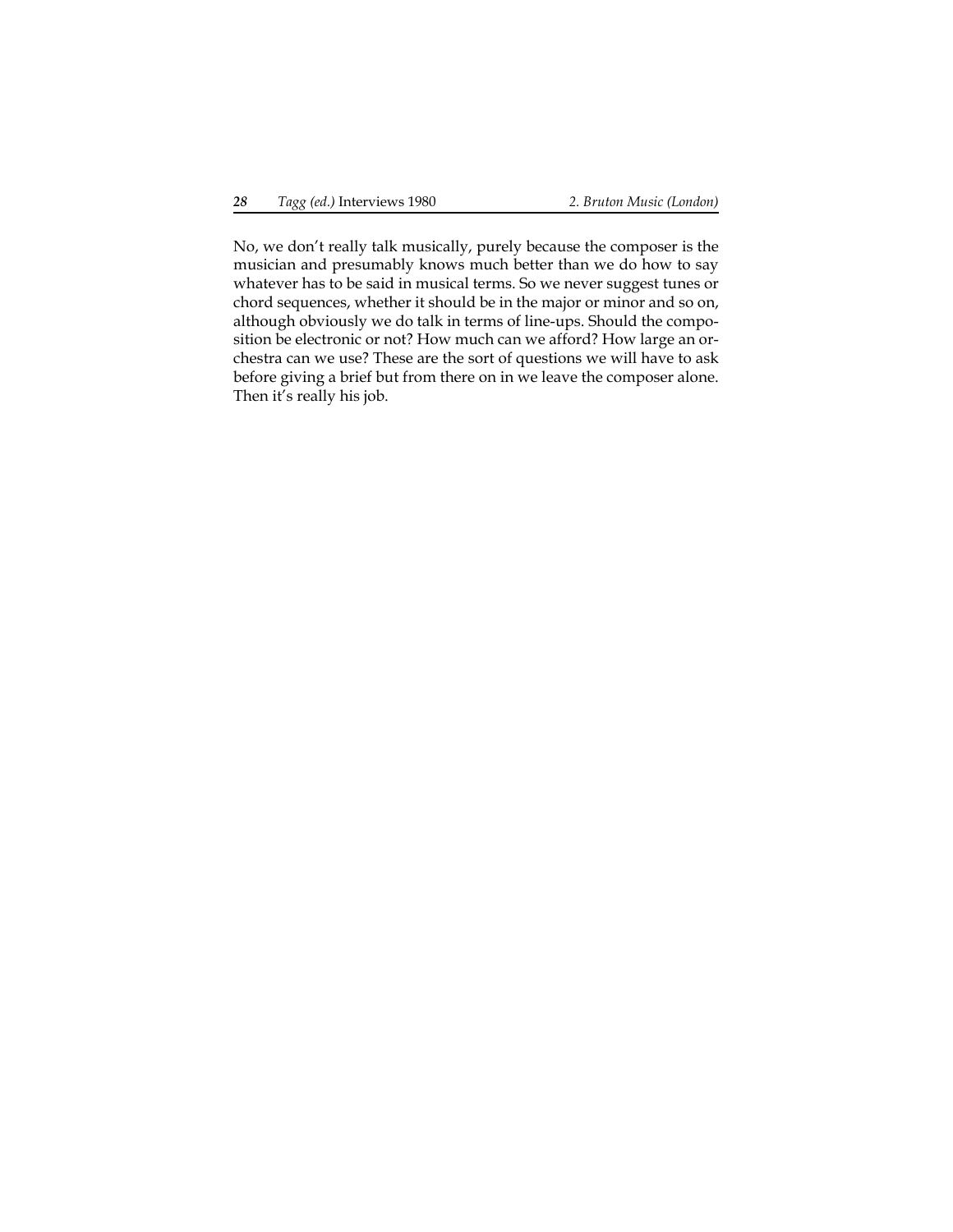### <span id="page-28-0"></span>**3. Éditions Montparnasse 2000 (Paris)**

Cet entretien du 20 mars, 1980, a eu lieu dans le bureau de Mme Béladel, secrétaire aux Éditions Montparnasse 2000, 27 rue Bréa à Montparnasse, Paris.

#### *Qu'est-ce qui vous a amenée à exercer ce métier?*

C'est très simple. J'ai fait des études musicales. J'ai passé un bac musical et j'ai fait un an de conservatoire. Quand tu sors du conservatoire tu te demandes quoi faire. Les débouchés ne sont pas faciles et il faut avoir beaucoup de relations en France, parce que sans relations on n'arrive à rien. Comme j'étais absolument obligée de travailler, je me suis dit 'pourquoi pas choisir une branche qui se rapprocherait de la musique?' Et je commençais pas faire de la publicité.

#### *Donc, vous travailliez avec la musique dans les publicités?*

Non, aucun rapport avec la musique: je faisais mise-en-page à la pub, ce qui était un remplacement, et quand je suis partie de là j'ai passé une petite annonce dans le journal. J'ai eu beaucoup de réponses. J'ai fait une sélection de tout ce qui se rapportait à l'édition musicale et, entre autre, comme j'habite ce quartier, et que c'était tout près de chez moi, je suis venue ici.

#### *Combien êtes-vous ici?*

On est très peu. On a le président qui est le directeur général, on a un directeur commercial, et puis une secrétaire qui est moi-même. Voilà.

#### *Et les autres, qu'est-ce qui les a amenés à faire ce métier?*

L'un d'eux, c'était un ancien accompagnateur: il jouait de la batterie. Il ne faisait pas ça très sérieusement. Il avait sa femme, ses enfants. Il lui fallait trouver une situation un peu plus stable. Il ne pouvait plus faire des tournées en province. Par l'intermédiaire d'un musicien qui était déjà là à l'édition il est arrivé chez nous.

#### *Quand et pourquoi a-t-on fondé cette maison d'édition?*

En soixante-huit ou soixante-neuf. C'était une idée d'un certain M. Maurice Siégel qui est directeur de publicité d'une grande maison de publicité en France. Le journal *VSD* [= vendredi, samedi, dimanche], c'est lui qui le tient. Ce M. Siégel a donné cet idée à M. Paris, mon directeur, et il lui a dit que plutôt que d'utiliser toujours les catalogues étrangers — puis qu'il n'y avait que des catalogues anglo-saxons en musique d'illustration sonore — on devrait monter sa propre musique avec des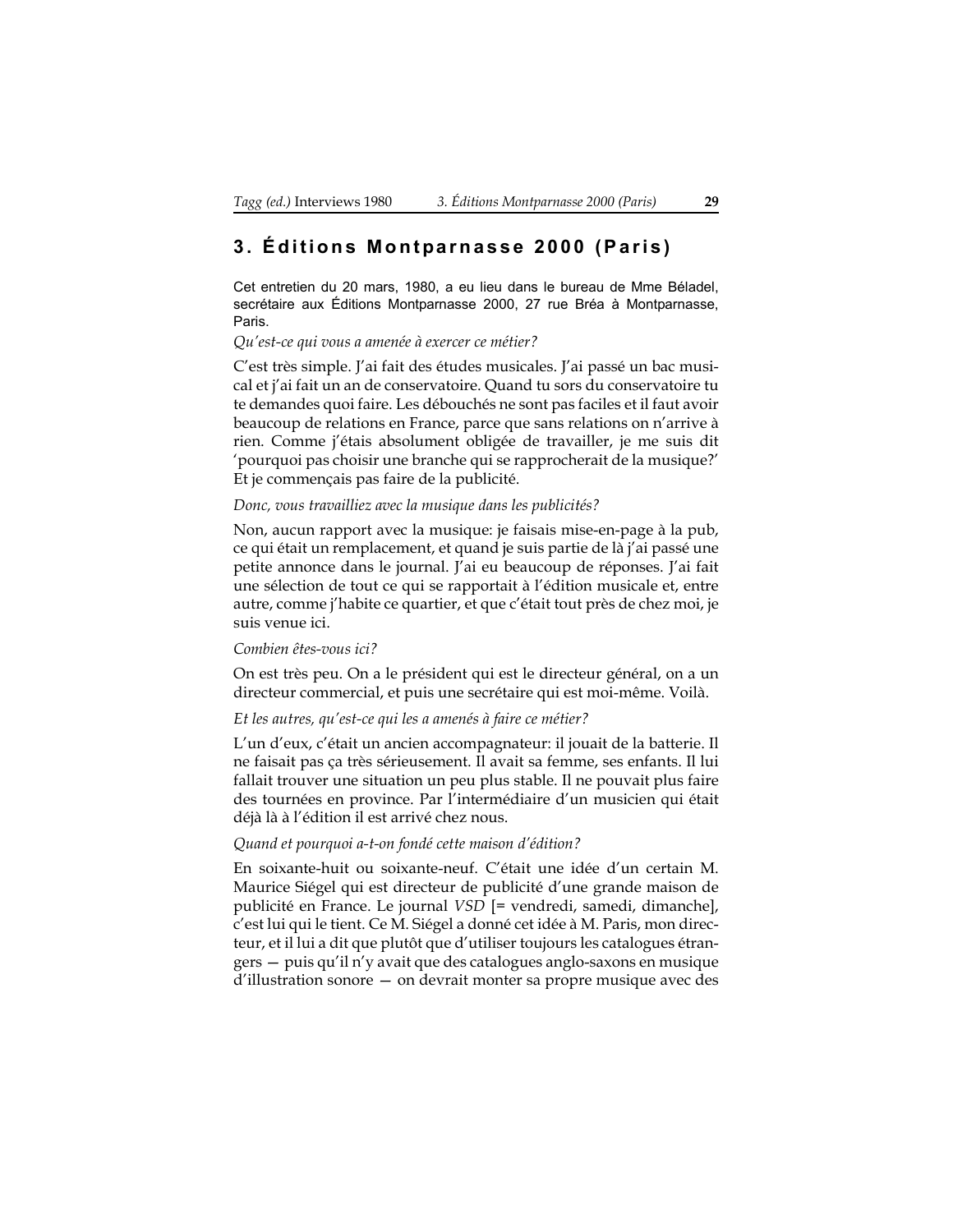musiciens français. Puis, il était le premier sur le marché et ça a très bien réussi. Il y a d'autres maisons qui ont par la suite des idées: ils se mettent en relation avec nous sans devenir concurrents.

*Quels sont vos clients principaux ou habituels?*

Sur le plan national, c'est la radio et la télévision.

*Quel pourcentage des bénéfices vient de ces sources-là dans l'édition?*

Disons deux tiers TV et radio ensemble. Un peu plus de TV je dirais même, parce que la radio, c'est souvent gratuite. Mais toutes les émissions télévisées sont payantes et ça fait un bénéfice dans la société qui représente à peu près les deux tiers. Et le tiers qui reste, c'est fait avec les audiovisuels. Ça se passe d'une différente manière par l'intermédiaire des entreprises qui font toutes, depuis cinq ou six ans, des formations de personnel qui se font à l'aide de diapos [= diapositive] maintenant. Il y a les industries, les différentes sociétés de l'audiovisuel qui se sont créées à droite et à gauche pour les duplications de cassette, les simples amateurs qui font des films pendant les vacances, etc.

#### *Est-ce qu'il existe en France une législation pour les cassettes vidéo?*

C'est très récent comme problème. Ça se fait beaucoup dans les shows. Vous avez à l'Olympia des chanteurs qui font des vidéocassettes plutôt que d'employer des décors, ce qui est beaucoup plus vivant. En même temps je ne sais pas si ça a un effet psychologique sur le spectateur qui, en même temps qu'il entend la musique, voit non seulement la chanteuse, mais aussi le diapo qui est derrière.

#### *Est-ce qu'il y a eu chez vous un changement de clientèle du début jusqu'à aujourd'hui, ou est-ce que la clientèle est restée la même?*

On travaille de plus en plus avec la télévision mais ils étaient tellement habitués à employer des catalogues anglo-saxons qu'ils ont continué pendant un certain nombre d'années à… je ne sais pas… Si vous écoutez la radio aujourd'hui, les trois quarts des chansons qui passent sont anglo-saxonnes et c'est plutôt récent que les gens — à la radio, à la télévision — commencent à s'intéresser à la musique tout-à-fait sans paroles des chansons qui est souvent française. Vous devez connaître ça, mais les français, contrairement aux autres, s'intéressent davantage aux paroles des chansons. Avec la variété, ça démolit tout parce que les paroles ne voulaient plus rien dire et les jeunes s'intéressent maintenant beaucoup plus au rythme, et les paroles sont devenues secondaires alors que pendant toutes les années auparavant c'était les paroles qui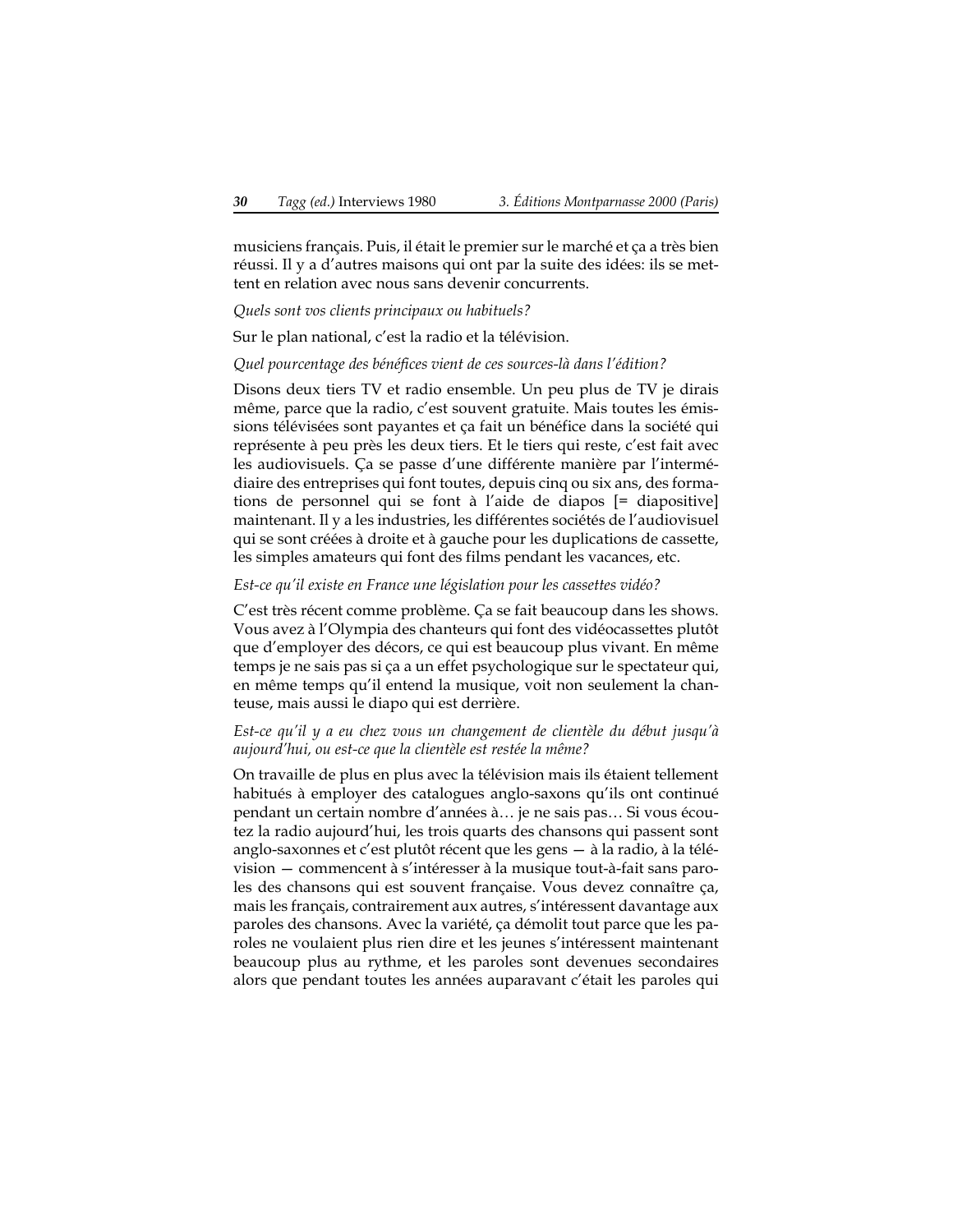comptaient le plus. La musique, ce n'était qu'un accompagnement.

*Vous pensez alors que la tradition de la chanson française est en train de disparaître?*

Ah oui, beaucoup, beaucoup.

#### *C'est dommage, ça.*

Oui, c'est dommage. Ils ont essayé de la relancer dernièrement sur une onde de radio et il s'est avéré que les pourcentages étaient énorme de français qui réclamaient davantage de chansons françaises avec un texte bien écrit.

#### *Rejeter la tradition chansonnière, c'est plutôt un phénomène parmi les jeunes?*

Oui, c'était les jeunes. Vous savez que la moyenne d'âge a drôlement baissé et se situe autour de treize ou quatorze ans. On commence à avoir de l'argent de poche, on achète des disques et puis on ne tient pas compte de l'éducation qu'on a reçue des parents et les parent n'ont plus rien à dire maintenant. Même les jeunes dans la variété commencent à chanter de la même manière qu'ils parlent, c'est-à-dire que ce n'est plus du tout un français littéraire, c'est plutôt presque de l'argot.

*Mais Brassens a bien déjà fait ça. Il a employé pas mal d'argot dans ces chansons, n'est-ce pas?*

Oui, mais ça avait un certain esprit alors que maintenant les nouveaux chanteurs comme Bel Avoine — c'est le nouveau produit sur le marché — ça marche très fort et il n'y a que le rythme qui compte. Les paroles sont vraiment secondaire, heureusement parce que ça ne veut rien dire! Remarquez, si vous essayez de traduire certaines chanson des Beatles aussi…

#### *Vos bénéfices viennent de la vente de disque ou des redevances de la SACEM?*

Aucun bénéfice sur la vente des disques, étant donné que si un client se présente ici on lui donne les disques qu'il cherche, sauf quand c'est un amateur qui arrive chez nous tous les trois ans; dans ce cas-là on lui vend la disque à prix commercial. Autrement on ne les vend pas du tout. C'est parce que le client normal est amené à faire d'autres audiovisuels et ça nous sert de promotion au même temps et ce qu'on facture ne sont pas le pressage ou l'enregistrement du disque sous la forme de vente mais l'utilisation de la musique.

#### *Vous avez des tarifs spéciaux à vous?*

Les tarifs sont fixés par la SACEM tous les ans et le droit de la propriété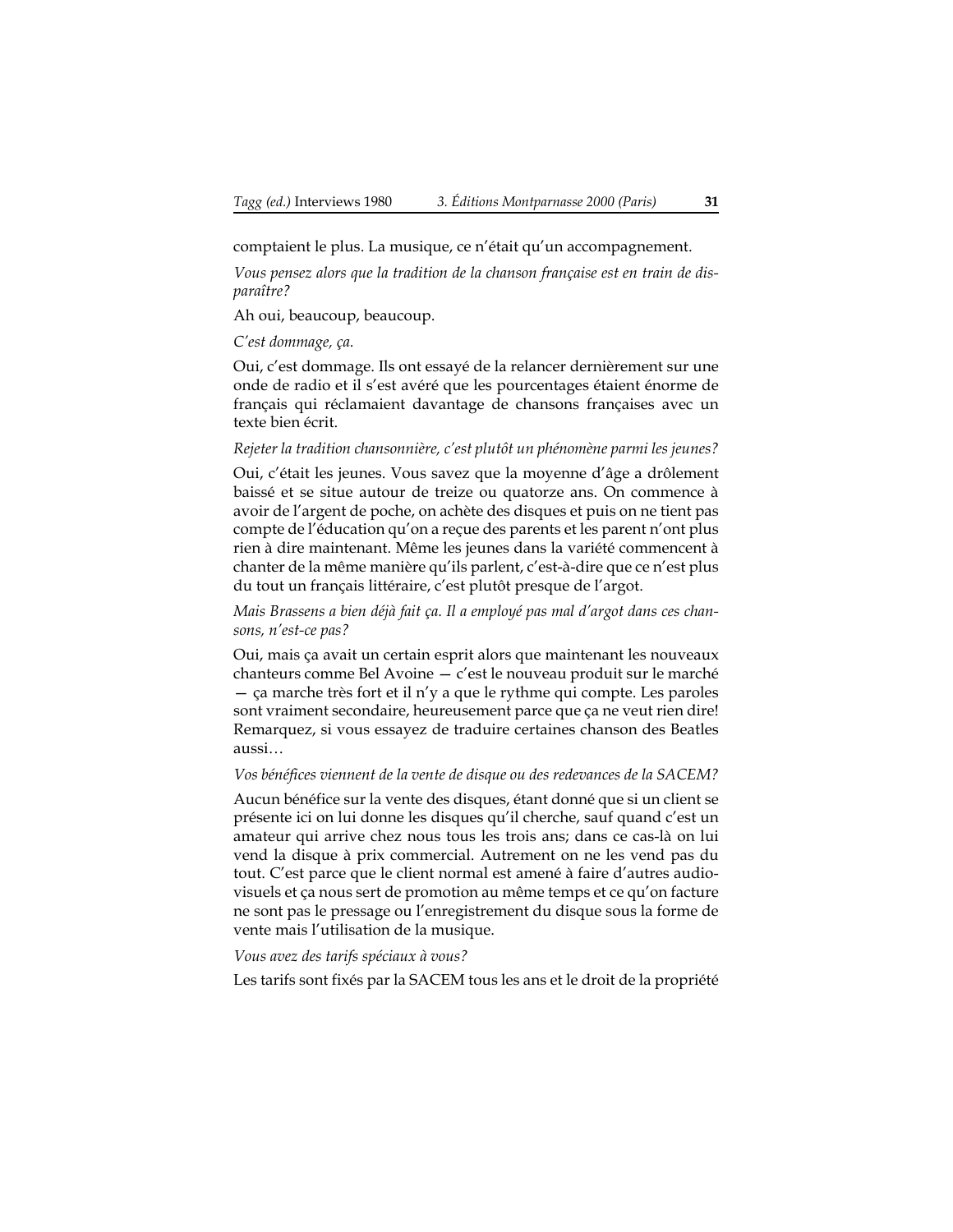phonographique, c'est-à-dire le droit qui rembourse un peu le pressage et la création de la pochette, etc., plus, bien sûr, un pourcentage de bénéfice très minime. En dehors de ça vous avez aussi la SACEM á qui vous devez payer nos redevances parce que la SACEM régit les droits d'auteur et de compositeur. Grâce à ces droits, les compositeurs touchent sous forme d'honoraire tous les six mois ce que leur disque leur rapportent en fonction de produit. C'est-à-dire : si ce n'est pas employé ils ne toucheront rien.

#### *Dans de tels cas, que faites-vous? Vous supprimez des titres moins utilisés de votre catalogue, ou vous gardez tout?*

On les garde tous et on n'a aucun préjugé commercial. C'est-à-dire que le choix de disque est fait en général avec le client qui a créé le film, l'audiovisuel ou la vidéocassette et en fonction de ses idées à lui on essaie de l'orienter sur tel ou tel disque, parce qu'on les connaît bien, mais on ne traite pas de préférence qui viennent de sortir. On travaille toujours sur des disques qui sont sortis il y a dix ans aussi bien que sur des disques qui viennent de sortir.

#### *Alors, ça ne se démode pas?*

Ça ne se démode pas, sauf exception : dans le disco, par exemple, parce que ça, c'est une mode.

#### *Quelle partie de vos bénéfices vient de l'étranger?*

On est très mal distribué à l'étranger, en particulier dans les pays nordiques. Je suppose c'est parce que vous travaillez surtout avec des bandes, n'est-ce pas? C'est la même chose en Allemagne aussi, et je ne comprends pas pourquoi, parce que les bandes sont difficiles. Voyez, les pochettes de disque pour nous sont en de différente couleurs et on se repère à la couleur. Comme ça on sait ce qu'il y a dans les disques. On n'a pas besoin de les sortir. Si c'est orange on sait que c'est du jazz. C'est l'audiovisuel, ça aussi!

*Chez nous les effets sonores, ainsi que la musique de sonorisation, se trouvent aussi fréquemment sur des disques que sur des bandes, et votre collection se trouve chez nous à la radio de Göteborg. Je ne sais pas si on l'emploie beaucoup ou non, et je n'ai absolument aucune idée pourquoi vous seriez mal distribués chez nous. De toute façon, j'aimerais passer à une autre question.*

*Comment avez-vous fait pour établir une collection de base? Je veux dire que pour établir un catalogue au début il faudrait avoir une idée de ce qu'il va contenir comme ambiances musicales, genres de musique, etc. Alors, vous avez*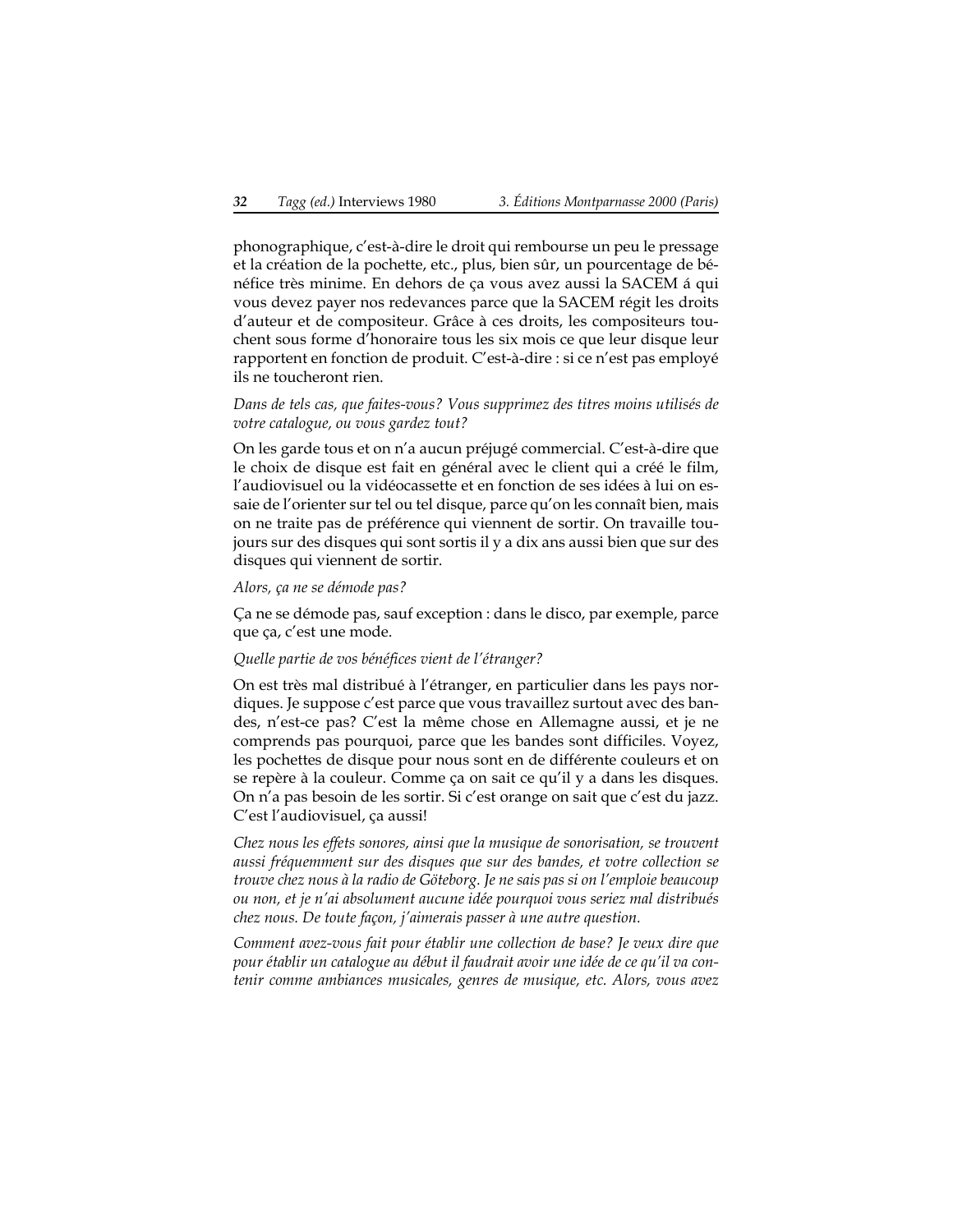*commencé avec combien de disques, et quels ont été vos critères pour choisir si vous alliez produire, disons, des solos d'accordéon, des solos de flûte, de la musique policière, etc.? Autrement dit, est-ce que vous aviez une collection de base à laquelle vous avez ajouté peu à peu de nouvelles ambiances, de nouveaux genres?*

On n'est pas spécialisé dans un genre. Ce n'est pas du tout commercial. Dans le phénomène commercial on est tout-à-fait obligé de s'adapter au goût des publiques, c'est-à-dire à ce qui est à la mode, à ce qui est en vogue, tandis que nous, c'était en fonction d'image qu'on a conçu le catalogue. Les images vous offrent une très grande étendue de choix : ça va de la nuit aux films de vacance, ou à l'Afrique où il faut des tamtams, etc. Donc, ça nous offrait un très grand choix de musique.

On a commencé avec vingt disques — ils s'appelaient au début *jingles* bien qu'en fait à l'heure actuelle ce qu'on appelle un *jingle* ne soit pas de tout ça, c'est un morceau très court. Donc, ces disques-là offraient au client une variété de musique assez libre. Il y avait un morceau de jazz, un morceau de percussion, un plagiat d'un concert d'Albinoni. Tout ce qu'il était possible de faire on essayait de réduire en vingt disques.

#### *Mais comment couvrir tout ce domaine en vingt disques?*

Ce n'est pas possible. Il y a toujours des choses à créer. Par exemple, à l'heure actuelle on nous demande beaucoup de reggae. Ça n'existe pas dans notre collection parce que l'on a tellement été frappé par le phénomène disco qui a duré longtemps du point de vue commercial, parce qu'il en fait un bénéfice de son disque, mais nous, on n'en a pas tiré de profit du disco, parce qu'on sait très bien que si on sort un disque de disco aujourd'hui il ne sera pas utilisable demain. C'est une musique qui se démode. C'est comme le twist ou quelque chose comme ça.

*Mais le disco aura peut être une valeur nostalgique dans dix ans?…*

L'enregistrement de disco est très facile. Vous créez un air, puis vous y mettez toujours le même rythme, puis c'est vite démodé.

*Bien sûr, mais quand-même… Je passe à autre chose… Quels compositeurs, ou plutôt quel genre de compositeur avez-vous choisi pour produire des morceaux pour votre collection? Quels sont et quels ont été vos critères pour choisir un compositeur pour créer un domaine d'ambiance spécifique?*

Au début c'était facile. Il y a énormément de gens qui sortent du conservatoire et qui n'ont pas de débauché. Donc, il s'avère que ce sont des gens qui ont une culture musicale assez poussée et qui sont assez im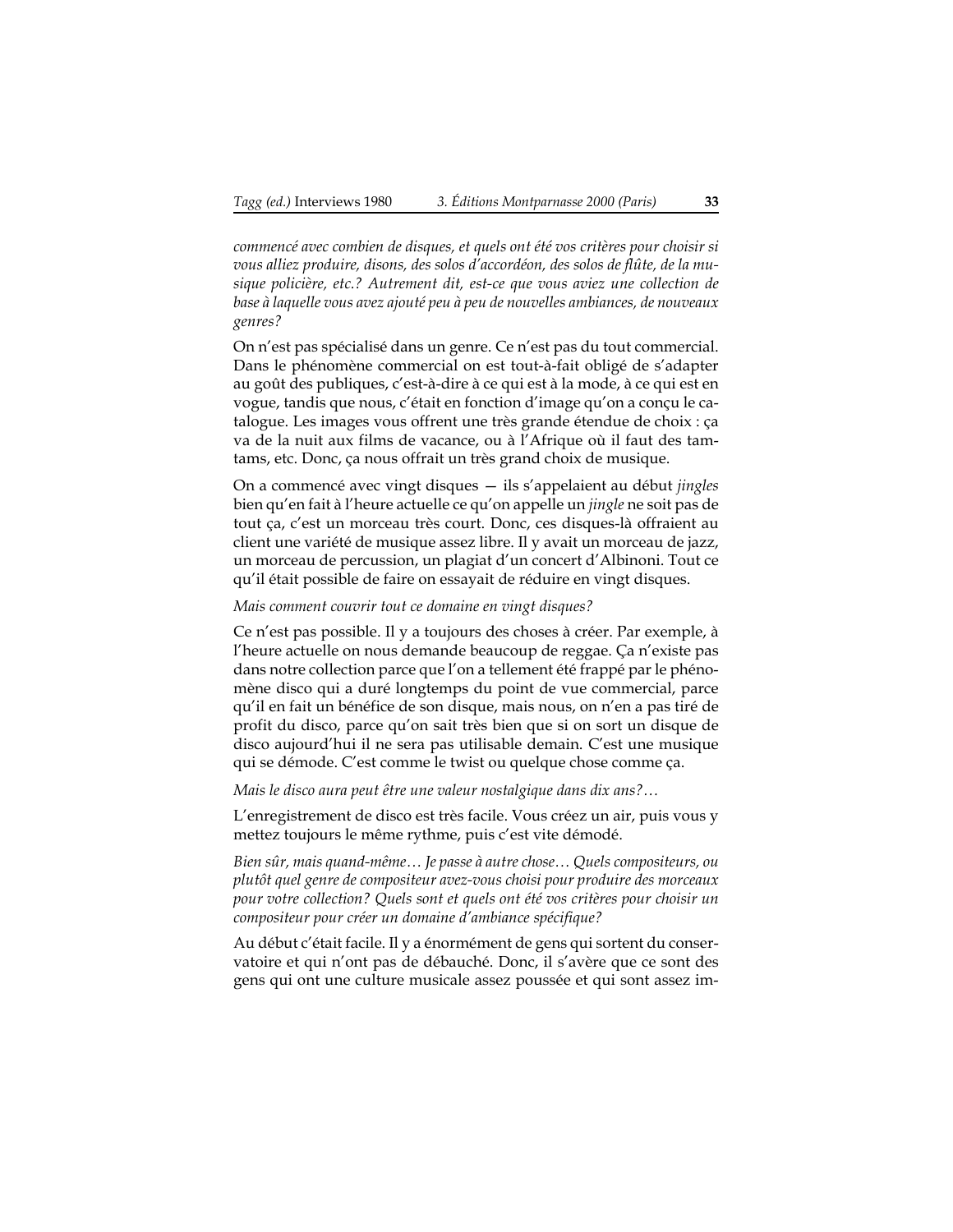pressionnante au point de vue de création et interprétation de musique. Ils ont le talent mais ils ne savent pas où se présenter pour sortir leurs disques. Alors, ce qui se passe en général, c'est qu'ils créent une bande et qu'ils nous l'apportent, ce qui quand-même leur permet ensuite de touches des droits SACEM. Donc l'éventail est assez grand parce qu'il y a énormément de gens qui sortent du conservatoire mais qui n'ont pas forcément une situation qui… Notre critère ne s'imposait pas sur un style bien défini, donc on a pris de différents auteurs-compositeurs qui n'étaient pas connus — qui ne sont pas connus à l'heure actuelle non plus, du reste — mais qui sont capables de créer, en fonction de ce que nous demande la clientèle, un certain genre de musique, voilà.

#### *Quand décidez-vous, et qui est-ce chez vous qui décide quand il faut commander de nouveaux enregistrements pour la collection?*

Ça, c'est un problème à l'heure actuelle parce que Montparnasse 2000 est vendue et c'est un producteur allemand qui prend la suite.16 Bon, il a un certain budget et j'avoue qu'on ne sort pas de disques maintenant parce qu'on a tout ce qu'il nous faut dans le catalogue, c'est-à-dire que la musique ne va pas d'une manière si rapide qu'elle allait autrefois. Les gens sont un peu stoppés, on revient au rétro, au Charleston, des années trente, une certaine nostalgie. Nous, on a déjà tout ça dans le catalogue. Donc on ne sort rien pour le moment parce qu'il n'y a pas de création nouvelle à part le reggae.

Ces conclusions me paraissent quelque peu étranges et je propose la musique jouée au synthétiseur comme domaine de production intéressant pour une maison d'éditions illustration sonore. L'objection contre cette proposition est que la musique synthétisée n'est pas chantable, ce que démontre Mme Béladel en me demandant de chanter *Oxygène*, tube sythétisé français que j'avais entendu deux ou trois fois, dont la dernière fois trois ans avant cet entretien. Puis que je ne peux pas chanter Oxygène malgré sa popularité, la musique synthétisée ne paraît pas à intéresser à Mme Béladel comme nouveaux domaine de création pour la musique de sonorisation. Évidemment, il y a d'autres sortes de musique peu chantables dans un catalogue d'illustration sonore ; la musique pour des situations de menace, par exemple, et je tiens à ce que la « chantabilité » ne fonctionne pas très bien comme critère d'inclusion.

*Alors, si vous n'avez plus de disques à sortir maintenant, est-ce que vous avez d'autres projets?*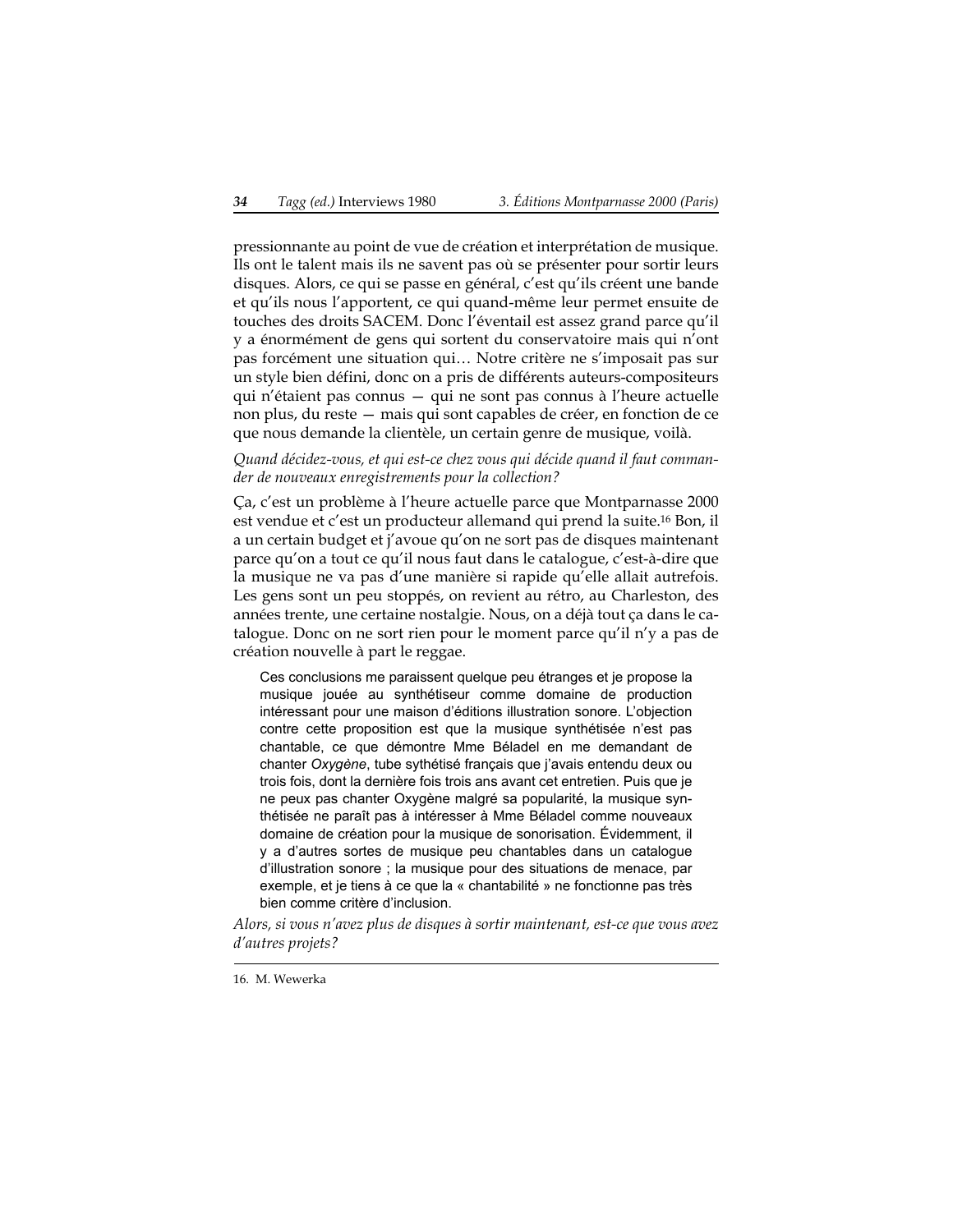Des projets actuels, il y en a énormément du fait que la maison a été reprise par un producteur allemand.

*Quels sont ces projets?*

Ça reste entre nous?

*Si vous le préférez.*

Cet espace symbolise la partie de la conversation que Mme Béladel a voulu garder « entre nous ».

*Dans quelle mesure la musique de votre collection a-t-elle été commandée directement et dans quelle mesure a-t-elle déjà été employée dans des productions audiovisuelles avant de sortir sur disque chez vous?*

Je ne comprends pas votre question.

*Il y a d'autres collections de musique de sonorisation dans lesquelles sont inclues des indicatifs de film, par exemple, écrits au départ pour une seule production spécifique, mais qui ont été inclus par la suite dans un certain catalogue. Alors, ça vous arrive de prendre le générique d'un film qui existe déjà et de le mettre, après la négociation des droits d'auteur, dans votre collection?*

Non. On ne peut absolument pas le faire. C'est le rôle de la SACEM. À partir du moment où on dépose une oeuvre à la SACEM, il est interdit d'employer ce morceau pour en tirer profit. Ça concerne uniquement le compositeur et l'administration de la SACEM.

*Mais en Italie il y a une collection qui…*

En Italie c'est un problème qui se pose. C'est pour ça que la télévision italienne a énormément de difficulté à régir les droits des auteurs et des compositeurs, parce que c'est interdit oralement, mais il n'y a rien d'écrit. En Espagne c'est la même chose. C'est pour ça qu'on n'a jamais pu travailler avec la radio espagnole.

*J'ai posé la question parce que je me suis rendu compte, en parcourant la collection CAM qu'une bonne partie du catalogue consistait en titres tirés de vieux films italiens. Par exemple, on y trouve pas mal de génériques de film de Morricone …*

Oui, mais c'est l'auteur-compositeur qui fait partie de l'édition. Il a souscrit un contrat avec l'édition qui leur a donné l'autorisation de presser ces disques. Si vous n'avez pas cette autorisation vous ne pouvez pas sortir ces disques.

*Mais vous ne faites pas ça en France?*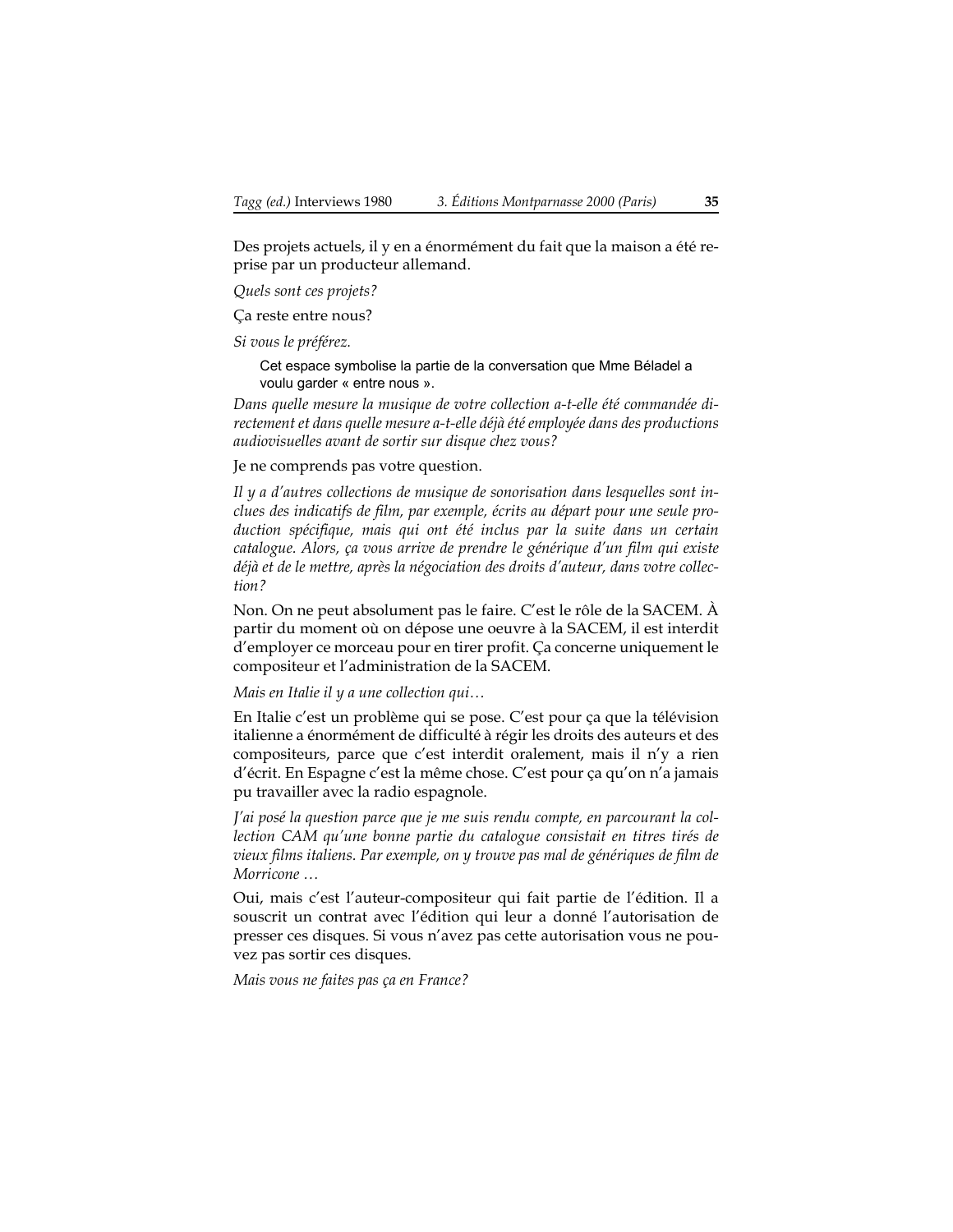#### Si. Là on se comprend très bien.

*Est-ce que vous avez des génériques écrites pour une autre production spécifique avant qu'elles fassent partie de votre collection?*

Oui, de Morricone, on en a. On a du Claude Bolling aussi, et cette musique reporte à des films spécifiques.

*Bon, je comprends. Dans les catalogues britanniques par contre il me semble que la plupart des compositions sont originales. Je n'en suis pas certain, mais je n'ai pas encore entendu parler de contrats avec les compositeur de musique de film déjà en existence.*

Ah non? Nous, on le fait. Mais ici c'est possible de faire de la musique originale aussi, seulement il y a une énorme différence au point de vue du prix. C'est-à-dire que celui qui veut faire de la musique originale a besoin d'un gros budget, mais il a l'assurance d'avoir un morceau qui convient parfaitement.

*Dans quelle mesure votre collection consiste-t-elle en morceaux qui sont faits pour une émission spécifique?*

Il y en a très peu, ou ça reste sur bande. Il y en a quelques uns. Il a un générique de feuilleton télévisé qui existe sur disque chez nous, mais c'est très rare. À partir du moment où il est pressé sur disque ce n'est plus de la musique originale parce que… un client va se présenter demain et me dire « je veux telle ou telle musique » et je penserai à ce morceau qui a été créé d'une manière originale, mais qui va être utilisé pour autre chose, alors qu'à l'origine c'était de la musique originale, parce qu'elle a été écrite pour un client, pour un produit déterminés.

*Mais ne trouvez-vous pas que de telle musique se laisse appliquer moins bien dans votre catalogue quand elle faite exprès pour tel ou tel but spécifique?*

Oui, c'est certain, c'est un risque. Non seulement ce risque de ne pas être tout-à-fait en rapport avec l'image, mais le risque d'entendre le morceau qui est passé pour telle diapositive sur une autre diapositive.

*Vous avez combien de disques 33 tours dans la collection?*

Il y en a cent-vingt-deux dans la collection Montparnasse. On a d'autres collections. Il y a IML… qui comporte sept numéros plus des titres sur bonde dont il y en a eu au moins une trentaine. Puis il a St Germaindes-Près qui est rendu à dix-neuf disques et en plus tous les sous-éditeurs, c'est-à-dire la musique étrangère dont nous sommes les sous-éditeurs.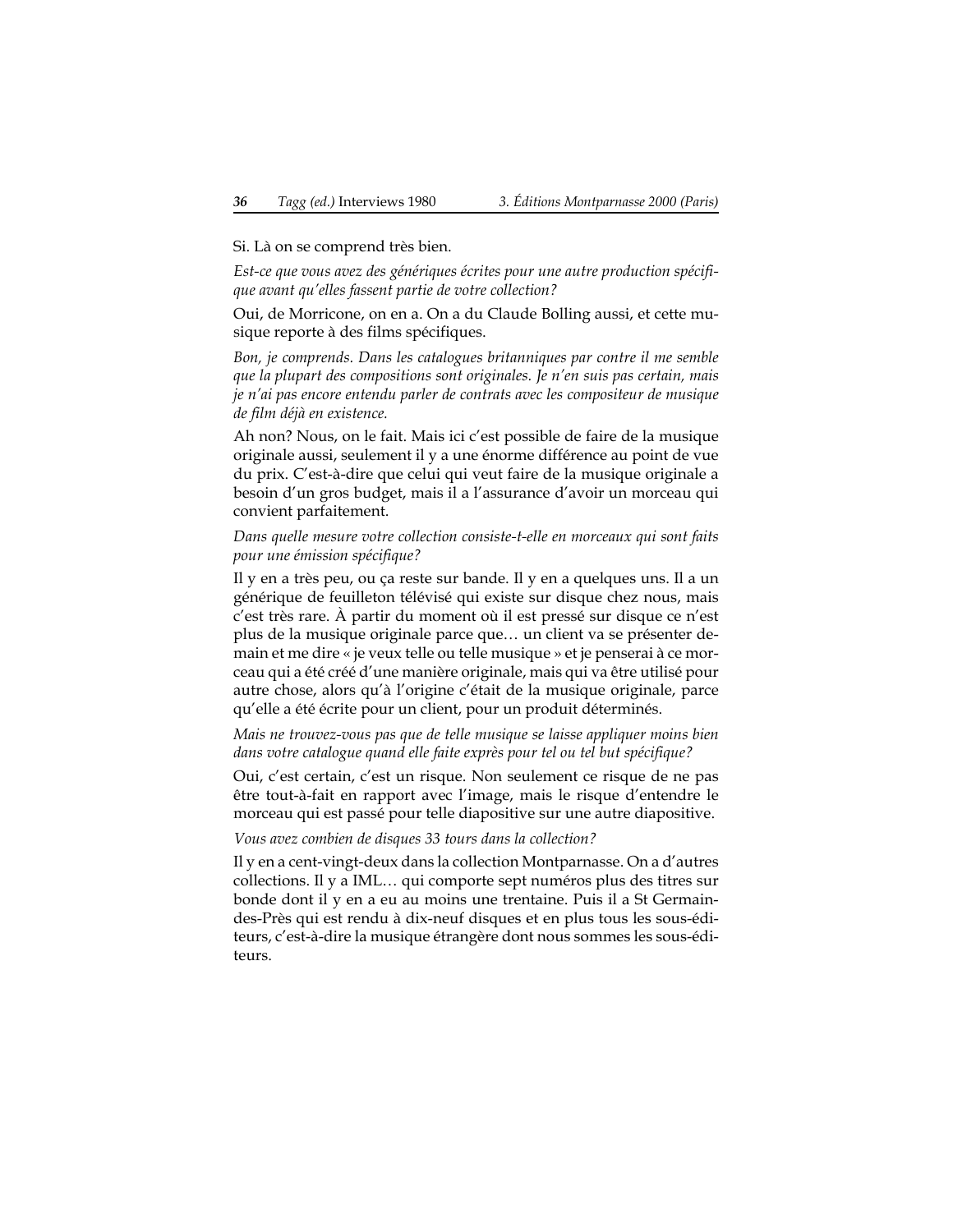*Pourriez-vous me dire quels disques ou quel type d'ambiance musicale sont les plus utilisés dans votre collection à l'heure actuelle?*

Le synthétiseur!

[éclats de rire : voir p. [34](#page-33-0)]

*Quelles fonctions sont les plus fréquentes de votre musique? Je veux dire, par exemple à la télévision : pour quelle fonction est-ce qu'on emploie la musique de votre catalogue le plus fréquemment? Ce sont les génériques, les jingles, les publicités, ou quoi?*

En ce moment c'est dans les émissions pour les jeunes parce qu'ils en créent de plus en plus. Toutes les émissions du mercredi après-midi sont entrecoupées de morceaux d'illustration sonore.17

*Toutes ces bandes dessinées?*

Il y en a quelques unes [à illustration sonore]. Mais en ce moment c'est surtout dans tout ce qui se rapporte à l'enfance. Dans le domaine de la télévision c'est plus friand de musique d'illustration sonore; ou alors les actualités.

*De temps en temps ça peut être très menaçante. Quand j'étais à Paris il y a deux mois j'ai vu un reportage sur l'Arabie Saoudite. On a créé une atmosphère très menaçante par la musique…*

… c'est très courant, oui…

*… mais à niveau très bas…*

… oui, c'est très, très bas. C'est pour ça que je vous dis que c'est très peu perceptible. Moi, si je ne travaillais pas ici je serais incapable de dires s'il y avait de la musique sure les actualités ou pas.

*Tout ça est très étrange pour moi. Je ne suis pas habitué à entendre la musique qui accompagne les reportages politiques ou les actualités, et puisque la recherche neuropsychologique a pu établir que presque tout bruit, même — ou peutêtre surtout — très bas entre par les oreilles et va jusqu'au cerveau pour y être enregistré…*

… c'est certain qu'on doit l'enregistrer quand-même. C'est comme le fameux exemple d'une seule image de Coca Cola au cinéma. Tout le monde est sorti pour courir après des bouteilles de Coca Cola…

<sup>17.</sup> Tous les mercredis les écolier français sont libres. C'est pourquoi l'après-midi est chargé d'émissions télévisées pour les enfants.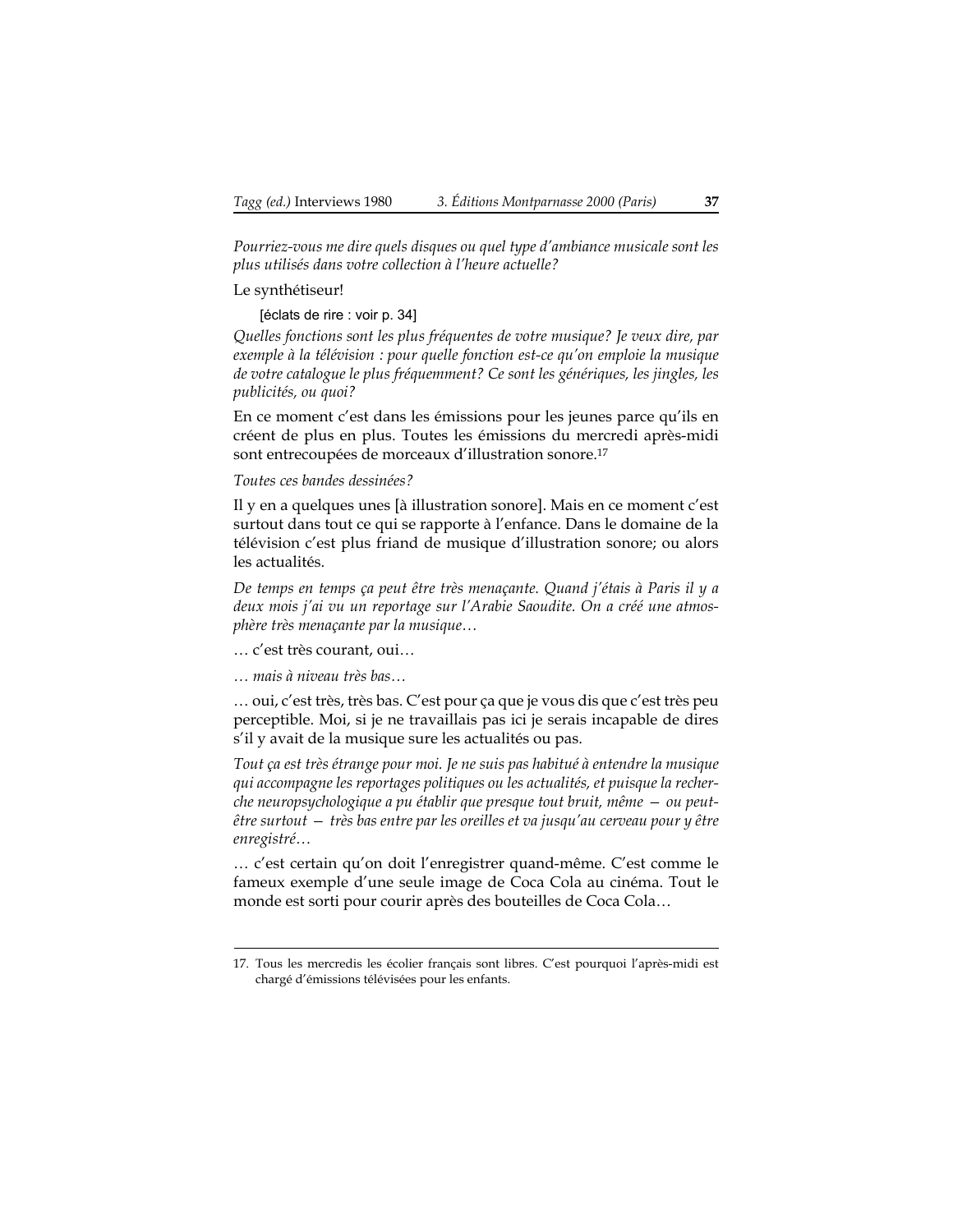*… oui, mais tandis que l'image subliminale est interdite, il existe toujours les sons subliminaux, une sorte de suggestion subliminale, ça aussi…*

… oui, ça vous suggère des sentiments qui normalement vous laisseraient indifférent. Si vous regardez les actualités chaque soir, c'est généralement des choses dramatiques qu'on entend. Peut-être — c'est une supposition seulement  $- s'$ il n'y avait pas cette musique dramatique ça serait moins dramatique pour l'oeil. Du fait de lier l'oeil et l'oreille c'est certain que ça doit avoir une influence sur le comportement des gens.

*Dans la mesure où vous commandez un nouveau morceau pour le catalogues, quelles sont vos instructions au compositeur?*

Là il faut avouer que ce n'est pas mon domaine. Je ne me suis jamais rendu dans une séance d'enregistrement. Je suppose que c'est une coopération entre le compositeur et le directeur commercial, voire artistique.18 Normalement, beaucoup de compositeurs se présentent chez nous avec des bandes qu'on écoute seul sans le compositeur. La sélection se fait non seulement au point de vue musical, c'est-à-dire formation d'instruments, grande, petite formation etc., non seulement au point de vue du rythme, mais aussi en fonction des disques qu'on a déjà dans l'édition. Si toute la bande est faite sur le jazz, ça ne nous intéressera pas a priori parce qu'on en a déjà. Donc, tout ce qu'il y a de création nouvelle, on l'accepte volontiers. Le premier but, c'est que ça doit être complémentaire à la collection, y apporter quelque chose de nouveau. On est toujours ouvert, mais beaucoup de bandes sont refusées parce qu'elles sont mal enregistrées. Beaucoup sont des plagiats de morceaux connus. Si c'est un morceau intéressant, par exemple une musique d'un film qui a très bien marché, on prendra probablement ce morceau-là.

*Alors, comme ça vous n'aurez pas besoin de commander grand-chose.*

Si, ça nous arrive de temps en temps de commander tel ou tel genre, pour exemple pour les folklores. Il y a beaucoup de disques dans notre catalogue qui sont des reflets d'Allemagne, reflet d'Italie, alors une musique typique qu'on nous demande. C'est de la musique qui reflète une atmosphère bien définie, par exemple; Paris, c'est l'accordéon. On demandera à un tel musicien de faire un disque d'accordéon qui se rapporte à Paris. Ça peut arriver aussi, oui.

<sup>18.</sup> Le directeur artistique (le D.A.) = artist and reperoire (A&R).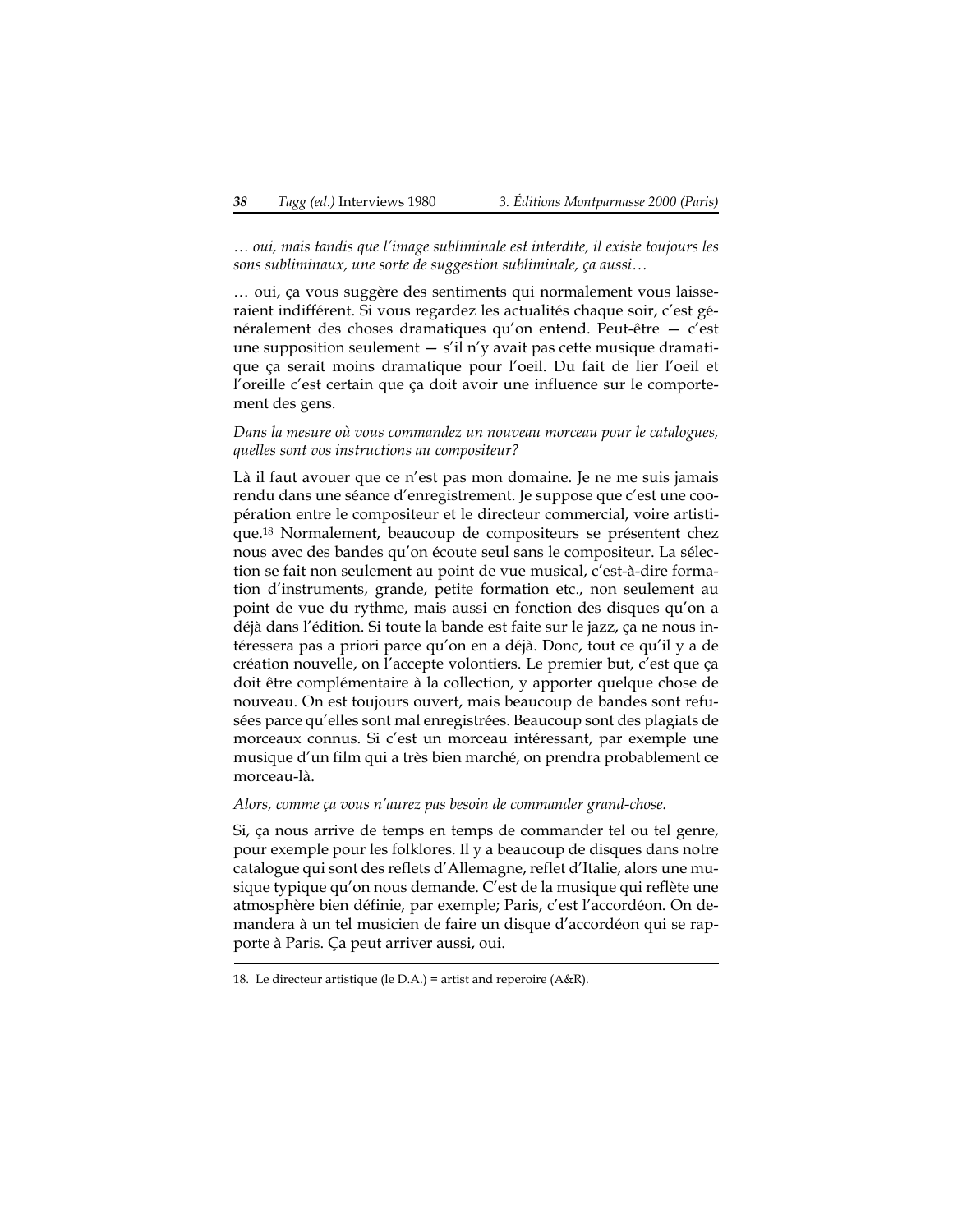*Prenons un autre exemple. S'il vous manque la musique type James Bond / Fender Stratocaster / écho de bande, etc. à la John Barry, est-ce que vous pouvez demander ça directement? C'est une atmosphère très spécifique qui n'est pas de folklore, ni de tourisme musical non plus.*

Ça arrive pour la télévision, oui, parce qu'à la télévision il y a un sujet bien déterminé. Pour une grande série de feuilleton, par exemple, il faut qu'il y ait une musique qui marque ce feuilleton. Donc on commande à un musicien de faire une musique qui se rapporte bien à ce feuilleton et qui soit assez percutant pour qu'on la retienne bien.

*Puis vous incluriez un tel morceau dans votre catalogue?*

C'est très difficile de vous dire puisque la collection était déjà considérable quand je suis arrivée à l'édition.

*Quand un compositeur vous présente une bande, est-ce qu'il ou elle est obligé(e) de réaliser l'enregistrement?*

Oui.

*On ne peut pas donc arriver chez vous, une partition à la main, et demander « ça vous intéresse » ?*

Non. En général c'est une band de démonstration qu'ils nous présentent. La partition ne va pas parce que la concurrence est tellement grande, le choix des compositeurs est tellement grand. Il y en a beaucoup qui, pour avoir une satisfaction personnelle d'être chez un éditeur, je crois, produisent eux-mêmes leur bande en payant de leur propre poche l'enregistrement. Puis ils présentent ce produit à l'éditeur. C'est un risque qu'ils prennent.

*Mais quand vous commandez du folklore…*

… alors, c'est nous qui payons l'enregistrement dans ce cas.

*Vous avez votre studio d'enregistrement à vous?*

Non, pas du tout : on en loue. Ça marche par séance.

*C'est cher à Paris, louer pour une séance d'enregistrement?*

Ce n'est pas donné, non! Rien n'est donné en France, même pas la Sécurité Sociale!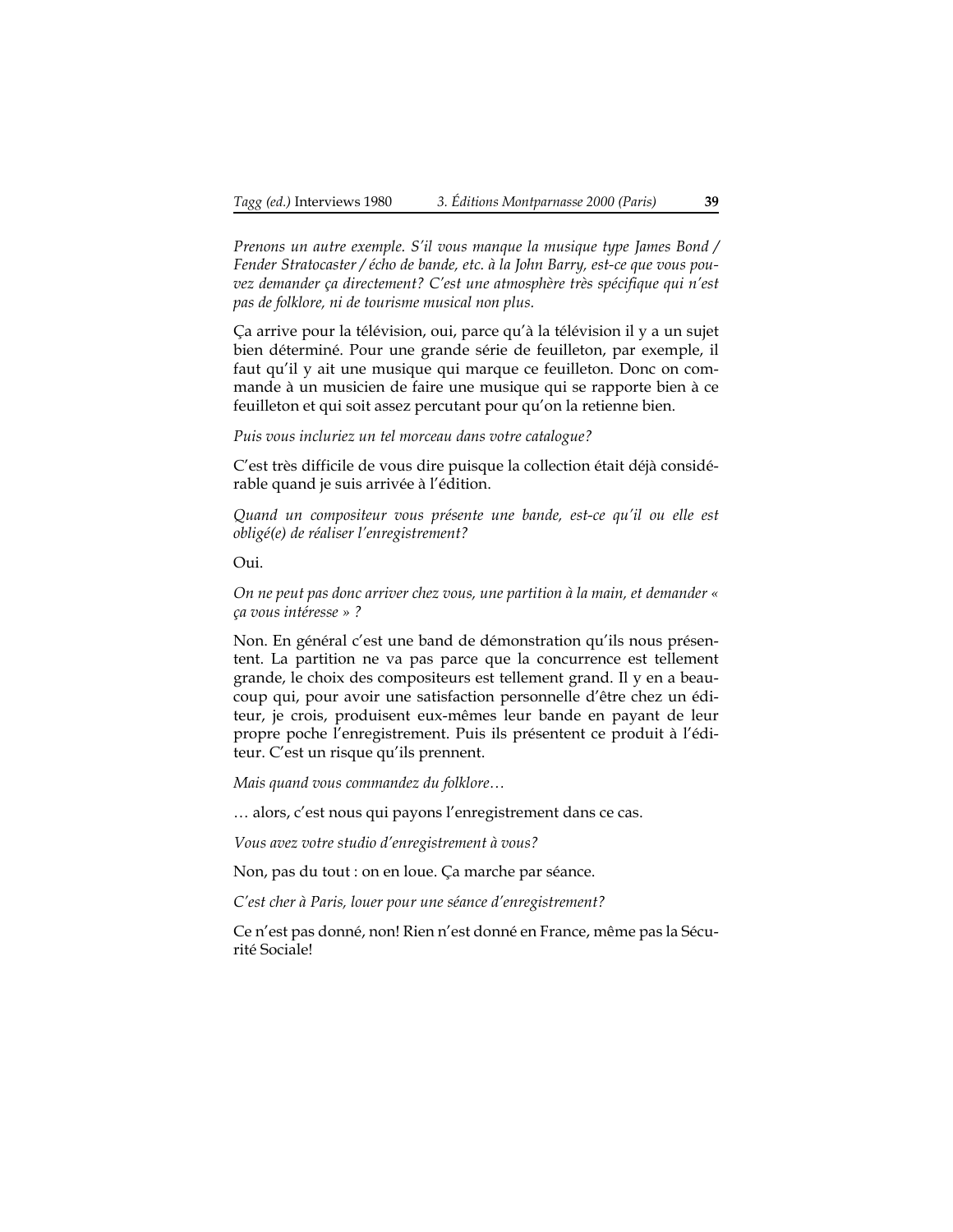# **4. Boosey & Hawkes (London)**

Interview with Terry Moss, of Boosey & Hawkes Recorded Music Library, in his basement office at 295 Regent Street, on Monday 10th March, 1980.19

*I'd like to ask about the history of mood music libraries. How did they first start?*

It started soon after the cinema orchestras went, i.e. in the 1930s, and it was mostly used for newsreels, radio plays and so on. During the 1950s the use of music became widespread, especially with television and in all the other media. There was more in radio and in the cinema, especially cinema commercials. Since then television has been the big money-earner if you can break into it. Then there are all the audio-visuals: training films, promotional films for companies and so on.

*When you start on a new production, how do you know which composers to contact?*

We have a group of composers that we call on constantly. Occasionally they're added to by interesting young people coming along, but this company particularly uses well-tried composers that the past tells us are money-earners. That'll be Cyril Watters, Trevor Duncan and so on.

*Am I right in understanding that, when you undertake a new production, your choice of what you include is based on what people have been asking for in the way of things you don't already have in the catalogue?*

That's right. We'll make a mental note of it or do more than that when anyone asks for something obscure. We'll make a note of it and the next time we record (and if we've got the money and if it's still required), then we'll do something about it. For instance, you might record a solo bagpipe because somebody wanted it and that might be a disaster because it might never get used again, but you really must have it. So we base our recordings on (a) what's asked for and we don't seem to have and (b) a more up-to-date thing, something that's very popular, like a style. In this case what we do is to go back over the year and ask our-

<sup>19.</sup> About 45 minutes of this interview had passed before I noticed that the Record button had not been depressed. I therefore phoned Terry Moss in August, 1980, to check up that I had understood the main points of that part of our conversation. As can be seen from the transcript of that conversation over the phone, aims, conditions and financing of the company's recorded music library are similar to those at KPM and Bruton, as indeed are questions of composer briefing, catalogue policy (new recordings, deletion, etc.)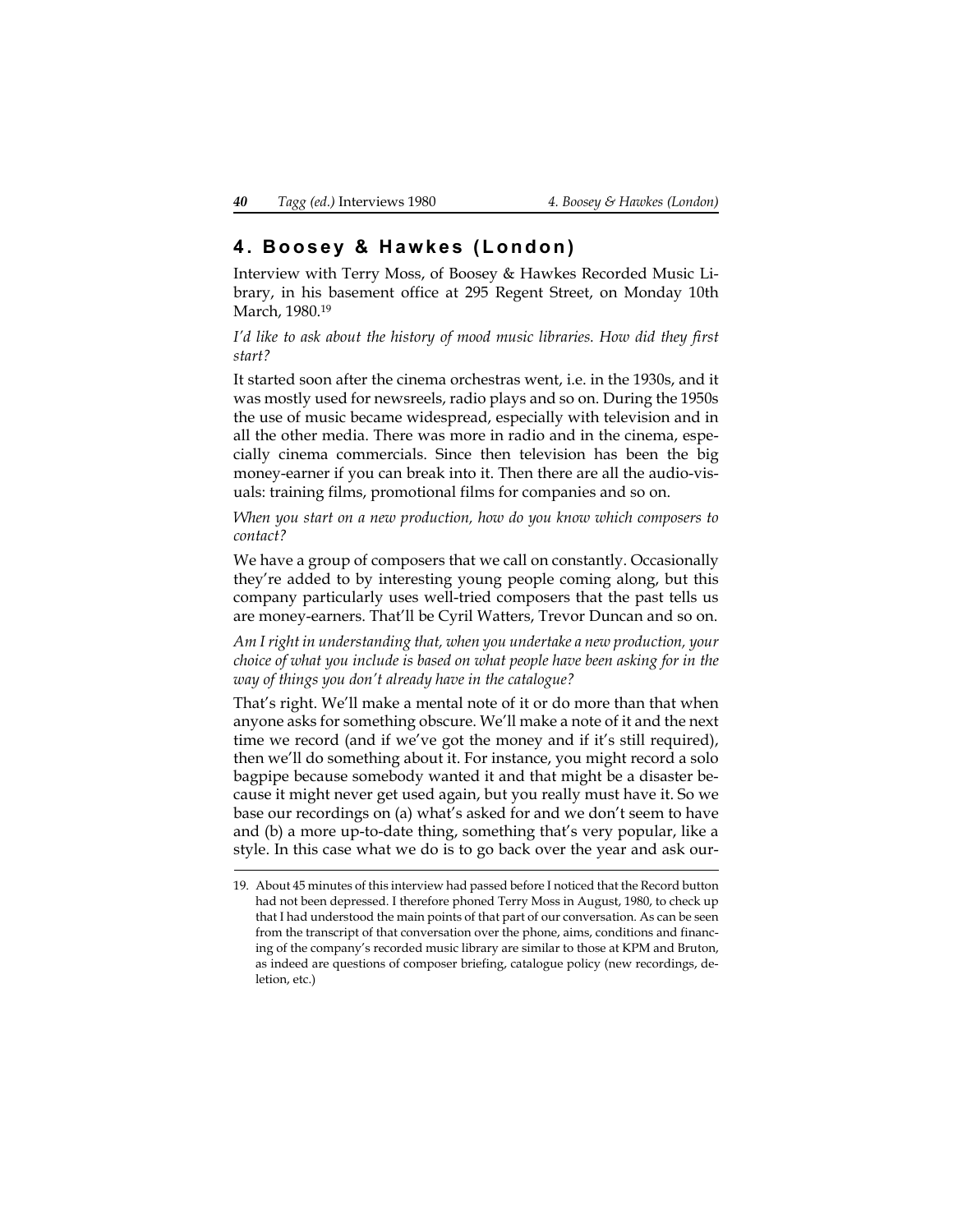selves what has happened. Our promotion guy goes to studios, advertising agencies and so on, comes back and might say: 'they've asked for a jangle piano'. I don't say we'll record that straight away but we'll think about it when we're planning new productions.

## *Do you ever delete anything from the catalogue?*

We deleted the seventy-eights. We went through them all, evaluating first the music, then the recording sound. Where the music had some sort of message today, and where the studio sound wasn't too wooden and boxed in, we transferred it to 33 and told our users we had done so without trying artificial stereophony or tricks like that. We didn't pretend it was new music.

#### *A term that seems to come up a lot in this business in 'blanket fee'. I've a general idea what it means, but can you explain a bit how it works for you here?*

A blanket fee simply means that the MCPS have their tariff. The people using the music log it with the MCPS and, depending on the usage of their film — either to a paying or non-paying audience, overseas, UK only or whatever — they pay the blanket tariff. You can't make negotiations about it. It's the set fee. But if a producer wanted to use, say, the Elgar *Pomp and Circumstance* march he would call us and we would arrange a fee because it's hot property and he would have to pay quite a good fee for the usage. So we only negotiate directly with the user when it comes to things like the Elgar or *Barwick Green*. 20 The reason we've done this is because once we discovered some advertisers playing the Elgar *Pomp and Circumstance* march we had in the catalogue. They were only paying a blanket license. We all thought this was nonsense because if an advertising agent wants to use a very well-known piece of music meanly, he'll have to pay for it — that's business. It's tough world we're living in. So we withdrew the Elgar from the catalogue, which means that if anyone wants to use it now they'll have to ring our copyright director who will negotiate a fee. Now, the same has been applied to *Barwick Green*21 in the last weeks. We've withdrawn it from the library because not only the yoghurt advertisement but also Heinecken Lager have both used *Barwick Green* and both basically got it for peanuts.

<span id="page-40-0"></span><sup>20.</sup> Signature to the BBC radio series 'The Archers' ('an everyday story of country folk'), first broadcast in the 1950s, and whose title tune, *Barwick Green*, is still the same in 2000!

<sup>21.</sup> See footnote [20,](#page-40-0) p. [41](#page-40-0).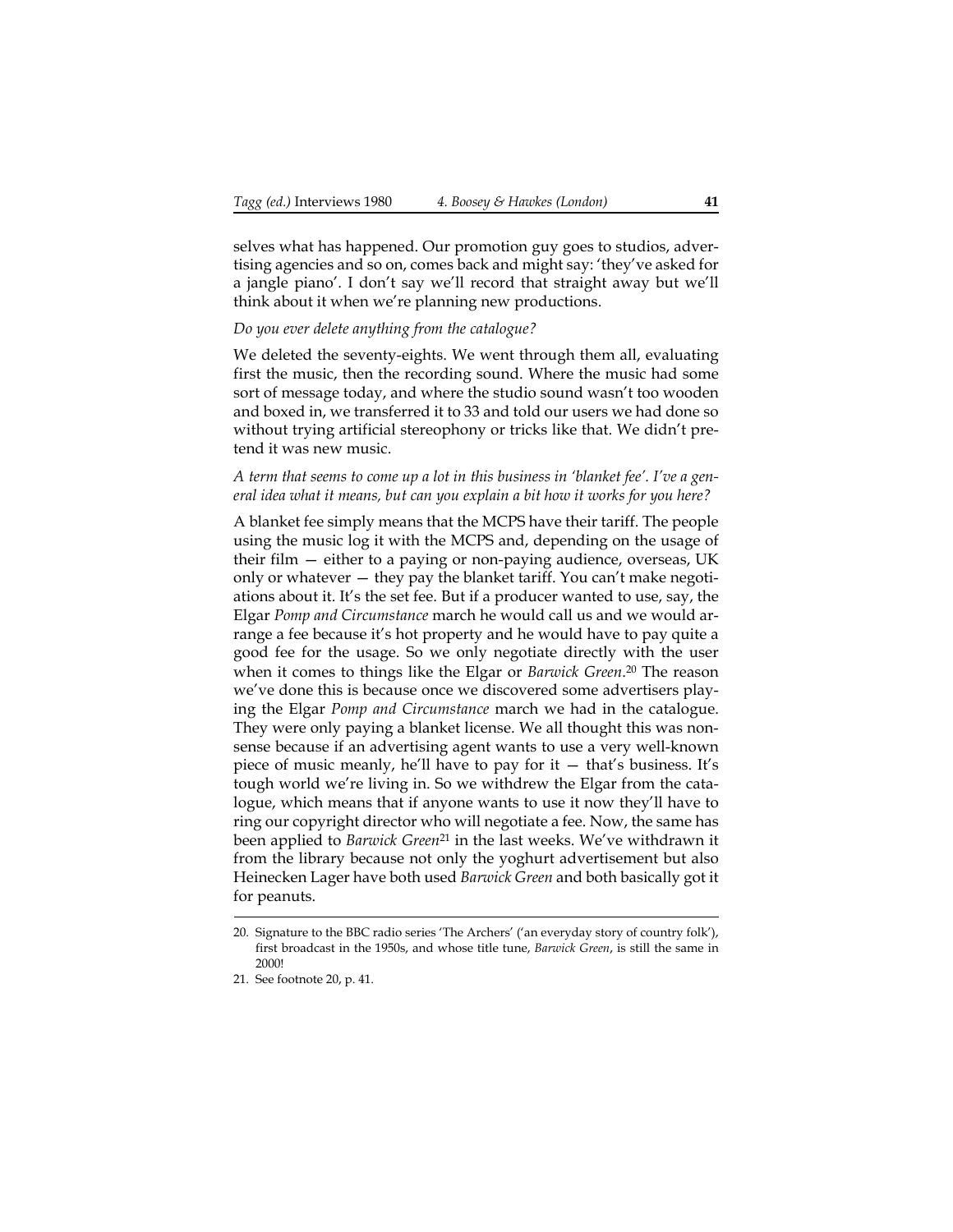#### *So it's a simple matter of supply and demand?*

Exactly. To apply for a blanket fee, you have to fill in where your film or whatever is going to be shown, if it's a non-paying or paying audience, if you re asking for a worldwide release, or if it's just going to be shown within one country. All these things govern the final cost of the music. I'm sure radio and TV producers think the cost is too high, but in fact it's very cheap for what they're getting.

*How do the sort of blanket fees you're talking about stand in comparison to a piece of commercial music on the one hand or to a piece of classical music on the other?*

If you want to use a commercial recording of a Tchaikovsky symphony you've got to get all kinds of permission from the record company. If you want to use a commercial record by, say, Abba, then you're in trouble because both the record company and Abba themselves will want a large slice of the cake. However, if you want something that *sounds* like Abba on a library record (that is *if* it exists in a library  $-$  it doesn't exist in ours, so perhaps Abba is a bad example)… Anyhow, if you wanted a disco sound you'd be very unwise to go to the *Saturday Night Fever* people because of the cost of it. If you went to a library (and I'm sure every library has at least one disco record in it these days), then you'd pay much less and the aggro would be much less. You just apply to the necessary organisation or, in the case of the Valentino library, you deal straight with them and things are much easier. If you go into the commercial world it's extremely complicated. Very few people do it.

#### *Do Coca Cola work like that? I mean, they have their advertising jingle competitions…*

That's right. But on the other hand I happen to know that Coca Cola do a lot of original material. There's a young American who lives and works in Madrid. They commission him to do a lot of their music which he records in Madrid for them. Then they take it around the world and just cut off the language bit and add whichever language they speak in the country where the company is.

*I get the impression that practically all your material is specially commissioned. This seems to be quite different from, say, the Italian CAM library which contains lots of recordings from existing feature films, things from the late 1960s by Morricone, for example. Do you do this at all?*

Not at all. I don't know about the Italian company, but as far as the British companies are concerned — and I would say this on all their behalf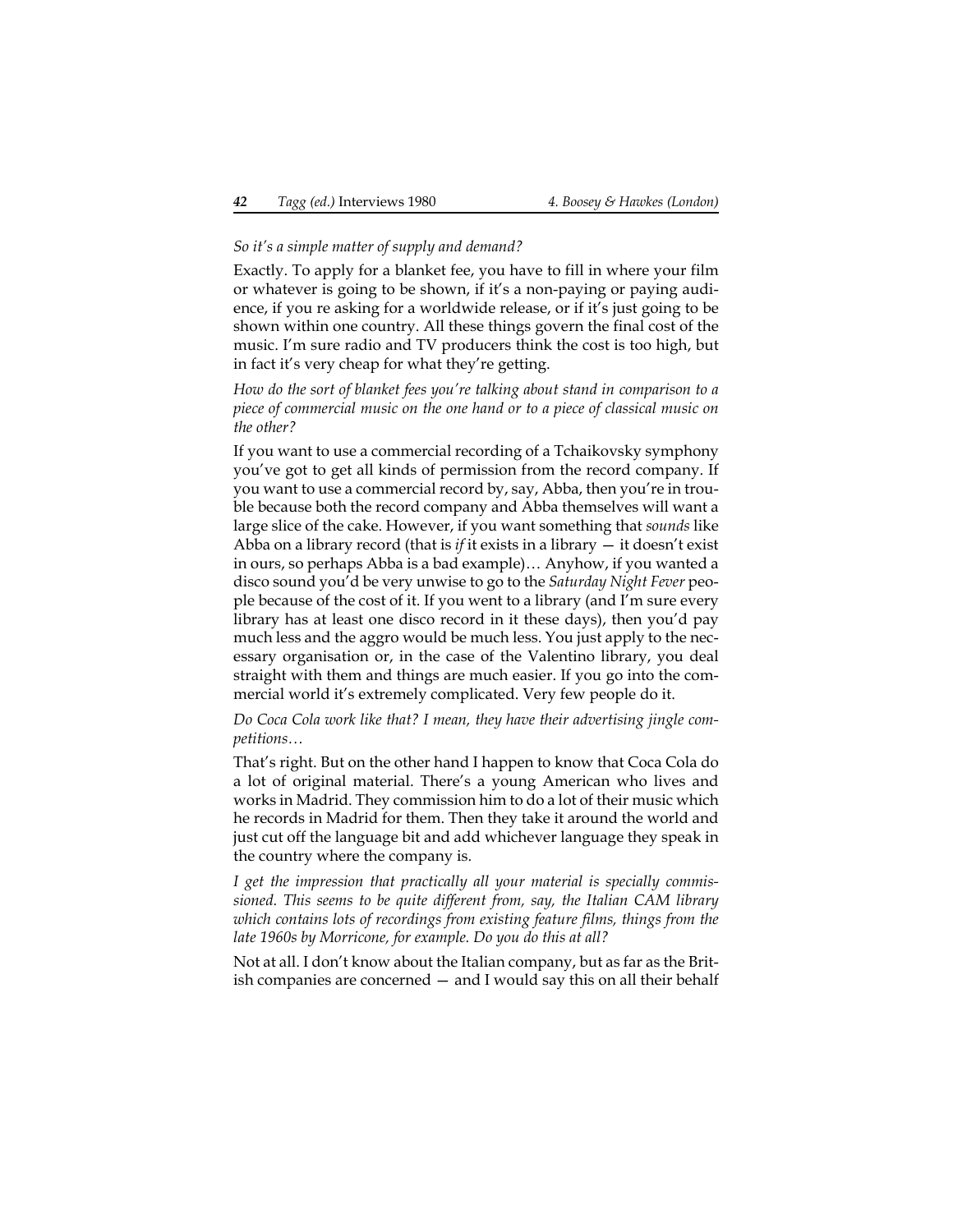— 99% of music in British music background libraries is original commissioned music. Of course, there are areas that exist in other libraries that don't exist in ours. For example, we don't have a classical section because arrangements of Tchaikovsky and Beethoven earn less and I don't want to get into that area. I don't want an arrangement of a Tchaikovsky symphony in the library. It's not a personal thing, it's just that I'm restricted on money. I have a budget and I have to think 'now, how can I best spend that money?' Am I going to get Cyril Watters in to arrange the Tchaikovsky B flat minor piano concerto? No. Tchaikovsky/Watters? Can you imagine it? No! I suspect its usage must be limited…

Certainly in this company our works are 100% commissioned. I wouldn't do it in any other way. It also gives you the advantage of having 100% ownership and there's no question of having to share with anyone. Now, the Italian company you mentioned intrigues me because somewhere along the line they have to start sharing their earnings with someone, because if you took the theme from *Mondo Cane* and put it into a library, royalty earnings from it would have to be shared by us, the arrangers and the original publisher. It's too complicated… I know something about this because we're being offered an American catalogue at the moment which I'm going to turn down because it's got so many problems. Stuck in the middle of the catalogue we found a small Prokofiev piece which is public domain in the US but copyright everywhere else. Now, how can I say to our New York office 'I'm sending you our library, but don't use the third track on the first side of that record, don't promote it, because it's PD<sup>22</sup> in your country but here it is copyright'? For example, the Elgar<sup>23</sup> is non-copyright in America while here it is. I wouldn't want to get into that, I want a quiet life.

Let me give you another example: there's a very fine composer in Holland called Tony Eyk, a brilliant young man. He's recorded with a Dutch background library who keep offering me their product…

*…Do you remember the name of the library?…*

'Netherlands Voice' or something.... They keep ringing and saying 'are you interested?'. Well, no, because I must have Holland as well. You see, our catalogue goes everywhere in the world and we have an agent in Holland. I can't tell him not to use the numbers we include in our cat-

<sup>22.</sup> PD = public domain.

<sup>23.</sup> The *Pomp and Circumstance* march.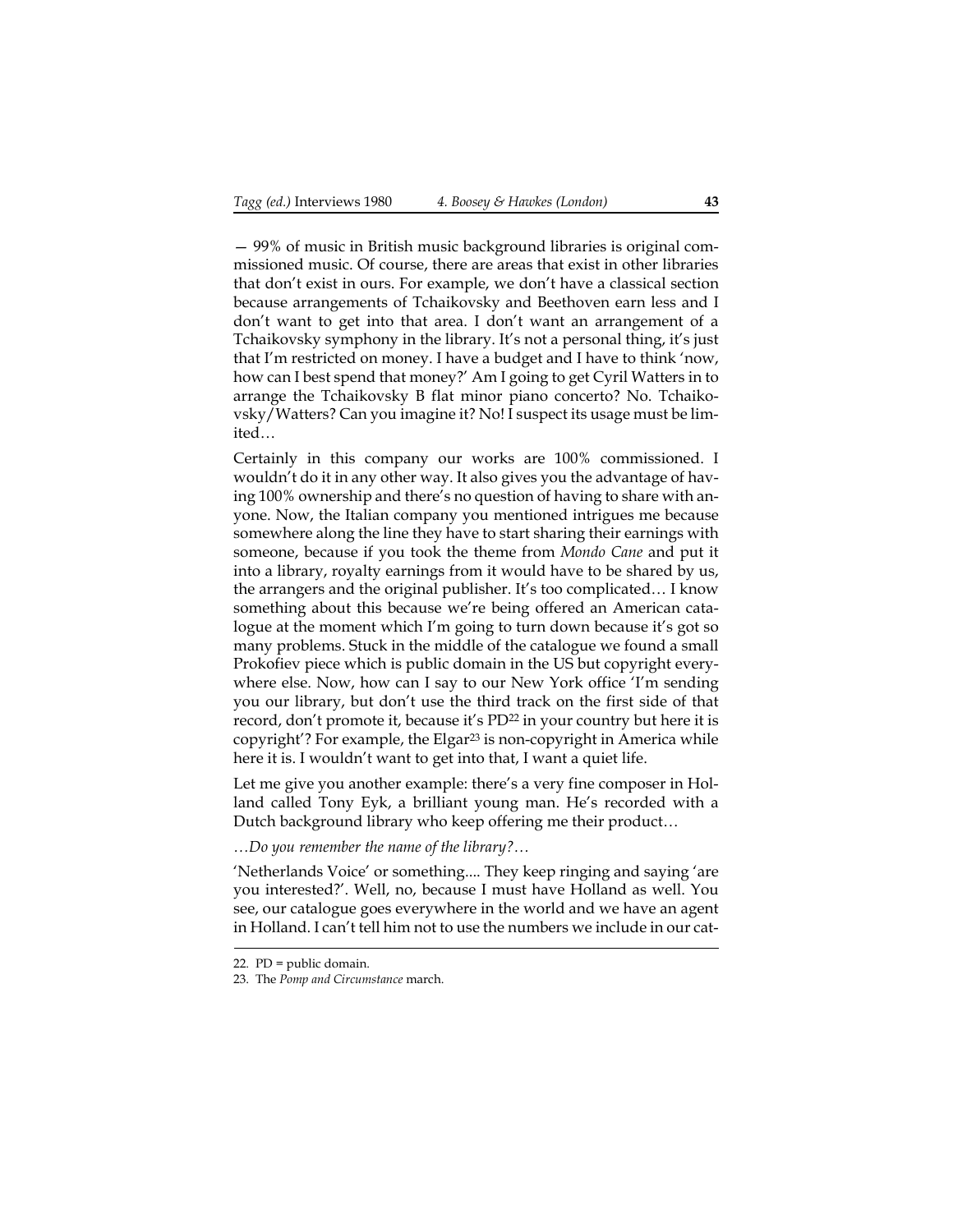alogue just because they come from the Dutch catalogue originally. That's too much of a hassle for him and for us. You see, someone's going to use one of those pieces in Holland somewhere along the line.

## *Who gets the rap if that happens?*

My name's on the catalogue and I'd rather not get involved in that. I always try and play the game, not because I'm sanctimonious but because I'm not clever enough *not* to play the game. If you're going to deal with skulduggery in your life you've got to be very clever otherwise things will go awfully wrong. Moreover, I'm responsible to a very big company, whereas if I worked on my own it would be another thing.

### *Your disco record's already out. Do you have any other current projects?*

Yes, the radio commercial project. We don't have that yet and it's got to be those very short stings. I might say we're having difficulty with it because we've got to get the composer to write those short bits. Then we've got to record it and  $-$  worst of all, probably  $-$  we have to edit the damn thing. We try to put good scrolls between each piece so the guy sitting in the studio can drop right down on to it. We don't want him<sup>24</sup> to have a great mass of record to plough through and he doesn't want to drop the needle right down into the middle of something and spoil a track. So our problem for this year is how to produce a radio broadcast sting record, get it written, record it, edit and press it.

### *You don't produce things for jingle machines, then?*

No. I wish we could get into it, but as you can imagine, it's a pretty closed shop. There's a great deal of money to be earned out of jingles. We're simply not in on it yet. But still, I'm quite optimistic and there's a lot of chance in the world of music. I mean, *Barwick Green* was sheer chance; it so happened that the producer liked it, it took off and happened to suit the programme. I have a friend at Southern Television: they were doing a cookery programme and needed music. The first thing the producer saw in the catalogue (not our catalogue  $-$  so I can talk about it) was a title called *A Piece of Cake* and they took that as their signature for a cooking programme. Now that piece had nothing to do with cooking and it was just luck that particular catalogue had a title called *A Piece of Cake*.

<sup>24.</sup> According to the use of this pronoun, UK studio engineers must have been mainly men in 1980.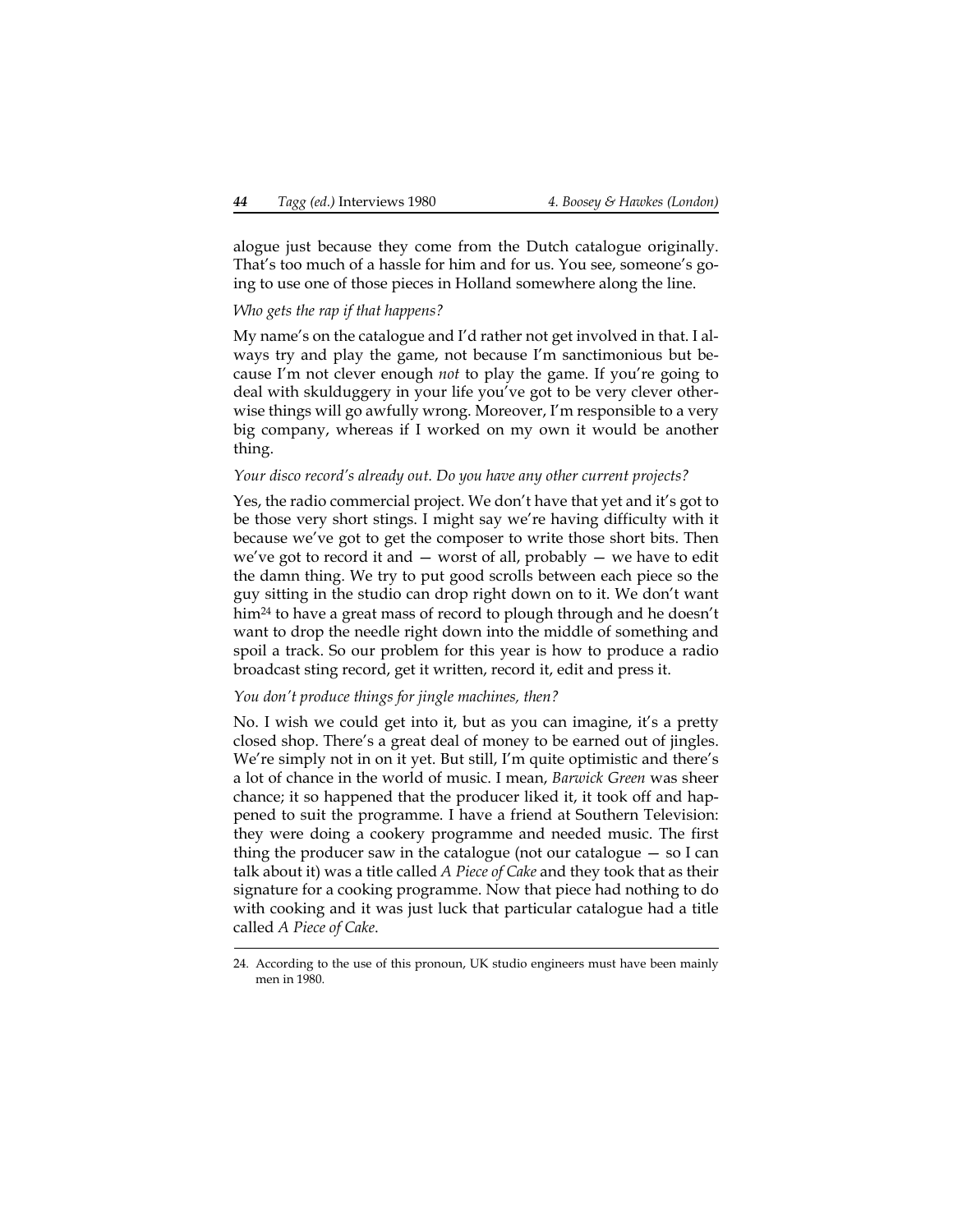## *It seems that titling the pieces can be important. Who does that part of the work here?*

We all do. It's a very important thing. When you have four or five people and they're all of reasonable intelligence, you're going to have conflict. We sit down and listen to the final master tape of a number, keep playing it through and throw titles around. For example, on the disco record came out of a conversation we had one morning in this office and Angela25 had the word *ferkin* in her crossword puzzle and I said 'it's a measure of drink'. Well, we went round to record that afternoon and I thought: 'well, why not break the mould?' That's because we're looked upon as rather an established Olde Worlde company. I said 'why not give them some outrageous titles?', although we didn't all agree. They were all printed and I can assure you that the board of directors looked at them and frowned; but I said 'you shouldn't know what they mean'. Well, there are a lot of young guys sitting in dubbing studios who are rather amused by these titles because it rings a bell within them and they think 'Get Boosey & Hawkes suddenly changing their attitude to life'. It's not the sort of thing we always do.

Ideally we all try and work out the titles, but the most difficult part of it all is the classification. I'm never really happy with the final classification. This year we've looked at the catalogue and would like to change it's shape and content.

### *In what way is title classification such a difficult task?*

There's the shape [of the printed catalogue] to begin with. Unless it's actually lying on a producer's desk, he doesn't know what he's looking at. Our name doesn't appear down the spine. As it is now, it's got to be down on someone's desk. The idea is to have the catalogue lying permanently on the producer's or librarian's desk. If she<sup>26</sup> is phoned up because there's a spot coming on the news and they want some music, she can immediately go to her classification, which is our description of the music. Let me illustrate this problem with our demonstration cassette:

… 'The catalogue isn't deliberately misleading, of course. It's just that it can't tell the whole story. It's so much more valid, more useful to hear the actual music. And now, at Boosey & Hawkes, you can do just that in comfort and with plenty of help around. We've got a comprehensive library of

<sup>25.</sup> Angela Pyke, Terry Moss's (the interviewee's) secretary at the time of this interview.

<sup>26.</sup> According to the use of this pronoun, UK music librarians must have been mainly women in 1980.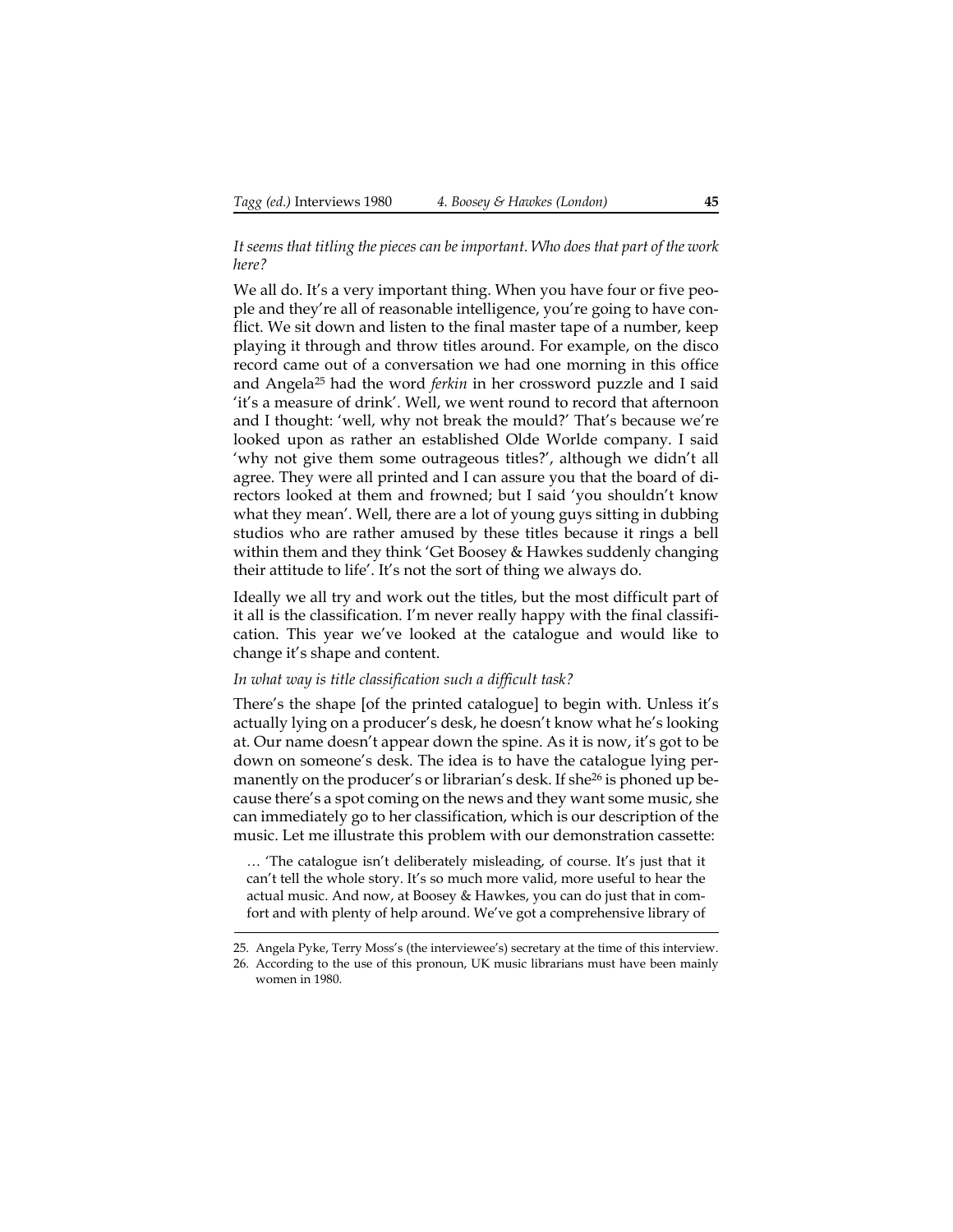recorded music, people who understand your problem, and a superb new listening room in a brand new suite of offices. We're in Regent Street, near Oxford Circus, so it won't take you long to get to us. And, let's face it, time is money. Most of us spend our lives working against the clock. That's why it's good to deal with professionals, which is what we like to think we are: Angela Pyke, Gordon Reid and Terry Moss. If you're looking for the right kind of music at this stage, or if you're just curious to hear what we can offer for the future, come and see use. We'd like to meet and entertain you'.

#### *That promotion cassette did you some good, did it?*

A lot of good. I stand listening to it and think 'God! That's terrible!', but I had a man in here last Wednesday who was a radio producer and had started a firm called 'Tip Sheet'. He sends a cassette round to all the commercial radio stations. It's a programme of all the latest hits and the record numbers and he sends it round twice a week. They're buying them from him, though he charges 30 quid a second. So if you're a record producer and you ye just made a single and you'd like to get it on the air, this man Bob Adams, who's a South African, makes these programmes twice a week and all the commercial radio stations are buying them from him. I said to him 'that's a great idea, Bob', and he said 'do you know where I got the idea from?' I said 'no'. He said 'from your promotion cassette'. Well, I don't think our cassette is very good, but I know from experience that it brought us in a lot of interest.

*There's a specific question I'd like to ask you here at Boosey & Hawkes and that is: why you have lumped so much under the Drama heading in your catalogue? I mean, whereas other catalogues split up what you have under your Drama into things like Thriller, Western, etc., you have all these things under one heading. Why is that?*

We were talking about that in relation to the shape of the catalogue here at Boosey & Hawkes this year. The trouble is that the catalogue costs a bomb as you can well imagine. If we do what you suggest, we're going to have even more classification. You'll have a Sinister area, a Tense area and so on. I admit, it's totally unsatisfactory as one area in our catalogue and I quite honestly don't know the answer to the problem. Sometimes I ask myself 'shall we do away with classification altogether?', but then we find after a little bit of market research that the classification is the part of the catalogue which people use most. Then I have to say to users 'don't believe our classification too much, please', because if they do, we might lose a usage. Now if you go, let's say, to the Drama section of the catalogue, I know it's unsatisfactory and not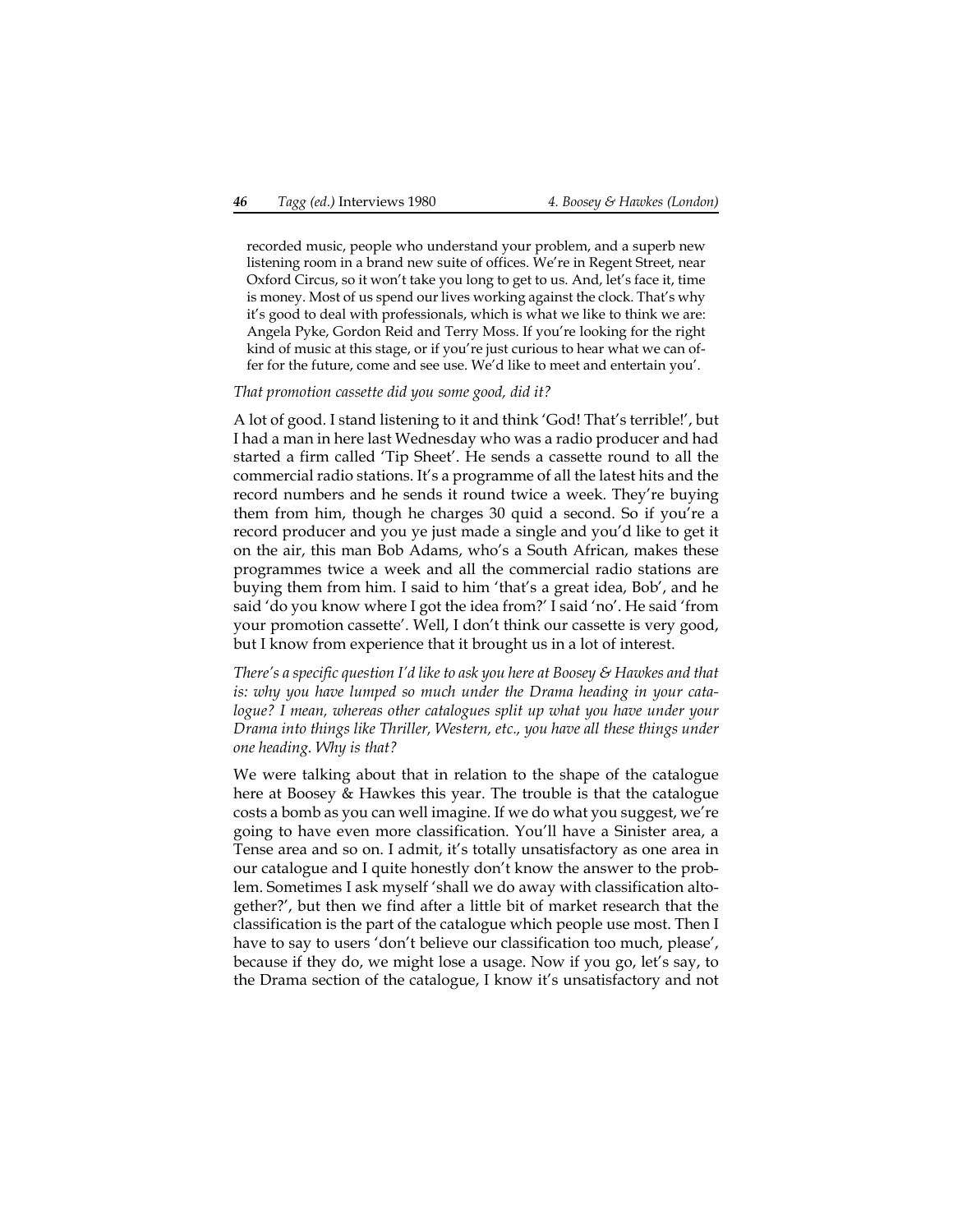precise enough because the producer might look through the list and think: 'Drama, no, that's not exactly what I want'. On the other hand he might be able to find the very thing he's looking for, which might not have been the case had we split the Drama category into smaller parts.

Let me give you an example: we were very fortunate having good relations with the company that had the franchise on the *Round the World Yacht Race* last year. The year before they'd had about sixty cameras from different companies following the race and it almost caused nasty accidents, so this year they gave the filming franchise to one company to avoid all that. This company came to us for the music and immediately you see sails round Cape Horn, blue skies and storm, don't you? So what we thought we'd have to do was to avoid sea music, and we found music for *Round the World Yacht Race* that didn't appear in our Sea section. We found it in areas like Pastoral and Drama. So in that way you can say that the classification is unsatisfactory.

#### *But surely imaginative producers will look under the 'wrong' heading anyhow?*

The thing is they don't have the time. It's my experience that 90% of all producers think of music at the very last minute. They re always late with the music unless they're big enough to hove a music advisor. If it's a guy who has to think of the script, the shooting, the locations — as most of them have —, he invariably thinks of the music last of all. Steve, our promotion man, often walks into a studio and they say: 'Steve, thank goodness you're here: you can help us with this take'. And if he's not walking into the studio, someone else [from another music library] is walking in. To be honest with you, to alter the catalogue, its shape and so on, I've had a quote of £6000 and I really can't afford that. I'm going to go to the board of directors and ask them for that money, but I know I'll be thrown out. Still I'd like very much to do something about our catalogue. We've looked at every catalogue we can lay our hands on — English, French and German — and I don't think any of them have solved the problem totally satisfactorily and I don't think it ever will be.

*The* Selected Sounds *people in Hamburg have the cross-check guide at the start of their catalogue. It's all very neat and efficient, but sometimes the moods described by those category headings don't fit the music. You look something up in the cross-index guide which purports to being pastoral, let's say, but some of the pieces referred to just don't fit the bill.*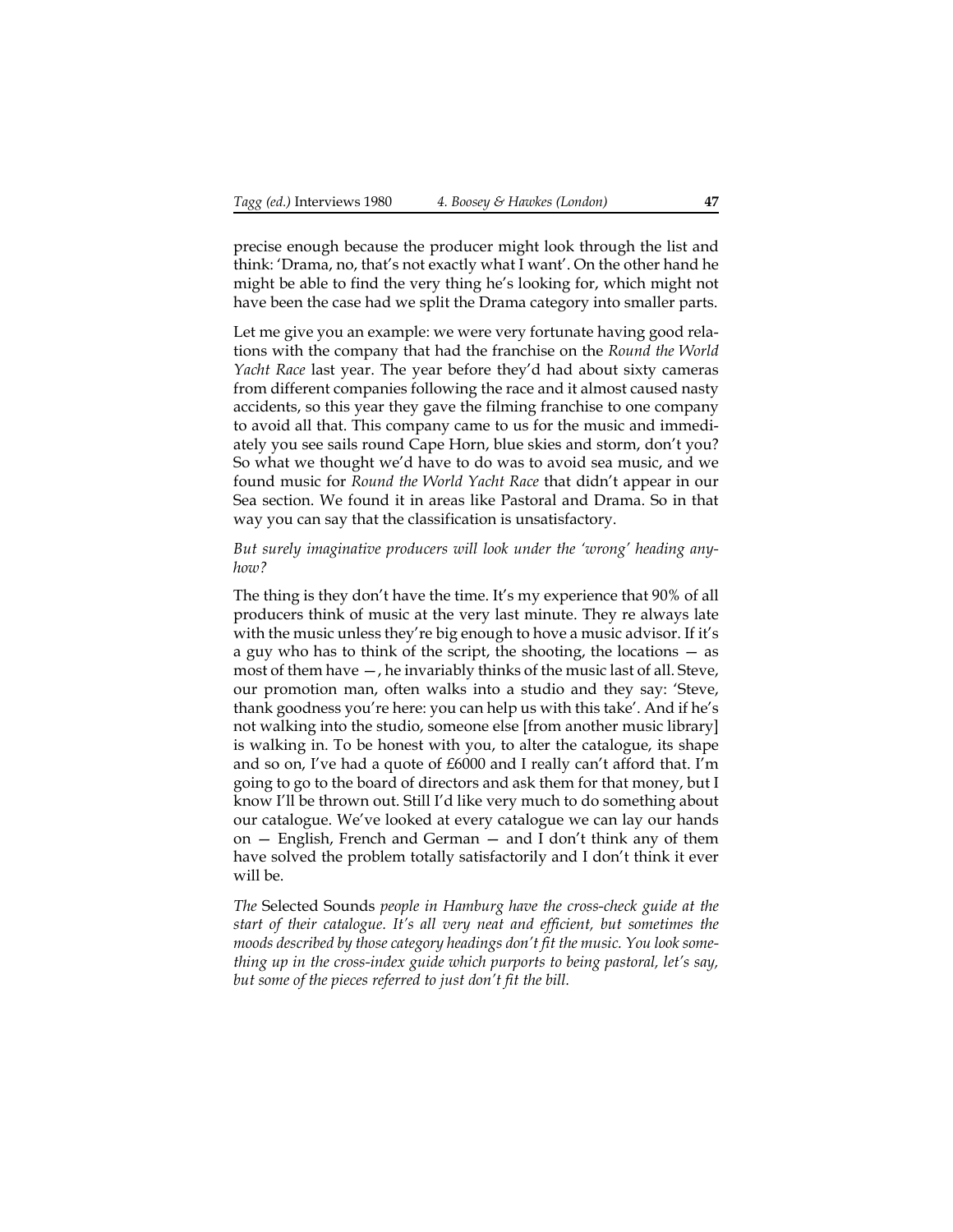The tragic thing is that those pieces you're thinking of might fit the bill for the guy that wrote them or for the people doing the classification. It's the same thing here. We'll all three of us hear the same piece of music under the some conditions and when we compare notes we find we've all thought of different things when listening to it. So the bloke that set up the catalogue you're talking about might well have seen it in the way he describes, whereas as you come to it fresh and think of something entirely different. It's a very personal business.

*Of course, I agree there are endless possibilities of personal interpretation. Still, having listened through a number of background music libraries and having noted general musical traits together with classifications, let's say in the Pastoral sections of the various libraries, you find that there do exist standard pastoral elements in the music classified as Pastoral in all catalogues.*

OK, there's something that's patently pastoral, but just occasionally… There's a flute solo and my mind starts going off on the *flûte enchantée* bit and I get all grand thinking of Poulenc, Satie, etc., and I have to tell myself to get away from that because the guy you're dealing with here isn't going to know about all that other music. So far as complicated catalogues are concerned, my experience has been, at least from television stations here, that they just aren't interested. They just don't want to explore a catalogue. The guy or the girl at the desk at the television hears the phone ring and she wants quick access to the music— she wants to get back to her boyfriend or whatever on the phone, and this is understandable. She wants to give the man on the other end of the phone three seconds of suitable music as quick as she can.

There's a big television series coming up now which starts in April: seventeen programmes about the English garden. It's ITV, they've spent a fortune on it and they have John Gielgud doing voice-over. It's going to be the history of the English garden from Capability Brown to 'my little garden at home'. They come here for the music, not for the signature tune, but for the rest of it. Now we immediately started thinking of pastoral and flowery music for close-ups of rosebuds and so on. It's not what the man wanted. I only hope his pictures and music marry. He wanted Stravinsky-like sounds, and if he speeds up the frames, he might get the right effect. He took the records from here and I just hope it works.

*Do you hove any sort of follow-up research on what music from the library has been used where?*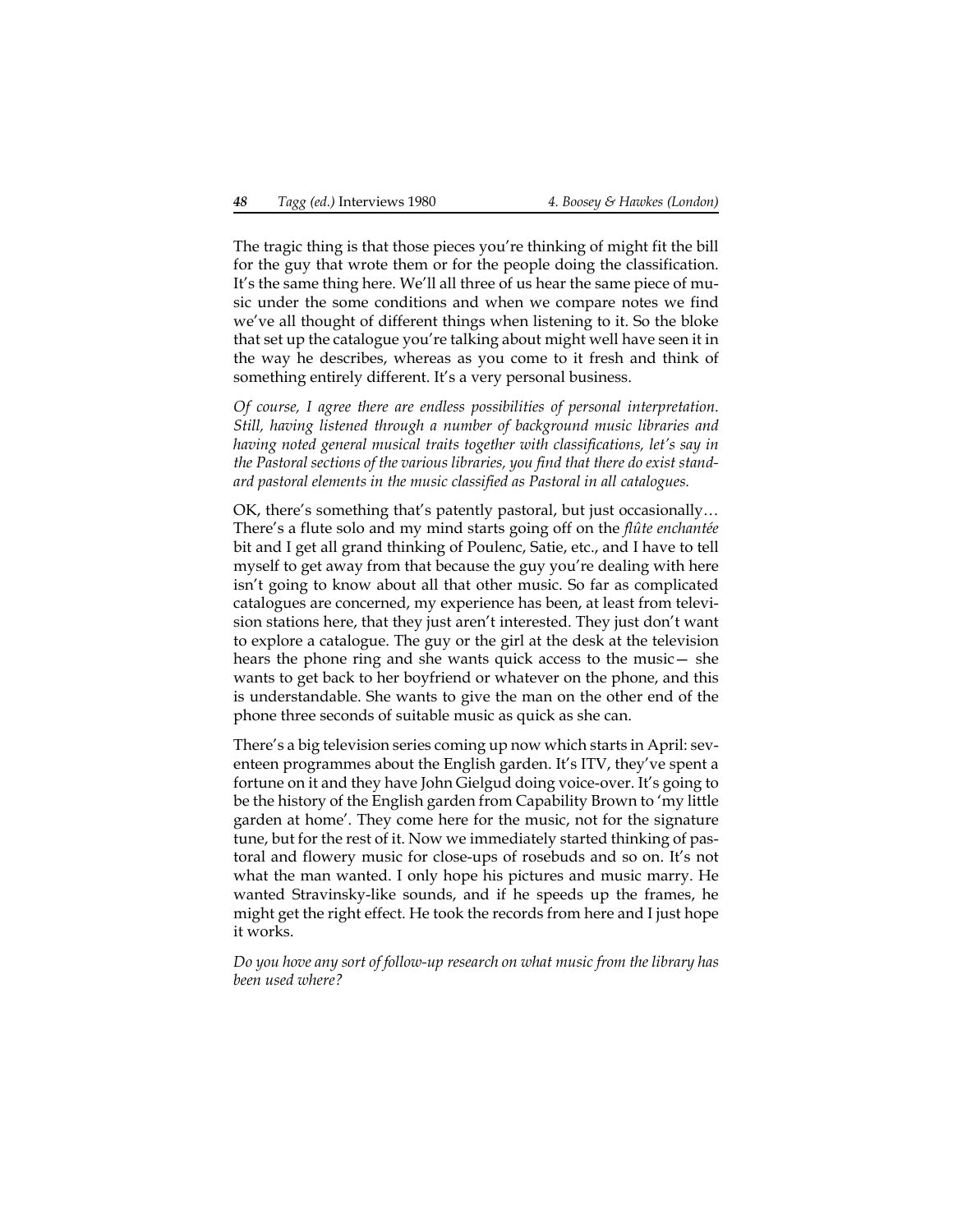No, the only sort of follow-up process we have here is when we get an inquiry or when a record goes out. We then follow that up to find out if they liked it or if it was any value to them. It's no depth study at all. We just say 'Did you find any use for that?', 'What was wrong with it?'. Perhaps they say 'we were looking for more brass' or something like that. Invariably I find a great many people who don't know what they want. I'm not trying to knock users, but it seems they want a noise without knowing which noise. We get people in here who spend hours with us…

#### *…You mean they don't have words to specify what music they're looking for?*

Yes, exactly, and there we're back to the classification problem again. The guy's got a film in his head. He's worked on it for, say, three months and the whole thing's in his mind. Now he needs some music to give it an extra lift. Where do you start? If you're doing a film about brass bands it's easy, but if it's about racing cars or rosebuds it's more difficult.

#### *I suppose it depends on which angle you want to put on the film.*

Exactly. Let's say you've got a love scene. Well, you could use some great background score from a talkie. I wouldn't lean that way myself but someone else might. The music makes different sorts of love. Let me give you another example. I saw a production of Shakespeare's *The Tempest* on television where they got the music absolutely right. You see, they didn't go all arty-crafty with Baroque instruments or supermodern either. They just used a small group of instruments and got the mood precisely.

Now, the Royal Shakespeare Company have just finished a run of a series of plays called *The Greeks*. They had a Greek do the music and they used three musicians with instruments like recorders, the odd Greek instrument, chime bells. There were no wasted notes and it was absolutely beautiful. You went in at ten o'clock in the morning and came out at midnight. It was Euripedes, Aeschylus and Sophocles all in one. They've made a tape of all the music which I've bought. It's beautiful: very nostalgic and a very, very high flute on one occasion.

#### *How did you and the other people working here end up in this line of business?*

Angela came from one of the great secretarial schools and she is our backbone. She has a phenomenal memory and knows the catalogue from memory without having to look at it, because she has to type the thing. I've been in music publishing in various ways ever since I left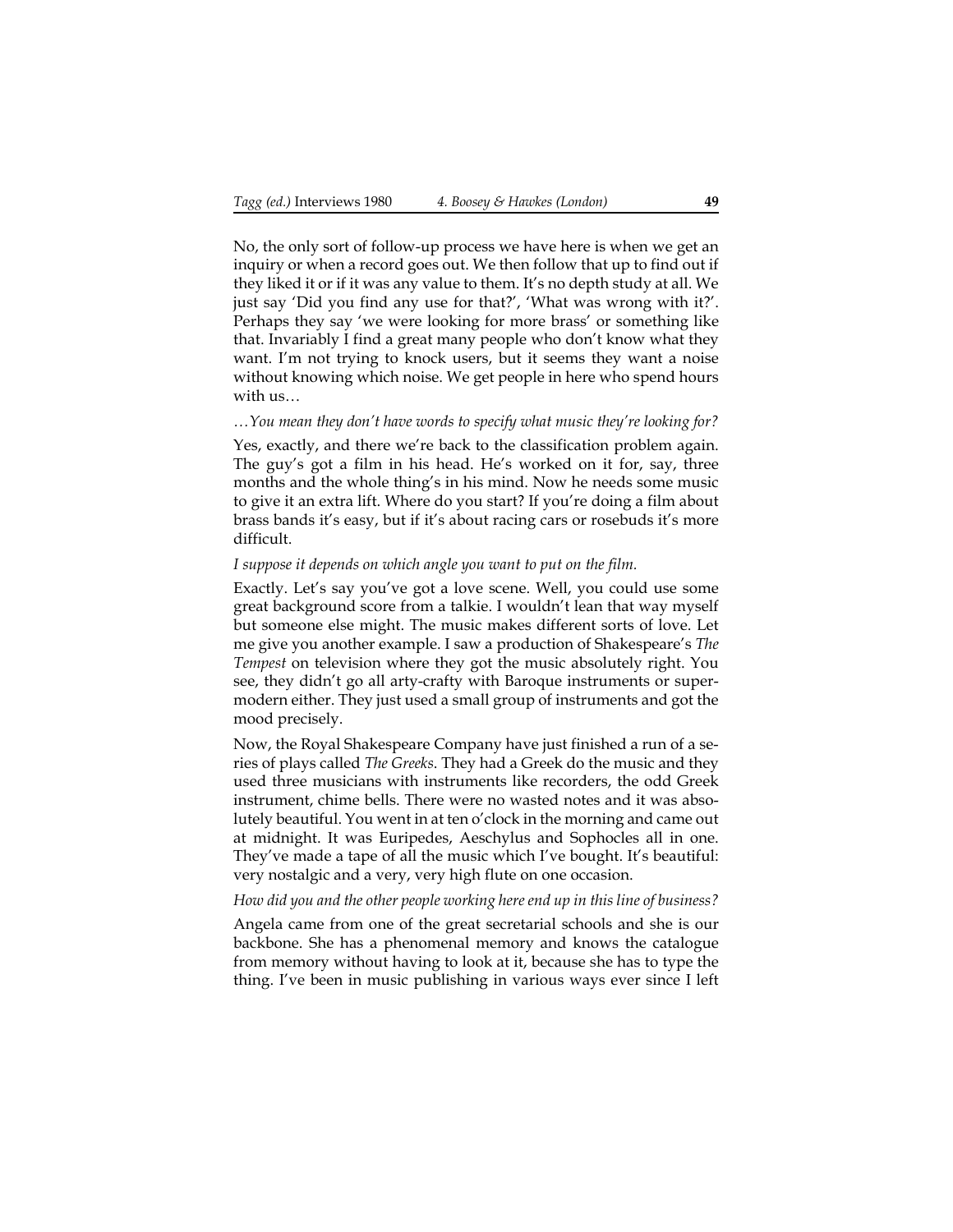school and while I was in the States the man doing my present job died and I was asked to take over. I knew nothing about it but said I'd love to give it a try. I jumped in at the deep end and it was sheer hell for about two years. Steve, our promotion man, was in advertising. I found that my grey hairs restricted my entry into certain areas. You see, there are a lot of young guys, and girls too, around in the music business and you have to be realistic. There are areas where I would be treated with respect and dignity and that's not always what is required, so I needed a guy who was 'with it', 'hip', or whatever today's expression is, someone who could go and meet young people on his level and go to the sort of places like clubs that young people go to today without feeling a million years old like I would. So in Steve Hansen we have someone who was in advertising, was a musician  $-$  he played the oboe  $-$  and who knew nothing about background music. I said: 'We need someone to go round and talk about our catalogue, who isn't afraid to pick up a phone when a new librarian arrives somewhere. Sometimes a librarian who retires will phone me and say: 'The new librarian who starts here next week is called Alice Bloggs'. Steve goes down and meets Alice Bloggs, and invariably they're the same age group, which is very important for contact. I see people of my own age. For example, we have an associate company of pop music. The man that runs it is my age and it simply doesn't work in my opinion because the young people's reaction to him is quite different towards a much younger man. OK, the buck stops at my desk. For instance, Steve wants to do something and I have to ask him 'well, what do you think?' 'Have you evaluated the situation?' If he has and it's OK, I'll put my initial to it. But this guy running the pop section, it's all him: he goes to the clubs, he goes to the groups and I'm afraid it just doesn't work.

Of course it shouldn't be that way, but that's the way the scene is. You have to have your beads and your shirt open down to the navel, that's just the way it is. I don't like it of course, and if people ask me if I do, I say it's not a question of what I like. I'd rather be working at the Royal Opera House, Covent Garden, planning their next year's season that's my thing, that's what I'd like to be doing, but that's not what I'm doing. So what am I going to do? Fight the world?

*I see what you mean. As for as I'm concerned, I'd rather be at home writing choral stuff, symphonies and so on, but they'd never get performed, so I suppose I'm being realistic in my own way too. There are a lot of useful outlets which are looked down on and which composers could use a lot more. You can*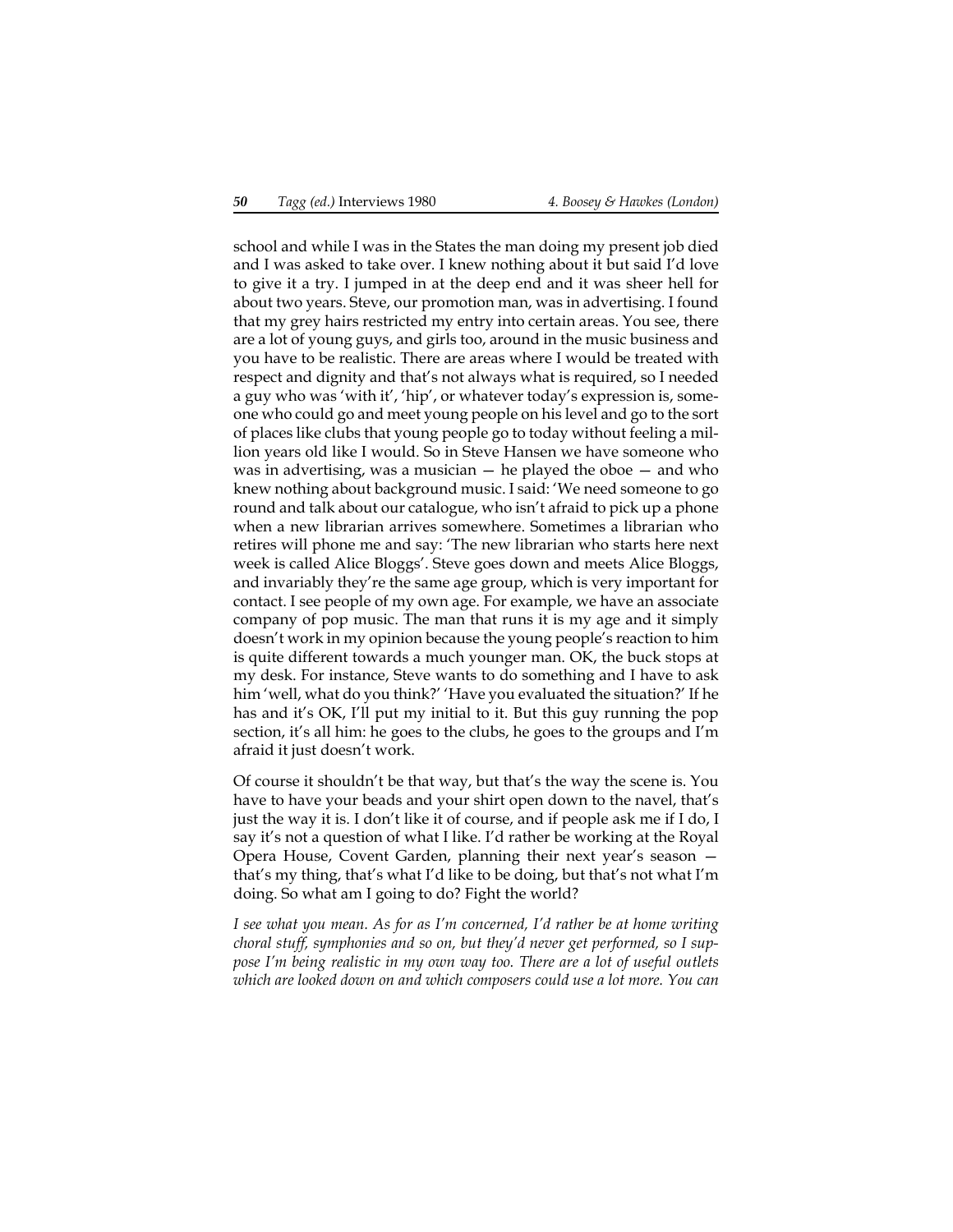*do decent rock material, decent material for television, film, radio and so on. I think a lot of composers and musicians still have the old type of artistic illusion left inside them. Instead of looking at Purcell the way he was, that is the bloke who wrote drinking rounds just as well as the great anthems and operas, they can only see him as an artist with a capital A.*

Yes, but his world and the world today are different.

*That's true, but all we ever get to hear from music history are the 'greats', not the music of the people, not the drinking songs, lullabies, dances, the dances and so on.*

I have it in the back of my mind that I'd like to carry out an investigation into the composers that lived during the Mozart and Beethoven period that we never hear now, that we don't know. There are lots of them and they couldn't all have been bad. I guess they were just overwhelmed by the total geniuses. Let me go and get you that disco record…

*Thank you. I'll switch off the recorder…*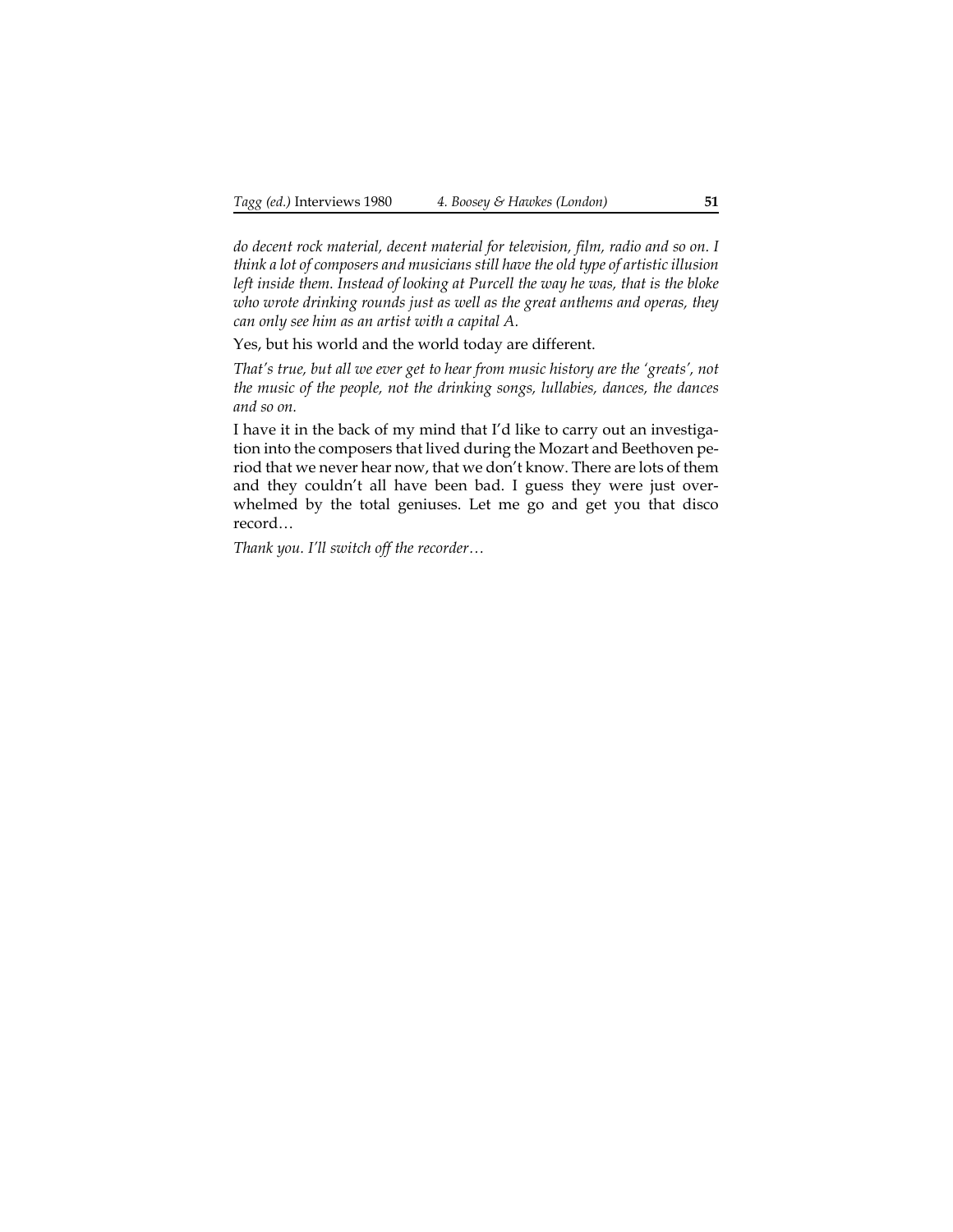# **National Film School interviews**

## **5.Sound engineer, Na tional Film School**

This interview, also conducted in March 1980, was held in a studio at the National Film School (Beaconsfield, UK). The sound engineer (SE) wished to remain anonymous and, at the time, denied permission to publish this conversation because of contractual obligations. Since the interviewee has long since retired and is no longer contractually bound to the National Film School, I feel it is now (2007) appropriate to make the contents of this highly illuminating conversation available to an online readership. His anonymity is nevertheless retained.

As I entered the studio, SE was in the process of dubbing a soundtrack on to some location shots. On screen was a medium long shot of an attractive, dark-haired woman in her early thirties standing in the middle of a large expanse of well-cut grass in a park. The scene was similar to the famous park scene in Antonioni's *Blow Up*. From time to time the woman looked at her watch, apparently expecting to meet someone else at a given time. This shot was intercut with close-range shots of a distinguished looking older man hiding behind a bush on the perimeter of the lawn where the woman was waiting. He seemed to be the person with whom the rendezvous had been arranged but was clearly prevented from joining her by the appearance of [1] a couple jogging along a nearby gravel path and [2] two giggling children emerging from the shrubbery on the other side of the lawn. These disturbances obviously caused the elderly gentleman some embarrassment and prevented him from leaving his hiding place.

When the sound, recorded on a portable stereo Nagra, was synchronised to picture, the 'objective' audio recording seemed wrong, especially in connection with the man's nervous reactions to the joggers and to the giggling children. SE went to work to make the sound recording fit the film's narrative more convincingly. Without speaking, SE adjusted faders and potentiometers. In just a few minutes he had made the scene much more believable.

*What did you just change to make the original 'objective' sound from the Nagra fit so much better?*

I don't know. I just twiddle knobs without thinking too much. Let me think...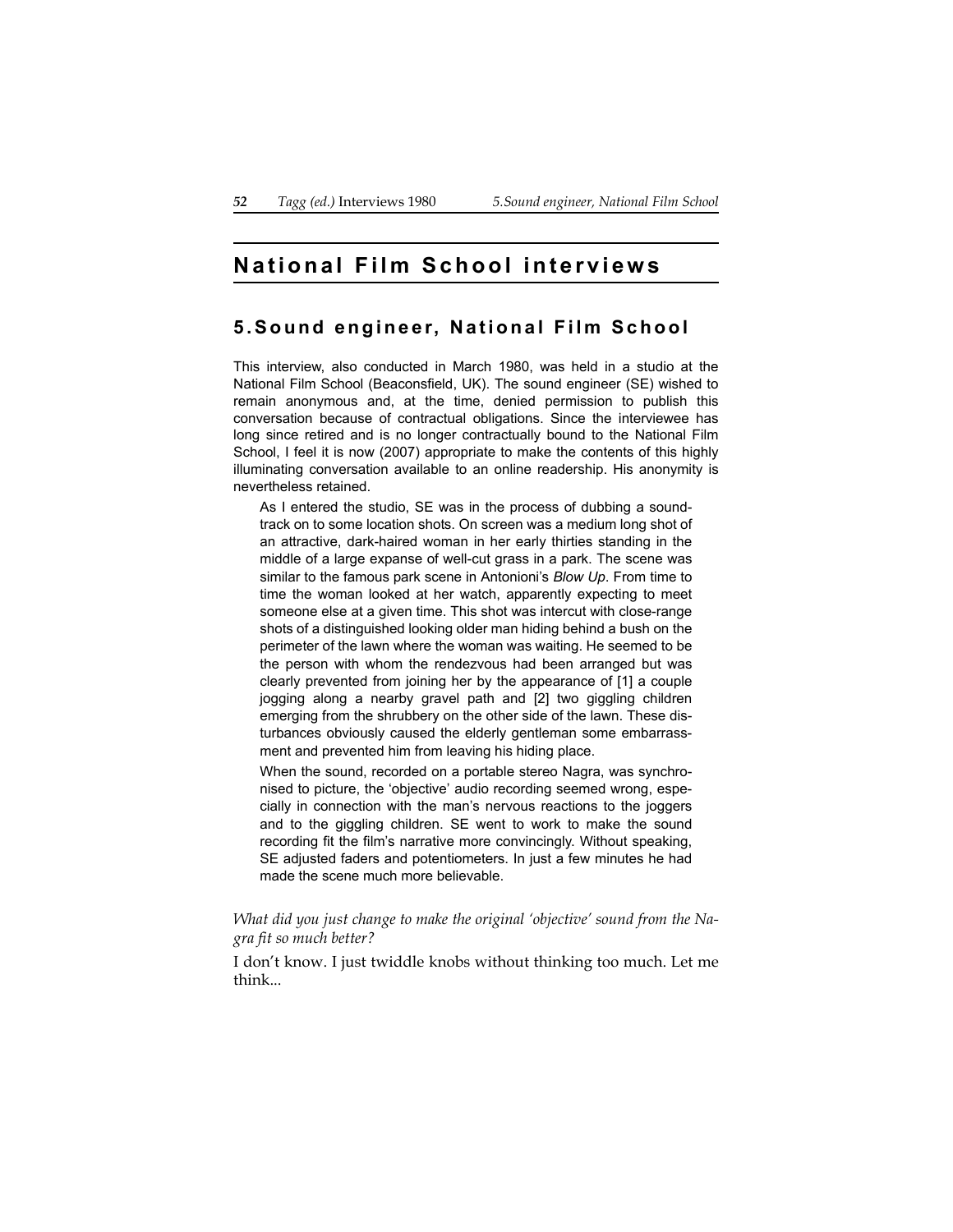OK. I left the twittering birds and general ambient sounds at quite a high level but I turned up the volume of the joggers' feet [on the gravel] and [of] the giggling kids to a much higher level than on the 'real' recording. That made it sound a bit better but those sounds came too late. So I made the gravel crunching much louder at the start of that particular shot. Then I passed it through a compressor and faded it out before the joggers were out of the picture.

SE went on to explain that a similar treatment had been applied to the giggling children emerging from the shrubbery. Moreover, the two interruptive events which moved across the screen in mid long shot, the first from left to right and the second in the opposite direction, had been recorded in stereo and were panned accordingly. SE explained that he had also relocated these sounds to a dead centre mono position which corresponded to the intercut close-ups of the older man crouching behind a bush. All these measures, i.e. earlier fade-in, earlier fad-out, higher volume, compressor, mono effect, made the man's and the woman's reactions far more dramatic and credible, reacting nervously, as they did, in the presence of the two interruptions. These processes of sound editing 'subjectivised' the original 'objective' recording. They were processes reflecting the natural selective processes of the two characters' hearing in the situation portrayed on screen and presenting the sounds in question to the audience from their perspective, not through the indiscriminate membrane of a stereo microphone.

During the course of our conversation after this episode in the studio, I asked SE what he considered to be the most important points to remember about sound in the cinema. He mentioned two main categories: the 'aesthetic' and the 'mechanical' which he considered inseparable in many instances. Taking the 'mechanical' part first, he mentioned the following skills as important: how to operate a Nagra, choice of microphone according to the situation, how to record the right thing 'which isn't necessarily the obvious thing, since it all depends on the script'.

You should always log your takes when you're on location. When you get back to the studio you should be able to transfer it all on to 16 or 35 mm film. You should understand the process of track laying and the mechanics of mixing, not to mention how to prepare your film for music recording and post sync. On the 'aesthetic' side, there is the problem of understanding what sound actually does in a film. Obviously we're dealing with something quite different to the original use of sound in films when it just replaced title cards. A lot of people haven't in their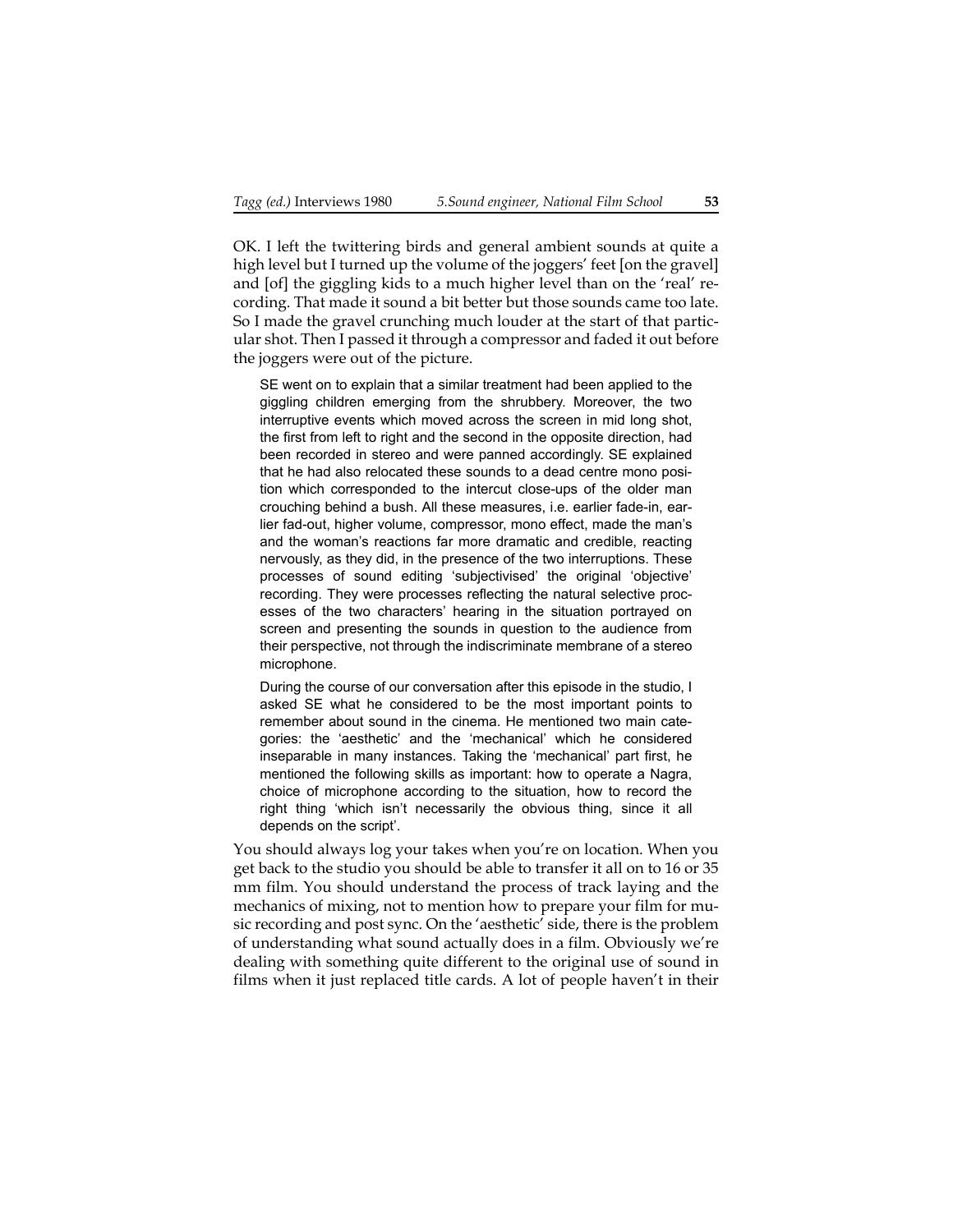thinking taken sound much further than that: the sound just comes in, says something and goes away. Initially, the whole mood of the silent film was created by the movement of the actors, the way it was photographed, the backing and the accompanying music. What you have to realise these days is that the image becomes a totally different thing when it's accompanied by different sounds.

There's a very crude exercise that I've shot myself whereby the same scene, which in fact is an isolated piece of ground with a lake in front of it, is run as the same piece of action in a loop with ten or fifteen different soundtracks. People who are fairly inexperienced find it difficult to believe that it's the same shot they're seeing round and round because the sound draws your eyes to different parts of the shot: it seems darker and lighter, like a different time of day, it seems like a different world. Although this [the lake scene] was shot... [in the English countryside]..., one of the [sound] tracks is of distant natives coming through the jungle and you get a feel of the shot being very far away. That is a very important aspect of sound. It obviously goes right back to the original script when making a film, when you have to ask yourself whether you really want to say all those words or whether you can convey it more directly through sound.

### *And this sound only, not music?*

Yes, I'm talking about sound at this stage, about sound and all the background atmoses.27 It's a question of thinking in these terms and of planning right at the script stage of a film because most people think initially in terms of literature. But you've got to get out of the verbal thing and go through the question of what film is really all about, whatever that may be: I don't have any answers myself! What you must do is actually look at the screen during the process of a sound mix and realise how the image looks totally different. For example, the opening to the film you've just seen is the same man in bed. The background consists of atmoses on seven or eight different tracks, all outside the room where he is seen and which [the background sound] actually separates him from the outside world. This was our intention: you've got very distant traffic and birds, etc. while inside the room you only have one sound element which is just the clock ticking — just a very small bedside clock. After this he moves, at which point the film changes general direction. It's quite a lonely feeling, So, ignoring music at this stage,

<sup>27.</sup> *Atmos*: short for 'atmosphere', i.e. background or ambient sound.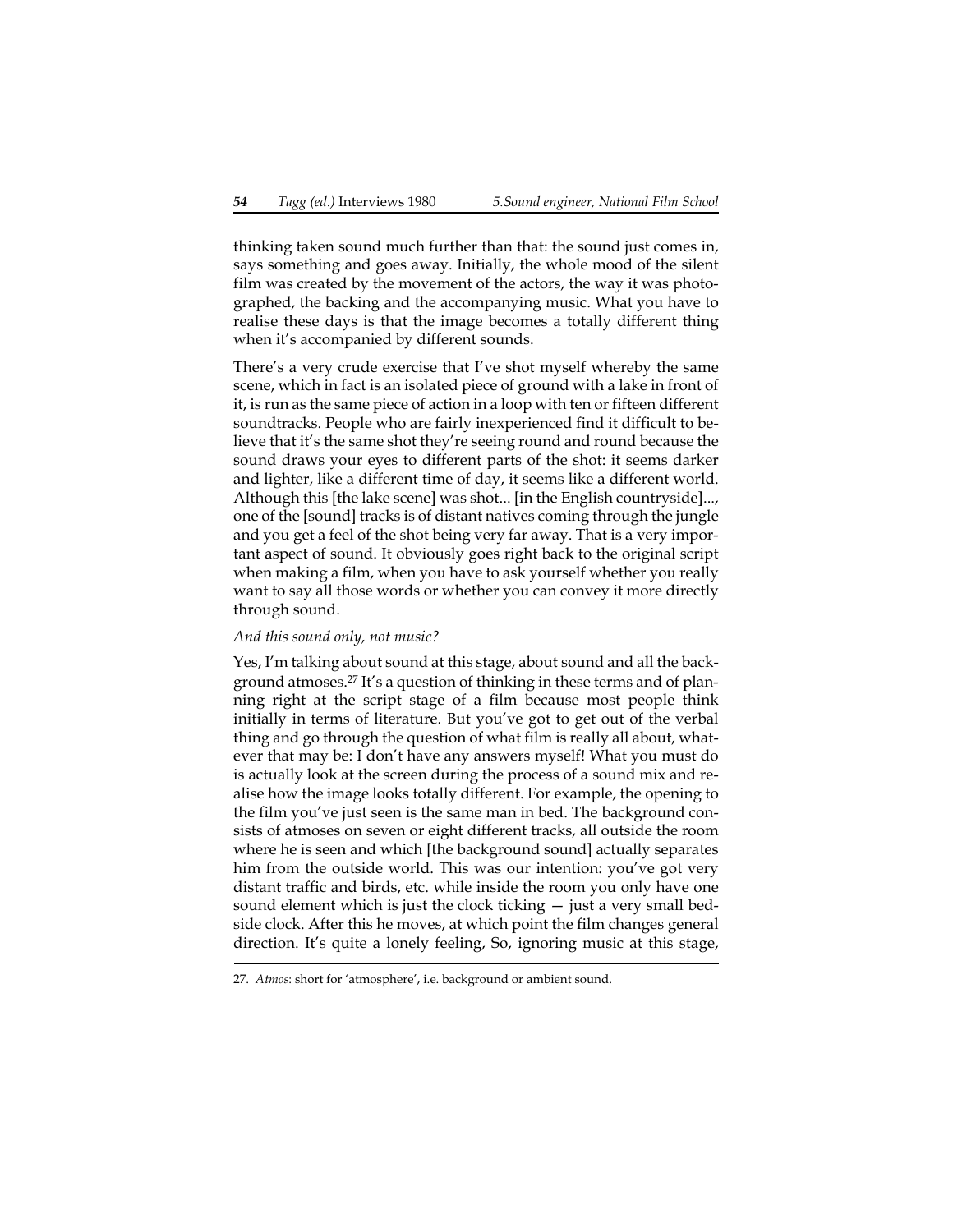what one's trying to do is create a feeling in the mind of the audience when they're watching the film.

Let me wax into purely theoretical areas. Look at the way the human being perceives the two senses that are available on film, i.e. sight and sound. Sigh has always been, I believe, a far more analytical sense input into our brain. In other words, if you start off with the theory that we are deaf, blind and dumb inside our skulls, we're sitting there in the darkness of a cinema but we've got little lines going to the outside world through which we receive information. Now, the visual information has always needed to be of an analytical kind, partially because it is framed —and I'm not talking about picture frames— by the shape of our heads. We've always got something at the top, at the bottom and at the two sides. OK, this is man several hundreds of thousands of years ago, but it's built in. Now, the way our brain, in the seclusion of our skull, hears sound is different: we can't very easily, without actually putting something in our ears, control what we hear as we can with our eyes and, again, taking you back on this theorising trip, if we hadn't had our hearing we wouldn't have survived.

Take your average caveman. He's had a hard day, he goes back to his cave and he lies down in order to rejuvenate himself. He has to go to sleep and this means he's got to switch his senses off. He switches off his eyes, his seeing. The sense of smell works quite poorly when you're asleep: it doesn't really come across and the cave would have to be on fire quite badly before his sense of smell told him what was happening. He's not eating or drinking, so he's not tasting and the body's mechanism automatically reduces the signals he gets from his skin as he lies down on the cave floor. Initially he feels the hardness of the floor but gradually those senses iris down while the ears are irised up. So he's lying there with most of his senses switched off but he has to protect himself. He hears the crack of a tiny twig at the entrance to his cave and this is the interesting bit— he is automatically, without any type of intelligent control, thrown up on to his feet; his eyes peer out into the darkness, his muscles are flexed, adrenaline flows through his bloodstream and he's there ready either to run towards or away from whatever it was that cracked that twig.

Now, up to that point he's not reacting at a conscious level. All right, he looks down and sees it's only a rabbit, so he can analyse his worry out of existence and say 'it's all right: it was only a rabbit; I'm going back to sleep'. But up to the point when his eyes have analysed the source of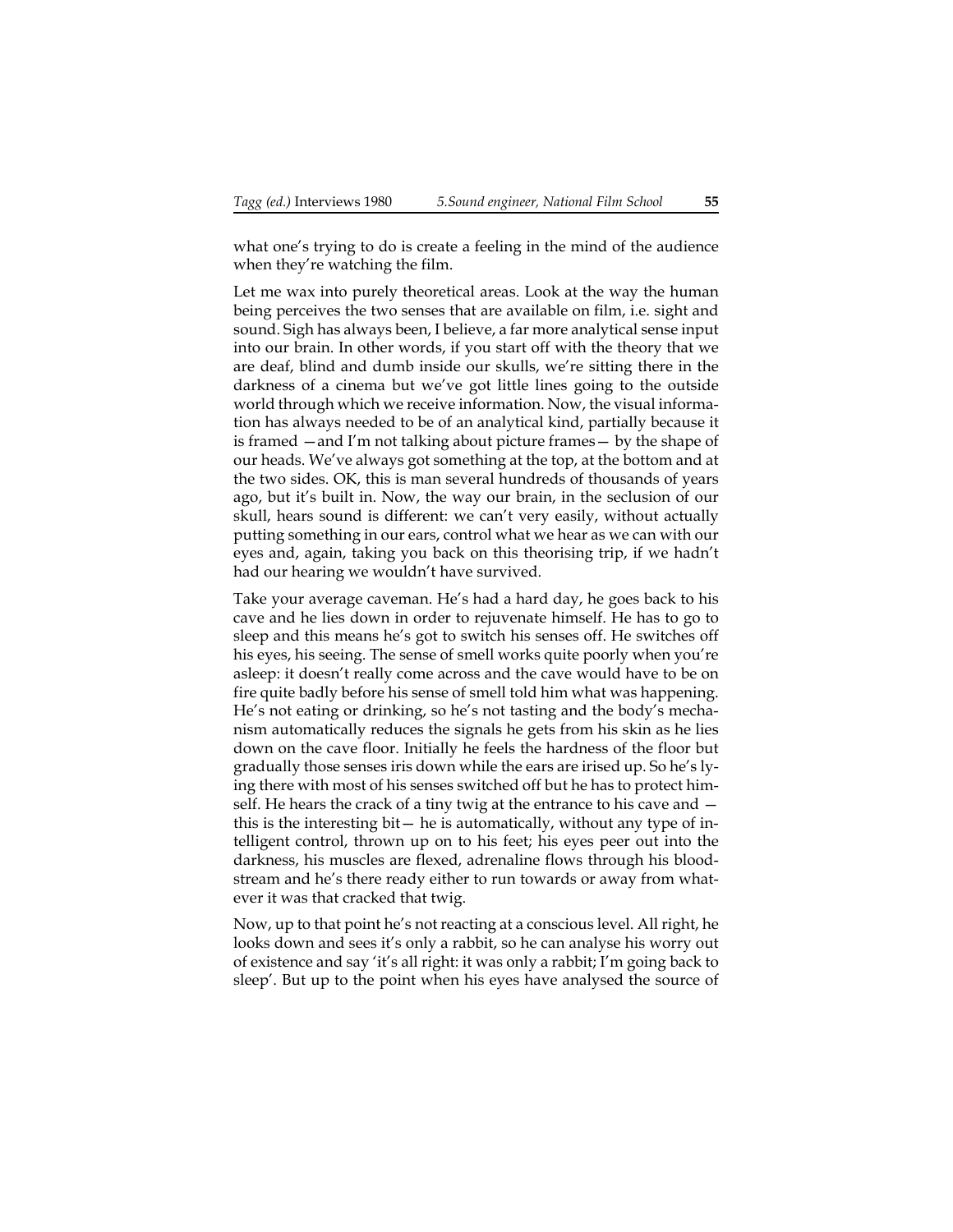the sound he was out of control. The tiny sound of a twig breaking threw his body into an emergency situation and I think this is the most important quality of sound in film. It's the ability of sound to get under people's analytical protective sense of seeing.

Another crude example is the monster movie. You see fog and swirling wind and you hear big heavy breathing and great big thumping feet coming through the mist. If that's well done, the audience will get to the verge of releasing adrenaline. They'll certainly tense up and you can prove this with galvanic skin measurement. Once they see the monster it's the analytical part of their brain with questions like 'is it real?', 'is it made of plastic?'. So, what we're trying to do with the soundtrack is to work with people's subconscious brains. You're dealing with the bit they can't analyse out of existence, and you're thereby controlling them. Now this doesn't mean that the soundtrack is more important than the pictures: it isn't. What it does, though, is to give the filmmaker an opportunity of creating the mood in which the audience views the visual information.

One must bear in mind the subconscious brain all the time and a lot of work has been done recently by such researchers as Professor Dixon at London University whose work on subliminal perception is very interesting. It has been proved over and over again that you can go to some 15 dB below the level at which you're conscious of receiving sound information and still be responsive to it. This has been done with open brain surgery using probes. You can take it down to the point 'is the sound there? No, it's not there; I can't hear it going on and off'. You can go down another 15 dB, to almost a quarter of the previous level and still get a very positive response in the brain. What this indicates is that the brain is monitoring more or less everything, albeit at the subconscious level. If anything strange happens it presses a bell on the conscious brain and says, for example, 'for Christ's sake, run! There's a truck coming towards you!'. But that truck you could hear at a subconscious level while it was still three miles away.

*On French TV they sometimes put music behind news reports. They say it's to keep people's interest and involvement in news programming up to a maximum. The level they play it at is extremely low and you won't hear it unless you're an incorrigible music track freak like myself. The music's at a level that wouldn't register on the decibel meter on this recorder but it can tell you how to feel about what you're seeing, what sort of opinion you should form about what's on the screen. Do you mean this sort of subliminal suggestion too when*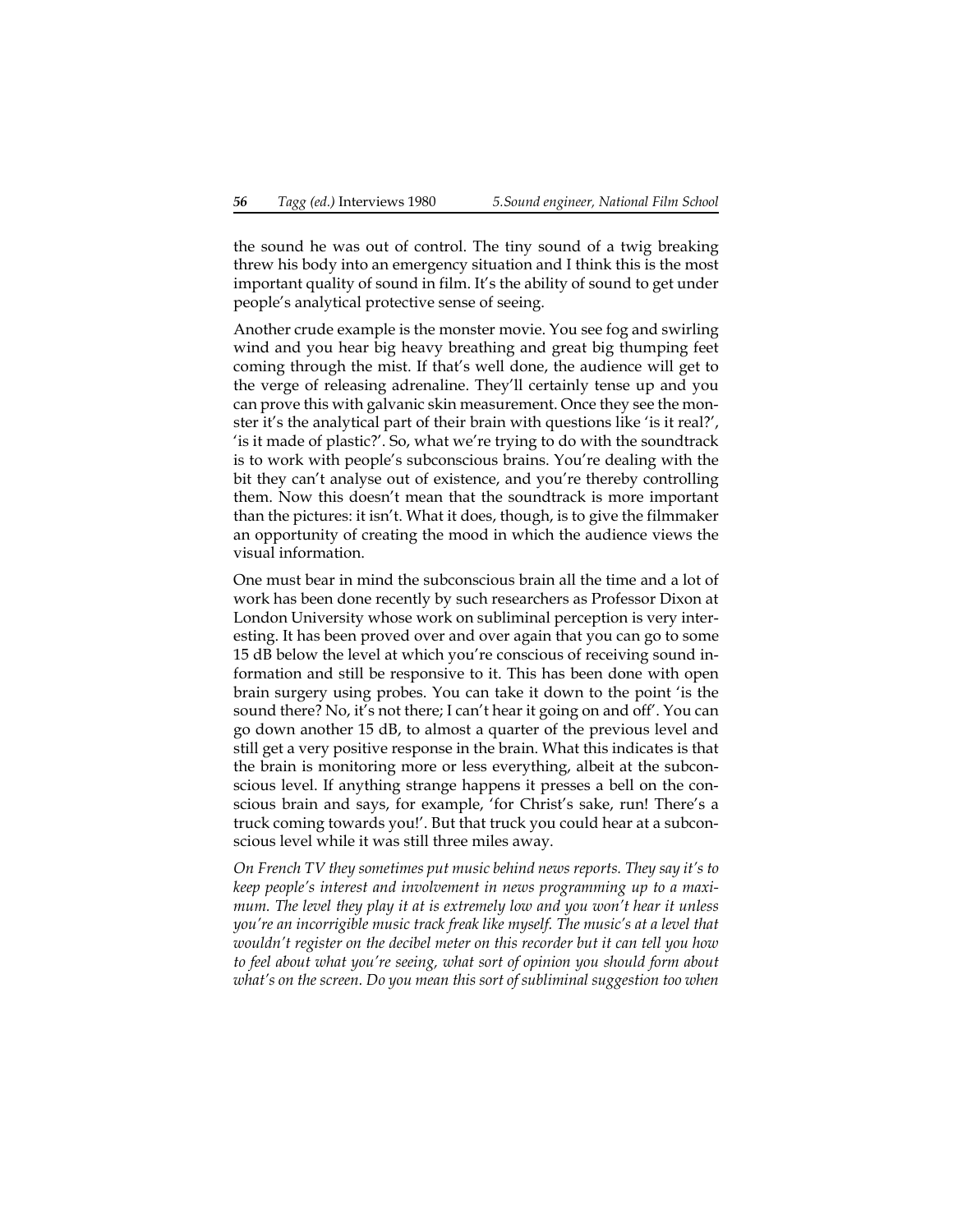## *you're talking about sound?*

As you know, in this country subliminal advertising is banned by law. *You mean the one-frame cut-in approach?*

Yes, but I don't think they've yet hooked on to the subliminal sound work. As you've probably heard, they did some tests in a chain of supermarkets in the &US where they played a pre-recorded cassette at a level which was well below the general ambiance. The cassette was saying 'don't steal, it's against your better self to steal, it doesn't pay to steal, it's better not to steal', etc. Anyway, the level of theft dropped dramatically and I don't mean 'did it make any difference?'. I mean it really did drop dramatically.

*It's obviously more efficient at that level.*

You bet. If you bring it up into the conscious brain you start analysing it and perhaps you'll say 'no, I *want* to steal anyhow!'.

The next part of the conversation contained several passages which might have led to identification of the sound engineer. This section was excluded from the original transcript. Unfortunately, the sound recording of this conversation no longer exists and this missing section is forever lost.

Coming over to music now, it seems to me to fall into two categories. There's 'up front music' where you actually have music visible on the screen, but then there's the other type of music of which the audience isn't aware. True, you've got the opening titles which are somewhere between the two. The opening titles are telling the audience, albeit again at a —sorry to use the word again— subconscious level, that it's going to be a happy film, a miserable film, a threatening film, etc. When I say 'at a subconscious level' this time, I don't mean by virtue of the amplitude of the sound; I'm talking about the way the message is injected into the music. Music is music and it's going four beats to the bar or whatever, but within that, by using major or minor chords or diminished sevenths, etc., you can actually say something which goes way beyond anyone's requirements for a knowledge of music.

*Let me give you a 'Kojak thesis' because it's all about what you just said.28*

(Viewing book) I find this a bit frightening because I'm not basically an intellectual person. I don't classify myself as an academic. What I'm trying to do is to accept my emotions an, in the process of mixing,

<sup>28.</sup> Tagg (1979).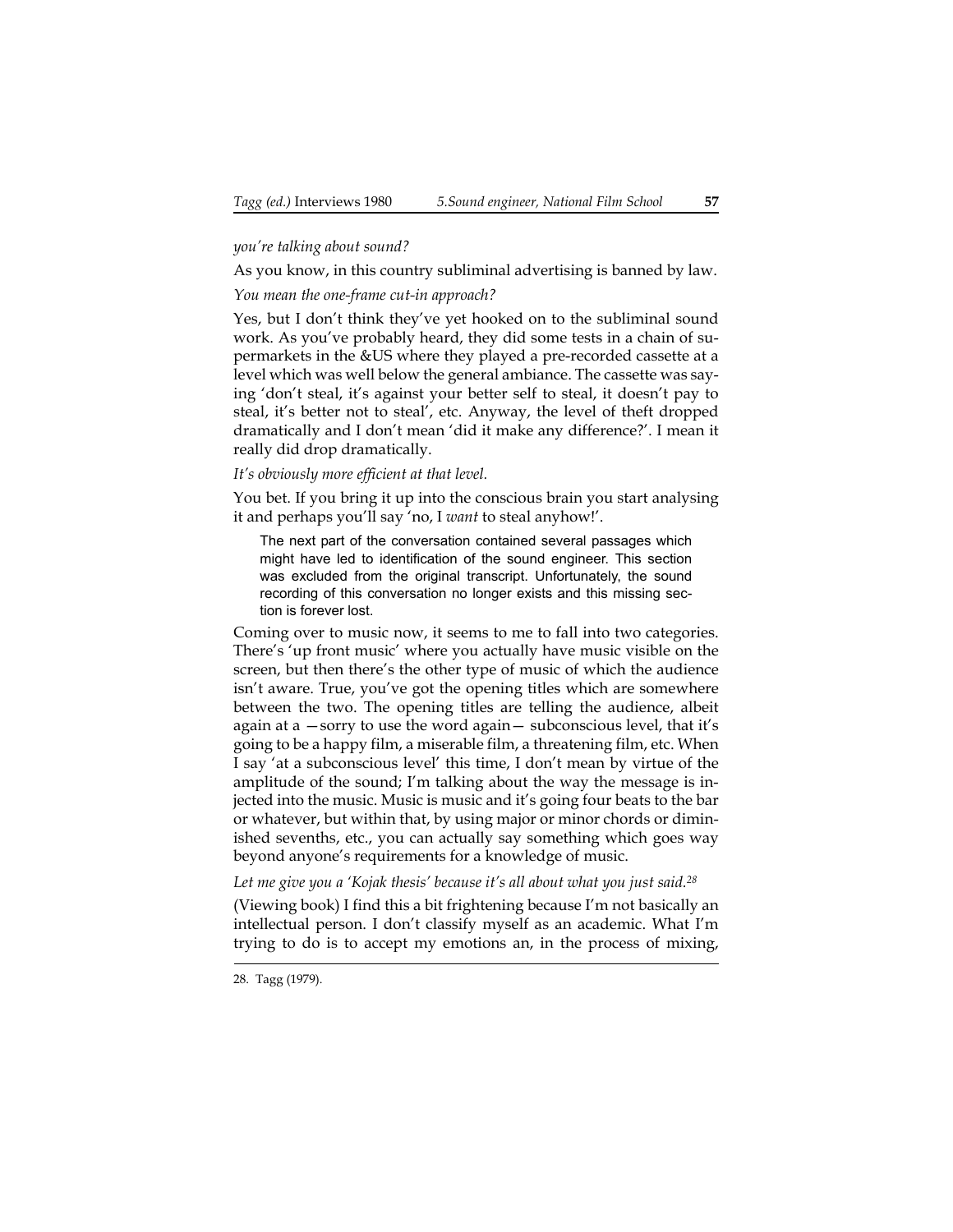whether it be music into a film or sound effects, I'm sitting there looking at the picture and sensing how I'm being moved emotionally by it. Then I'm responding to that, which requires quite a leap of confidence in oneself to actually to be able to listen to those small voices in the pit of your stomach and say 'yes, that's working', 'that's too much', 'that's not enough', 'that's the right sort of balance'.

*But that kind of internal dialogue is ever so important for any musician or for anyone working creatively in this sort of field, isn't it?*

Yes. You're not doing this sort of thing [sound editing, mixing, etc.] any more consciously than any good lead guitarist, for example. If you look at him, his eyes can be glazed, he's away, he's actually doing it. The same thing applies to a large extent in mixing, although you do have to a great extent a lot of mechanical constraints. This means you have to deflect your mind into the mechanics of where the sound ism when it starts, where it should finish, which is a sort of internal thermometer of whether what you're doing is working or not.

*But there is a link between your 'internal thermometer' and your finger and thumb turning that particular know while mixing, isn't there?*

Yes. Once you've got it in your hand, it's happening. Then you forget about the mechanics of it.

The rest of the interview had to be excluded since it contained numerous references which could have led to identification of the interviewee.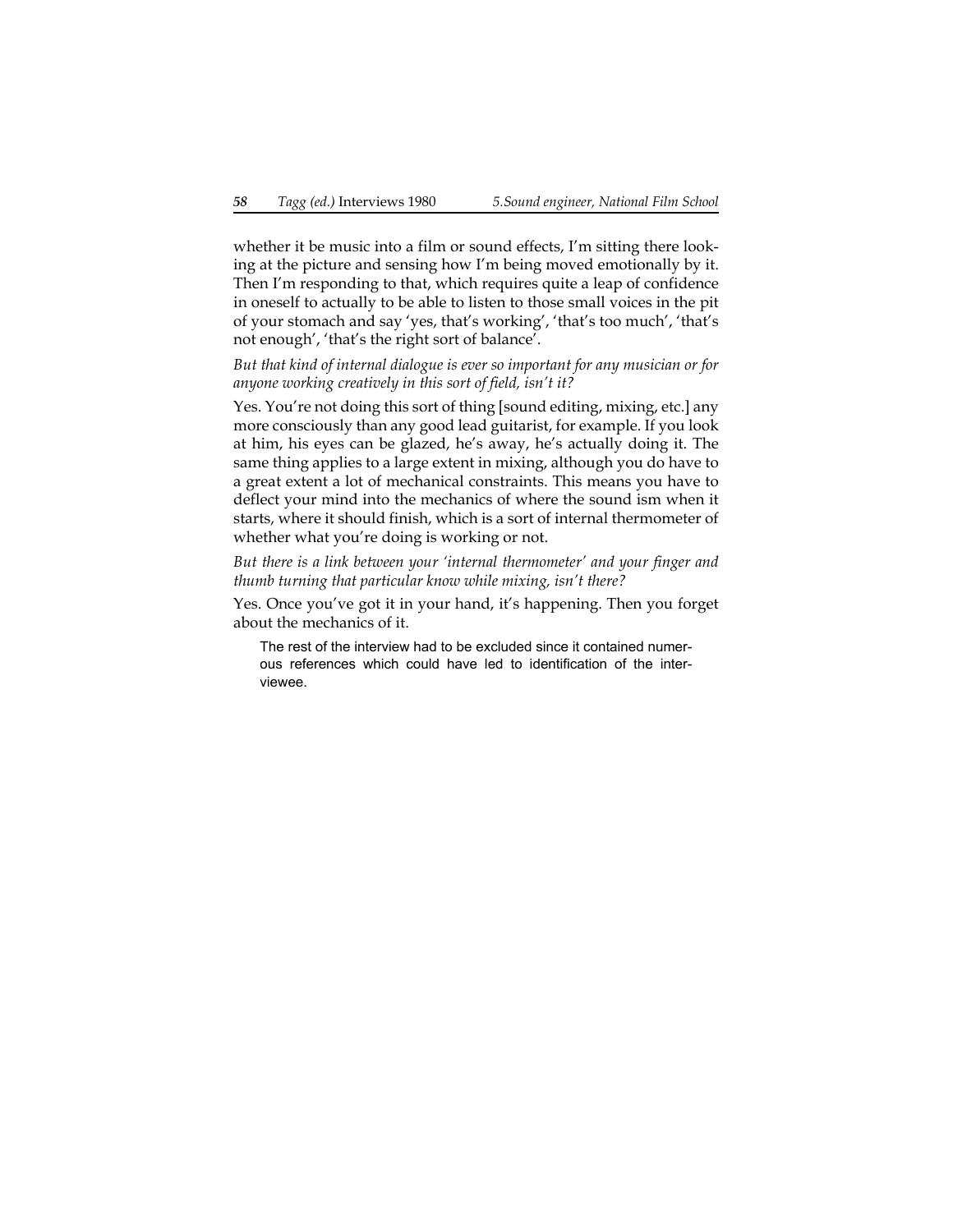## **6.Composer, National Film School**

The film composer (FC) I interviewed in 1980 has since become quite well known. He said he'd had early ambitions to be a film composer and explained that, after traditional practical musical training with specialist studies in composition, he worked choosing music for radio and television. Thereafter he had pursued postgraduate studies in film music (among other specialities). He had in 1980 been employed for several years by the National Film School. As with the sound engineer, I promised to preserve the interviewee's anonymity.

*What are you currently working on?*

I'm working on two commercial films at the moment. For [one of them] I was given the script right at the outset.

### *Is that usual?*

No, it isn't. You see, I'm actually trying to work on it now. Admittedly, we do have things to record like the dance sequences that have to be done in order to shoot to picture, but that isn't why [the director] wanted the production right at the outset. I have to go to x on location tomorrow and play some stuff for him.

### *What kind of brief has the director given you?*

It's very strange. As I was saying earlier, the difficulty of the composer in trying to communicate with a director is... I mean there are two art forms involved here and then there is a third. On the one hand there's film and on the other there's music and in the middle there's film music which I consider to be an art form and which absolutely fascinates me. So the composer either works with a young director who doesn't understand anything about music and is scared at the mention of a treble clef or a crotchet —that's about as near as he'll get to music— but he knows what he wants in his mind. He knows the sort of thing he wants in his film but he can't communicate it to a composer whose style in music he knows and likes, or he takes a chance on the unknown.

The main trouble for the composer is to try and assess the situation and to determine whether the director will treat him as a creative artist in the same way as the cameraman or the designer, or not. Am I allowed, as a composer, to go off with the script and come back with an independent suggestion in music as to what I think the film requires?

The other thing is that if the director has a very strong idea of what he wants, he's always going to be let down at the other end because, I think, unless he's able to play the piano himself showing a rough guide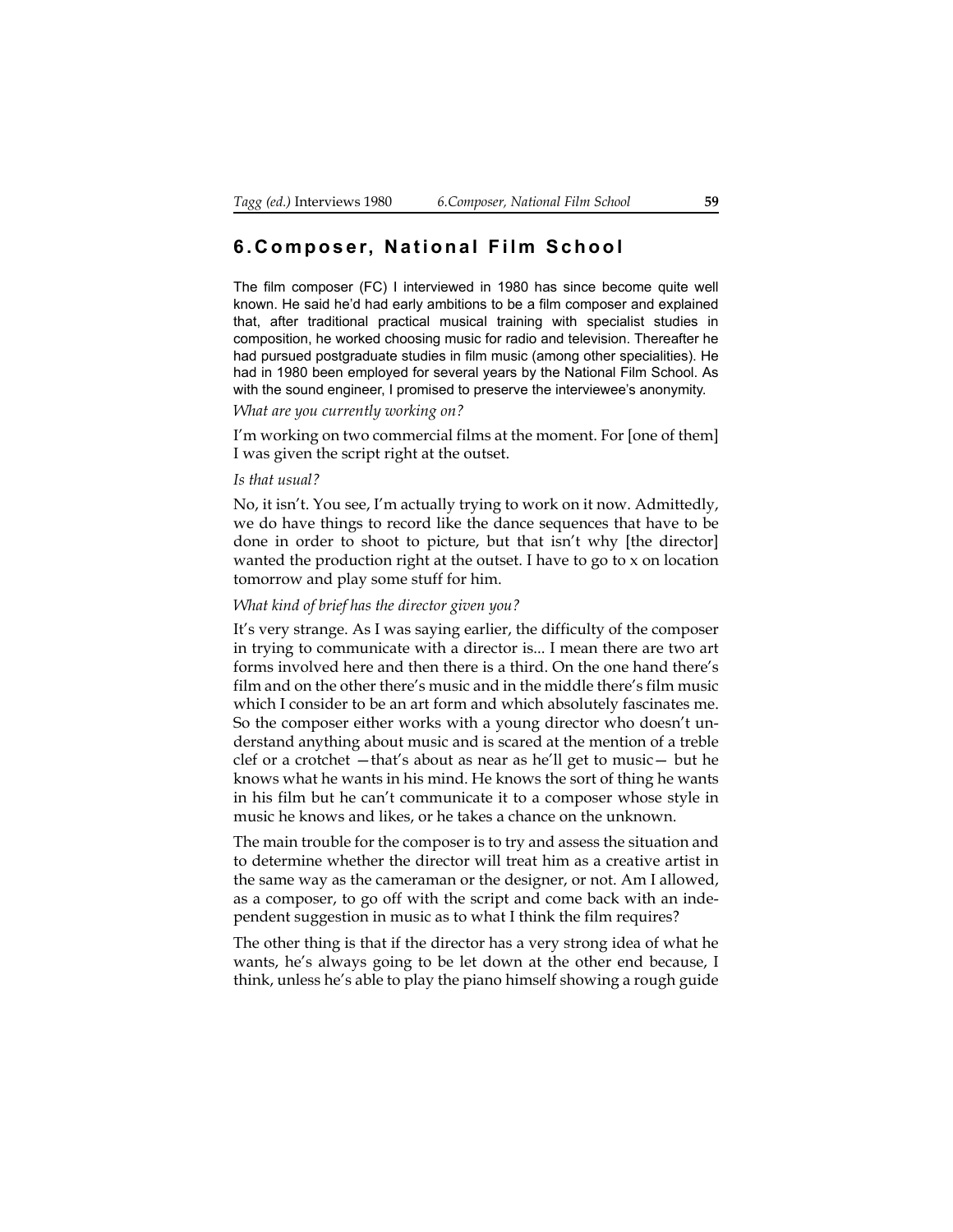of what he wants, there's no way in which you're really going to be able to pinpoint the actual type of music he requires. Mind you, this sort of thing has happened to me in the past. I was working together with [director *x*]. He put together a short and I did the music for that. He had a curious method of working because he would present me with snippets of music, you know —various people playing various moods—, and say 'look, this is the sort of feel I want'. It was either the kind of atmosphere or the sort of instrumentation he wanted and he would throw these ideas at me.

#### *How did you find that kind of suggestion?*

I found it fine once I'd got the gist of what he was getting at. This was quite clear because he also presented me with pictures. This is another method which I find fascinating. He presented me with the designs and I was able to see exactly what costumes would be used in shooting the film. That was a very good way of working but there comes a point when you have to say 'Fine! Now I have the gist of what you're trying to do. I still have to go away and do my thing in the confines of that kind of briefing.

The other type of brief… is really where… [the director] hires people who he puts an enormous amount of faith and trust in. I'm really scared sometimes by [this way of working] because [a director like that] has probably worked together with many other members of the crew on [earlier films]. The main brief from [this second type of director] has been 'don't think of period' (if it's a historical film), which doesn't mean I shouldn't introduce things like this [plays parallel fifths] sort of medieval thing into the score.

This space symbolises exclusion of information leading to possible identification of the interviewee.

*Fifths like that are strange. There are Indian fifths (both North American and South Asian), Egyptian Pharaoh-type fifths, medieval fifths…*

…and cowboy fifths and Irish fifths too. What I like to do is to get my ideas by sitting in the cutting room. That's where I get my orchestration ideas. Perhaps my method unlike that of some other composers who come in for a breakdown of footage or for a second-by-second breakdown of the film. I want to sit in the cutting room and hear the director saying 'I want that take', 'let's cut it there', 'let's have a dissolve there' and so on. I like to be in on that creative process. At the same time and this has happened in practically every film I've worked on— the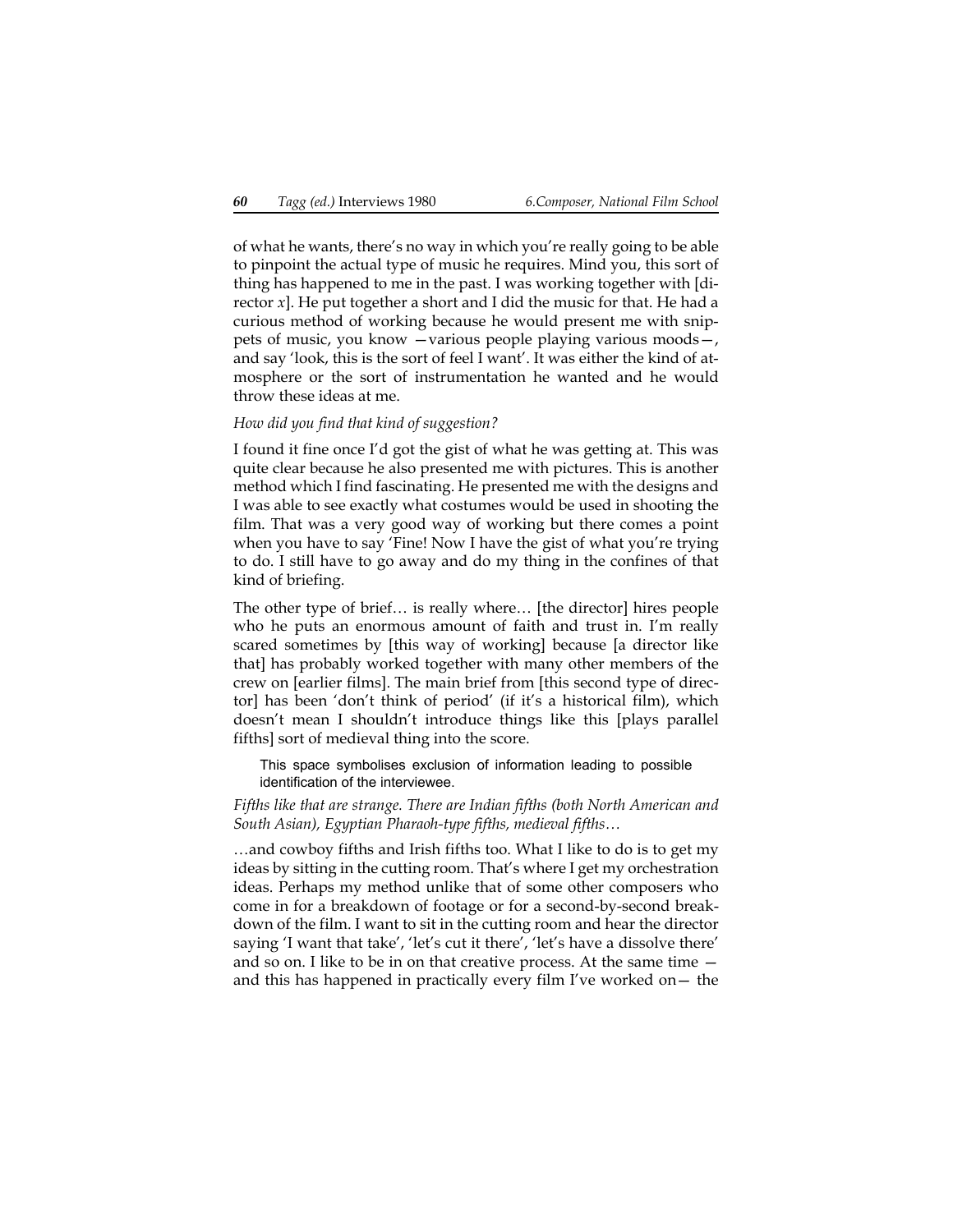others feel, for example, that a particular cut should out at a certain point while I feel the take should go on for a longer time, I have to say sometimes 'no, give me as much of that take as you can because I need to let the musical phrase I have there die out in order to enter into the next scene.'

## *Is that sort of request on your part generally accepted by the editor or director?*

Oh, yes, usually and totally. Maybe it's the way I ask for it! I've done it on several films and in every case I've been given what I needed framewise, whether it be to hold a shot, to hold a close-up, to make a dissolve run longer, even as far as putting in extra bits of action which may be totally irrelevant if you only look at the scene but which become better because the music has been built up to such an extent that the best way to resolve the scene is to make it musically run a bit longer. I've even asked on the other hand for scenes to be shortened and for severe cuts to be made and they've usually been quite good about this too.

### *Wouldn't you say that was a pretty unusual way of working?*

Yes, definitely. The other method I employ and which I will be using on [the film I'm working on now] is… to lay various tracks on a four-track machine and to give them an advance idea of what I'm going to record the week after in the studio with the musicians. Every scene and sequence requiring music I'll do in exactly the same way with the director. We'll spend a day in the studio, I'll write something, return the following day when the director will listen to what I've done and make his comments. Then I'll either change it about or alter it in the way required.

*When you do this kind of provisional score after having been in the cutting room with them and you want to present them with your musical ideas in this sort of rough version, how do you get over the difficulty you mentioned earlier of putting across the whole idea of the music if it's just played on the piano, or on two or three instruments, when the finished version may be scored for full symphony orchestra?*

The transition from piano to fully recorded is one of the aces I like to keep to myself because I think it's essential for composers to have their flexibility, to be able to work like a designer who will show the director his designs and where the director might say 'that's far too florid, let's have something plainer' and where the designer then goes away and redoes it. The director has that kin of facility with the composer too, at least with me! I like that way of working because, when it comes to the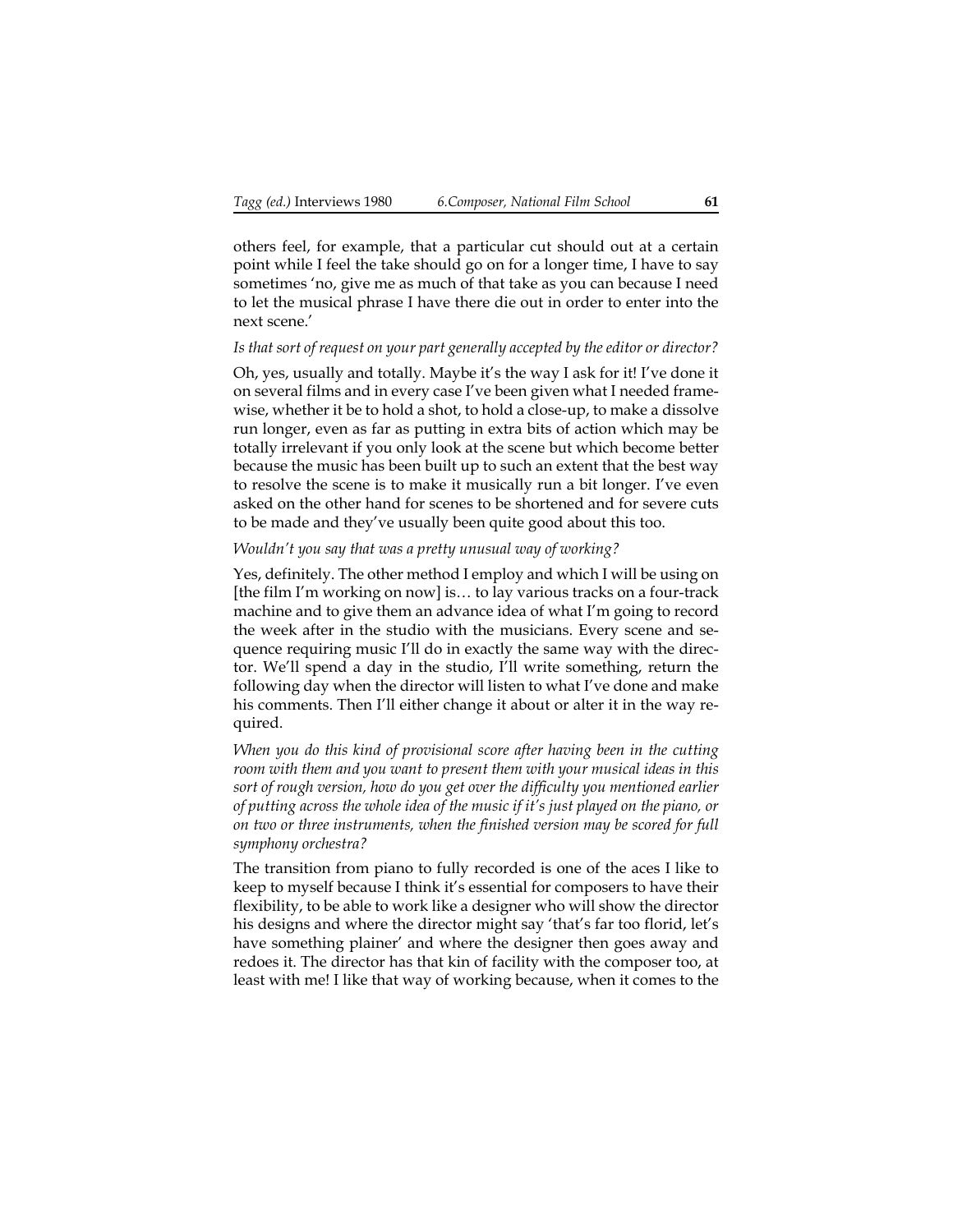crunch, it's *your* ideas or your reworking of the idea which is passed, which is what the director wants. What you're doing is presenting [the director] with an orchestration he might in fact hate, although I've never run into this problem myself yet, touch wood! You see, usually the director what's coming because he's heard you play it on the piano before; but whether he's able to make the transition from piano to final orchestration inside his head is really something else. I've never worked with a director who really could imagine my score inside his head.

At this point FC tells what can happen when he shows a film score to someone who can read music. 'Are you sure you want to put guitar harmonics against a whole string section?' might be the sort of objection a notationally literate person might make. FC's reply in such a case would be 'it's OK: the guitar's closely miked'. The point is that it is difficult, even for someone who reads music, to imagine what the final music track will sound like from merely reading the full score.

It's even more difficult for the director who can't read the music. He thinks he knows what's coming out of the recording studio but he doesn't really because hopefully the sounds will be much more varied, fuller and richer than what he had imagined from the piano stage. This is just one insurmountable problem I've not found a solution to.

*Don't you think a director ought to be able to understand a little better how a particular piece played on the piano will be finally realised, orchestrally or electronically?*

I think the general attitude… in the industry… is where people say 'oh, it's all right: we'll bring in the composer and he'll score the film and everything will be OK. Music's the least of our problems'. In one way this is true because musicians are so bloody professional! A composer is brought in to do a film, he doesn't want to lose it, he wants that sort of work again. Of course he's going to write twenty-four hours a day, eight days a week and he's going to sit there and say 'isn't the film industry hell!? Is *this* the life of a film composer? It's just accepted that he works like hell for a short period of time. He gets to the studio to conduct his session or, if he's very lucky, he gets someone else to conduct it and the score is produced. Well, the composer is relied on, the musicians are relied on and the standard of studio technique and session musicians is such that the do it superbly and efficiently  $-$  just one, two, three or four takes and that's it. It's a very high standard of performance. Film making is such a hassle that if you can minimise the worry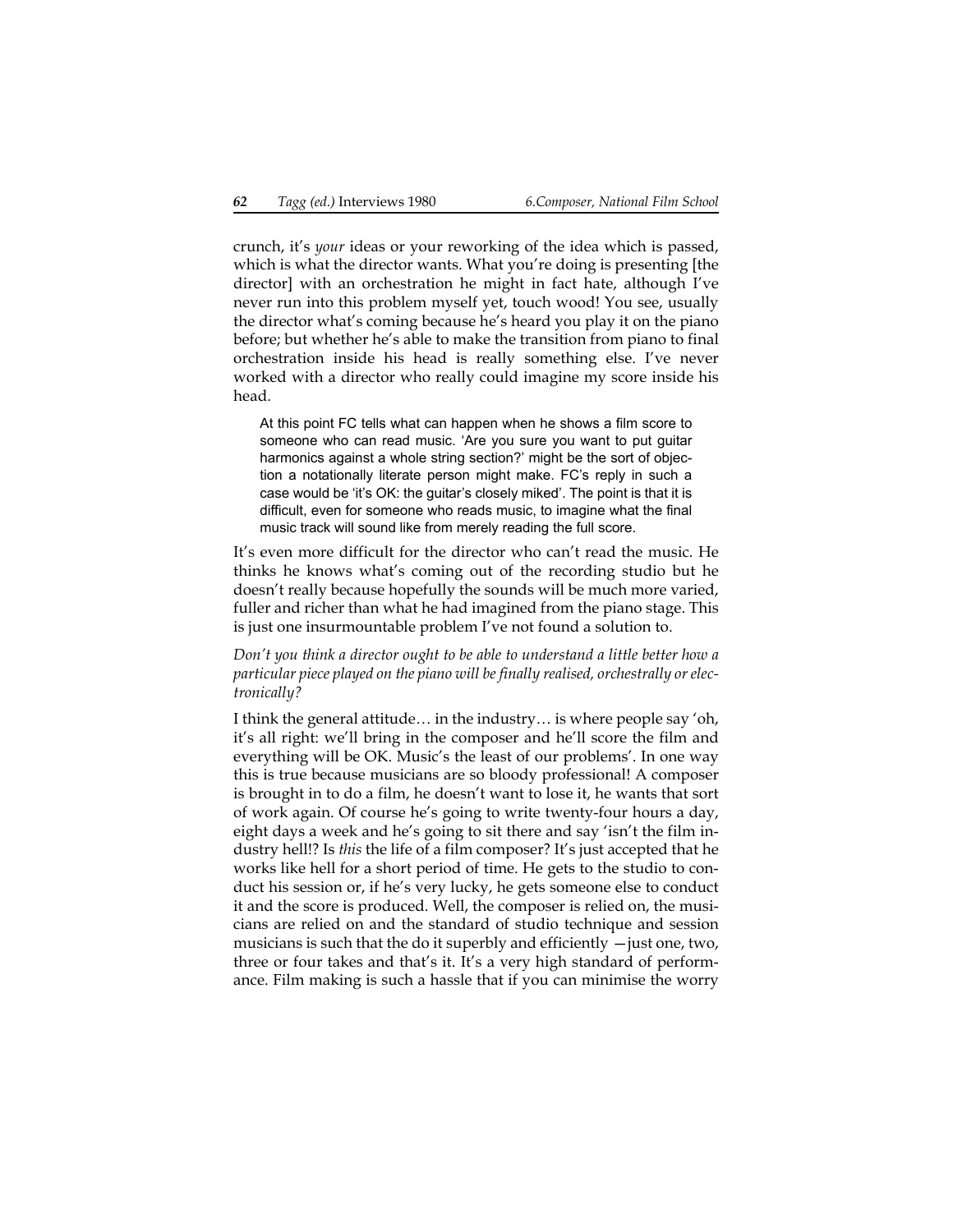at all, then you do. So they wait until four weeks before the dub and then bring in the composer, having found out that scene after scene needs music, that others don't make sense and that's a hassle. It's a rush and it's a nightmare. That's the usual situation for the composer in film making… I've never been in a position where I can say to a director 'let's get some common terminology under our belts' because it just doesn't seem to come off. If you're talking about an allegro passage or time signatures or keys or whatever, that's OK; you can give him a crash course in extremely elementary musical terminology. You can then have some sort of working vocabulary. On my front I have learnt the working vocabulary of film techniques, of the jargon of the cutting room, of what a medium close shot is and so on. That's expected of me but it's not expected of all composers… I don't think many film composers have studied film either practically or as an art form… What I'm hoping to cover are all three of the aspects I mentioned earlier: film, music and film music. Someone in the driving seat has to have some idea of what the hell is going to happened in the film. Hopefully, I think I'm sensitive enough to know what the director's intentions are, what his feel is towards the film. I find myself to that end spending an inordinate amount of time talking to the director.

…We meet… and usually the film we're on, or other films, are the only subjects we can talk about. Usually it's his film and what he's trying to achieve in a particular scene. Then I can work out for myself whether it's a problem that can be overcome by music or whether it's a cutting problem, an acting problem, or a scripting problem that wasn't foreseen at the outset.

There are all sorts of transitions in a film which fascinate me. There's the transition from script to visuals which is one hell of a jump. It's like the jump from no music to having the right music: that's a big one, too. These are two jumps which the director can envisage to a certain extent but he doesn't really know the outcome in terms of what the music's going to sound like and what the picture's really going to look like. Perhaps he knows he wants that medium close shot and the actor dressed like that, but until you actually see it up there on the screen and know that the action is going to work and that a cut is going to work, there's no way he can fully realise how the thing is going to be.

*To what extent, when you're talking to a director, can you talk in terms of stereotypes? I don't mean stereotypes as clichés in a derogatory sense.*

To a great extent, if you mean references to other films or styles of com-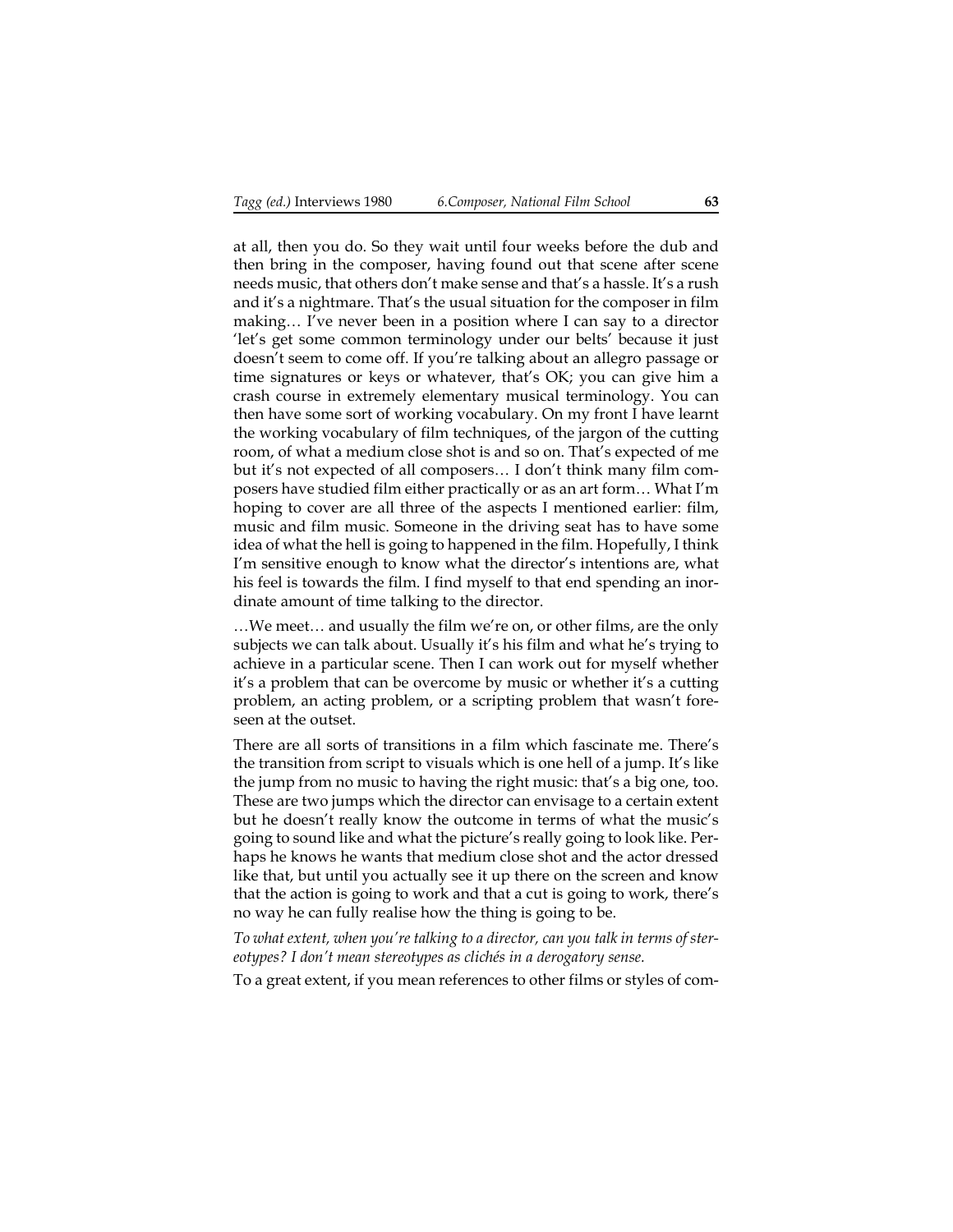#### position.

#### *Yes I do, plus to other composers, or even to particular pieces of music which both of you know.*

That happens quite a lot. But usually I take exception to that because I feel I have a very keen idea of what the role of music should be in films. Music, as you know, can play a hundred and one different parts in a film. It can be contradictory, it can be supportive, etc., etc. I have a very keen idea of the overall object of incidental music to a film; to find the right type of music, the right type of sound that will offset the film to the best possible advantage. You must offset the film with the right type of flavour, the right type of sound. Whether I'm going to work at a conscious or a subliminal level is up to me as a composer according to what I see fit at the time. If there's a scene that's soft, quiet and magical and the music is so low that you can hardly hear it, but it's a particular type of sound that's going to make you see that scene in a different way, then you're creating an atmosphere rather than writing music in the proper sense. So I see the spectrum of the music from effects right across the board to the actual main themes and strident music cues where it's almost like concert music. It's a broad spectrum and I like to work at the other extreme where music comes together with the other elements like design and acting, effects, lighting and everything else to add to the finished product. Perhaps I'm a frustrated film maker who's a musician! Anyhow, the stereotype thing is generally not for me: if they want a Legrand feel they should get Michel Legrand to do the score.

*I can definitely understand that. What I really meant to ask was if you could use, say, Legrand as a common term of reference with the director so you could both understand each other better if a certain type of music is being talked about.*

Perhaps they'll bring in a snippet of, say, Michel Legrand. but then they usually say they don't exactly want that. They have five or six different things along with them and they say 'it's not Legrand really; it's got that kind of flow but it's more Vivaldi-like' or something like that. So, yes, we do communicate like that sometimes. It's one of our methods.

*When* shouldn't *music be used in a film?*

I can't really tell you without being specific and we've been talking very generally. Liz Lutyens says 'write what the film needs'. That's a basic cliché I think is very important. If the film needs that type of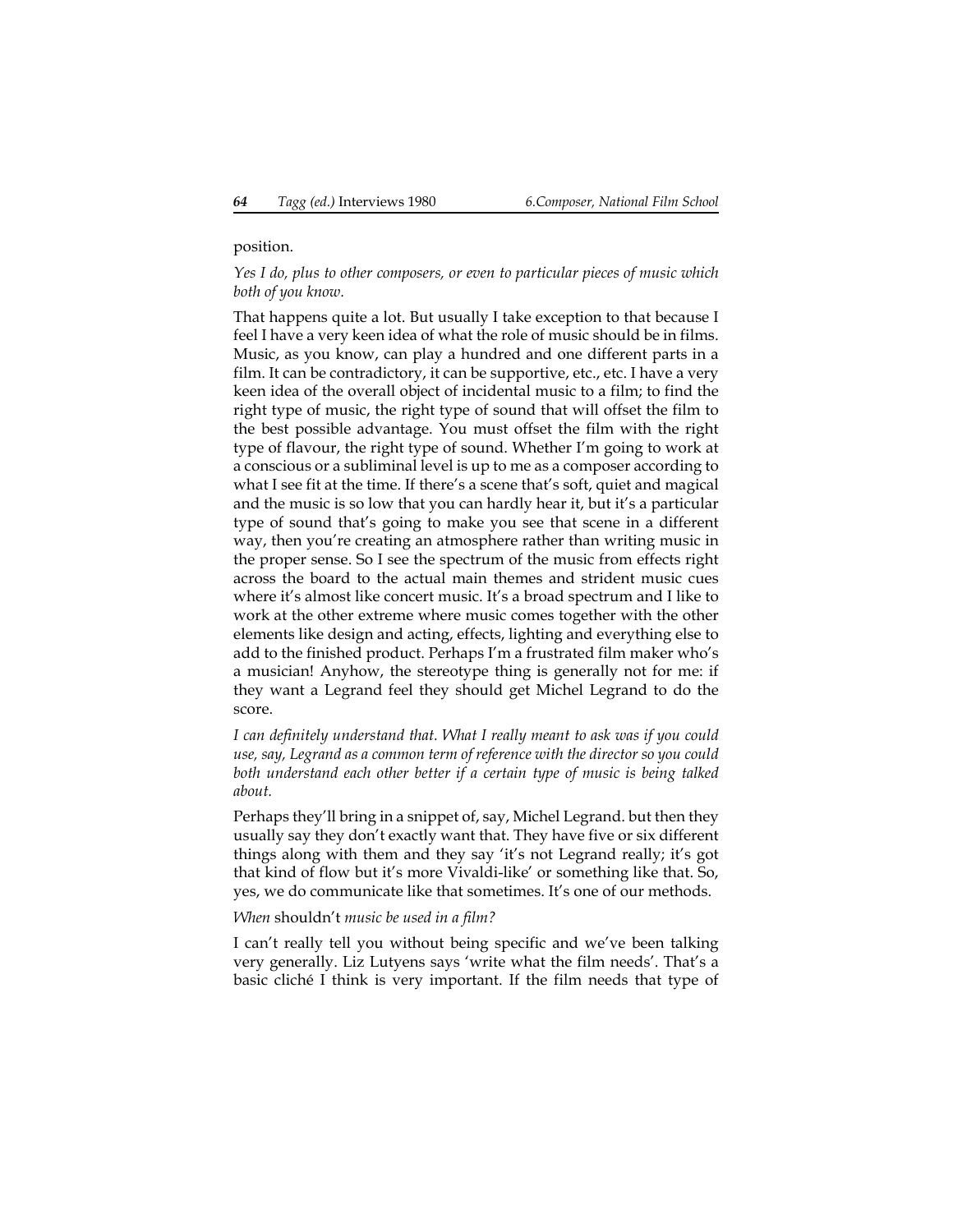Vivaldi-Legrand feel, then you're going to have to give it that but the synthesis of visuals and music should happen before it comes out of those speakers. It has to happen inside you as a composer. In that way it won't come out like a Vivaldi-Legrand pastiche or whatever.

One of the roubles is that in colleges, academies and so on, not to mention musical circles in general, writing music for films is generally considered a bit of a hack job. There have been no real academic minds applied to the subject. Vaughan Williams said somewhere that film is the most exciting art form of the era and that he still got a morning blush every time he was asked to score a film because it's an art form which someone like Wagner would have freaked out in. On the academic front, film music is still considered to be a quick buck. They think you're dealing with people who are running around in small circles wasting a hell of a lot of money shooting and re-shooting. The image they get of the film industry is that it's chaotic and that people don't really know what they want. They think it's a place you just come in and do a score; then you leave. They look down on it. Although I'm not anti-academic myself I find that sort of attitude towards film music pathetic.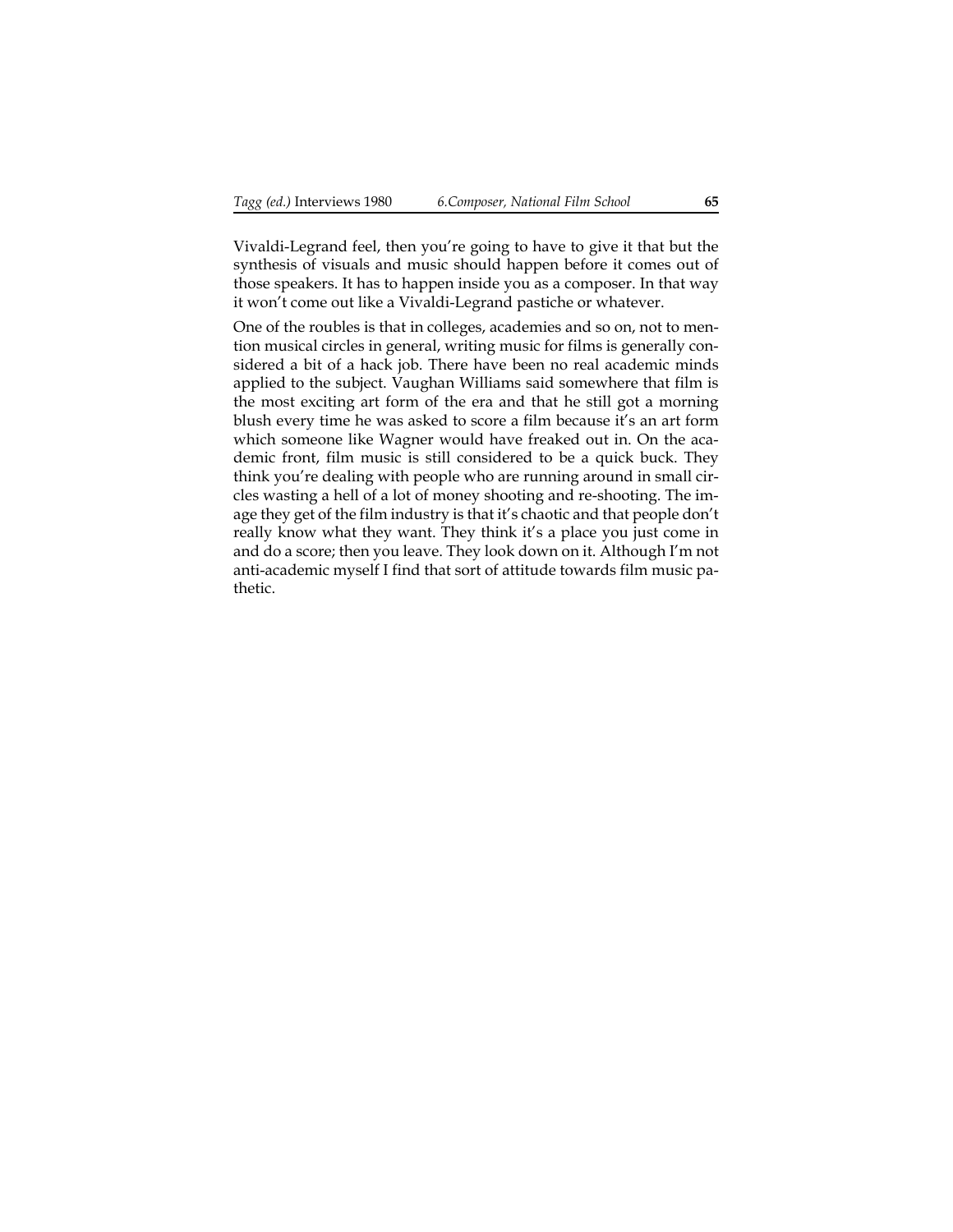# **Cultural studies interviews**

## **7. Graham Murdock (Leicester)**

Interview with Graham Murdock, Wednesday 5 March 1980, at the Centre for Mass Communication Research, University of Leicester.

In 1980, the main point of interest as far as popular music research is concerned at the Centre in Leicester seemed to be the postgraduate courses offered to teacher trainees (Education Department). This seemed to be where studies of popular culture played the most important part at the university. A large part of the following conversation deals with course, the rest with popular music research in a more direct manner.

*At this centre, what are your contacts with the Education Department and the MA course? Your general course in culture I understand as an important sociological ingredient.*

The course is split between the Centre and the Education Department and the assessment is 50%. Students have to do an equal amount in both areas. We start with a common term on our side which is split into two lecture courses. One deals with instituttions and processes of production in the cultural industries while the other deals with problems of looking at content and understanding responses. That's just an arbitary division but it's so the lectures don't go on for three hours each. That's the first term. Then they get a general course and pointers towards what the literature consists of.

[During] the second and third terms, all the teaching is in seminar options. Usually we offer seven options and they have to do two. My options is called 'Problems in Cultural Theory' which is basically looking at semiotics and Marxism. There's also an option on communication in the third world. Most of what we teach is Anglo-American but the Semiotics and Marxism course is basically an option on the European tradition. I particularly concentrate on cultural criticism of culture and the arts. I bias it towards mass communication but if they want to do something on the novel they're quite entitled to do so. The other kinds of option we do are Communication and Politics, Further Studies in Production, Problems of Creativity in the Cultural Industries, and Psychological and Clinical Approaches to Understanding Audiences: perception theory and that kind of thing.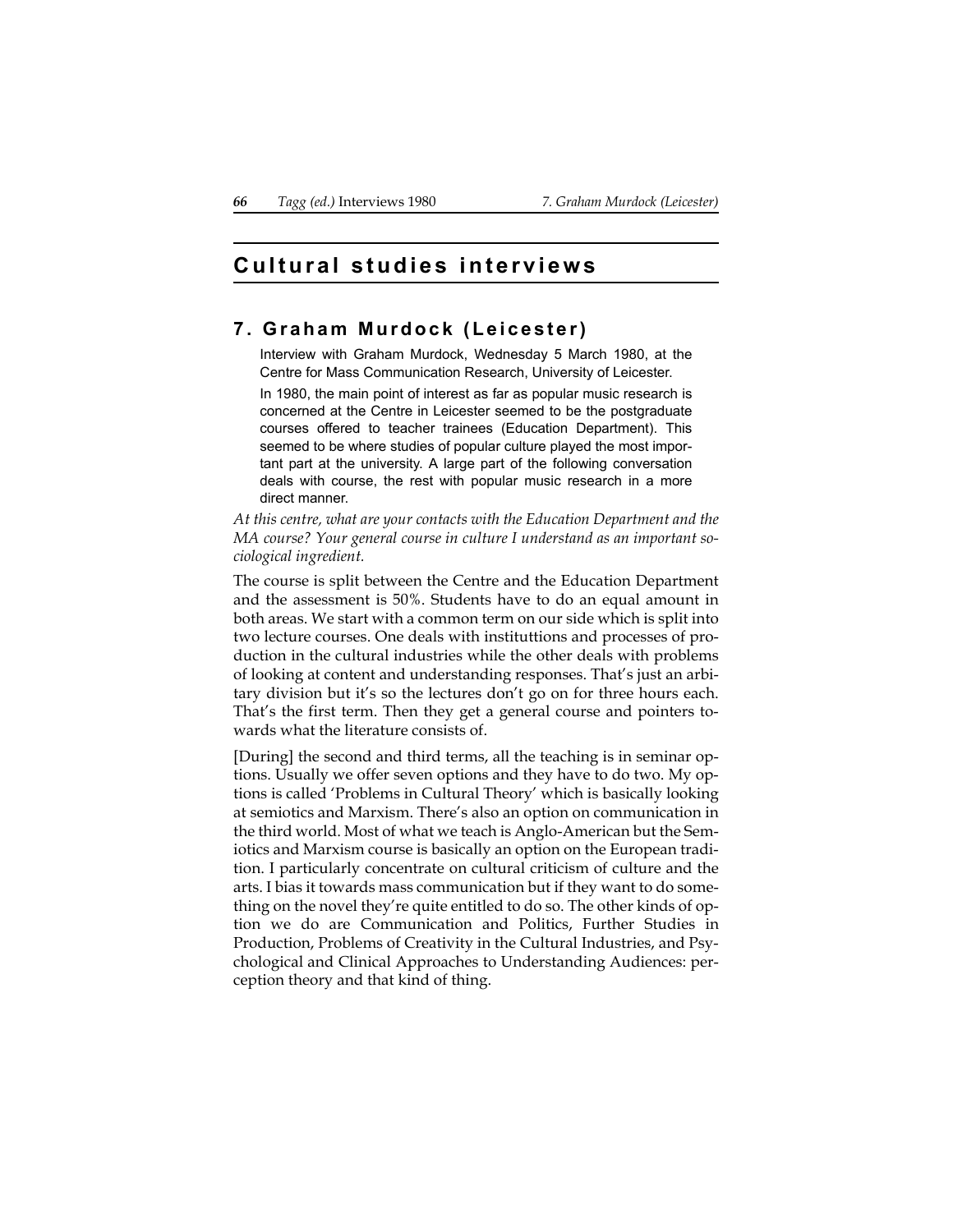They have to do a dissertation as well: it's a compulsory part of the assessment. In fact they have to do four papers and one dissertation, all in the course of twelve months. This means two papers from the education course, two papers from us and a dissertation on a subject of their own choice from the entire range of educational studies and communication studies.

## *What are these people likely to be doing later on? Are they all going to be secondary school teachers?*

It varies. Quite a few are already teachers and are sent here because they want to introduce this kind of area into the school curriculum. The others are mostly recent graduates, most frequently in social science but sometimes in the humanities.

### *Do you ever get a musician here?*

We have had a jazz musician. He did his dissertation on the audience for different kinds of jazz.

### *Interesting. Does that dissertation exist here?*

It should have done but unfortunately the Education Department isn't very efficient at storing dissertations. No, we haven't had any musicians apart from amateurs —you know, some students who play the piano, that's all. Most of them go into some educational discipline or into educational television and that sort of thing. Most of them want to teach cultural studies or some kind of linked discipline. Quite often they teach in polytechnics<sup>29</sup> or in educational colleges, one step up from secondary school but not quite university. Almost all of them have got jobs but that may change now because things are getting so severe with this [Mrs Thatcher's] government cuts in public spending.

*What do you tell them the first term they're here? What in your options are the most important things for them to know about musical communication and about music and society?*

We'd only use music in as far as it was an example of something else. The first term deals with basic processes; so, if there were studies of music which illustrated particular processes, then we'd we use those. They would be aware, for example, of Adorno, of the famous debate between Adorno, Lazarsfeld and Riesmann. Our students also have to do a course on methodologt, so they would use the Adorno-Lazarsfeld

<sup>29.</sup> *Polytechnics*: UK institutions of tertiary education, subsequently raised to the status of universities.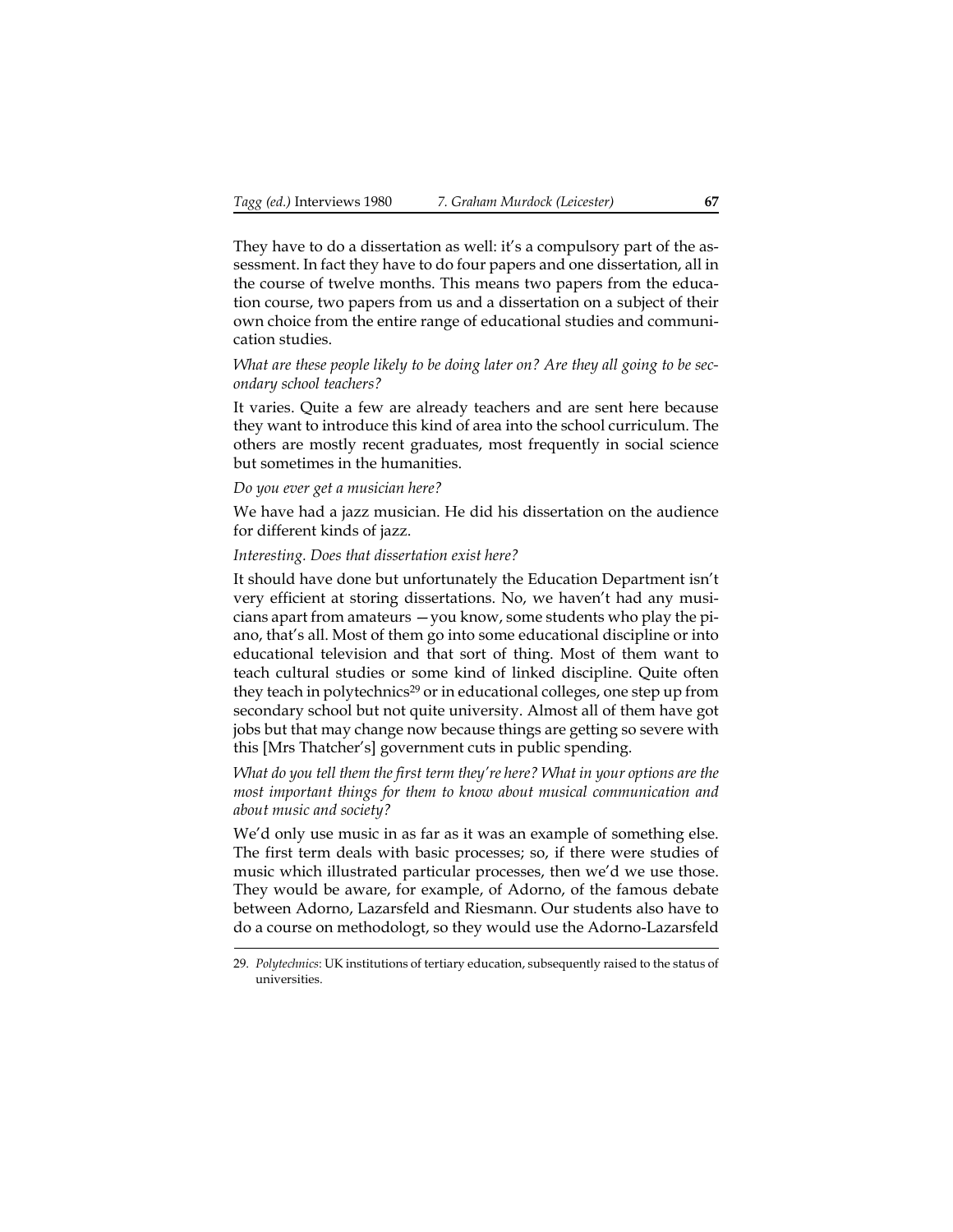thing as a way of looking at basic methodological problems. The basic idea is to jolt them out of their preconceptions. You see, I do the Frankfurt School in the Cultural Theory options, so they would come back to it from a different angle if they followed my option.

*Don't you think that the contradictions between Adorno and Eisler would be more efficient in jolting students into thinking about problems of cultural communication than the discussion between Adorno and Lazarsfeld?*

The problem is that students would never read another language, so everything has to be in English. Another reason for choosing Riesmann is the question of how much you can infer from any kind of textual analysis. The problem is whether you need to do any sort of audience studies if you do a textual analysis and the relation between the two. That's another problem we would like to introduce them to: what *are* the problems of textual analysis?

## *Do the students have this level of conceptualisation?*

Some of them are very well read in the social sciences, the humanities and areas outside the two. The real problem is that most of the students don't have much knowledge of the actual cultural objects which these books refer to; so that's one reason why I teach stuff referring to the mass media. I'll look at books on the western or the thriller rather than look at Goldman on Racine. In that way they won't feel so alienated from the subject matter. Take Adorno on 'New Music', for example. A lot of them have never heard any of the music he mentions there, so it's a lot of labour for very little reward. Adorno on jazz is better course material because they know the music better and can thereby formulate criticisms of it. That, plus the translation problem, actually biases what we can't do here quite considerably.

*One problem with all this seems to me to be the specificity of musical communication. I admit this is a bit of a hobby horse, but how do you tackle the question of 'reading' a musical text as opposed to 'reading' television, literature, etc.?*

We don't really get into that.

## *Is that marginal for you personally or for the course in general?*

No, for neither, but considering the way the course is set up at the moment, that sort of thing would be difficult to accommodate. What we're trying to do the first term is to give them an overview of conceptualising the problems rather than getting to grips with the problems them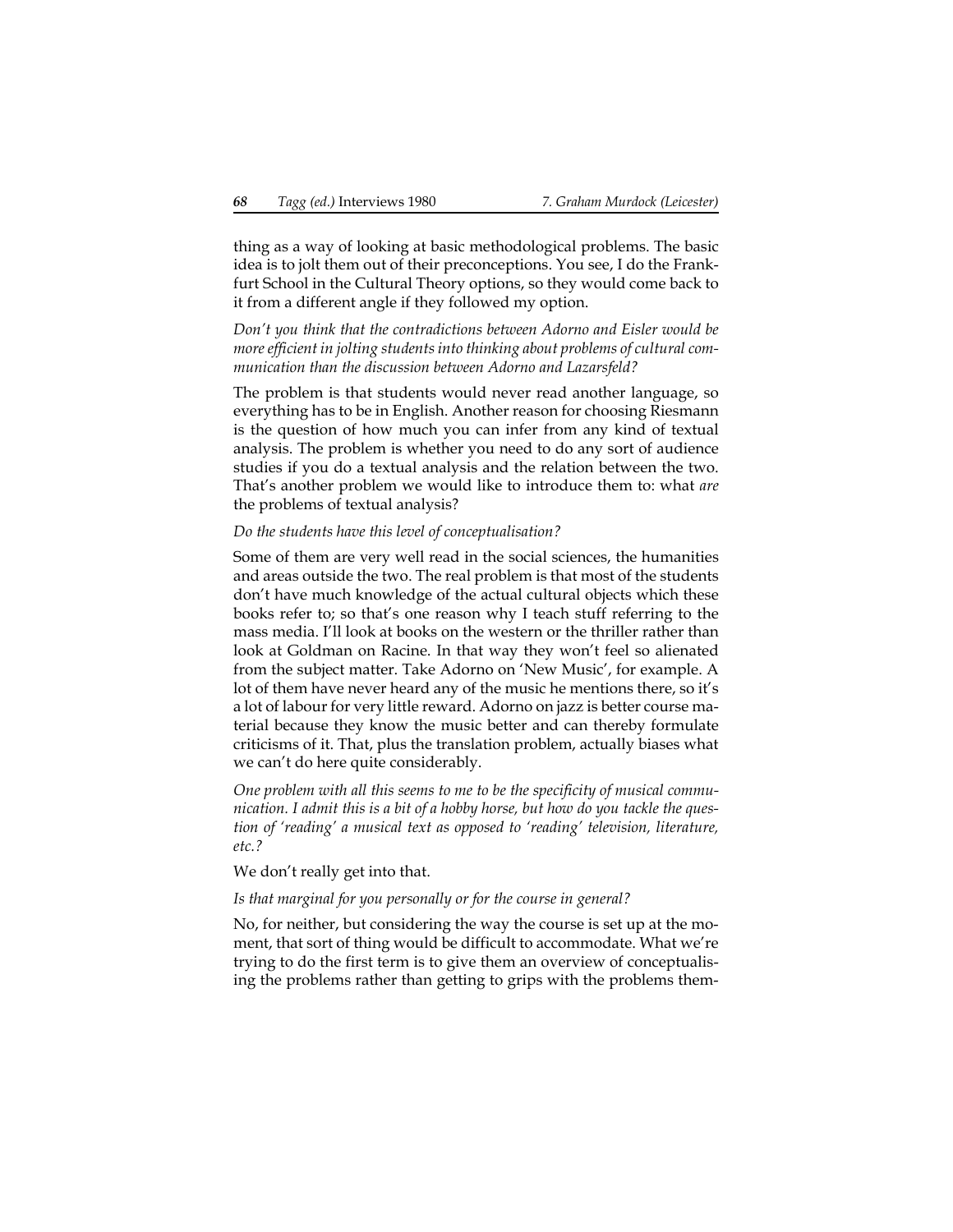selves. It would then depend on what options they plumped for. In my course they do semiotics and would look at a range of 'texts', including musical and visual texts. They could avoid that altogether, though: it's not compulsory. Most of them do actually choose this option, so it works out reasonably well.

*I'm just wondering if there isn't a risk here that studies in conceptualisation can become a bit artificial if the more concrete problems of different types of textual specificity haven't been tackled in some way. I mean: in music, people expect to find parallels between speech and musical communication. Of course there are some, but shouldn't the differences between the two types of communication be made as clear and as tangible as possible?*

The more central area in the kind of thing we teach would be the problem of applying linguistic metaphors to visual message. That's more central to the areas we're dealing with —television, for example. We do look at that but we don't actually teach much about music. It would be the kind of thing students would be free to develop in their dissertations.

*How long do you think it will be before music can become an accepted part of a course like yours? I'm thinking of music as a cultural form in proportion to its listening time per capita, its economic importance, etc.*

The problem is that we can't teach what doesn't exist. Since the course can't be any more than an introduction to the existing corpus of literature —and there is so little literature on this aspect of music—, we have to have a sort of proportional representation system on the basis of what literature is actually available. Compared to stuff on television there is very little on music. That's why music is not particularly prominent on the course, plus the fact that nobody here at the centre is specially interested in the sociology of music. However, if they did a psychology option, quite a lot of the examples they use are on music reception. That way they would get into a discussion of cognitive processes and the role of affectivity in response. Theyuse quite a catholic range of different cultural representations. They'd begin to look at the problem if they took that option.

*I suppose that raises the question of whether the amount of available literature on a particular subject should be considered a valid criterion for whether or not that area of study gets included in a course.*

I might well apply other criteria for research studies but for a one-year introductory course you can't. You've got to give them a reasonable in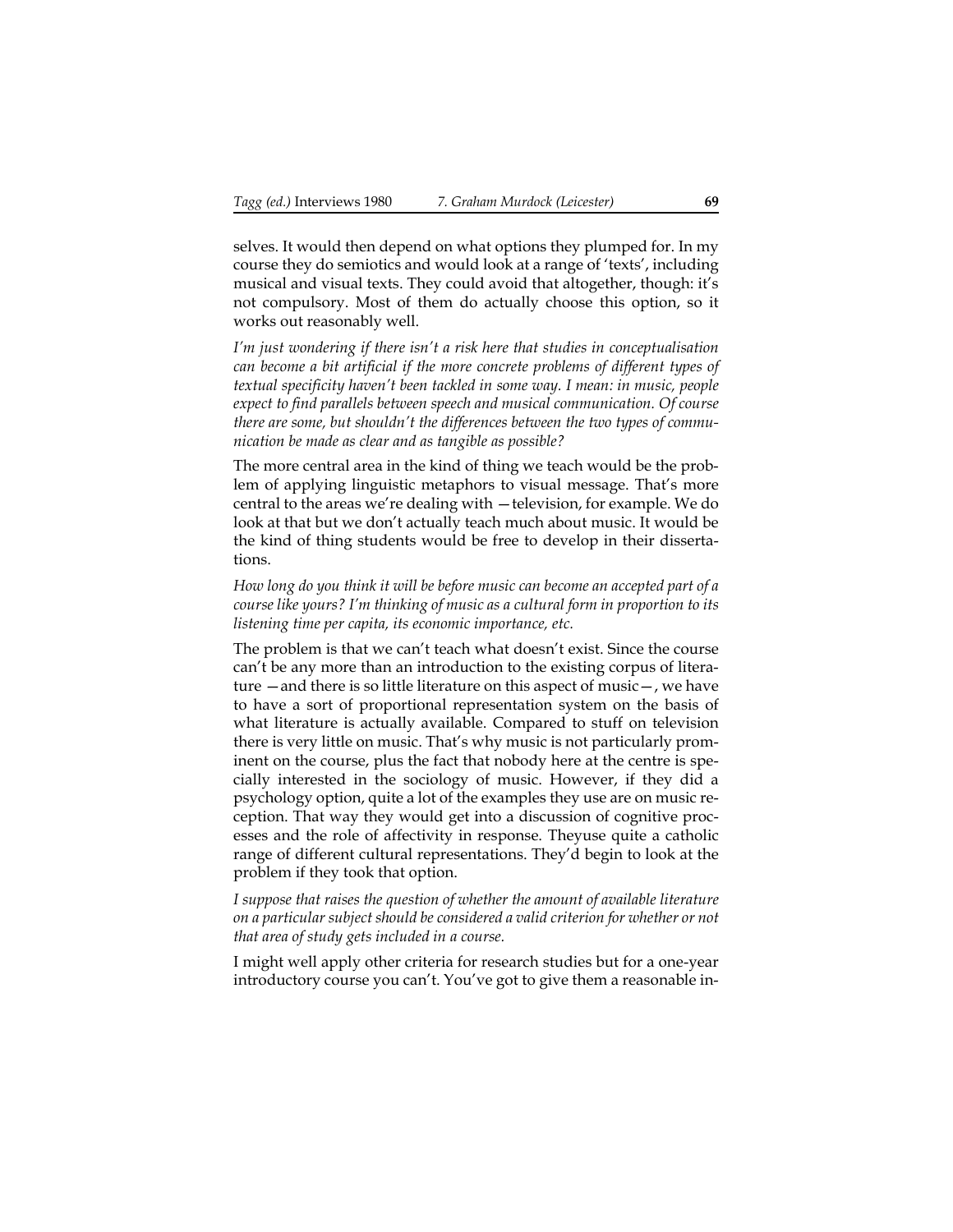troduction to what exists, while pointing out the problems and gaps. Research, on the other hand, means researching something which hasn't been researched yet and that's a different kettle of fish. You can't introduce someone to the 'absences' if you haven't introduced them to the 'presences'!

*I don't disagree with that! But don't you find that the absence of literature in an area like musical communication motivates research into that area just for the sort of educational purpose you mentioned?*

Yes, but there are so many areas which have hardly been touched at all. There are hardly any studies of television drama, for example, compared to the massive amounts that have been done on news and documentary. We haven't really begun yet to theorise fiction and entertainment in the mass media. Within media there's hardly anything written on radio, hardly anything on publishing, although publishing is still the largest single media industry. There's not really a great deal written about film apart from textual analysis, almost nothing dealing with theories of the film audience, for example. I'm afraid music has to queue up among a whole series of very important gaps. The literature which exists is very biased towards the political actuality end of the media —a lot on the representation of political processes, politics and the media, the documentary and news, etc.It's all perfectly reasonable stuff but it has meant tremendous absences. Moreover, there are practically no sociological sudies of photography either —an area I'm particularly interested in—, nor of how people understand these popular images: at least I can only think of only one full-length study on this. Now, if you consider how ubiquitous photographs are…

### *I think that puts my question in fair perspective!*

You see, music is just one of many crucial absences. Teaching the sociology of photography is practically impossible. All you can do is raise interesting questions of the nature 'what do we need to know?', 'how do we go about finding out?'. All you can say is 'this is an important question because of its social centrality but actually we don't know anything about it'.30

<sup>30.</sup> If I were interviewing Graham Murdock today (March 2007), I would have suggested that individual or group research projects could contribute to filling some of these gaps and, at the same time, given the conceptual grounding of his MA students, provide training in research method and independent thinking.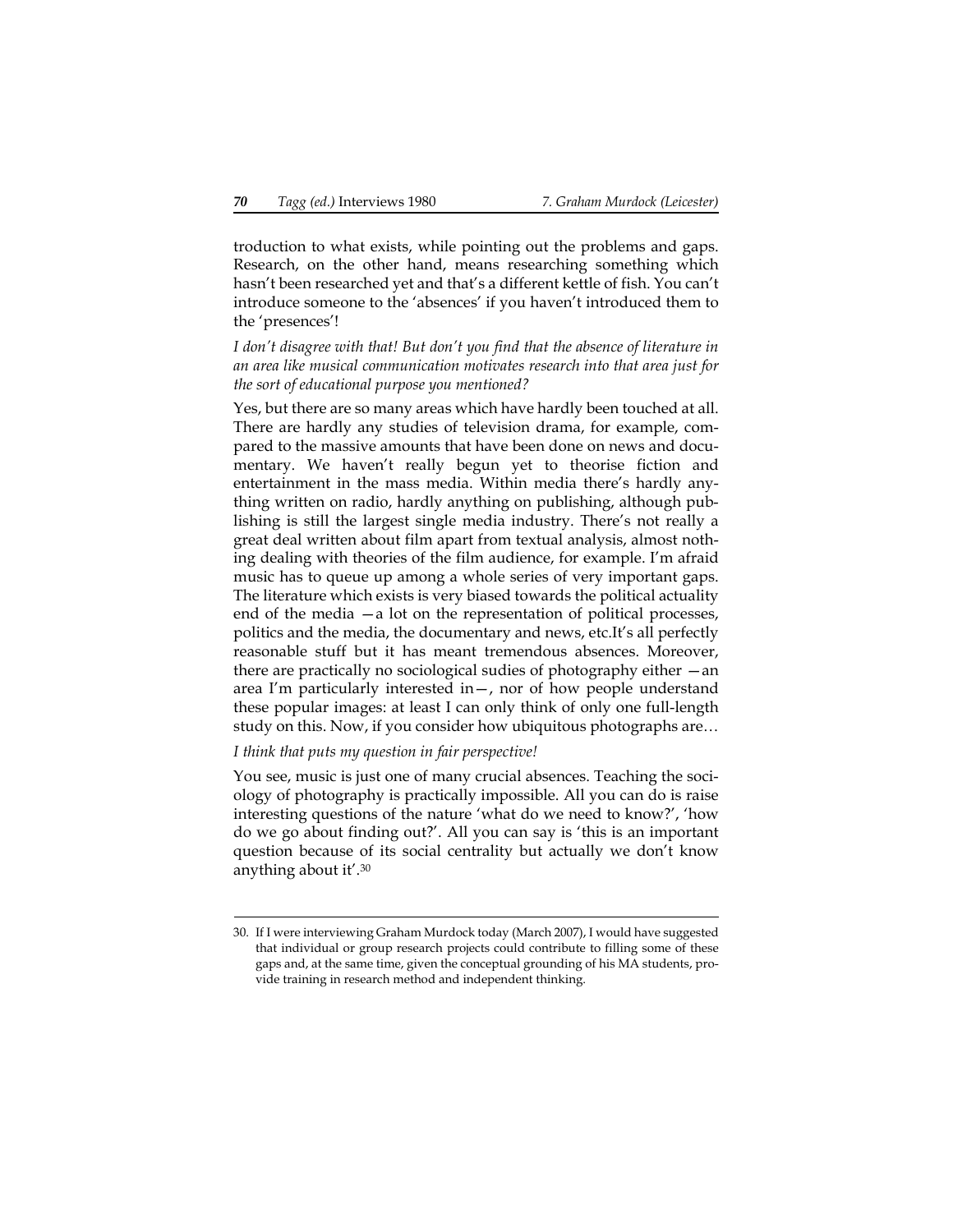## *Where do you recruit research students and researchers? What projects have you got planned?*

From graduates who would get involved in a project generated by a member of the staff here. We would try and get them a postgraduate research grant. There are so few grants now and it is open competition, so people from outside are also advertised for in The Times Educational Supplement, The Guardian and New Society. We've got grant applications in all the time. At the moment I'm trying to get some money to do a study of the industrial patronage of the arts, i.e. corporate sponsorship of cultural production, what implications the cutbacks in public financing will have for the range and diversity of cultural production. I'm also trying to get a submission with another member of the staff here [Hartman] to do a sociology of popular photography. It's all very unpredictable. Other people here have two or three projects in the pipeline.

#### *Who finances your research at the Centre here?*

It all comes from outside. There are three main sources: (1) the charitable foundations; (2) the various government and local government departments or organisations of which the Social Science Research Council is the main channel of money into public research; (3) international bodies. Quite a lot of the work we do now is in the third world, so we'd be involved with quite a few international bodies. Theres no embargo on who you ask for money here although I'd personally be unhappy with private sponsorship. It's a 'horses for courses' situation, so you submit a project to the sort of body who you think is most likely to fund it.

## *What about radio and television, the BBC, for example? Do you do anything for them or is everything they need done by their own research departments?*

Most is done by their own research departments, though we've just got a large grant from the Independent Broadcasting Association, which is the government monitoring body for the independent sector, to look at the response to television by ethnic audiences, particularly West Indian and Indian.

### *What contacts does the Centre have with the film or music industries?*

Practically none, at least in the sense that we haven't yet done a major project on film or music. That's another example of our skew in attention… Most of our research has been on the press or broadcasting.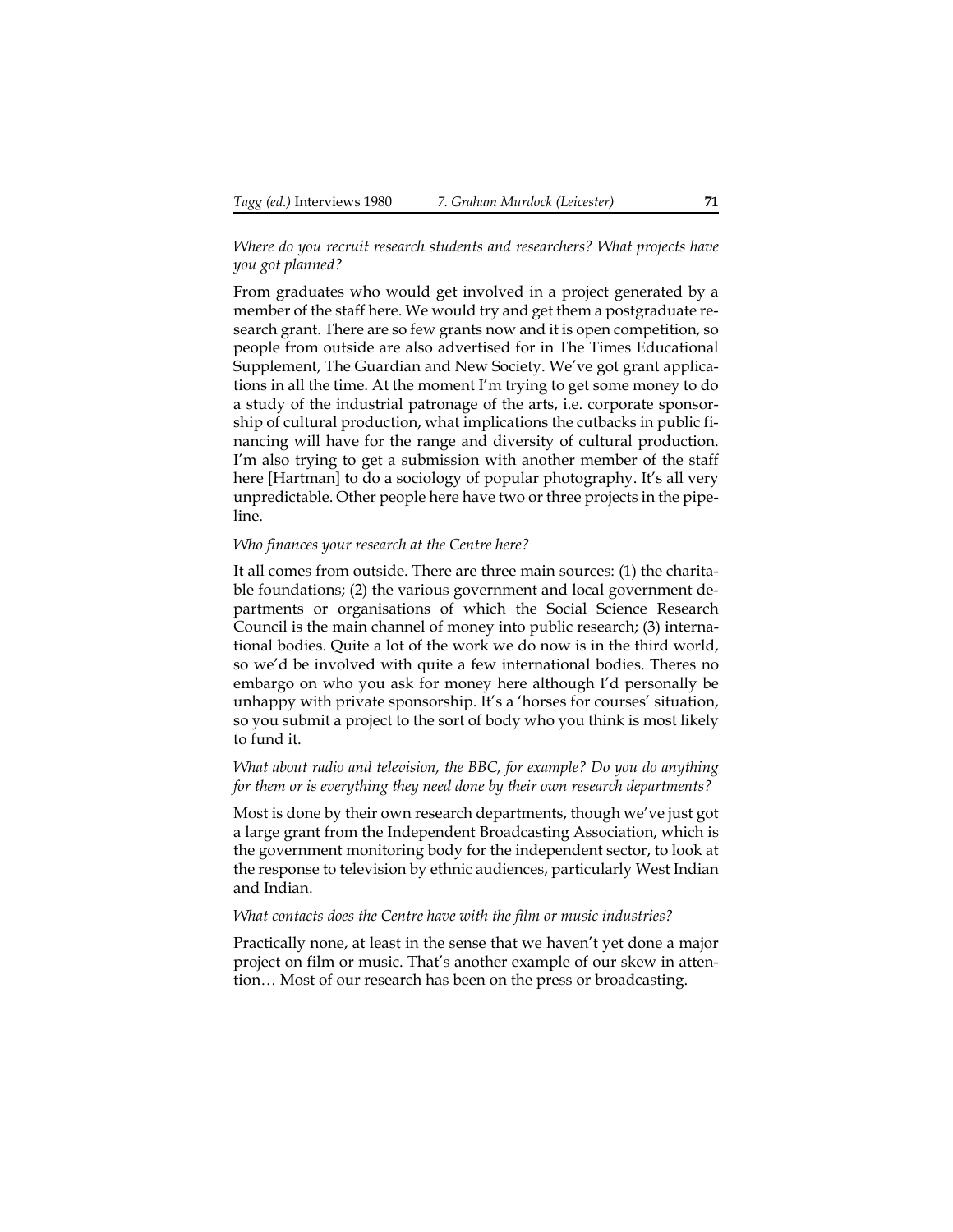## *What about advertising?*

Not a great deal either, though we've begun to move into that just recently. We've had some preliminary talks with the Advertising Association but, there again, it's an area which hasn't been particularly well represented in in our research. We are a pretty decentralised place really. There are strong preferences here among the six salaried members of staff as regards what they'd like to do. It's a trade-off between what people are passionately interested in and what outside bodies are prepared to fund. The reason things are not represented here is primarily because nobody particularly wants to do them. It may sound kind of hap-hazard but we don't have a kind of Stalinist policy whereby next year we'll all be doing advertising or something like that. Research projects get funded for some vary strange reasons sometimes: it's like the pools. The main problem is that funding bodies are making more and more stringent demands as to what research can and can't do, which means less flexibility in the research situation. In the old days there was flexibility which I think led to better research. Now you have to have a very tight design before funding bodies will even consider it. You can't really ever predict the actual content of any research project.

*Yes, research applications and funding is one big lottery for us [in Sweden] too. I wonder if any of the projects we're involved in at [the musicology department at the University of Göteborg] would interest you. We have some semiotic studies of popular music, studies of low-church religion and music, also stuff about the relationship between musical idiom and the social origin of listeners to different types of rock, etc. At the moment I'm trying to a run-down on the presentation of key concepts of 'nature' in music. Is any of this of any interest to anyone here?*

Well, yes, of course, but apart from the study on the TV serialisation of *Emma* [Lauritzen 1980] you mentioned earlier, what would interest us in the music line at the moment would be anything on the music industry and patterns of consumption.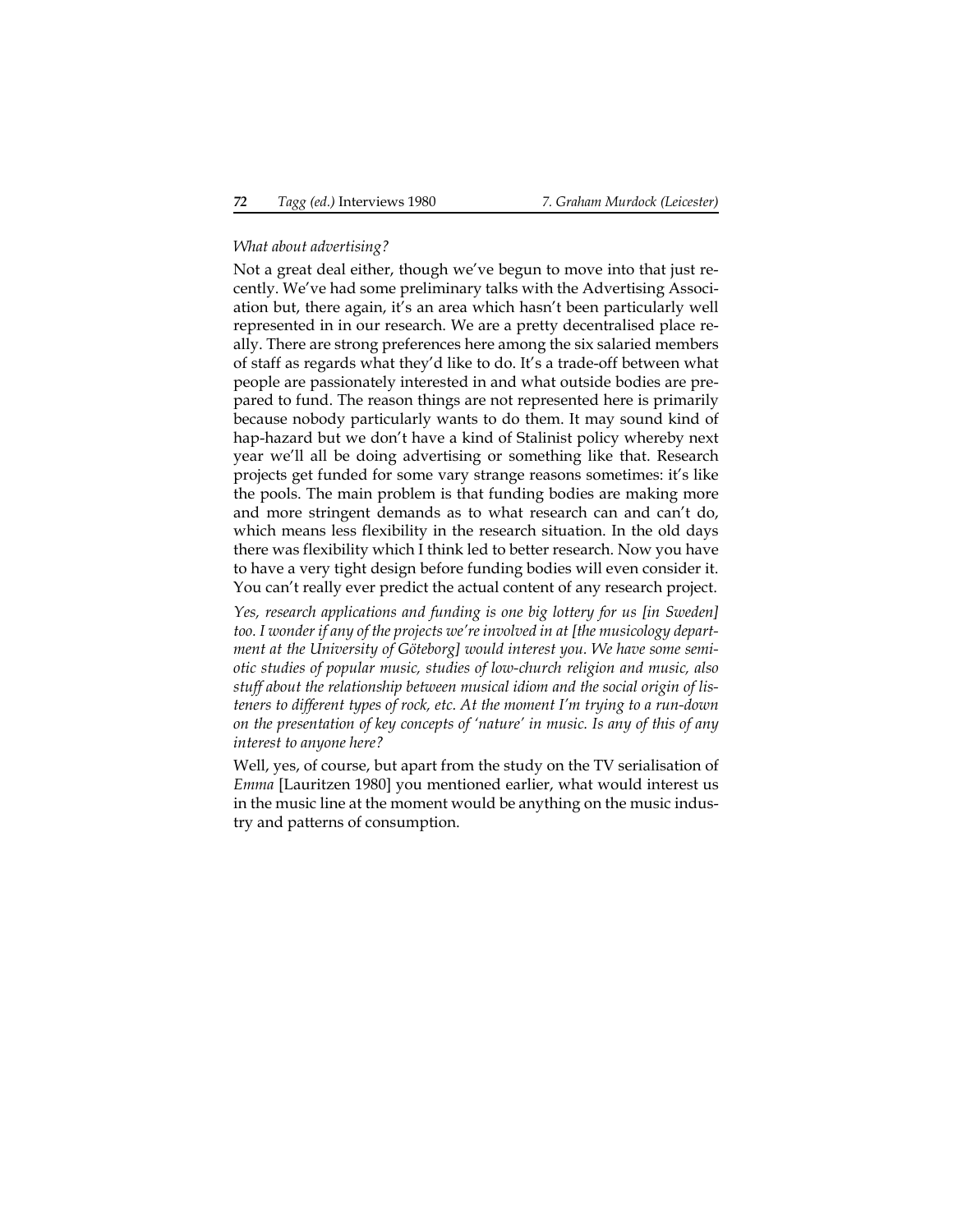# **8.Dick Bradley (Birmingham)**

Conversations with Dick Bradley, music researcher at the Centre for Contemporary Cultural Studies (CCCS) at the University of Birmingham, held at his lodgings in Handsworth, 4-6 March, 1980.

These conversations started with introductory personalia, politics, the teaching of German in Birmingham secondary schools, etc. After a while the topics veered towards popular music studies, a discussion of Chambers (1979) and a general rejection of borrowing linguistic models en masse to apply to the semiotic analysis of music. I pressed the record button as Bradley finishes his part of the critique.

…Chambers uses linguistic terminology to give an aura of scientificity to his study and uses the term *discourse* loosely. I don't mind *discourse* as you use the term in *Kojak* [Tagg 1979] but myself I use the term *discursive* to describe a particular kind of *discourse*.

#### *Well, where are you at now in your research?*

From general theoretical things like Adorno, which I found I couldn't do without last year, I'm now trying to provide an account of the fifties in Britain with particular regard to amateur music making. Why was it that there was this great upsurge of kids making do-it-yourself rock and skiffle when it hadn't happened before? Why that change? I've gone back to that now but with more of a grasp on how I intend to relate the intramusical with the sociological.

#### *I'd like to read that when it comes out.*

You'll have to wait. Still, [the CCCS] is kind enough to publish the thesis as a series of papers as they come out. The fifties, that's a difficult area. Starting with a historiographical criticism of all the writers like Gillett, Belz —Cohn I haven't got anything really to say about because it's so journalistic and doesn't make any great claims—, Laing, which is excellent, etc., etc. I'll try and present a sort of standard account of the fifties, a sort of run-down of what all those writers have to say.

## *What about Herman, Millar and so on?*

I'm only concentrating on those that are more strictly histories but I'm mentioning people like Greil Marcus, Shaw, etc. who impinge on it but aren't histories in the same sense/ The question is: what are the elements that bear in all of them? That's what I want to get hold of: this business of teenage affluence, new attitudes to sex and courtship and the coming together of black and white sections of the industry, in fact all the common denominators of historical description. Then I'll try and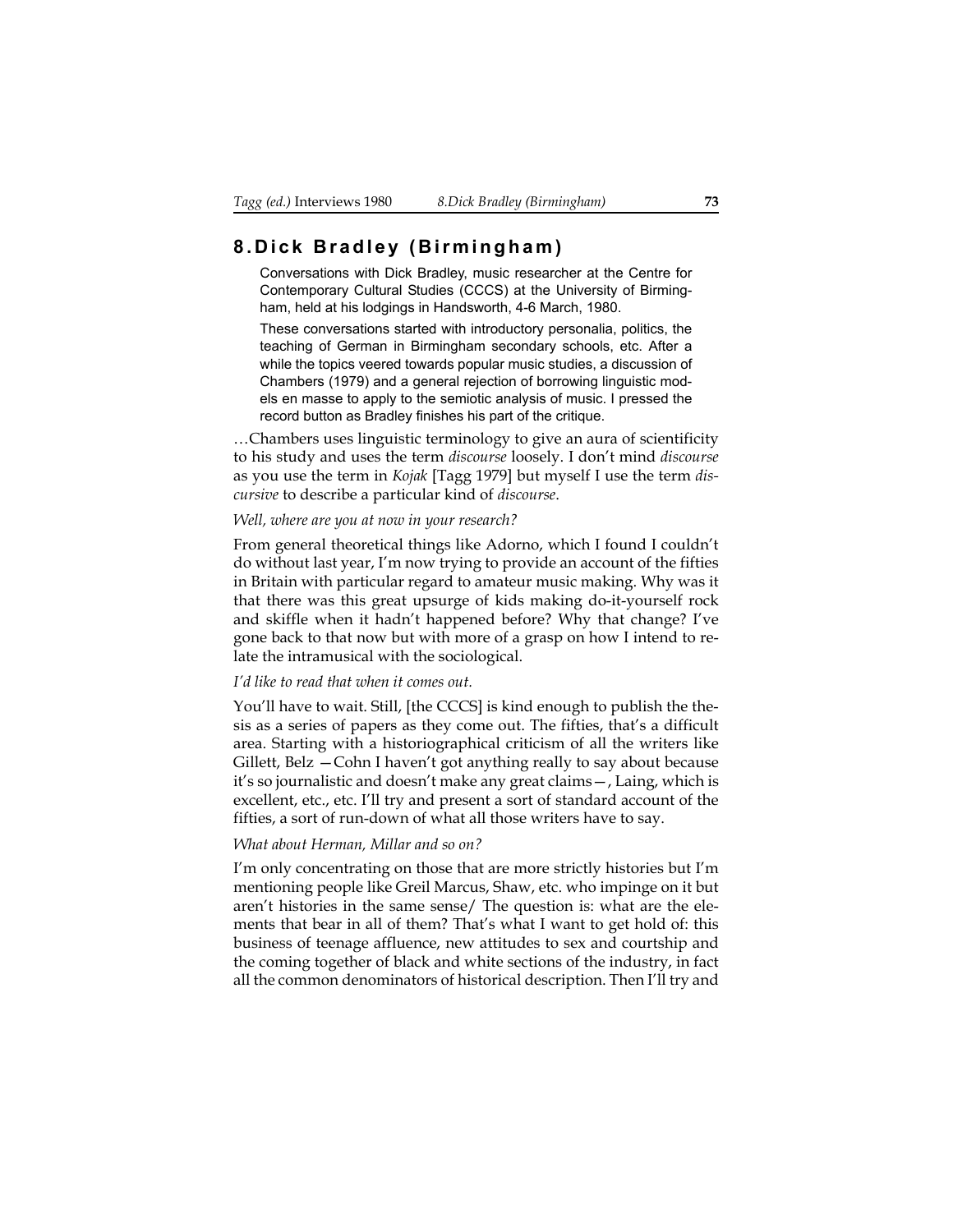criticise that from the point of view of its absences, in particular the absence of the question of gender. None of them really discuss why it's so male, both the rock and roll industry and the amateurism that follows in its wake. None of them really discuss why amateurism should follow rock and skiffle and no other musics on a comparable scale.

## *What about dixie?*

Yes, that's right. Dixie was a middle class and student thing.

*What about the absence of other demographic factors in accounting for the rise of rock and roll. I'm thinking of the rise in the proportion of teenagers continuing their education after the compulsory school leaving age.*

Right. Longer schooling together with greater affluence is an important point, not forgetting earlier maturation, too.

*I agree but I still think the fact that the numbers of kids attending school after the age of sixteen actually doubled between 1948 and 1960 in the USA is a severely underrated factor, simply because of the needs that radical demographic change creates in terms of group identity. I mean, this group of high school students in their upper teens never really existed before.*

Yes, and the same tendency can be seen in Britain. First there's the raising of the school leaving age and then the increase in numbers, particularly girls and working class kids, staying on at school until sixteen and then even until eighteen throughout the fifties. It was steadily expanding all the time. Of course, since 1960 or so it's stopped expanding.… The expansion during the fifties has undoubtedly something to do with it. In the USA you have to add the factor of the car. Teenage mobility was a huge factor in itself.

*I suppose that this is the [US accent] 'first time in human history' [end US accent] that there is such a large group of people who are neither members of adult society in that they don't have any work nor children in families either really.*

Yes, the concept *teenager* was coined then, it's true; but it was coined in an ideological fashion with connotations of wildness, rebellion, youthful exuberance, etc., depending on which side you were. In the USA you can add to this the question of older school kids that of the breakdown of segregation in schools, which was made illegal in the last school in the States in 1955 but had been illegal in most states since the war. That was in theory, not in practice, but it did mean that most schools had to make some change on that count.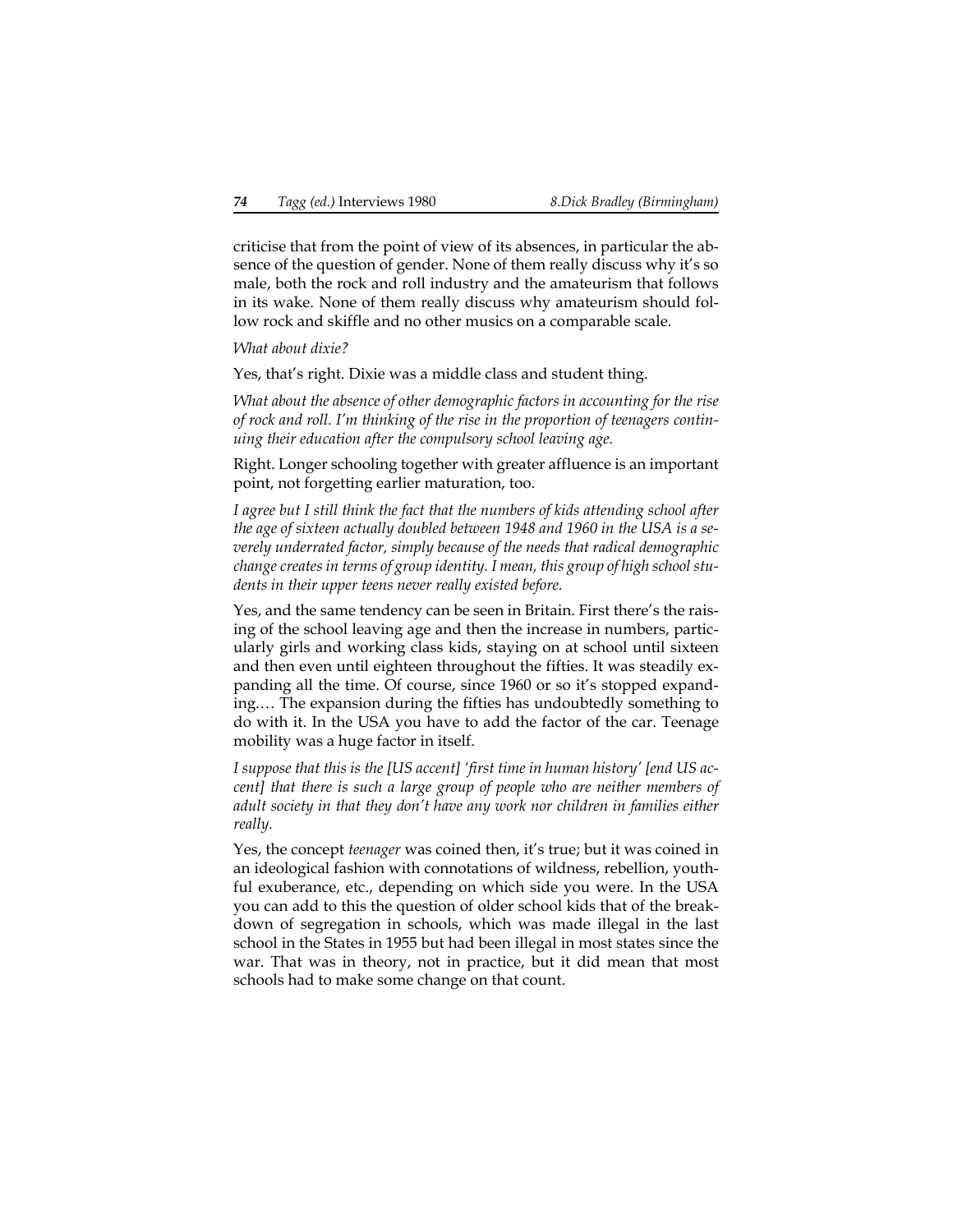Still, I'm trying to get away from the tendency which most authors have, even British, to discuss the USA in some detail and then append a couple of remarks about Britain. From the point of view of what was to happen in subsequent years, surely Britain should be considered as important as the States, particular in regard to what we call the Big Beat Scene in Britain, which leads both through to British R&B and into the Beatles.

## *What are your theories accounting for this development?*

Partly the sort of subculturalist explanations which [the CCCS] has been good at, that is the Teds and subsequent subcultures at a point when they have to leave school and go on the labour market. I'm talking about Paul Willis's work. I don't know if you know that…

*No, I only know his thing about music in groups of hippies and motorbike kids in Birmingham.*

Oh, that's his weakest work! *Learning to Labour* [1978] is his best. That's an in-depth study of a gang of lads leaving a Midlands comprehensive [school] and going out into the wide world, about their leisure activities and so on. It discusses their beliefs about life in contrast to what happens to them over subsequent years.

…Teatime…

*What are your theories about the relationship between skiffle and the development of the Merseybeat thing?*

The intramusical relationship is difficult to establish because Merseybeat is really a fusion of other things, not really including skiffle.

## *But what about the Quarrymen?*

OK. The Beatles did play skiffle in their early teens but the band all the big [UK] names tried to copy was of course the Shadows.

## *But they were influenced by skiffle, weren't they?*

Yes, but like Bruce Welch said in his book, the only good thing skiffle did for him was to make him save money to buy a guitar. It's not the musical influence that's so important: it's the boost it gives to amateurism. What I'm interested in is why all this amateurism happens.

The conversation went off at a tangent here, digging deeper into Shadows numbers, thence to the importance of Buddy Holly and Eddie Cochran for British R&B, finally to a discussion of Tommy Steele's session men versus the Shadows.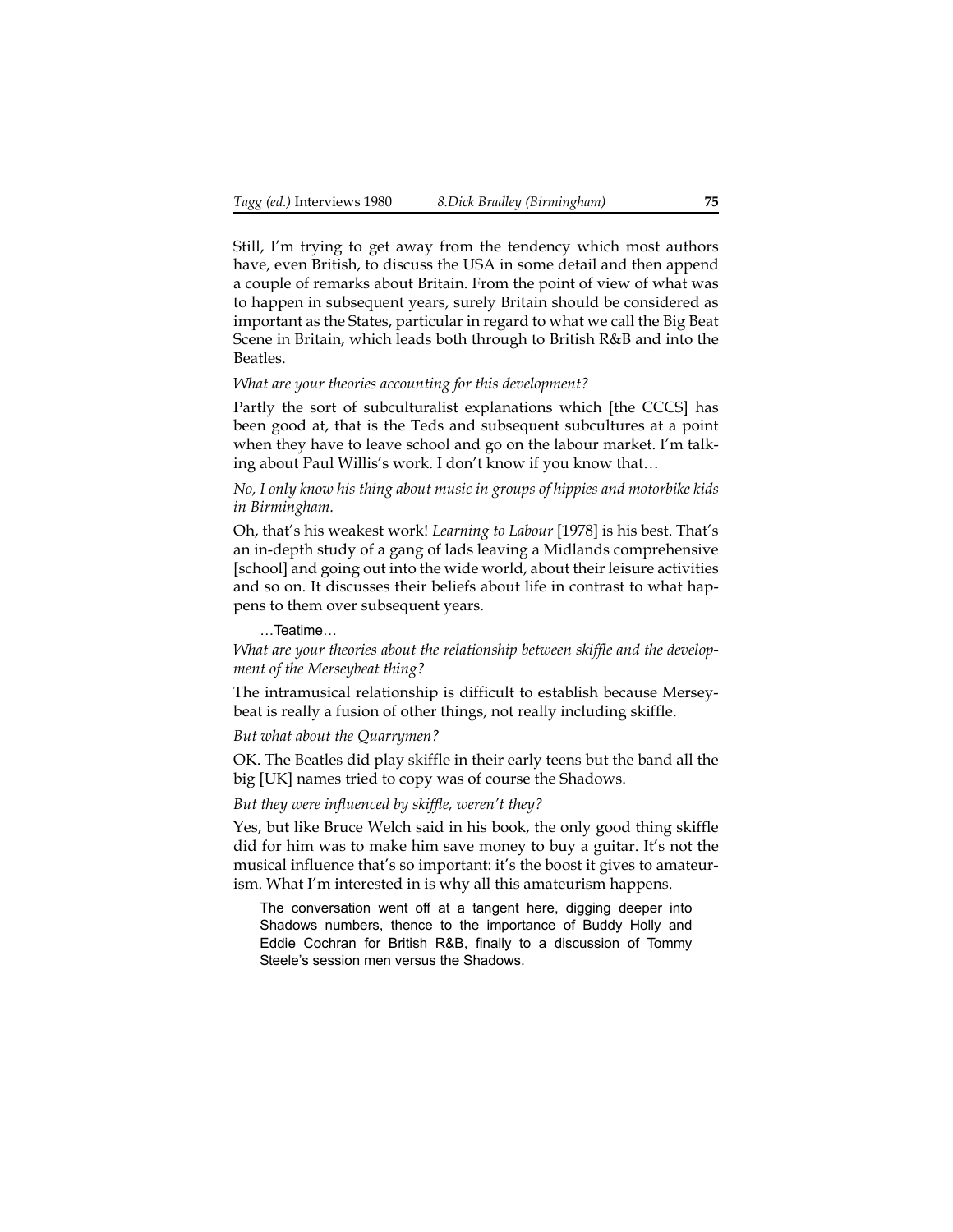*Are you also trying to find out what made British kids in the fifties listen to Holly, Cochran, the Shadows, etc.?*

I must say that I do see the key to what's unique about rock in the fact that it elicits the response of playing and trying to do it yourself. Really that has hardly lessened since. Guitar sales shot up in 1955 and they have more or less stayed there ever since.

*What would be your intramusical points of study in all of this?*

I haven't solved that yet. I've got some hypotheses about what the music articulates as a whole but nothing to bear on why the British kids take up skiffle and rock. One theory I'm working on is the maleness of rock. It's male in a particularly intense way. That I've borrowed from Laing. Dave Laing and Jenny Taylor have invented various categories like *teeny rock* and *cock rock*, the latter meaning Thin Lizzy and artists like that. all these categories are along a scale of maleness, of narcissism and aggression and all the various things that identify with the music. I'm working on applying that idea back into the fifties, particularly as regards Elvis, but as regards others too. It's been done a bit before but not enough. The question is: by what process of coordination do boys identify with a rock singer and girls worship the same rock singer? How come the two coincide in Elvis? You'd expect the wriggling of hips to elicit two different responses from the two sexes, but in one sense they don't really.

*Is this due to some change in the male gender role or is it just a new type of statement of standard aspects of traditional male behaviour?*

Here the conversation goes off at a tangent to discuss our personal views on gender and its stereotypes. Neither Bradley nor I answer this last question.

*Who's your supervisor?*

Paul Willis. He actually gave up trying to do anything on the social meaning of pop music and moved to this general stuff about growing up, the change from the kid's world to the adult world and so on.

*What sort of theories do you intend to use? What's your conceptualisation basis for dealing with the problems of establishing relationships between the intramusical and the social?*

One approach I've taken from John Shepherd where he argues that music can articulate the 'world sense' of its time. His thing about 'time sense' when he describes the change over from plainchant to tonal music is particularly good in its historical context and I'm not sure this ap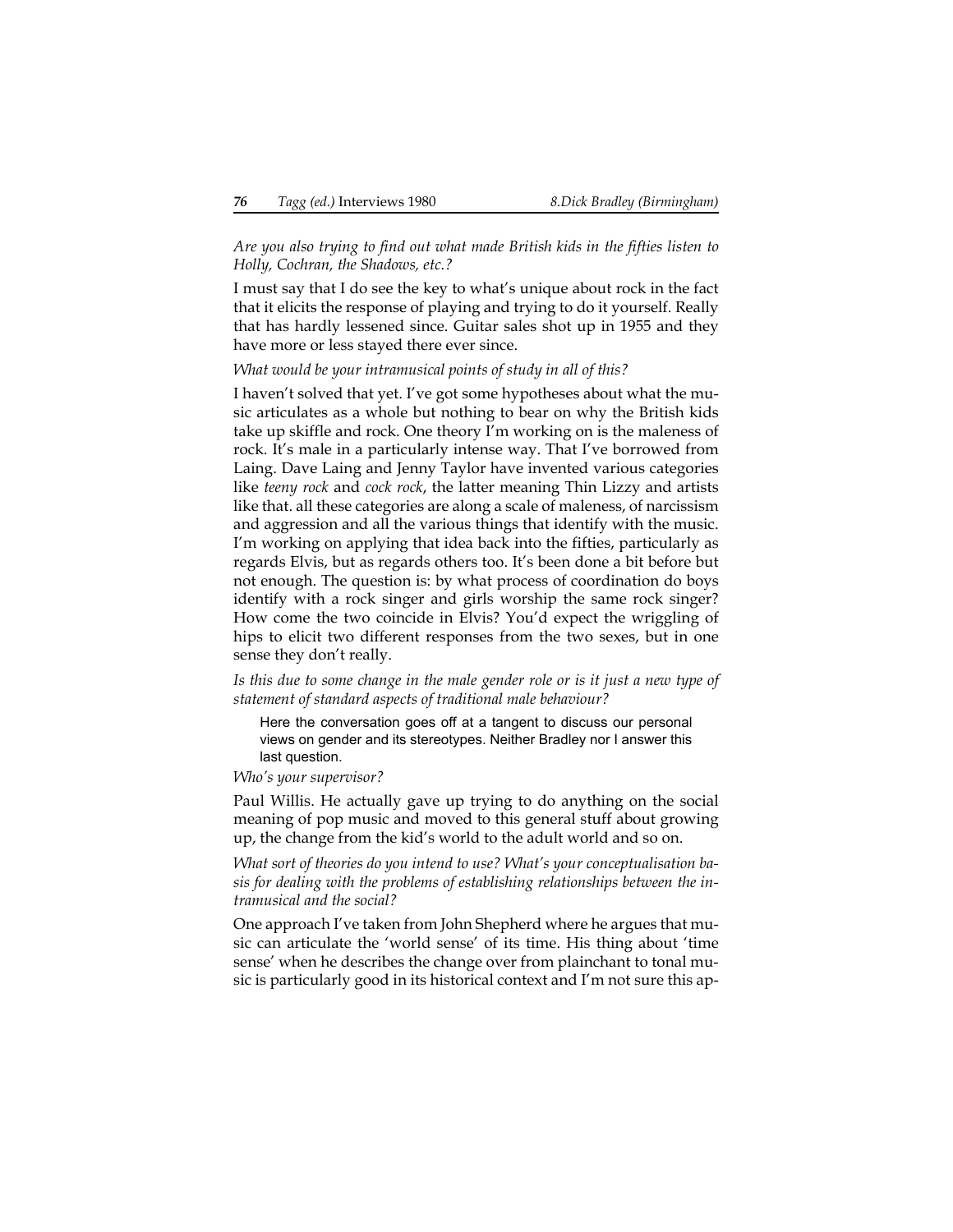proach can't be applied to pop music too. I was interested in arguing that the rhythmical predominance of, or preoccupation of rock musicians with, the beat  $-i.e.$  the fact that the beat is externalised in the form of a drummer— reflects a 'time sense' too. Time is externalised in regular form by the drummer while the singer, the tune, the other musicians, all play against the beat. It's in all Afro-American music.

*It's not in country blues.*

No. It arrives in blues at the same time as urbanisation.

*Exactly. Surely this has as much to do with what you say as it is connected to soundscape changes and to economical and physical factors demanding that the music be louder and more danceable?*

Yes, the 'sound of the city'.

*Yes. It's like a re-creation of the changing and changed sound environment if you like.*

That's right. It's a re-creation, not a reflection. The way in which the music is not quite the same as the non-musical noises you're exposed to. This will tell you a lot about the meaning of the music. My theory is that the externalised drum beats are like clock time and that the subjective aberration of the singer from that clock time is at loggerheads with that time. Moreover, I agree with you very strongly with what you wrote about present-time experience in your thesis and think this can be applied to studies of rock music. It's all a bit speculative at this stage but I think there may be a connection between being enslaved by the clock at school and work, like most ordinary people, and the regular clockwork of rock rhythm.

*Do you know Knepler's* Geschichte als Weg zum Musikverständnis *and his theories about how music helps individuals externalise their own affective relationship to their environment? It's like music as a sort of control over your environment, a bit anthropological, like painting an edible animal on the wall and sticking pins in it before hunting. Then, if you enter a soundscape and a pace of life which is different from the previous one, there's going to be an intonation crisis…*

No, I haven't come across that.

*None of it's in English to my knowledge, which is a scandal…*

Tangential talk about Assafiev's intonation theory, about the various meanings of 'intonation', about Knepler, then into R Murray Schafer's concepts and approaches.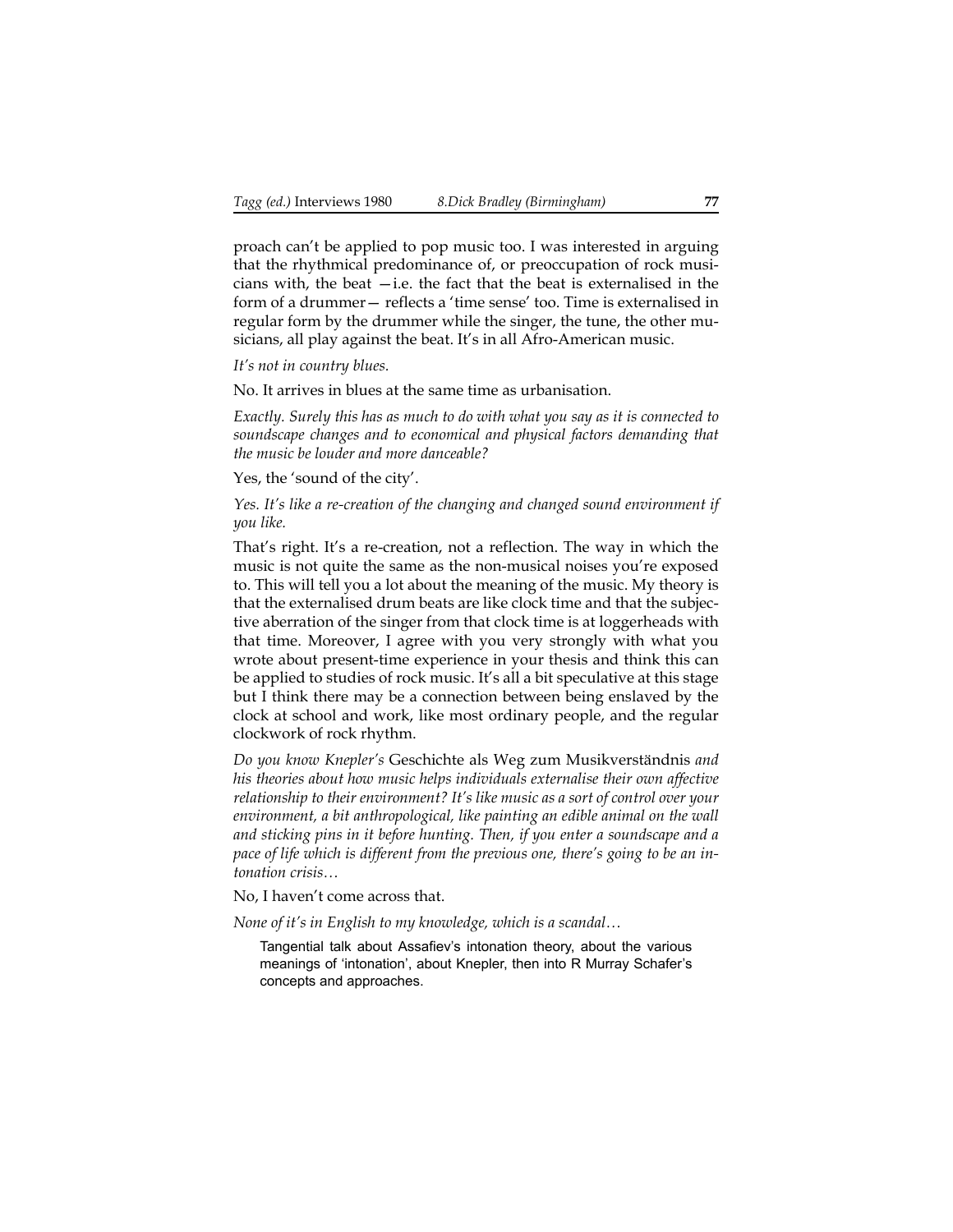## *I just think a combination of Knepler and Schafer would fit your theory pretty well.*

Yes, it fits in with the development of the blues into industrialisation. During the thirties and forties it wasn't really listened to by whites at all and led a sort of isolated existence. Yet this is the same time that [US rural blacks] moved out of the countryside into the cities. Henry Ford opens up his factory to black labour on the same day as Storyville closes down. The blues firstly splits into a division which, as you say, is partly economically caused and has to do with the provision of dance music too…

*…and with the actual acoustic environment in which that music is being played…*

…but the division could take various forms. In the sort of blues dance group we're talking about there's the division of labour into its drummer, singer, guitars and so on. Its singer and guitars are all in their own way cutting across or subverting, not in the political sense, the background rhythm. We have to talk about a background rhythm and a foreground realisation of something other than that rhythm going on simultaneously.

*The sort of dichotomy or dualism you describe there has been covered by Maróthy [1974], at least as regards the rise of monody and the change over from [contrapuntal] polyphony.*

I haven't read that but I have linked up with Andrew Chester's [1970] notions of *intensional* and *extensional*. Chester argues that classical music, from the rise of the sonata form and onwards, has tended to be extensional, i.e. it uses a small amount of thematic material to engender a large structure in time and gets interest from passing through different keys and so on. He says this from the point of view of the organisation of time in the work and from the point of view where variation comes in, which keeps up the interest of the listener from one section to the next. On the other hand he says that the blues and all music which tries to put the blues in a dominant position is intensional. This means that the basic harmonic structure and structures of duration are more or less all given and not subject to variation. All the various changes take place in the realisation of different patterns *within* the framework of this limit of the structure. The classical example for his argument here is of course the twelve-bar blues but the strophic song, as it became conceptualised in the twentieth century, is equally susceptible to that kind of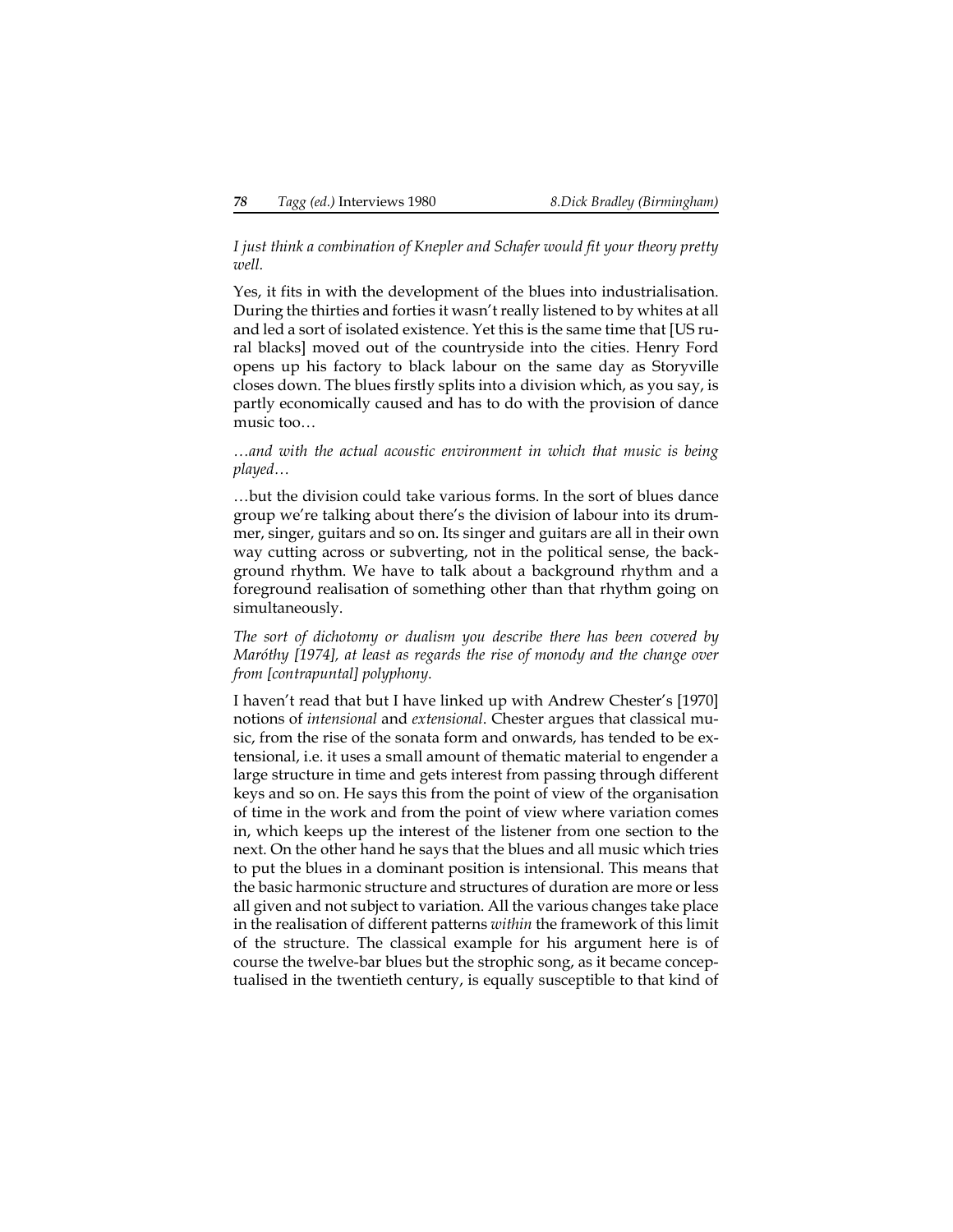intensional variation. Chester doesn't seem to talk about rhythm and time or the fact that the main intensional ingredient of the music is contained in the process whereby the phrasing of each instrument becomes the focus of interest and expression. I try to use his arguments on intensional and extensional on the time aspect I was talking about.

*That's really interesting. I think we could all get somewhere with those concepts. Really good.*

There might be in all that a theory about why the British kids take up the guitar as well because, in the sense that this music, which is for dancing, foregrounds its rhythmic power and is also unmistakeably rhythmic in character, it acquires a kind of force on many different levels that must be considered as a contrast to the type of popular music which it was replacing in the mid fifties. This change penetrated for some reason much deeper than popular music generally would and did.

When Mrs. Thatcher's government declared war on sociology in the 1980s, the Birmingham CCCS was forced to make cutbacks. The first employee to go was the last one they employed: musicologist Dick Bradley.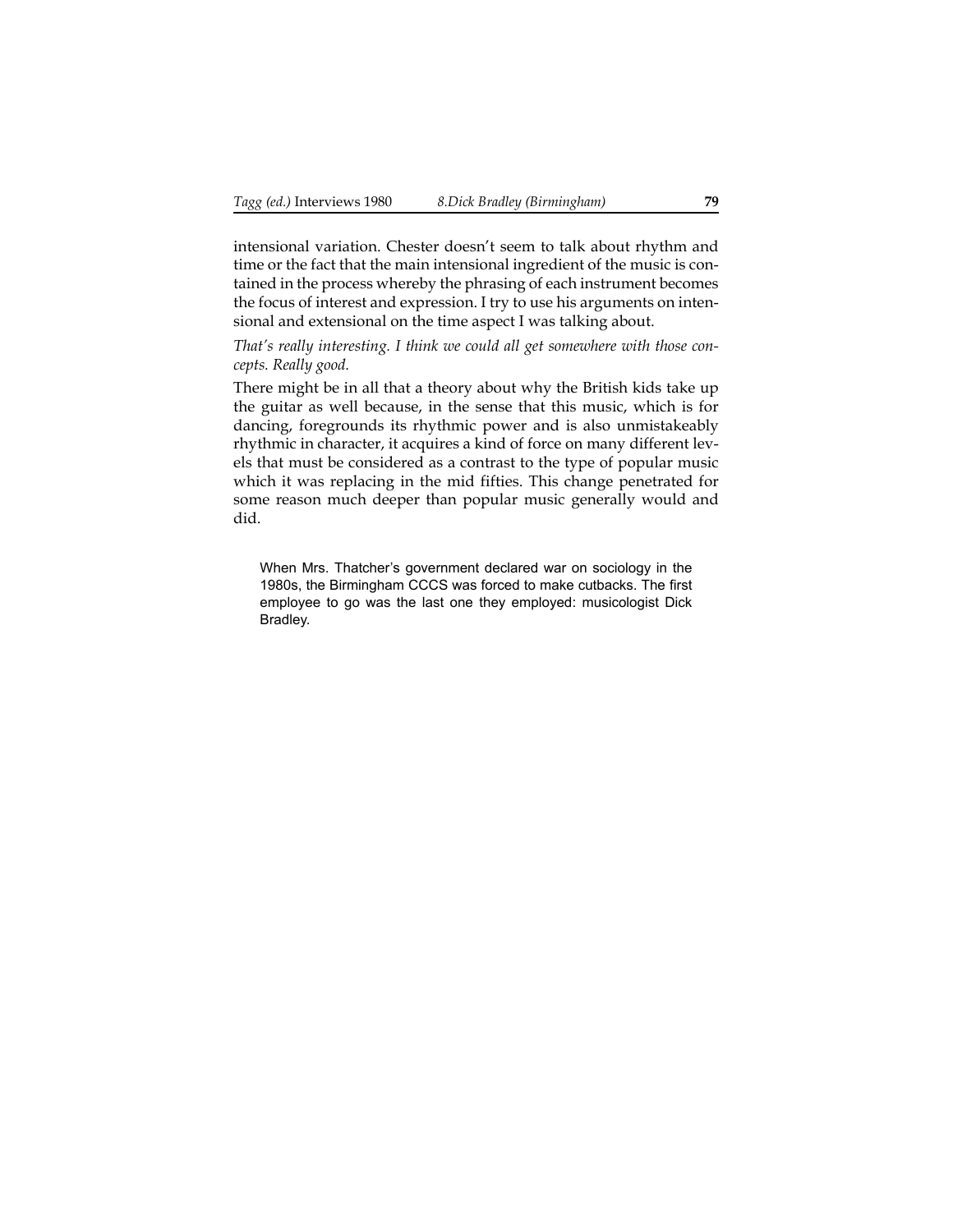# **9. CSI à l'École des Mines (Paris)**

Entretiens le 21 mars 1980 avec Jean-Pierre Vignolle (JPV) et Antoine Hennion (AH) au Centre de Sociologie de l'Innovation (CSI) à l'École des Mines,

### *1ère partie : Jean-Pierre Vignolle*

#### *Comment ça fonctionne ici ? D'où vient l'argent?*

Le centre a été créé en mars soixante-huite à l'origine par quelqu'un qui était sous-directeur de l'École des Mines. L'École des Mines est, comme un certain nombre de grandes écoles en France, dans un système un peu particulier. C'est à dire que l'enseignement est en général polyvalent. Autrement, c'est un enseignement qui est axé sur les grandes disciplines de base : la mathématique, physique, etc., et qui n'est pas du tout spécialisé dans une direction technique quelle qu'elle soit. Il y avait donc depuis longtemps à l'École des Mines un enseignement d'économie, de droit et il y avait quelques petits éléments d'enseignement, disons, de la sociologie. Ce sous-directeur (M. Lafitte, maintenant le directeur) avait un faible pour la sociologie —ça l'intéressait personnellement— et il a pris sur lui de développer l'enseignement de la sociologie à l'École des Mines et en même temps de créer un centre de recherches qui fonctionnerait de façon autonom sur le plan financier et qui en même temps fournirait des enseignants pour les cours à l'école.

#### *Alors, vous enseignez à toutes les étapes de la formation à l'école?*

Oui. Il y a un cursus de sociologie qui comprend cinq ou six cour et qui est échelonné de la première à la troisième année. Certains cours sont des cours de tronc commun, c'est à dire tous les élèves les suivent obligatoirement; d'autres sont des cours spécialisés: les élèves choisissent parmi une liste de possibilités.

#### *C'est très intéressant qu'on peut étudier la sociologie dans une école pour les futurs ingénieurs.*

Oui, c'est un cas tout-à-fait particulier. En général maintenant, il y a dans les grandes écoles quelques rudiments de la sociologie mais celleci est la seule où l'ensignement de la sociologie soit aussi développé. D'une part on assure l'enseignement de la sociologie à l'école, d'autre part on travaille sur la recherche. L'École des Mines nous assure les locaux, l'éclairage,les crayons, le papier, le papier, le teléphone; et puis les autres charges, c'est à dire les salaires des gens, on les paie sur les contrats de recherche ou bien, pour certain d'entre nous, on a des pos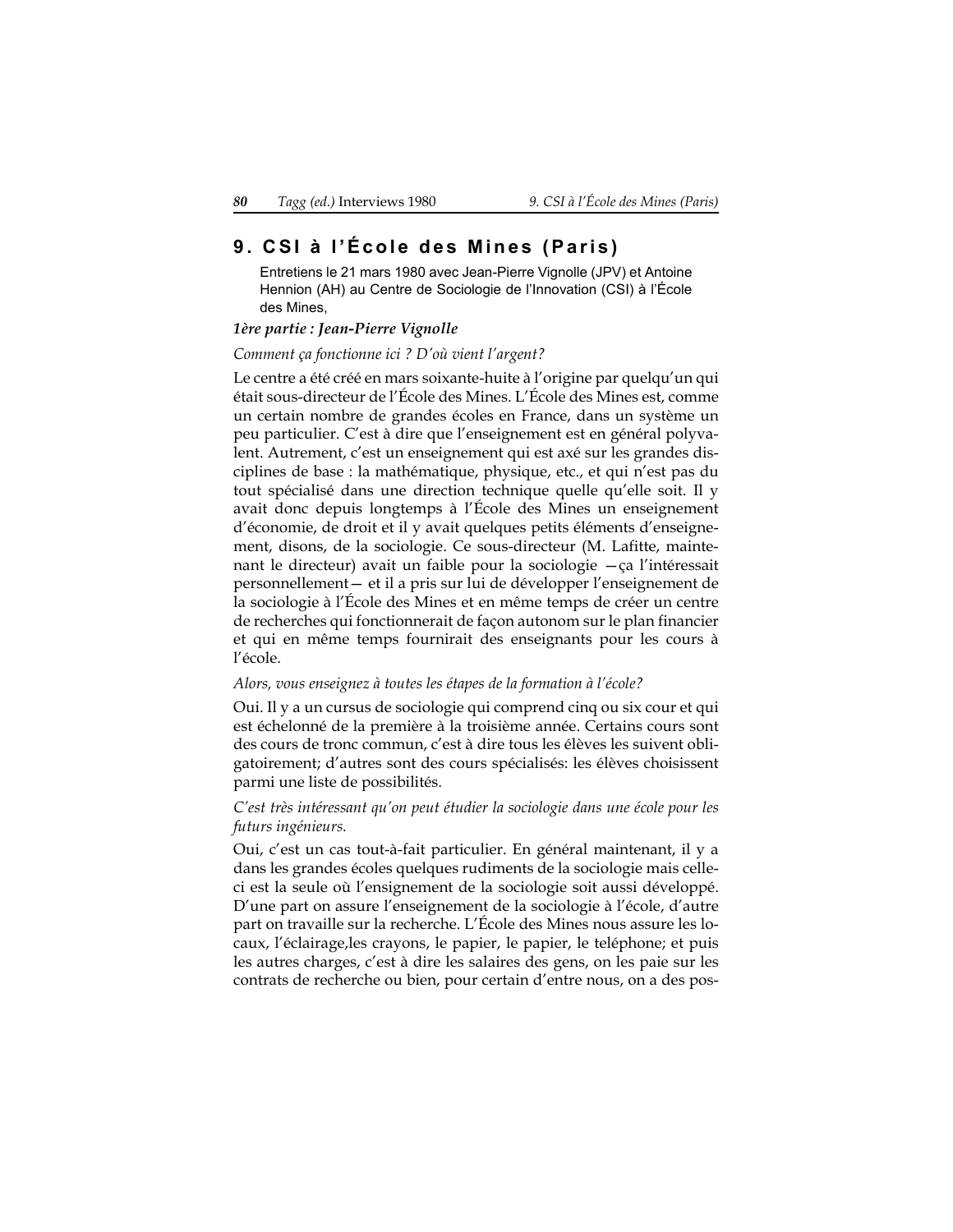tes du Ministère de l'Industrie qui est le ministère de tutelle pour l'École des Mines. On est quatre ou cinq ici à être employés par l'état, entre autres Antoine Hennion et moi.

*Cela me surprend quand-même. Est-ce que le fait que vous assurez à l'École l'enseignement en sociologie est la seule raison pour l'existence du centre de recherche ? N'y a-t-il pas d'autres intérêts ?*

En France vous avez la recherche soit au CNRS,<sup>31</sup> soit celle des organisations qui sont attachées ou à l'universite, ou aux grandes écoles. Dans notre cas il y a une patie du personnel qui est employé par l'état.

*Qu'est-ce qu'il y a comme chercheurs dans la maison, à part vous et Antoine Hennion?*

Maintenant c'est de plus en plus diversifié. Il y a une équipe qui s'intéresse à la sociologie de la science et des institutions scientifiques. Il y a une deuxième équipe qui s'intéresse aux politiques des entreprises, en particulier aux politiques des multinationales et en même temps à une sociologie des cadres dans les entreprises. Il y a une troisième équipe qui s'interesse à la déviance, plus précisement aux institutions où on relègue un certain nombre d'« inadaptés sociaux », des délinquents, etc. La quatrième, c'est Antoine Hennion et moi qui depuis quelque temps nous consacrons à la sociologie des institutions musicales, l'industrie du disque, les conservatoires, etc. Puis il y a un type tout seul qui s'intéresse au domaine des décisions publiques.

*Chez nous on a commencé par des enquêtes sociologiques et empiriques mais après un certain temps on a constaté que nous ne décrivions que des « quasifaits » sans bien comprendre ce qu'entendaient les gens par certains termes dans les enquêtes, des termes comme « musique populaire », par exemple. On n'a pu établir aucun rapport entre le vécu musical des gens sur lesquels portait la recherche et la société dont ils faisaient partie. Pour notre institut, qui est un institut de musicologie, c'est un problème fondamental, je trouve. Est-ce que vous aussi, à votre centre ici, avez rencontré des difficultés similaires ?*

Je ne sais pas. Jusqu'à présent on n'a pas beaucoup travaillé, ni sur la consommation ni sur la réception musicale. C'est sûrement un problème important et intéressant. On ne s'est vraiment pas attaqué à ce problème pour l'instant mais il faudrait sûrement y venir.

*Disons que si vous voulez décrire une sous-culture et la manière dont une groupe social se crée une identité par l'intermédiaire de la musique : c'est à ce*

<sup>31.</sup> CNRS = Centre National des Recherches Scientifiques (organisme d'état).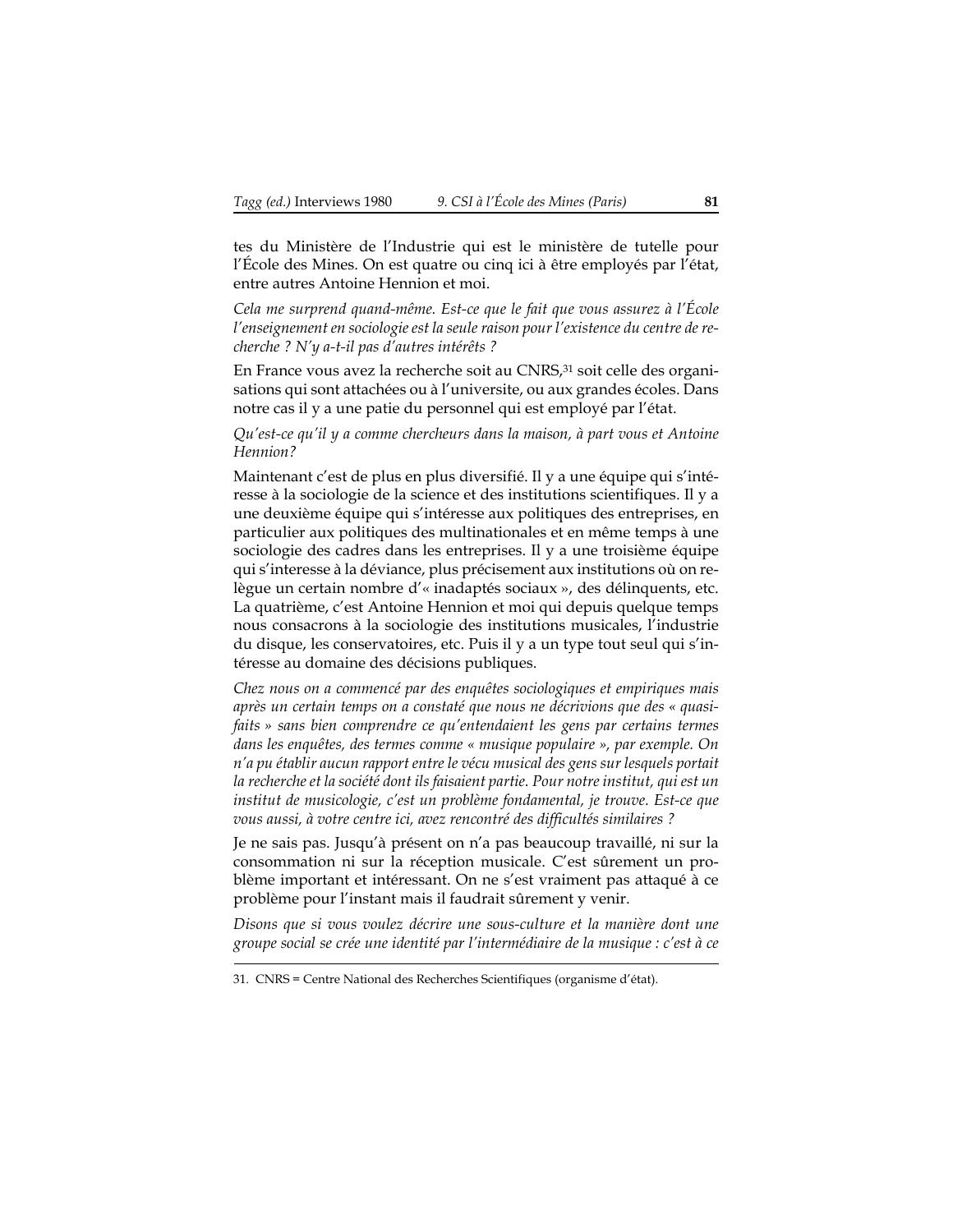*moment-là que se présentent les problèmes dont je viens de parler. Mais peutêtre tout ça, c'est plutôt un problème musicologique?*

Nous aussi, nous avons rencontré ce problème mais d'une autre façon parce que l'étude qu'on a fait sur l'industrie du disque, bien qu'elle soit toute entière notre terrain —c'est à dire la production et non pas du tout la réception ou la consommation de la musique— consistait quand-même en une mélange des approches économique, sociologique et musicologique. On voulait voir comment tous ces résaux de cointraintes fonctionnaient en même temps.

Antoine Hennion arrive dans le bureau. Hennion, qui est à la fois musicologue, ingénieur et sociologue, remplace Jean-Pierre Vignolles pendant ce qui reste de cet entretien.

Le centre est né en soixante-huit pour faire un peu la sociologie de la science et c'est comme ça qu'il s'est dégagé. Ce n'était plus les conditions de production de la science ou l'analyse marxiste de la science mais vraiment comment la science se produit. C'est de là que vient l'idée d'étudier la production de la culture. À cette époque il y avait les analyses de Bourdieu qui étaient très, très quadrillées et uniquement sur la consommation, tout ce qu'il y a de la production de l'art étant compris comme fabrication de différences plus ou moins arbitraire consistant à montrer que ces différences servent uniquement aux groupes sociaux pour se différencier : des groupes d'artistes pour prendre la place de la nouvelle avant-garde et, au niveau du public, les marques des différences. Tout ce qu'il y a de création, de production ou même du « sens », c'est gommé. Donc on a commencé à faire de la sociologie de la musique parce que nous, on est ingénieurs des mines d'une côté et sociologues dans ce centre. Puis moi, je suis arrivé à ce moment-là, en soixante-dix ou soixante-et-onze, avec une formation de musicologue. Donc c'est un peu pourquoi on a démarré sur la musique ou plutôt dans le disque, parce que le disque, c'est l'entreprise, il y a de l'économie, c'est une branch, il y a du matériel, c'est une industrie, ce qui fait plus sérieux pour l'École! Quand on est arrivé dans le disque on s'est branché sur les variétés parce qu'on ne peut pas comprendre le disque en étudiant le classique qui ne représente que quinze pour cent du marché. Puis, indépendament de nos goûts, ce qu'il y avait d'intéressant, c'était dans les variétés.

*Quand avez-vous commencé votre enquête sur le disque?*